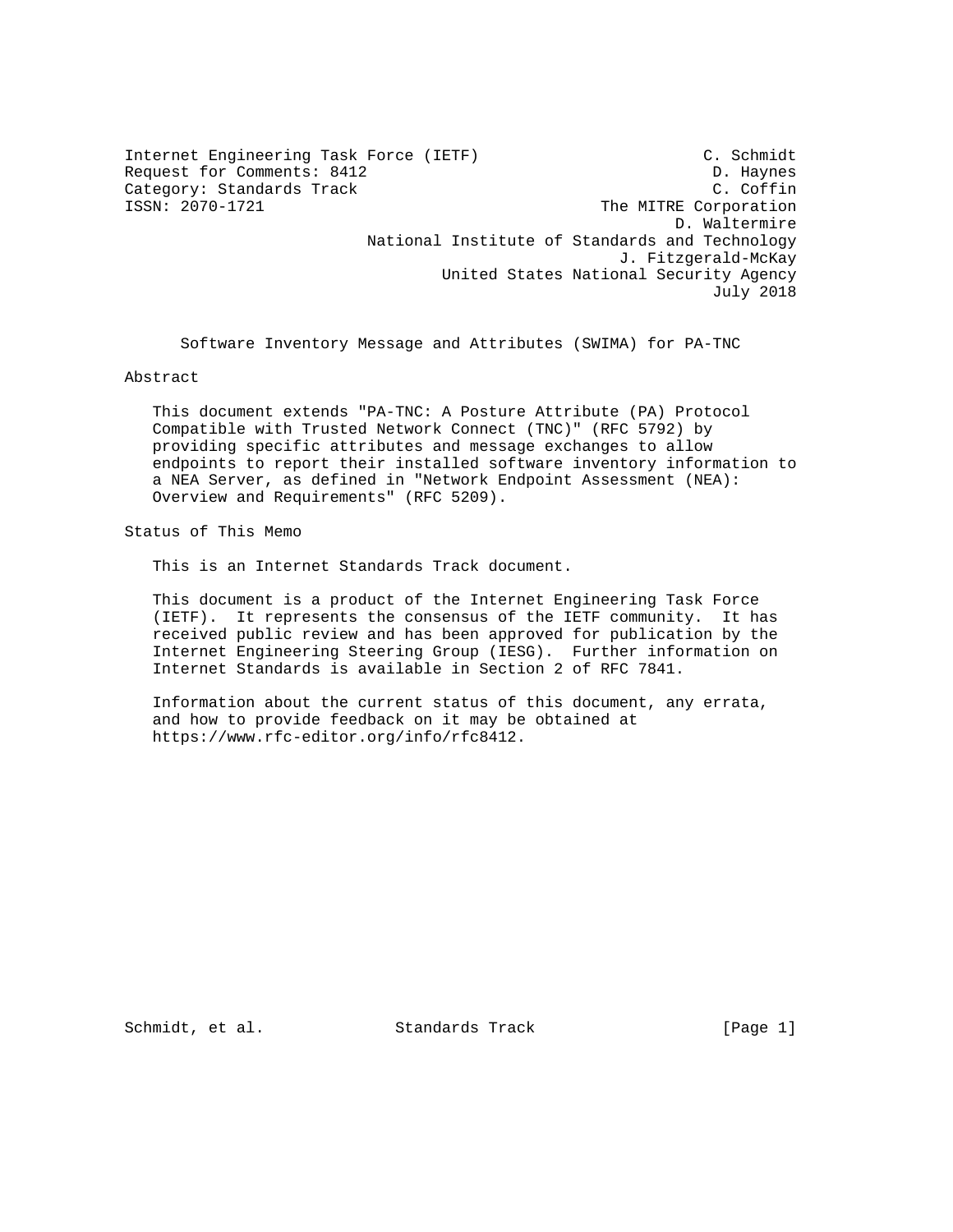# Copyright Notice

 Copyright (c) 2018 IETF Trust and the persons identified as the document authors. All rights reserved.

 This document is subject to BCP 78 and the IETF Trust's Legal Provisions Relating to IETF Documents

 (https://trustee.ietf.org/license-info) in effect on the date of publication of this document. Please review these documents carefully, as they describe your rights and restrictions with respect to this document. Code Components extracted from this document must include Simplified BSD License text as described in Section 4.e of the Trust Legal Provisions and are provided without warranty as described in the Simplified BSD License.

Table of Contents

| 2.1.1. Use Software Inventory as an Access Control Factor  8 |
|--------------------------------------------------------------|
| 2.1.2. Central Stores of Up-to-Date Endpoint                 |
| Software Inventory Data 9                                    |
|                                                              |
|                                                              |
|                                                              |
|                                                              |
|                                                              |
|                                                              |
|                                                              |
|                                                              |
|                                                              |
|                                                              |
| 3.4. Core Software-Reporting Information 17                  |
| 3.4.1. Software Identifiers 17                               |
|                                                              |
|                                                              |
|                                                              |
|                                                              |
| 3.4.6. Using Software and Record Identifiers in              |
| SWIMA Attributes 22                                          |
|                                                              |
| 3.6. Monitoring Changes in an Endpoint's Software            |
| Inventory Evidence Collection 23                             |

Schmidt, et al. Standards Track [Page 2]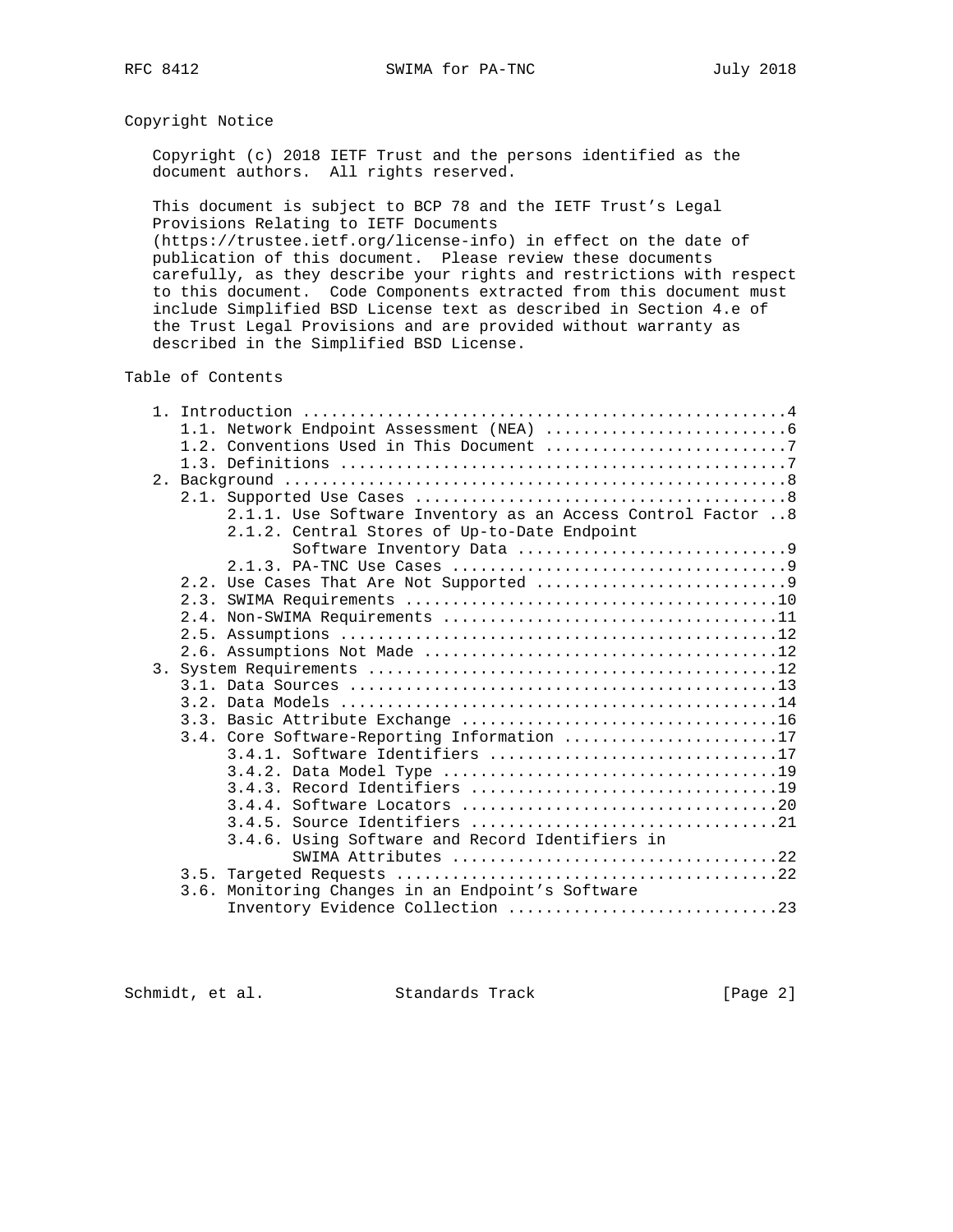|  | 3.7.2. Core Event-Tracking Information 28                    |
|--|--------------------------------------------------------------|
|  | 3.7.3. Updating Inventory Knowledge Based on Events  29      |
|  | 3.7.4. Using Event Records in SWIMA Attributes 29            |
|  | 3.7.5. Partial and Complete Lists of Event Records           |
|  | in SWIMA Attributes 30                                       |
|  | 3.7.6. Synchronizing Event Identifiers and Epochs 32         |
|  |                                                              |
|  | 3.8.1. Establishing Subscriptions 34                         |
|  | 3.8.2. Managing Subscriptions 35                             |
|  | 3.8.3. Terminating Subscriptions 36                          |
|  | 3.8.4. Subscription Status 36                                |
|  | 3.8.5. Fulfilling Subscriptions 37                           |
|  | 3.8.5.1. Subscriptions That Report Inventories 38            |
|  | 3.8.5.2. Subscriptions That Report Events 38                 |
|  | 3.8.5.3. Targeted Subscriptions 40                           |
|  | 3.8.5.4. No Subscription Consolidation 40                    |
|  | 3.8.5.5. Delayed Subscription Fulfillment 41                 |
|  |                                                              |
|  |                                                              |
|  | 4.1. Direct Response to a SWIMA Request 44                   |
|  |                                                              |
|  | 4.2. Subscription-Based Response 45                          |
|  |                                                              |
|  | 5. Software Inventory Messages and Attributes 46             |
|  | 5.1. PA Subtype (aka PA-TNC Component Type) 46               |
|  |                                                              |
|  |                                                              |
|  | 5.4. Normalization of Text Encoding 49                       |
|  |                                                              |
|  |                                                              |
|  | 5.7. Software Identifier Inventory 54                        |
|  |                                                              |
|  |                                                              |
|  |                                                              |
|  |                                                              |
|  |                                                              |
|  |                                                              |
|  |                                                              |
|  |                                                              |
|  | 5.15.1. SWIMA_ERROR, SWIMA_SUBSCRIPTION_DENIED_ERROR, and    |
|  | SWIMA_SUBSCRIPTION_ID_REUSE_ERROR Information 81             |
|  | 5.15.2. SWIMA_RESPONSE_TOO_LARGE_ERROR Information 83        |
|  | 5.15.3. SWIMA_SUBSCRIPTION_FULFILLMENT_ERROR Information  85 |

Schmidt, et al. Standards Track [Page 3]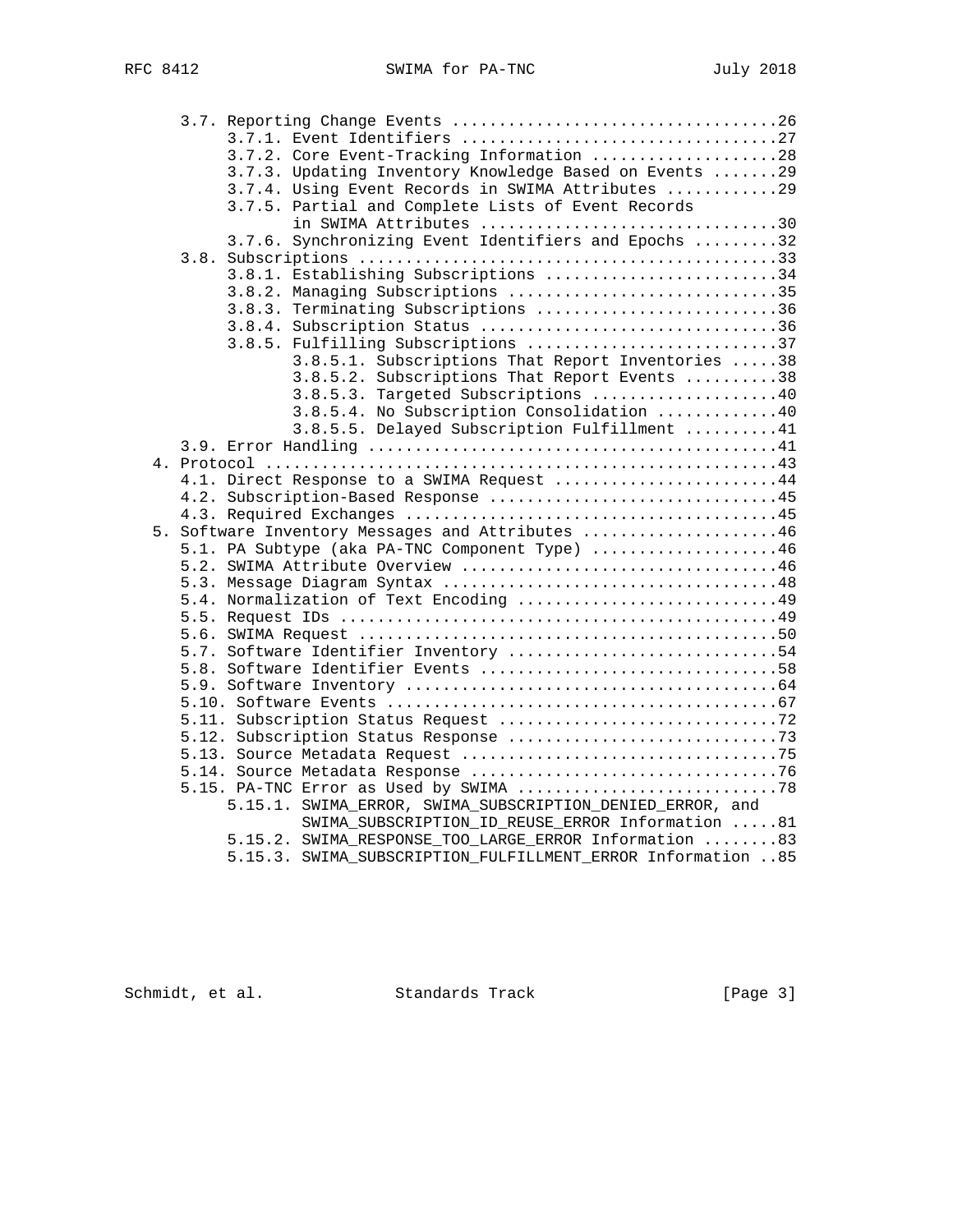|  | 6.1.1. Guidance on Normalizing Source Data to ISO 2015           |
|--|------------------------------------------------------------------|
|  | SWID Tags Using XML 87                                           |
|  | 6.1.2. Guidance on Creation of Software Identifiers from         |
|  | ISO 2015 SWID Tags 88                                            |
|  | 6.2. ISO 2009 SWID Tags Using XML 88                             |
|  | 6.2.1. Guidance on Normalizing Source Data to ISO 2009           |
|  | SWID Tags Using XML 88                                           |
|  | 6.2.2. Guidance on Creation of Software Identifiers from         |
|  |                                                                  |
|  | 7. Relationship to Other Specifications  89                      |
|  |                                                                  |
|  | 8.1. Evidentiary Value of Software Inventory Evidence Records 90 |
|  |                                                                  |
|  | 8.3. Integrity of Endpoint Records 92                            |
|  |                                                                  |
|  |                                                                  |
|  |                                                                  |
|  |                                                                  |
|  |                                                                  |
|  | 10.1. Guidance for the Designated Experts 94                     |
|  |                                                                  |
|  |                                                                  |
|  |                                                                  |
|  |                                                                  |
|  |                                                                  |
|  |                                                                  |
|  |                                                                  |
|  |                                                                  |

## 1. Introduction

 Knowing the list of software installed on endpoints is useful to understand and maintain the security state of a network. For example, if an enterprise policy requires the presence of certain software and prohibits the presence of other software, reported software installation information can be used to indicate compliance and non-compliance with these requirements. Endpoint software installation inventory lists (hereinafter "software inventories") can further be used to determine an endpoint's exposure to attack based on comparison of vulnerability or threat alerts against identified software's patch-level data. These are some of the highly useful management use cases supported by software inventory data.

Schmidt, et al. Standards Track [Page 4]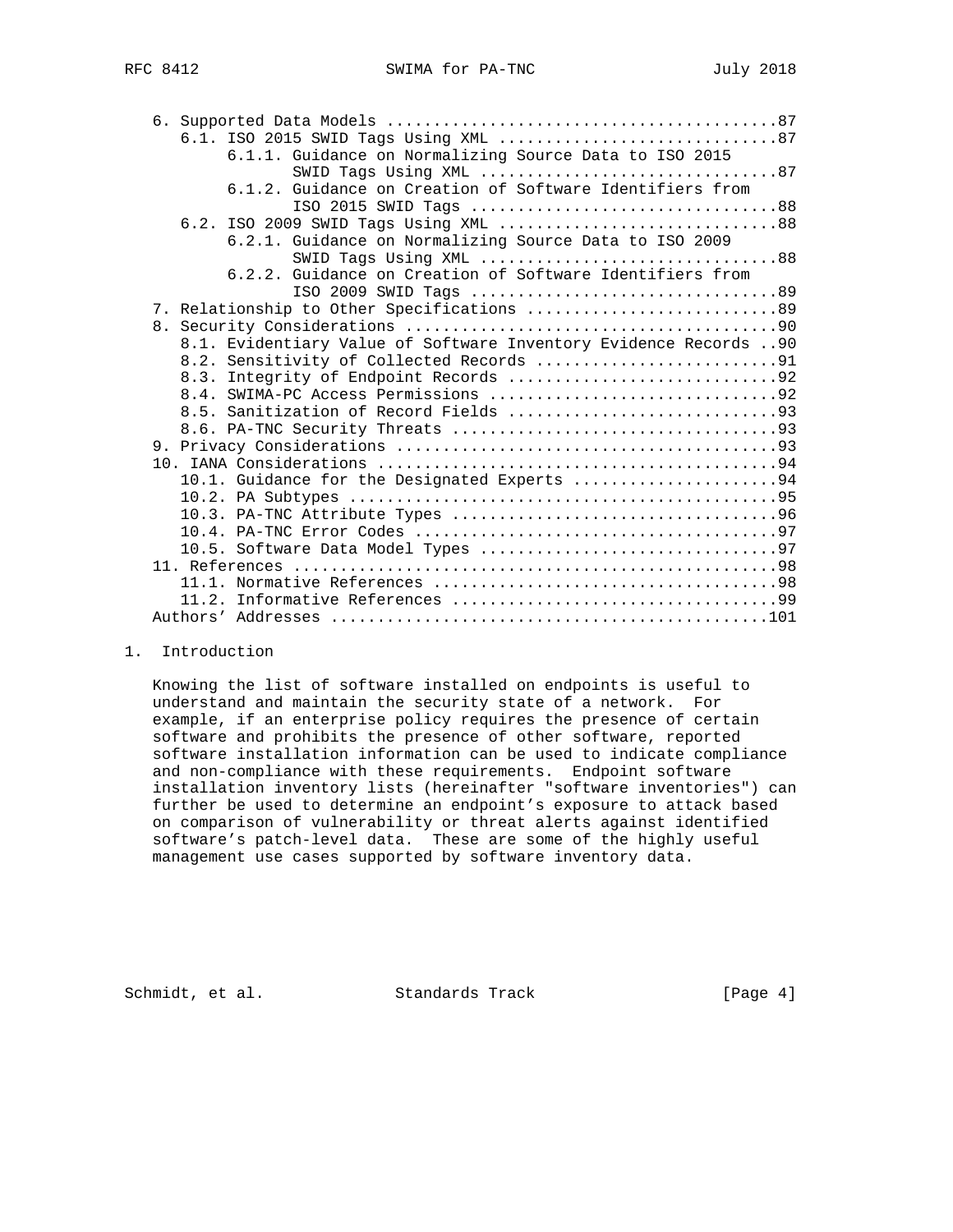Software Inventory Message and Attributes (SWIMA) for PA-TNC (see "PA-TNC: A Posture Attribute (PA) Protocol Compatible with Trusted Network Connect (TNC)" [RFC5792]) provides a standardized method for exchanging software inventory data that includes a unique Software Identifier associated with a specific version of a software product. SWIMA can also convey metadata about software products beyond this identifier. SWIMA enables software identification, installation, and characterization information to be transported to a central server from any endpoint that supports this specification. Such information can come from multiple sources, including tag files (such as ISO Software Identification (SWID) tags [SWID15]), reports from third-party inventory tools, output from package managers, and other sources. SWIMA does not standardize how software is detected, instead relying on a set of "data sources" to provide information about installed software. SWIMA provides a flexible transport capable of conveying this information, regardless of how it is expressed.

 This specification is designed to only report software that is installed on a target endpoint. In particular, it does not monitor or report information about what software is running on the endpoint. Likewise, it is not intended to report individual files, libraries, installation packages, or similar artifacts. While all of this information has its uses, this information requires different metadata and monitoring methods. As a result, this specification focuses solely on software inventory information, leaving the reporting of other classes of endpoint information to other specifications.

 Note that while this specification focuses on "software inventory", the mechanisms it describes could also be used to convey information about firmware and operating systems associated with an endpoint. The focus on software throughout this document should not be read as excluding the use of SWIMA for these other purposes.

 This specification defines a new set of PA-TNC attributes; these attributes are used to communicate requests for software inventory information and software installation change events. The exchange of these messages allows software inventory information to be sent to a Network Endpoint Assessment (NEA) Server, which can make this information available to other applications.

 Part of the motivation for the development of SWIMA was to support the IETF's Security Automation and Continuous Monitoring (SACM) architecture. More details about SWIMA's role in SACM appear in Section 7. However, SWIMA has no dependencies on any part of SACM and is usable wherever the NEA architecture is employed.

Schmidt, et al. Standards Track [Page 5]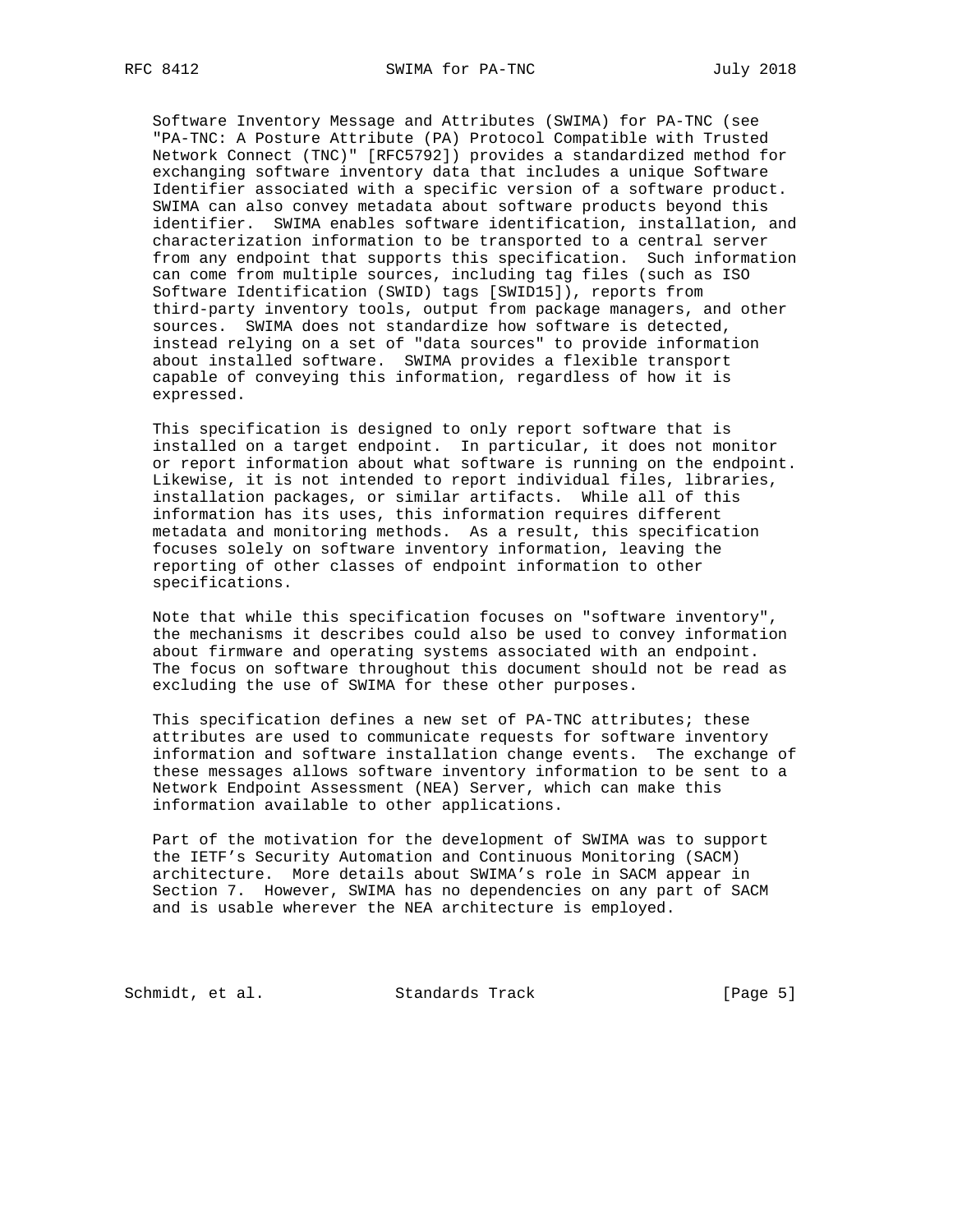# 1.1. Network Endpoint Assessment (NEA)

 SWIMA defines extensions to the PA-TNC specification [RFC5792]; these extensions are part of the NEA architecture. The NEA specifications define an open solution architecture that enables network operators to collect and utilize information about endpoint configuration and state. This information can be used to enforce policies and monitor endpoint health, among many other activities. Information about the software present on an endpoint is an important consideration for such activities. The new PA-TNC attributes defined in this document are used to communicate software inventory evidence, collected from a range of possible sources, from the Posture Collector on the endpoint to the Posture Validator on a NEA Server using the PA-TNC interface, as shown in Figure 1 below.



Figure 1: NEA Reference Model

 To better understand this specification, the reader should review the NEA reference architecture as described in "Network Endpoint Assessment (NEA): Overview and Requirements" [RFC5209]. The reader should also review the PA-TNC interfaces as defined in RFC 5792 [RFC5792].

Schmidt, et al. Standards Track [Page 6]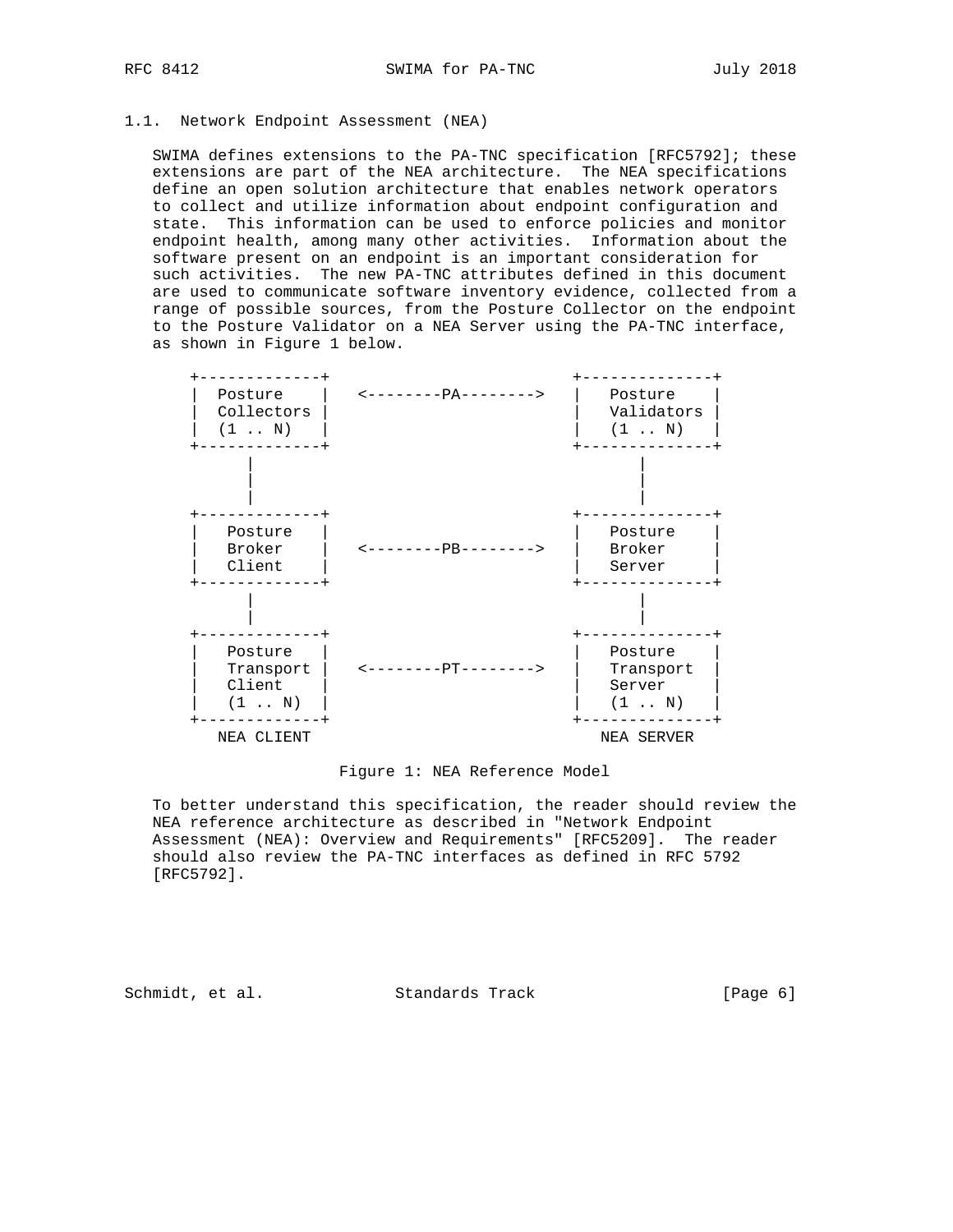This document is based on standards published by the Trusted Computing Group's Trusted Network Communications (TNC) workgroup (see <https://trustedcomputinggroup.org/>). The TNC and NEA architectures are interoperable, and many components are equivalent.

1.2. Conventions Used in This Document

 The key words "MUST", "MUST NOT", "REQUIRED", "SHALL", "SHALL NOT", "SHOULD", "SHOULD NOT", "RECOMMENDED", "NOT RECOMMENDED", "MAY", and "OPTIONAL" in this document are to be interpreted as described in BCP 14 [RFC2119] [RFC8174] when, and only when, they appear in all capitals, as shown here.

1.3. Definitions

 This section defines terms that have special meaning within this document.

- o SWIMA-PC A NEA Posture Collector (PC) that interprets SWIMA attributes sent by SWIMA-PVs and that conforms to this specification. Note that such a Posture Collector might also support other PA-TNC exchanges beyond those defined herein.
- o SWIMA-PV A NEA Posture Validator (PV) that interprets SWIMA attributes sent by SWIMA-PCs and that conforms to this specification. Note that such a Posture Validator might also support other PA-TNC exchanges beyond those defined herein.
- o SWIMA Attribute A PA-TNC attribute (as defined in RFC 5792 [RFC5792]) whose structure and behavior is defined in this specification.
- o Endpoint's Software Inventory Evidence Collection The set of information regarding the set of software installed on an endpoint. An endpoint's Software Inventory Evidence Collection might include information created by or derived from multiple sources, including but not limited to SWID tag files deposited on the filesystem during software installation, information generated by software discovery tools, and information dynamically generated by a software or package management system on an endpoint.
- o Software Inventory Evidence Record Part of the endpoint's Software Inventory Evidence Collection (which is composed of "records"). Each record corresponds to one installed instance of a particular software product as reported by some data source. It is possible for a single installed instance to have multiple

Schmidt, et al. Standards Track [Page 7]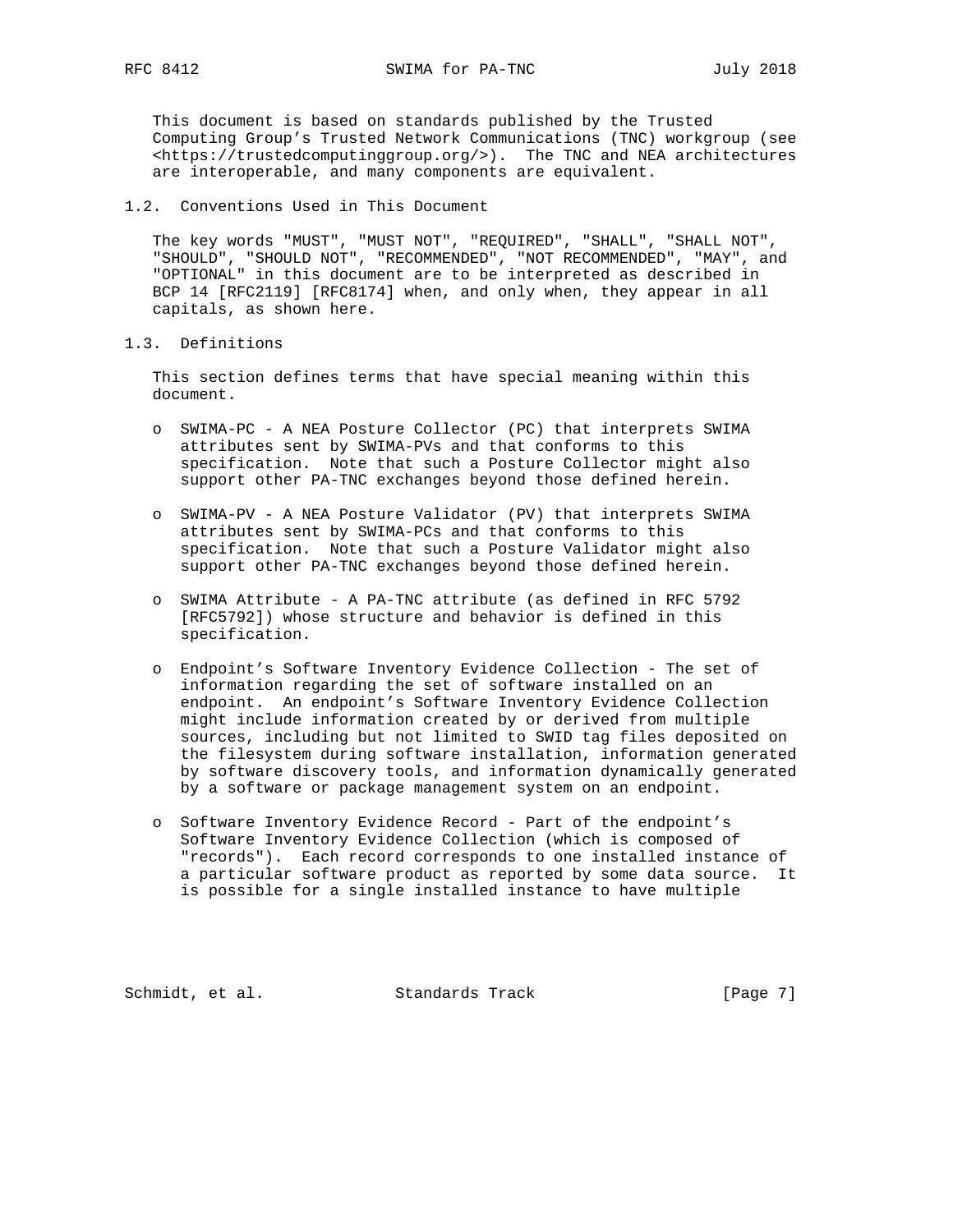Software Inventory Evidence Records in an endpoint's Software Inventory Evidence Collection -- this can happen if multiple sources all report the same software installation instance.

 o Software Identifier - A string associated with a specific version of a specific software product. These identifiers are derived from the records used to describe software products. SWIMA does not limit the formats of these records, nor does it enforce that all data sources populate records using the same format. As such, while each Software Identifier uniquely identifies a specific software product, the same software product might be associated with multiple Software Identifiers reflecting differences between different data sources and supported record formats.

#### 2. Background

2.1. Supported Use Cases

 This section describes the use cases supported by this specification. The primary use of exchanging software inventory information over the PA-TNC interface is to enable a challenger (e.g., a NEA Server) to obtain inventory evidence about some system in a way that conforms to NEA procedures. Collected software information can support a range of security activities, including determining whether an endpoint is permitted to connect to the enterprise, determining which endpoints contain software that requires patching, and similar activities.

2.1.1. Use Software Inventory as an Access Control Factor

 Some enterprises might define security policies that require connected endpoints to have certain pieces of security software installed. By contrast, some security policies might prevent access to resources by endpoints that have certain prohibited pieces of software installed, since such applications might pose a security risk. To support such policies, the NEA Server needs to collect software inventory evidence from a target endpoint that is seeking to initiate or continue connectivity to the enterprise resource.

 Based on this specification, the SWIMA-PC can provide a complete or partial inventory to the SWIMA-PV as required to determine policy compliance. The SWIMA-PV can then use this as evidence of compliance or non-compliance to make a policy-based access decision.

Schmidt, et al. Standards Track [Page 8]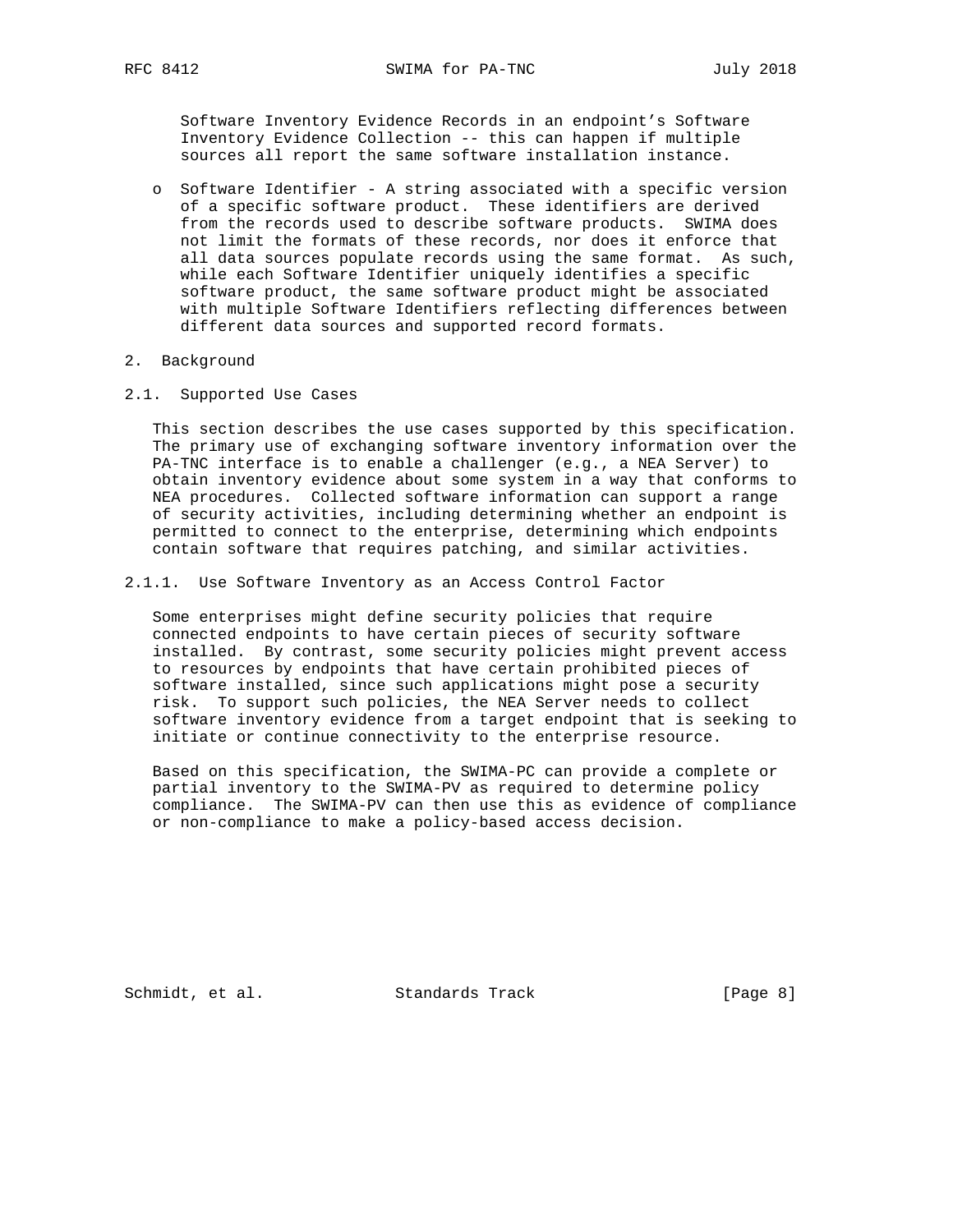## 2.1.2. Central Stores of Up-to-Date Endpoint Software Inventory Data

 Many tools use information about an endpoint's software inventory to monitor and enforce the security of a network. For example, a software-patching tool needs to determine if there is out-of-date software installed that needs to be updated. A vulnerability management tool needs to identify endpoints with known vulnerable software installed (patched or otherwise) to gauge an endpoint's relative exposure to attack. A license management tool needs to verify that all installed software within the enterprise is accounted for. A central repository representing an up-to-date understanding of each endpoint's software inventory facilitates these activities. Multiple tools can share such a repository, ensuring that software inventory information is collected more frequently and efficiently, leading to a more complete and consistent understanding of installed software state as compared to each tool collecting the same inventory information from endpoints individually.

 This specification supports these activities through a number of mechanisms. As noted above, a SWIMA-PC can provide a complete list of software present in an endpoint's Software Inventory Evidence Collection to the SWIMA-PV, which can then pass this information on to a central repository, such as a Configuration Management Database (CMDB) or similar application. In addition, SWIMA-PCs are required to be able to monitor for changes to an endpoint's Software Inventory Evidence Collection in near real time and can be requested to immediately push reports of detected changes to the SWIMA-PV. Thus, any central repository fed by a SWIMA-PV receiving inventory information can be updated quickly after a change occurs. Keeping a central repository synchronized with current software inventory information in this way allows tools to make efficient decisions based on up-to-date, consistent information.

## 2.1.3. PA-TNC Use Cases

 SWIMA is intended to operate over the PA-TNC interface and, as such, is intended to meet the use cases set out in the PA-TNC specification.

#### 2.2. Use Cases That Are Not Supported

Some use cases not covered by this specification include:

 o Addressing how the endpoint's Software Inventory Evidence Collection is populated. In particular, NEA components are not expected to perform software discovery activities beyond compiling information in an endpoint's Software Inventory Evidence Collection. This collection might come from multiple sources on

Schmidt, et al. Standards Track [Page 9]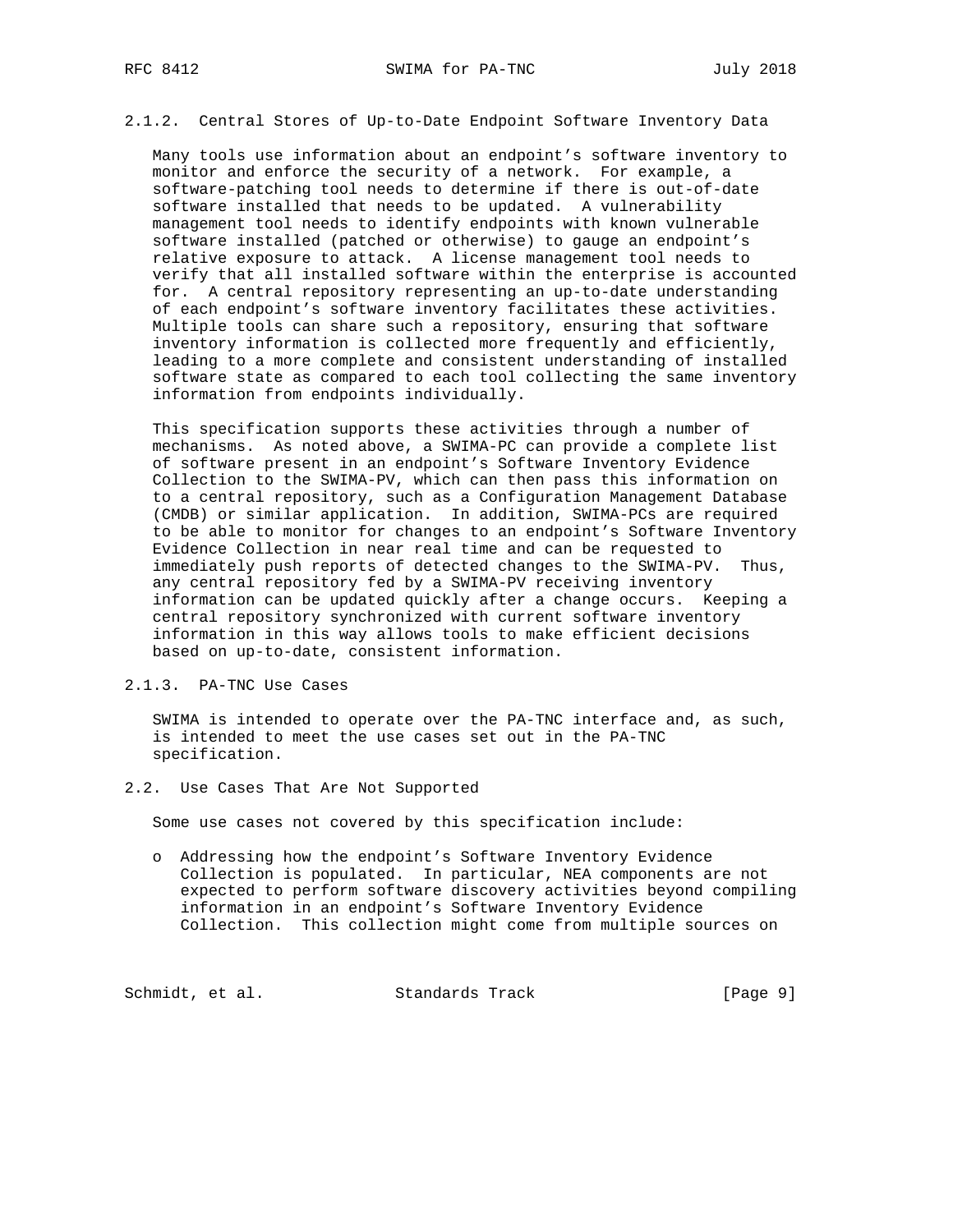the endpoint (e.g., information generated dynamically by package management tools or discovery tools, as well as SWID tag files discovered on the filesystem). While an enterprise might make use of software discovery capabilities to identify installed software, such capabilities are outside the scope of this specification.

- o Converting inventory information expressed in a proprietary format into formats used in the attributes described in this specification. Instead, this specification focuses exclusively on defining interfaces for the transportation of software information, expecting that reporting tools will converge around some set of standardized formats for this information.
- o Mechanisms for a Posture Validator to request a specific list of software information based on arbitrary software properties. For example, requesting only information about software from a particular vendor is not supported. After the endpoint's Software Inventory Evidence Collection has been copied to some central location, such as the CMDB, processes there can perform queries based on any criteria present in the collected information, but this specification does not address using such queries to constrain the initial collection of this information from the endpoint.
- o Use of properties of certain sources of software information that might facilitate local tests (i.e., on the endpoint) of endpoint state. For example, the optional package\_footprint field of an ISO SWID tag can contain a list of files and hash values associated with the software indicated by the tag. Tools on the endpoint can use the values in this field to test for the presence of the indicated files. Successful evaluation of such tests leads to greater assurance that the indicated software is present on the endpoint. Currently, most SWID tag creators do not provide values for tag fields that support local testing. For this reason, the added complexity of supporting endpoint testing using these fields is out of scope for this specification, but this topic may be considered in a future version.

# 2.3. SWIMA Requirements

 Below are the requirements that SWIMA must meet in order to successfully play its role in the NEA architecture.

 Efficient: The NEA architecture enables delay of network access until the endpoint is determined not to pose a security threat to the network, based on its asserted integrity information. To minimize user frustration, SWIMA ought to minimize overhead delays and make PA-TNC communications as rapid and efficient as possible.

Schmidt, et al. Standards Track [Page 10]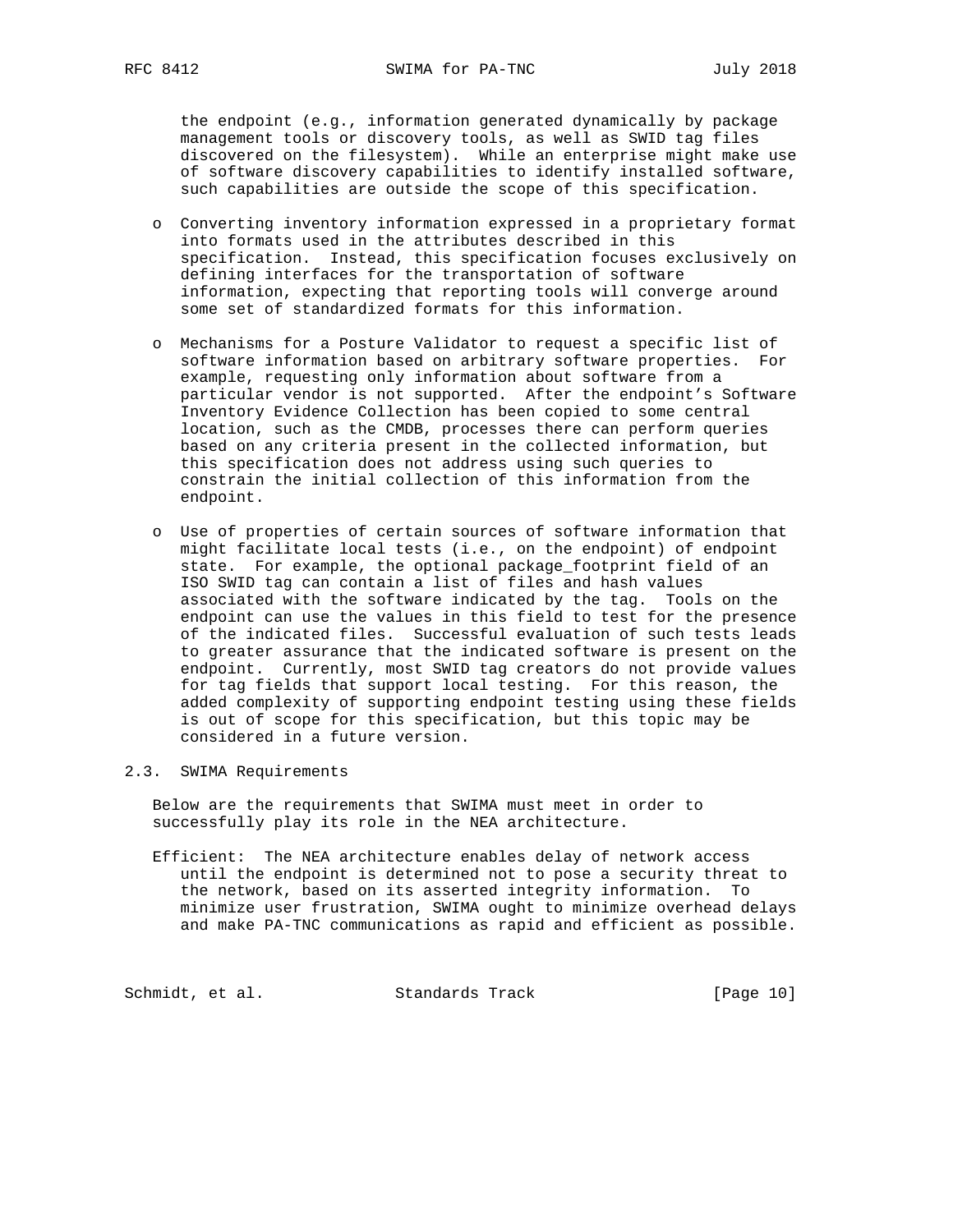- Scalable: SWIMA needs to be usable in enterprises that contain tens of thousands of endpoints or more. As such, it needs to allow security tools to make decisions based on up-to-date information about an endpoint's software inventory without creating an excessive burden on the enterprise's network.
- Support precise and complete historical reporting: This specification outlines capabilities that support real-time understanding of the state of endpoints in a network in a way that can be used by other tools. One means of facilitating such an outcome is for a CMDB to be able to contain information about all endpoints connected to the enterprise for all points in time between the endpoint's first connection and the present. In such a scenario, it is necessary that any SWIMA-PC be able to report any changes to its Software Inventory Evidence Collection in near real time while connected and, upon reconnection to the enterprise, be able to update the NEA Server (and, through it, the CMDB) with regard to the state of its Software Inventory Evidence Collection throughout the entire interval when it was not connected.
- 2.4. Non-SWIMA Requirements

 There are certain capabilities that users of SWIMA might require but that are beyond the scope of SWIMA itself and need to be addressed by other standards.

 Confidentiality: SWIMA does not define a mechanism for confidentiality, nor is confidentiality automatically provided by using the PA-TNC interface. In the NEA architecture, confidentiality is generally provided by the underlying transport protocols, such as the PT binding to TLS [RFC6876] or PT-EAP (Posture Transport for Tunneled Extensible Authentication Protocol (EAP) Methods) [RFC7171]; see Section 7 for more information on related standards. The information conveyed by SWIMA is often sensitive in nature for both security (Section 8) and privacy (Section 9) reasons. Those who implement SWIMA need to ensure that appropriate NEA transport mechanisms are employed to meet confidentiality requirements.

Schmidt, et al. Standards Track [Page 11]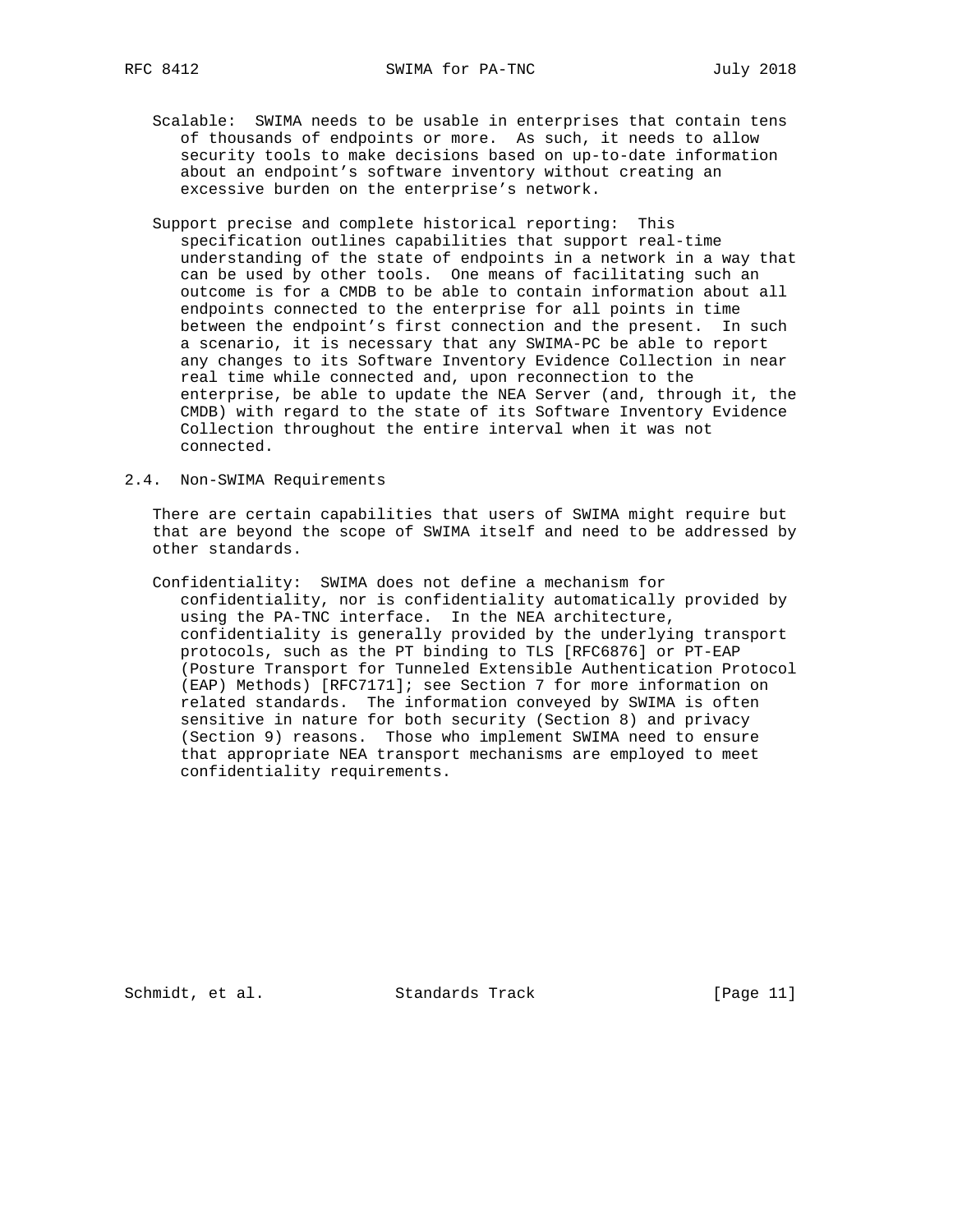# 2.5. Assumptions

 The Posture Broker Client and Posture Broker Server are assumed to provide reliable delivery for PA-TNC messages and attributes sent between the SWIMA-PCs and the SWIMA-PVs. "Reliable delivery" means that either a message is delivered or the sender is made aware of the delivery failure. In the event that reliable delivery cannot be provided, some SWIMA features, primarily subscriptions, might not behave as expected.

# 2.6. Assumptions Not Made

 This specification explicitly does not assume that software inventory information exchanges reflect the software installation state of the endpoint. This specification does not attempt to detect when the endpoint is providing false information, either through malice or error, but instead focuses on correctly and reliably providing the reported Software Inventory Evidence Collection to the NEA Server. Tools that employ the SWIMA standard can include methods to help verify the accuracy of reports, but how those tools do so is beyond the scope of this specification.

 Similarly, this specification makes no assumption about the completeness of the Software Inventory Evidence Collection's coverage of the total set of software installed on the endpoint. It is possible, and even likely, that some installed software is not represented by a record in an endpoint's Software Inventory Evidence Collection. Instead, SWIMA ensures that what does get reported is reported consistently and that the software products that are reported can be reliably tracked.

See Section 8 for more on this security consideration.

3. System Requirements

 SWIMA facilitates the exchange of software inventory and event information. Specifically, each application supporting SWIMA includes a component known as the SWIMA-PC that receives SWIMA attributes. The SWIMA-PC is also responsible for sending appropriate SWIMA attributes back to the SWIMA-PV in response. This section outlines what software inventories and events are and the requirements on SWIMA-PCs and SWIMA-PVs in order to support the stated use cases of this specification.

Schmidt, et al. Standards Track [Page 12]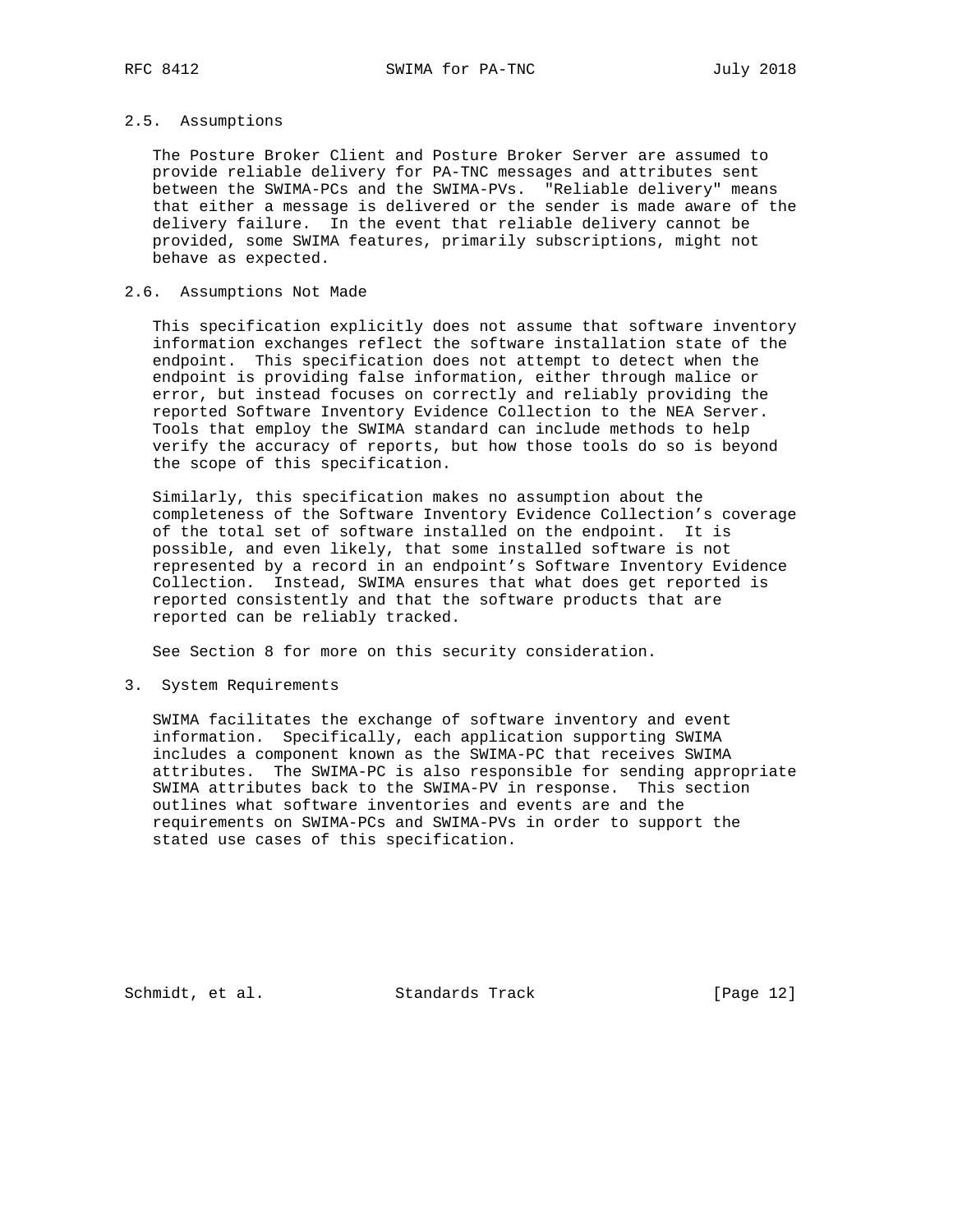# 3.1. Data Sources

 The records in an endpoint's Software Inventory Evidence Collection come from one or more "sources". A source represents one collection of software inventory information about the endpoint. Examples of sources include, but are not limited to, ISO SWID tags deposited on the filesystem and collected therefrom, information derived from package managers, and the output of software inventory-scanning tools.

 There is no expectation that any one source of inventory information will have either perfect or complete software inventory information. For this reason, this specification supports the simultaneous use of multiple sources of software inventory information. Each source might have its own "sphere of expertise" and report the software within that sphere. For example, a package manager would have an excellent understanding of the software that it managed but would not necessarily have any information about software installed via other means.

 A SWIMA-PC is not required to utilize every possible source of software information on its endpoint. Some SWIMA-PCs might be explicitly tied only to one or a handful of software inventory sources, or a given SWIMA-PC could be designed to dynamically accommodate new sources. For all software inventory evidence sources that a particular SWIMA-PC supports, it MUST completely support all requirements of this specification with regard to those sources. A potential source that cannot support some set of required functionality (e.g., it is unable to monitor the software it reports for change events, as discussed in Section 3.6) MUST NOT be used as a source of endpoint software inventory information, even if it could provide some information. In other words, a source either supports full functionality as described in this specification or cannot be used at all. In the event that a previously used source becomes unavailable, this would be treated as a discontinuity in the SWIMA-PC's reporting. Section 3.7.1 describes how to use changes in the Event Identifier (EID) Epoch value to indicate a reporting discontinuity.

 When sending information about installed software, the SWIMA-PC MUST include the complete set of relevant data from all supported sources of software inventory evidence. In other words, sources need to be used consistently. This is because if a particular source is included in an initial inventory but excluded from a later inventory, the SWIMA-PV receiving this information might reasonably conclude that the software reported by that source was no longer installed on the endpoint. As such, it is important that all supported sources be used every time the SWIMA-PC provides information to a SWIMA-PV.

Schmidt, et al. Standards Track [Page 13]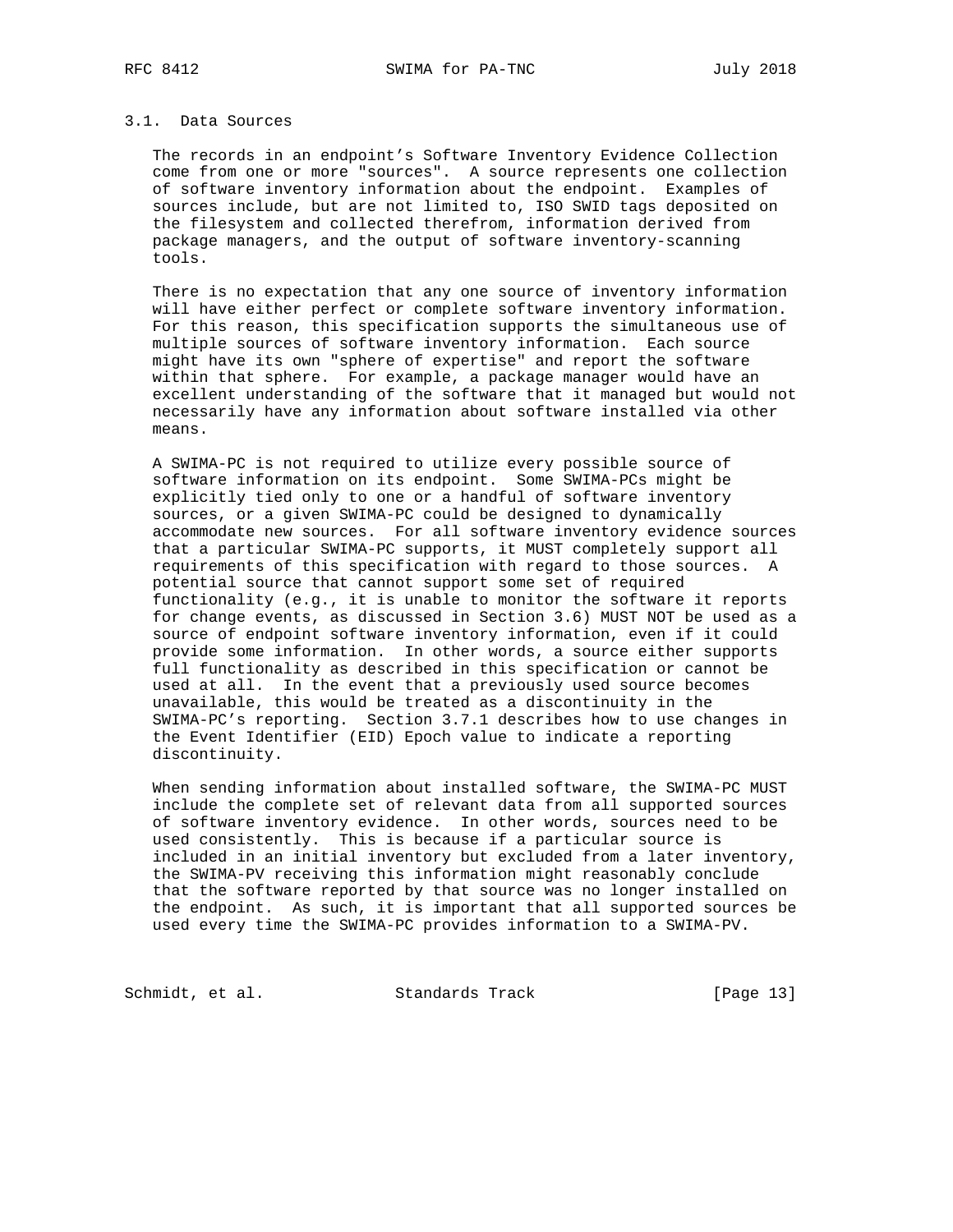Note that if a SWIMA-PC collects data from multiple sources, it is possible that some software products might be "double counted". This can happen if two or more sources of inventory evidence provide a record for a single installation of a software product. When a SWIMA-PC reports information or records events from multiple inventory evidence sources, it MUST use the information those sources provide, rather than attempt to perform some form of reduction. In other words, if multiple sources report records corresponding to a single installation of a software product, all such records from each source are required to be part of the SWIMA-PC's processing even if this might lead to multiple reporting, and the SWIMA-PC is not to ignore some records to avoid such multiple reporting.

 All inventory records reported by a SWIMA-PC include a Source Identifier linking them to a particular source. Source Identifiers are discussed more in Section 3.4.5. As discussed in that section, Source Identifiers can help consumers of SWIMA data identify cases of multiple reporting.

#### 3.2. Data Models

 SWIMA conveys records about software presence from a SWIMA-PC to a SWIMA-PV. SWIMA does not manage the actual generation or collection of such records on the endpoint. As a result, information available to SWIMA-PCs might come in a variety of formats, and a SWIMA-PC could have little control over the format of the data made available to it. Because of this, SWIMA places no constraints on the format of these generated records and supports an open set of record formats by which installed software instances can be described. The following terms are used in this document:

- o Data model The format used to structure data within a given record. SWIMA does not constrain the data models it conveys.
- o Record A populated instance of some data model that describes a software product.

 Do not confuse the "data model" described here with the structure of the SWIMA messages and attributes used to convey information between SWIMA-PVs and SWIMA-PCs. The SWIMA standard dictates the structure of its messages and attributes. Some attributes, however, have specific fields used to convey inventory records, and those fields support an extensible list of data models for their values. In other words, SWIMA data models provide an extension point within SWIMA attributes that allows the structure of inventory records to evolve.

Schmidt, et al. Standards Track [Page 14]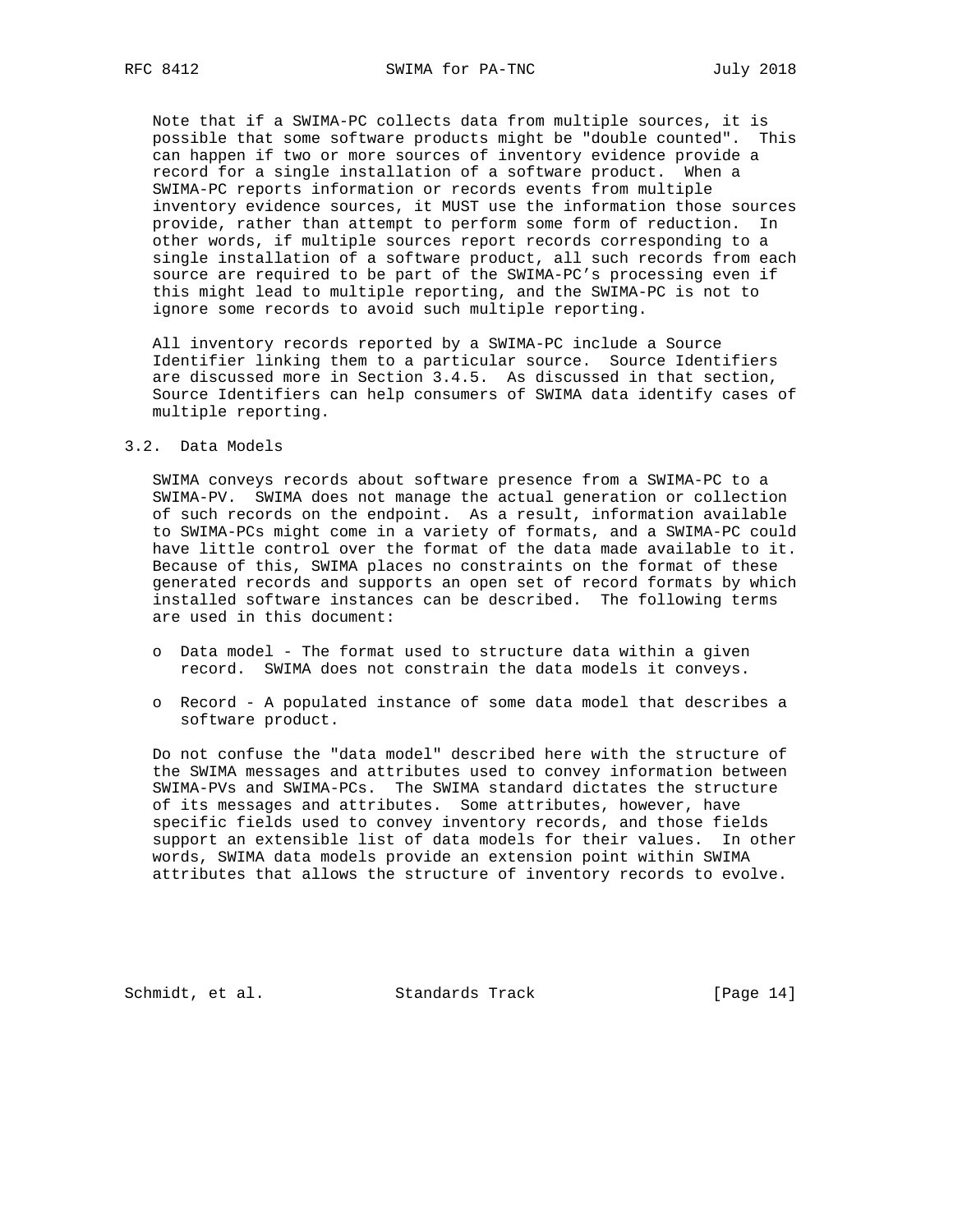The data model used to structure software inventory information has very little impact on the behavior of the components defined in this specification. The SWIMA-PV has no dependency on the data model of records conveyed in SWIMA messages. For this reason, it MUST NOT reject a message or respond with a PA-TNC Error due to the data model used to structure records in attributes it receives. Similarly, it MUST NOT reject a message or respond with a PA-TNC Error if a record fails to comply with a stated format, unless that failure prevents correct parsing of the attribute itself. In short, the record bodies are effectively treated as "black boxes" by the SWIMA-PV. (Note that the SWIMA-PV might serve as the "front end" of other functionality that does have a dependency on the data model used to structure software information, but any such dependency is beyond the scope of this specification and needs to be addressed outside the behaviors specified in this document. This specification is only concerned with the collection and delivery of software inventory information; components that consume and use this information are a separate concern.)

 The SWIMA-PC does have one functional dependency on the data models used in the software records it delivers, but only insofar as it is required to deterministically create a Software Identifier (described in Section 3.4.1) based on each record it delivers. The SWIMA-PC MUST be able to generate a Software Identifier for each record it delivers, and if the SWIMA-PC cannot do so, it cannot deliver the record. All SWIMA-PCs MUST at least be able to generate Software Identifiers for the data model types specified in Section 6 of this document. A SWIMA-PC MAY include the ability to generate Software Identifiers for other data model types and thus be able to support them as well.

Schmidt, et al. Standards Track [Page 15]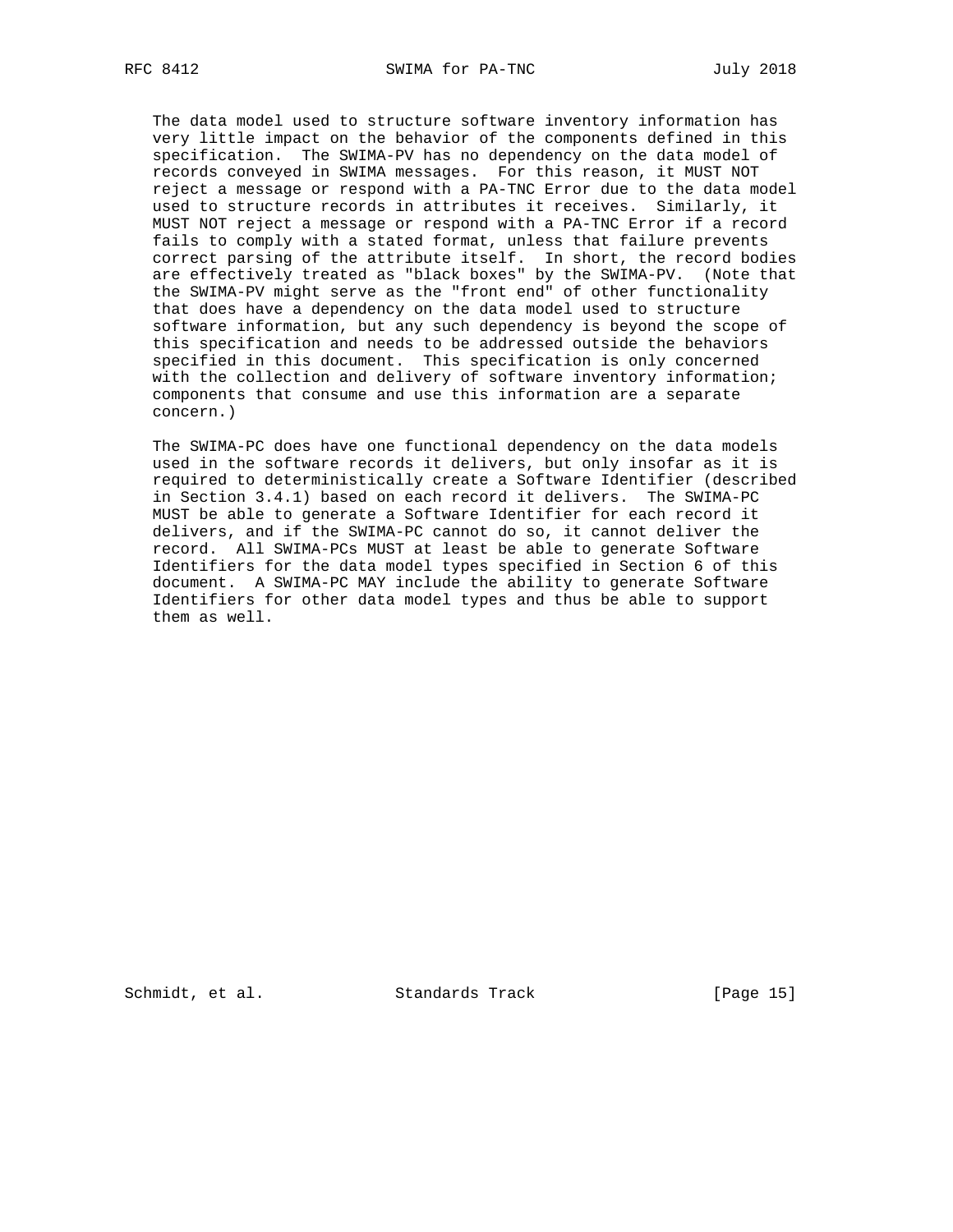## 3.3. Basic Attribute Exchange

 In the most basic exchange supported by this specification, a SWIMA-PV sends a request to the SWIMA-PC, requesting some type of information about the endpoint's software inventory. This simple exchange is shown in Figure 2.



Figure 2: Basic SWIMA Attribute Exchange

 Upon receiving such a SWIMA Request from the SWIMA-PV, the SWIMA-PC is expected to collect all the relevant software inventory information from the endpoint's Software Inventory Evidence Collection and place it within its response attribute.

 SWIMA-PVs MUST discard, without error, any SWIMA Response attributes that they receive for which they do not know the SWIMA Request parameters that led to this SWIMA Response. This is due to the fact that the SWIMA Request includes parameters that control the nature of the response (as will be described in the following sections); without knowing those parameters, the SWIMA Response cannot be reliably interpreted. Each SWIMA Request includes a Request ID, which is echoed in any SWIMA Response to that request and allows matching of responses to requests. See Section 5.5 for more on Request IDs. Receiving an unsolicited SWIMA Response attribute will most often happen when a NEA Server has multiple SWIMA-PVs; one SWIMA-PV sends a SWIMA Request, but unless exclusive delivery [RFC5793] is set by the sender and honored by the recipient, multiple SWIMA-PVs will receive copies of the resulting SWIMA Response. In this case, the SWIMA-PV that didn't send the SWIMA Request would lack the context necessary to correctly interpret the SWIMA Response it received and would simply discard it. Note, however, that proprietary measures might allow a SWIMA-PV to discover the SWIMA Request parameters for a SWIMA Response even if that SWIMA-PV did not send the given SWIMA Request. As such, there is no blanket requirement for a SWIMA-PV to discard all SWIMA Responses to SWIMA Requests that the SWIMA-PV did not generate itself -- only that SWIMA-PVs are required to discard SWIMA Responses for which they cannot get the necessary context to interpret.

Schmidt, et al. Standards Track [Page 16]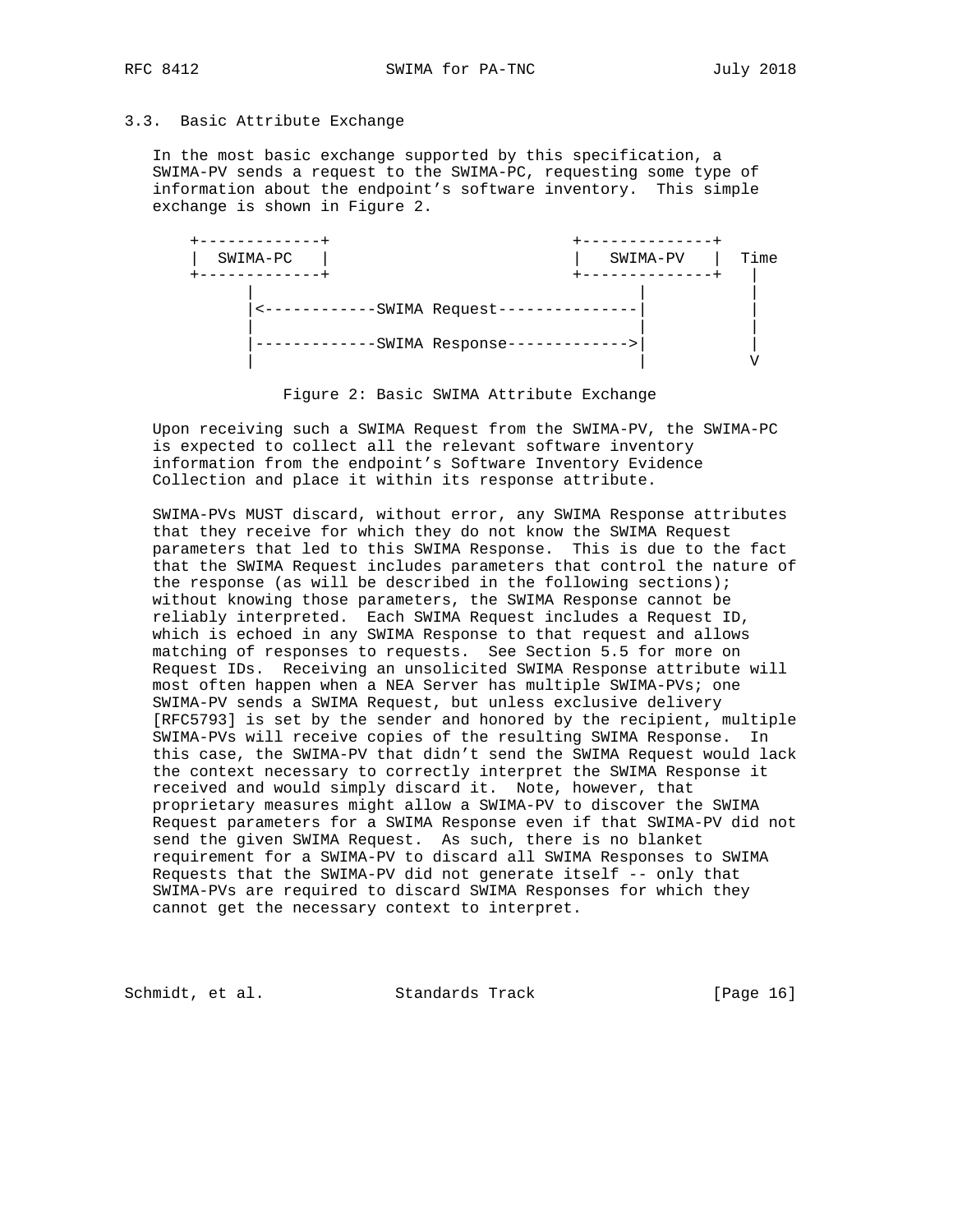In the case that it is possible to do so, the SWIMA-PC SHOULD send its SWIMA Response attribute to the SWIMA-PV that requested it, using exclusive delivery as described in Section 4.5 of "PB-TNC: A Posture Broker (PB) Protocol Compatible with Trusted Network Connect (TNC)" [RFC5793]. Exclusive delivery requests that only the sender of the SWIMA Request be the receiver of the resulting SWIMA Response. Note, however, that PB-TNC does not require the recipient to honor the exclusive delivery flag in messages that it receives, so setting the flag cannot be guaranteed to prevent a SWIMA-PV from receiving unsolicited SWIMA Responses.

 Note that, in the case that a single endpoint hosts multiple SWIMA-PCs, a single SWIMA Request could result in multiple SWIMA Responses. SWIMA-PVs need to handle such an occurrence without error.

 All numeric values sent in SWIMA messages are sent in network (big endian) byte order.

#### 3.4. Core Software-Reporting Information

 Different parameters in the SWIMA Request can influence what information is returned in the SWIMA Response. However, while each SWIMA Response provides different additional information about this installed software, the responses all share a common set of fields that support reliable software identification on an endpoint. These fields include Software Identifiers, Data Model Type, Record Identifiers, Software Locators, and Source Identifiers. These fields are present for each reported piece of software in each type of SWIMA Response. The following sections examine these information types in more detail.

## 3.4.1. Software Identifiers

 A Software Identifier uniquely identifies a specific version of a specific software product. The SWIMA standard does not dictate the structure of a Software Identifier (beyond stating that it is a string) or define how it is created. Instead, each data model described in the "Software Data Model Types" registry (Section 10.5) includes its own rules for how a Software Identifier is created based on a record in the endpoint's Software Inventory Evidence Collection expressed in that data model. Other data models will have their own procedures for the creation of associated Software Identifiers. Within SWIMA, the Software Identifier is simply an opaque string, and there is never any need to unpack any information that might be part of that identifier.

Schmidt, et al. Standards Track [Page 17]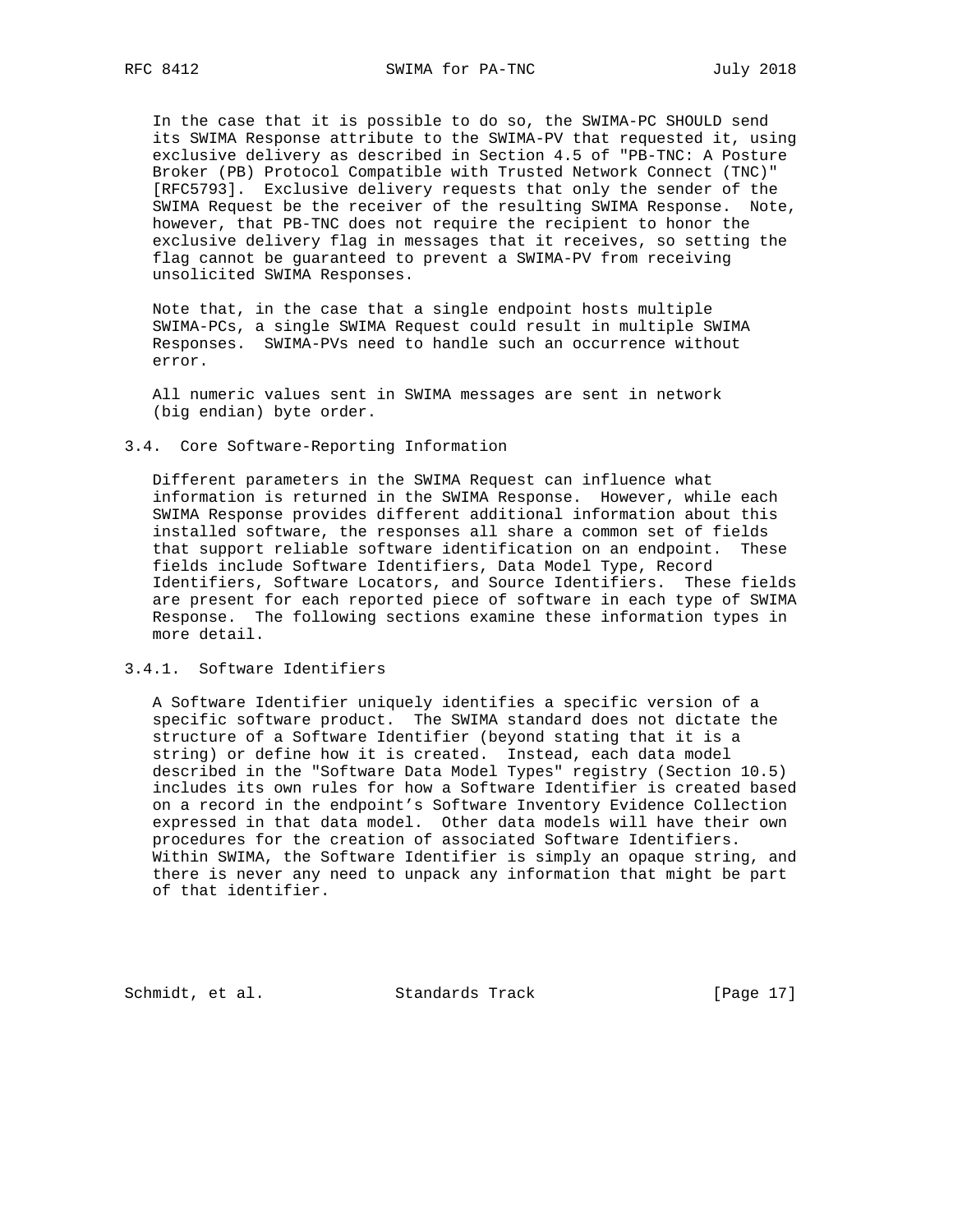A Software Identifier is a fraction of the size of the inventory record from which it is derived. For this reason, it is often more efficient to collect full inventories using Software Identifiers and only collect full records when necessary using targeted requests. For some combinations of data models and sources, the full record might never be necessary, as the identifier can be directly correlated to the contents of the full record. This is possible with authoritative SWID tags, since these tags always have the same contents and thus a Software Identifier derived from these tags can be used as a lookup to a local copy of the full tag. For other combinations of source and data model, a server might not be able to determine the specific software product and version associated with the identifier without requesting the delivery of the full record. However, even in those cases, downstream consumers of this information might never need the full record as long as the Software Identifiers they receive can be tracked reliably. A SWIMA-PV can use Software Identifiers to track the presence of specific software products on an endpoint over time in a bandwidth-efficient manner.

 There are two important limitations of Software Identifiers to keep in mind:

- 1. The identifiers do not necessarily change when the associated record changes. In some situations, a record in the endpoint's Software Inventory Evidence Collection will change due to new information becoming available or in order to correct prior errors in that information. Such changes might or might not result in changes to the Software Identifier, depending on the nature of the changes and the rules governing how Software Identifiers are derived from records of the appropriate data model.
- 2. It is possible that a single software product is installed on a single endpoint multiple times. If these multiple installation instances are reported by the same source using the same data format, then this can result in identical Software Identifiers for both installation instances. In other words, Software Identifiers might not uniquely identify installation instances; they are just intended to uniquely identify software products (which might have more than one installation instance). Instead, to reliably distinguish between multiple instances of a single software product, one needs to make use of Record Identifiers as described in Section 3.4.3.

Schmidt, et al. Standards Track [Page 18]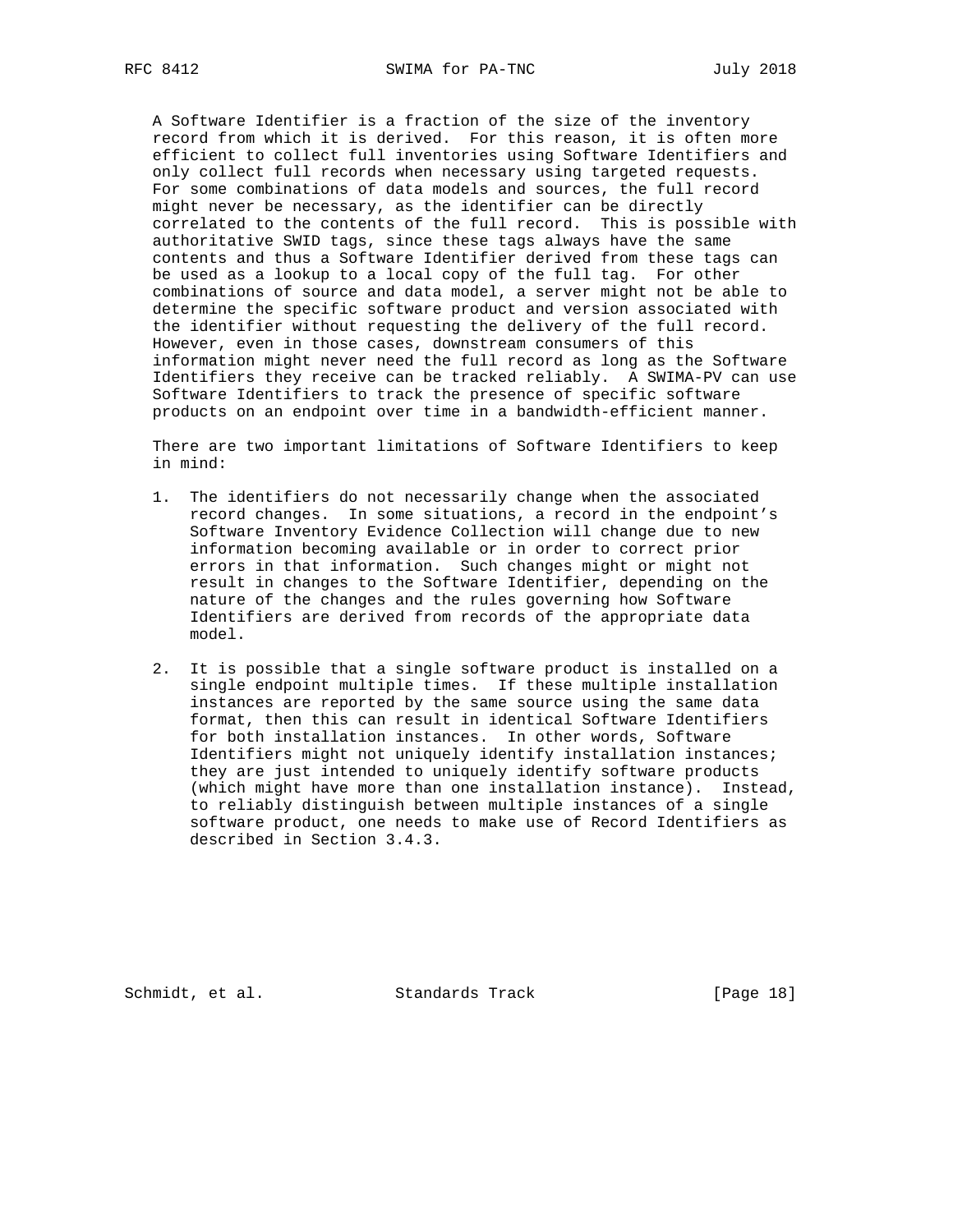# 3.4.2. Data Model Type

 The Data Model Type consists of two fields: Data Model Type PEN and Data Model Type. ("PEN" stands for "Private Enterprise Number".) The combination of these fields is used to identify the type of data model of the associated software inventory record. The data model is significant not only because it informs the recipient of the data model of the associated record but also because the process for generating the Software Identifier for the record depends on the record's data model. Clearly identifying the type of data model from which the Software Identifier was derived thus provides useful context for that value.

 The PEN identifies the organization that assigns meaning to the Data Model Type field value. PENs are managed by IANA in the "Private Enterprise Numbers" registry. PENs allow vendors to designate their own set of data models for software inventory description. IANA reserves the PEN of 0x000000. Data Model Types associated with this PEN are defined in the "Software Data Model Types" registry; see Section 10.5 of this specification. Note that this IANA table reserves all values greater than or equal to 0xC0 (192) for local enterprise use. This means that local enterprises can use custom data formats and indicate them with the IANA PEN and a Data Model Type value between 0xC0 and 0xFF, inclusive. Those enterprises are responsible for configuring their SWIMA-PCs to correctly report those custom data models.

# 3.4.3. Record Identifiers

 A Record Identifier is a 4-byte unsigned integer that is generated by the SWIMA-PC and is uniquely associated with a specific record within the endpoint's Software Inventory Evidence Collection. The SWIMA-PC MUST assign a unique identifier to each record when it is added to the endpoint's Software Inventory Evidence Collection. The Record Identifier SHOULD remain unchanged if that record is modified. However, it is recognized that, in some circumstances, record modification might be hard to distinguish from record deletion followed by creation of a new record. For this reason, retaining a constant Record Identifier across a record modification is recommended but not required. Similarly, in the case that the software product associated with a record is moved, ideally the Record Identifier for the record of the moved software will remain unchanged, reflecting that it represents the same software product instance, albeit in a new location. However, this level of tracking could prove difficult to achieve and is not required. The SWIMA-PC might wish to assign Record Identifiers sequentially, but any scheme is acceptable, provided that no two records receive the same identifier.

Schmidt, et al. Standards Track [Page 19]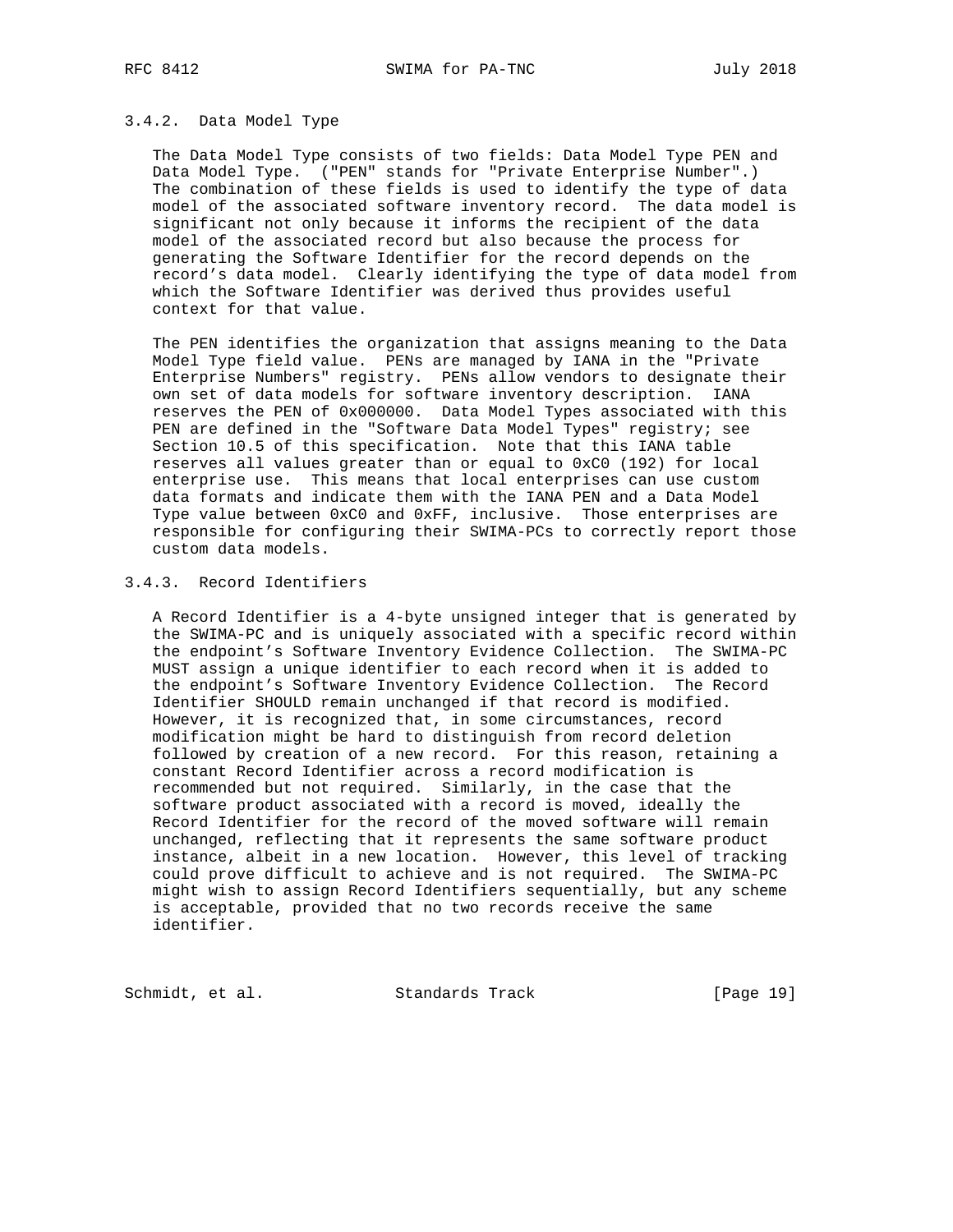Servers can use Record Identifiers to distinguish between multiple instances of a single software product installed on an endpoint. Since each installation instance of a software product is associated with a separate record, servers can use the Record Identifier to distinguish between instances. For example, if an event is reported (as described in Section 3.7), the Record Identifier will allow the server to discern which instance of a software product is involved.

## 3.4.4. Software Locators

 In addition to the need to identify what software products are on an endpoint, some processes that use inventory information also need to know where software is located on the endpoint. This information might be needed to direct remediation actions or similar processes. For this reason, every reported software product also includes a Software Locator to identify where the software is installed on the endpoint.

 If the location is not provided directly by the data source, the SWIMA-PC is responsible for attempting to determine the location of the software product. The "location" of a product SHOULD be the directory in which the software product's executables are kept. The SWIMA-PC MUST be consistent in reporting the location of a software product. In other words, assuming that a software product has not moved, the SWIMA-PC cannot use one location in one report and a different location for the same software product in another. (If a software product has moved, the Software Locator needs to reflect the new location.)

 The location is expressed as a URI string. The string MUST conform to URI syntax requirements [RFC3986]. The URI scheme describes the context of the described location. For example, in most cases the location of the installed software product will be expressed in terms of its path in the filesystem. For such locations, the location URI scheme MUST be "file", and the URI MUST conform to the "file" URI scheme standard [RFC8089], including the percent-encoding of whitespace and other special characters. It is possible that other schemes could be used to represent other location contexts. Apart from specifying the use of the "file" scheme, this specification does not identify other schemes or define their use. When representing software products in other location contexts, tools MUST be consistent in their use of schemes, but the exact schemes are not normatively defined here. SWIMA implementations are not limited to the IANA list of URI schemes <https://www.iana.org/assignments/ uri-schemes/> and can define new schemes to support other types of application locations.

Schmidt, et al. Standards Track [Page 20]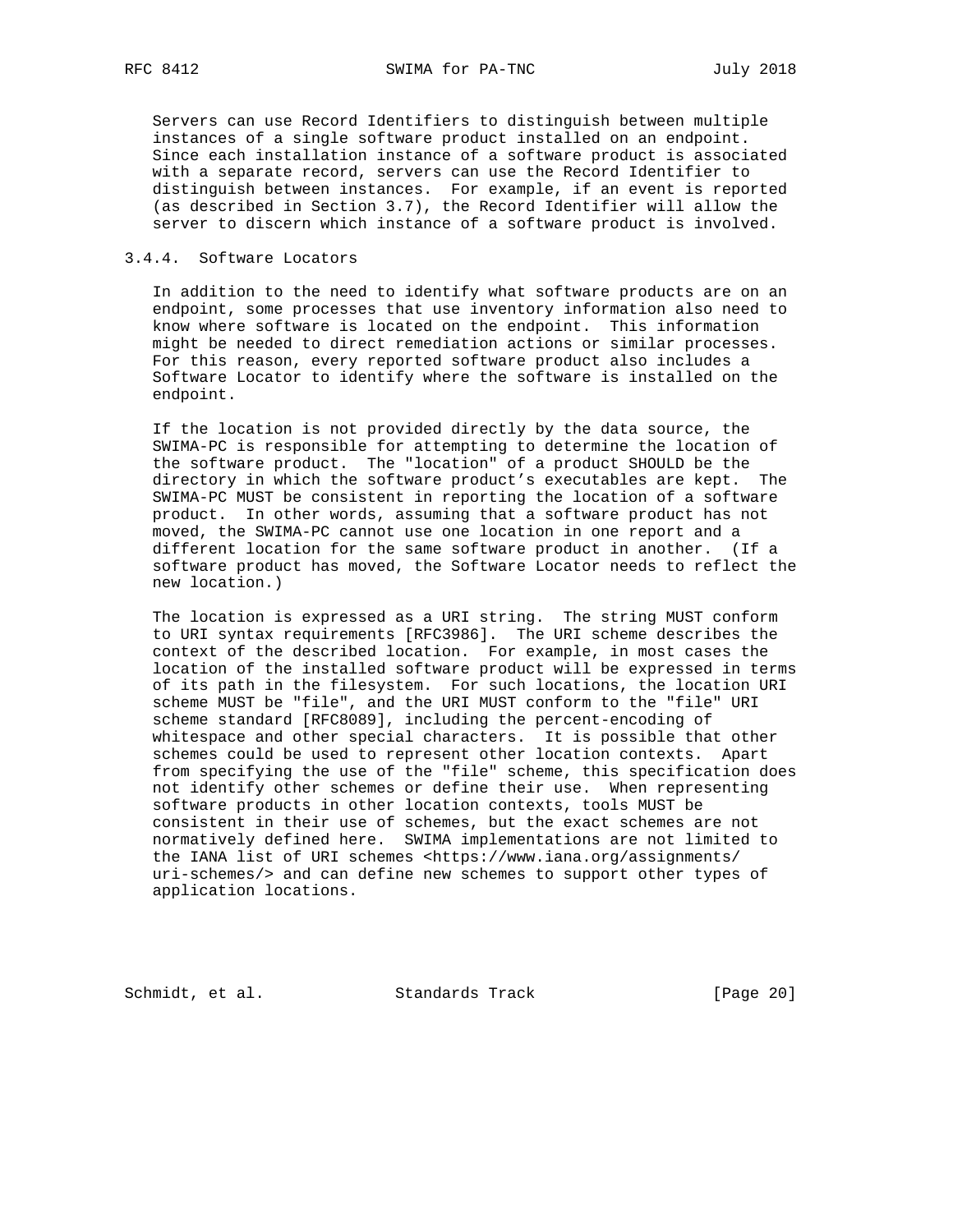It is possible that a SWIMA-PC is unable to determine the location of a reported software product. In this case, the SWIMA-PC MUST provide a zero-length Software Locator.

## 3.4.5. Source Identifiers

 All SWIMA-PCs MUST track the source of each piece of software information they report. Each time a SWIMA-PC gets information to send to a given SWIMA-PV from a new source (from the perspective of that SWIMA-PV), the SWIMA-PC MUST assign that source a Source Identifier, which is an 8-bit unsigned integer. Each item reported includes the number of the Source Identifier for the source that provided that information. All information that is provided by that source MUST be delivered with this same Source Identifier. This MUST be done for each source used. If the SWIMA-PC is ever unclear as to whether a given source is new or not, it MUST assume that this is a new source and assign it a new Source Identifier. Source Identifier numbers do not need to be assigned sequentially. SWIMA does not support the presence of more than 256 sources, as the chance that a single endpoint will have more than 256 methods of collecting inventory information is vanishingly small. All possible values between 0 and 255 are valid; there are no reserved Source Identifier numbers.

 Source Identifiers can help with (although will not completely eliminate) the challenges posed by multiple reporting of a single software instance. If multiple sources each report the same type of software product once, there is most likely a single instance of that product installed on the endpoint, which each source has detected independently. On the other hand, if multiple instances are reported by a single source, this almost certainly means that there are actually multiple instances that are being reported.

 The SWIMA-PC is responsible for tracking associations between Source Identifiers and the given data source. This association MUST remain consistent with regard to a given SWIMA-PV while there is an active PB-TNC session with that SWIMA-PV. The SWIMA-PC MAY have a different Source Identifier association for different SWIMA-PVs. Likewise, the SWIMA-PC MAY change the Source Identifier association for a given SWIMA-PV if the PB-TNC session terminates. However, implementers of SWIMA-PCs will probably find it easier to manage associations by maintaining the same association for all SWIMA-PVs and across multiple sessions.

 Of special note, event records reported from the SWIMA-PC's event log (discussed in Section 3.7) also need to be sent with their associated data source. The Source Identifier reported with events MUST be the current (i.e., at the time the event is sent) Source Identifier

Schmidt, et al. Standards Track [Page 21]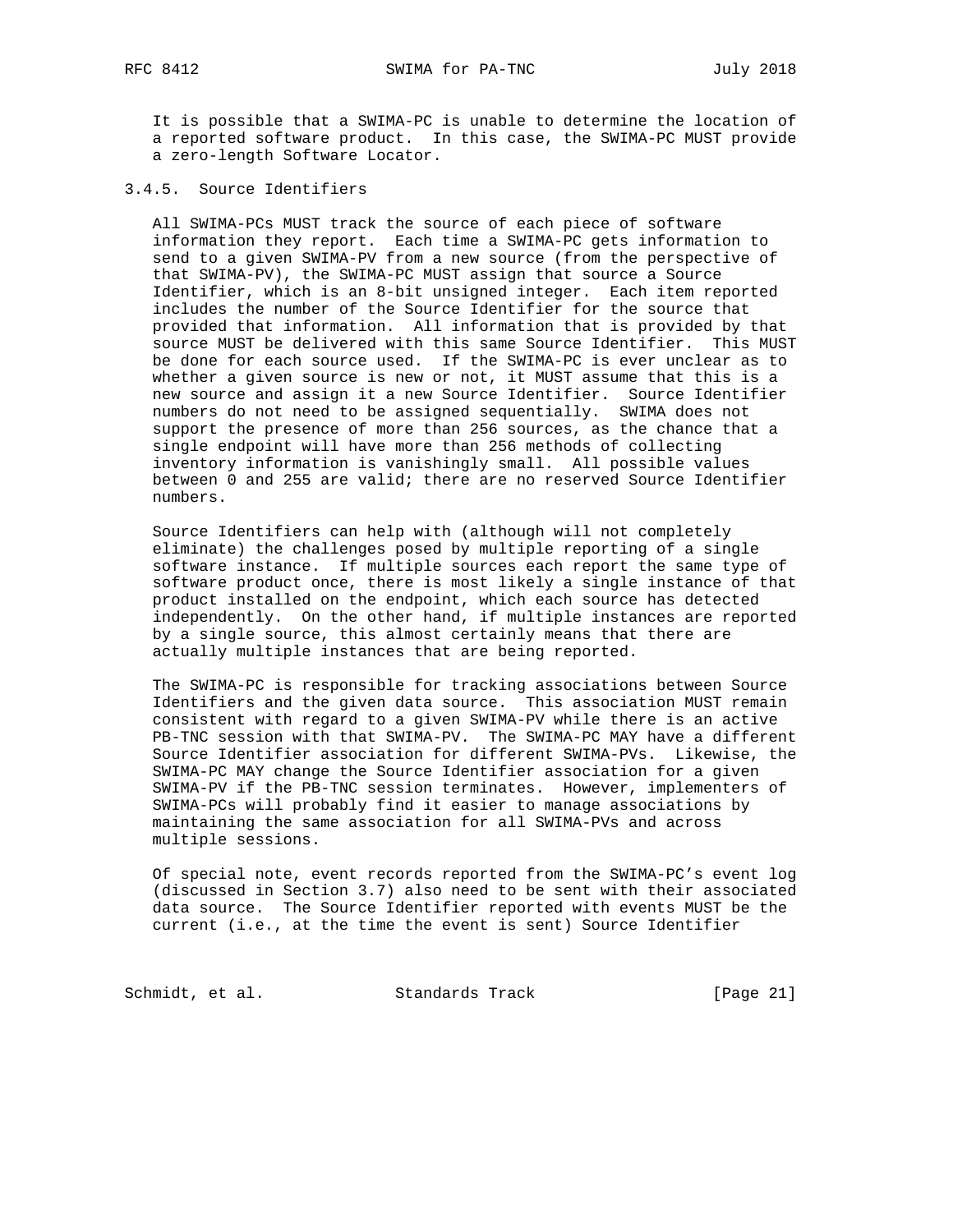associated with the data source that produced the event, regardless of how long ago that event occurred. Event logs are likely to persist far longer than a single PB-TNC session. SWIMA-PCs MUST ensure that each event can be linked to the appropriate data source, even if the Source Identifiers used when the event was created have since been reassigned. In other words, when sending an event, it needs to be sent with the Source Identifier currently linked to the data source that produced it, regardless of whether a different Source Identifier would have been associated with the event when the event was first created.

 Note that the Source Identifier is primarily used to support recognition, rather than identification, of sources. That is to say, a Source Identifier can tell a recipient that two events were reported by the same source, but the number will not necessarily help that recipient determine which source was used. Moreover, different SWIMA-PCs will not necessarily use the same Source Identifiers for the same sources. SWIMA-PCs MUST track the assignment of Source Identifiers to ensure consistent application thereof. SWIMA-PCs MUST also track which Source Identifiers have been used with each SWIMA-PV with which they communicate.

## 3.4.6. Using Software and Record Identifiers in SWIMA Attributes

 A SWIMA attribute reporting an endpoint's Software Inventory Evidence Collection always contains the Software Identifiers associated with the identified software products. A SWIMA attribute might or might not also contain copies of Software Inventory Evidence Records. The attribute exchange is identical to the diagram shown in Figure 2, regardless of whether Software Inventory Evidence Records are included. The SWIMA Request attribute indicates whether the response is required to include Software Inventory Evidence Records. Excluding Software Inventory Evidence Records can reduce the attribute size of the response by multiple orders of magnitude when compared to sending the same inventory with full records.

# 3.5. Targeted Requests

 Sometimes a SWIMA-PV does not require information about every piece of software on an endpoint but only needs to receive updates about certain software instances. For example, enterprise endpoints might be required to have certain software products installed and to keep these updated. Instead of requesting a complete inventory just to see if these products are present, the SWIMA-PV can make a "targeted request" for the software in question.

Schmidt, et al. Standards Track [Page 22]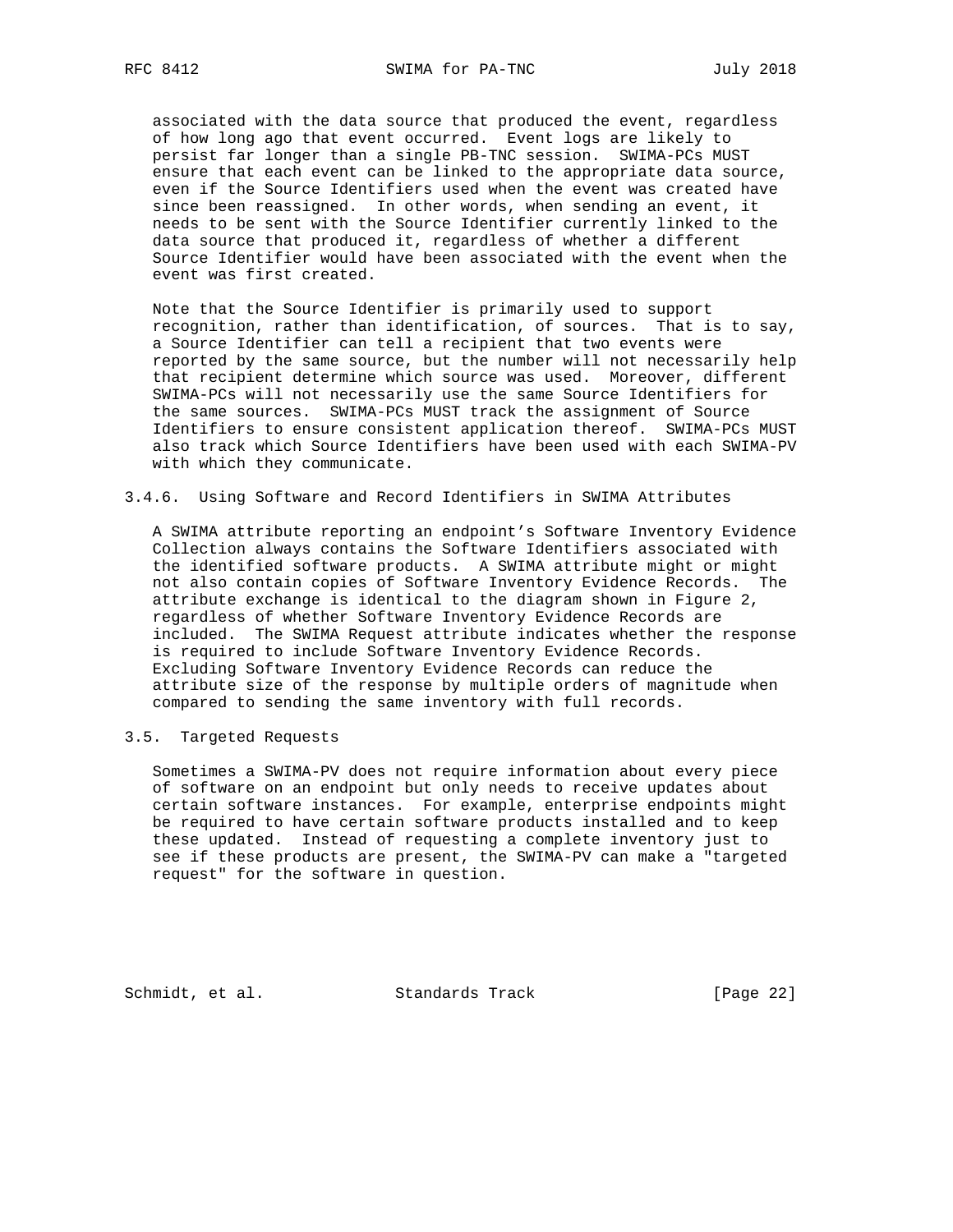Targeted requests follow the same attribute exchange as the exchange described in Figure 2. The SWIMA-PV targets its request by providing one or more Software Identifiers in its SWIMA Request attribute. The SWIMA-PC MUST then limit its response to contain only records that match the indicated Software Identifier(s). This allows the network exchange to exclude information that is not relevant to a given policy question, thus reducing unnecessary bandwidth consumption. The SWIMA-PC's response might or might not include Software Inventory Evidence Records, depending on the parameters of the SWIMA Request.

 Note that targeted requests identify the software relevant to the request only through Software Identifiers. This specification does not support arbitrary, parameterized querying of records. For example, one cannot request all records from a certain software publisher or all records created by a particular data source. Targeted requests only allow a requester to request specific software (as identified by their Software Identifiers) and receive a response that is limited to the named software.

 There is no assumption that a SWIMA-PC will recognize "synonymous records" -- that is, records from different sources for the same software. Recall that different sources and data models may use different Software Identifier strings for the same software product. The SWIMA-PC returns only records that match the Software Identifiers in the SWIMA Request, even if there might be other records in the endpoint's Software Inventory Evidence Collection for the same software product. This is necessary because SWIMA-PCs might not have the ability to determine that two Software Identifiers refer to the same product.

 A targeted SWIMA Request attribute does not specify Record Identifiers or Software Locators. The response to a targeted request MUST include all records associated with the named Software Identifiers, including the case where there are multiple records associated with a single Software Identifier.

 SWIMA-PCs MUST accept targeted requests and process them correctly as described above. SWIMA-PVs MUST be capable of making targeted requests and processing the responses thereto.

3.6. Monitoring Changes in an Endpoint's Software Inventory Evidence Collection

 The software collection on an endpoint is not static. As software is installed, uninstalled, patched, or updated, the Software Inventory Evidence Collection is expected to change to reflect the new software state on the endpoint. Different data sources might update the evidence collection at different rates. For example, a package

Schmidt, et al. Standards Track [Page 23]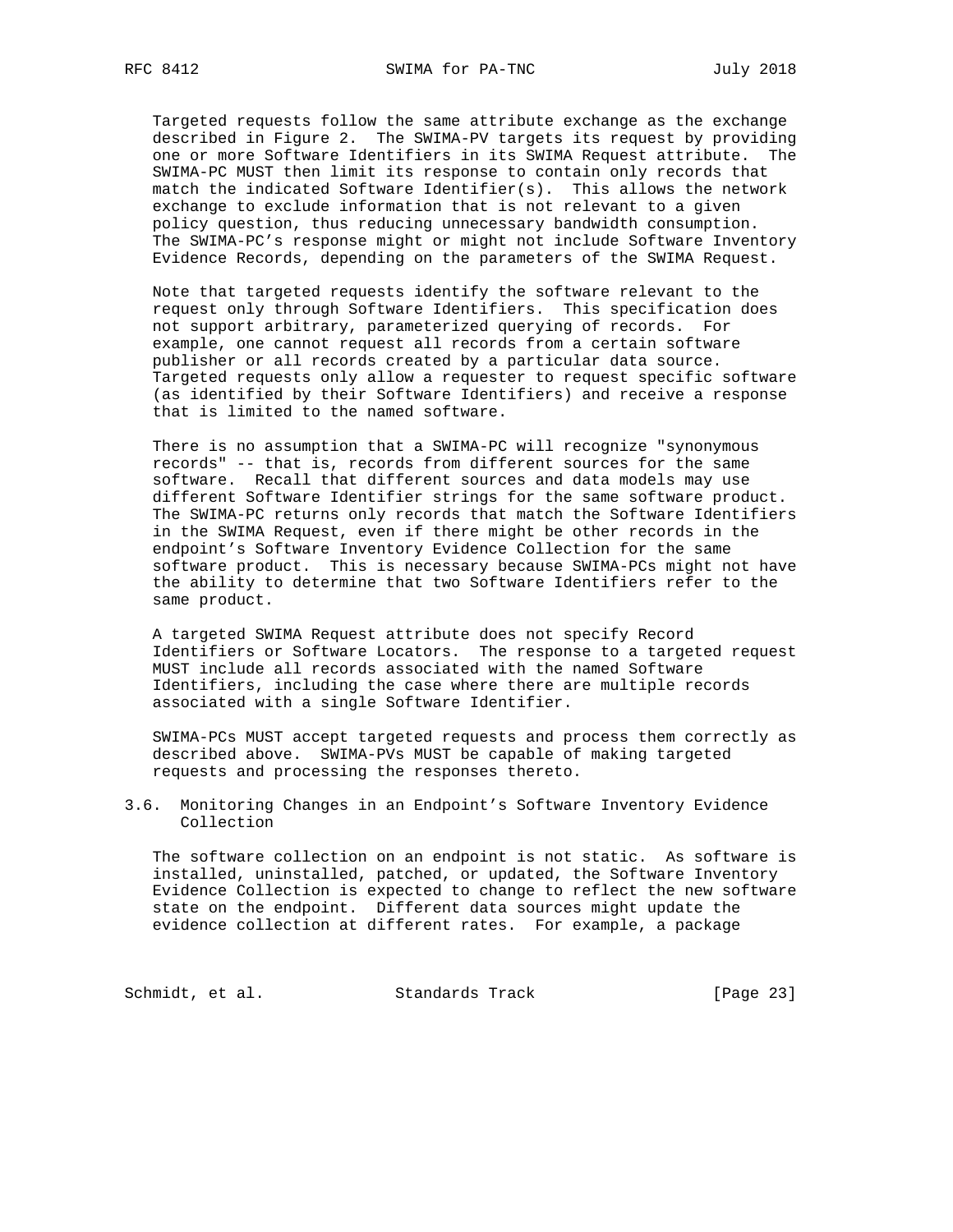manager might update its records in the Software Inventory Evidence Collection immediately whenever it is used to add or remove a software product. By contrast, sources that perform periodic examination of the endpoint would likely only update their records in the Software Inventory Evidence Collection after each examination.

 All SWIMA-PCs MUST be able to detect changes to the Software Inventory Evidence Collection. Specifically, SWIMA-PCs MUST be able to detect:

- o The creation of records
- o The deletion of records
- o The alteration of records

 An "alteration" is anything that modifies the contents of a record (or would modify it, if the record is dynamically generated on demand) in any way, regardless of whether the change is functionally meaningful.

 SWIMA-PCs MUST detect such changes to the endpoint's Software Inventory Evidence Collection in close to real time (i.e., within seconds) when the SWIMA-PC is operating. In addition, in the case where there is a period during which the SWIMA-PC is not operating, the SWIMA-PC MUST be able to determine the net change to the endpoint's Software Inventory Evidence Collection over the period it was not operational. Specifically, the "net change" represents the difference between (1) the state of the endpoint's Software Inventory Evidence Collection when the SWIMA-PC was last operational and monitoring its state and (2) the state of the endpoint's Software Inventory Evidence Collection when the SWIMA-PC resumed operation. Note that a net change might not reflect the total number of change events over this interval. For example, if a record was altered three times during a period when the SWIMA-PC was unable to monitor for changes, the net change of this interval might only note that there was an alteration to the record, but not how many individual alteration events occurred. It is sufficient for a SWIMA-PC's determination of a net change to note that there was a difference between the earlier and current state, rather than to enumerate all the individual events that allowed the current state to be reached.

 The SWIMA-PC MUST assign a time to each detected change in the endpoint's Software Inventory Evidence Collection. These timestamps correspond to the SWIMA-PC's best understanding as to when the detected change occurred. For changes to the endpoint's Software Inventory Evidence Collection that occur while the SWIMA-PC is operating, the SWIMA-PC ought to be able to assign a time to the

Schmidt, et al. Standards Track [Page 24]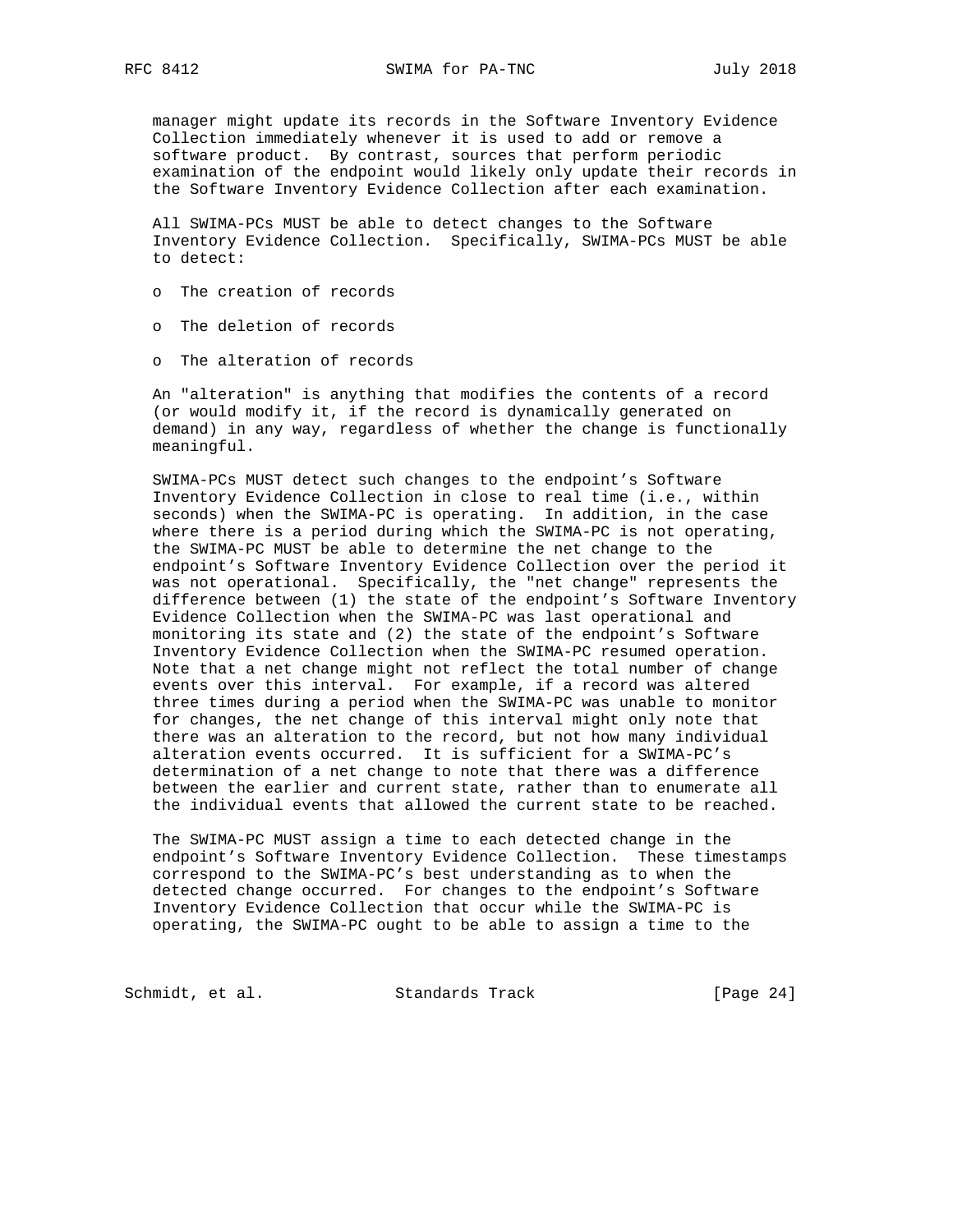event that is accurate to within a few seconds. For changes to the endpoint's Software Inventory Evidence Collection that occur while the SWIMA-PC is not operational, upon becoming operational the SWIMA-PC needs to make a best guess as to the time of the relevant events (possibly by looking at timestamps on files), but these values might be off. In the case of dynamically generated records, the time of change is the time at which the data from which the records are generated changes, not the time at which a changed record is generated. For example, if records are dynamically generated based on data in an RPM database (<http://rpm.org/>), the time of change would be when the RPM database changed.

 With regard to deletions of records, the SWIMA-PC needs to detect the deletion of a given record and MUST retain a copy of the full deleted record along with the associated Record Identifier and Software Locator so that the record and associated information can be provided to the SWIMA-PV upon request. This copy of the record MUST be retained for a reasonable amount of time. Vendors and administrators determine what "reasonable" means, but a copy of the record SHOULD be retained for as long as the event recording the deletion of the record remains in the SWIMA-PC's event log (as described in Section 3.7). This is recommended, because as long as the event is in the SWIMA-PC's event log the SWIMA-PC might send a change event attribute (described in Section 3.7) that references this record, and a copy of the record is needed if the SWIMA-PV wants a full copy of the relevant record. In the case that a SWIMA-PC is called upon to report a deletion event that is still in the event log but where the record itself is no longer available, the SWIMA-PC will still return an entry corresponding to the deletion event, but the field of that entry that would normally contain the full copy of the record SHOULD be zero-length.

 With regard to alterations to a record, SWIMA-PCs MUST detect any alterations to the contents of a record. Alterations need to be detected even if they have no functional impact on the record. A good guideline is that any alteration to a record that might change the value of a hash taken on the record's contents needs to be detected by the SWIMA-PC. A SWIMA-PC might be unable to distinguish modifications to the contents of a record from modifications to the metadata that the filesystem associates with the record. For example, a SWIMA-PC might use the "last modification" timestamp as an indication of alteration to a given record, but a record's last modification time can change for reasons other than modifications to the record's contents. A SWIMA-PC is still considered compliant with this specification if it also reports metadata change events that do not change the record itself as alterations to the record. In other words, while SWIMA-PC implementers are encouraged to exclude modifications that do not affect the bytes within the record,

Schmidt, et al. Standards Track [Page 25]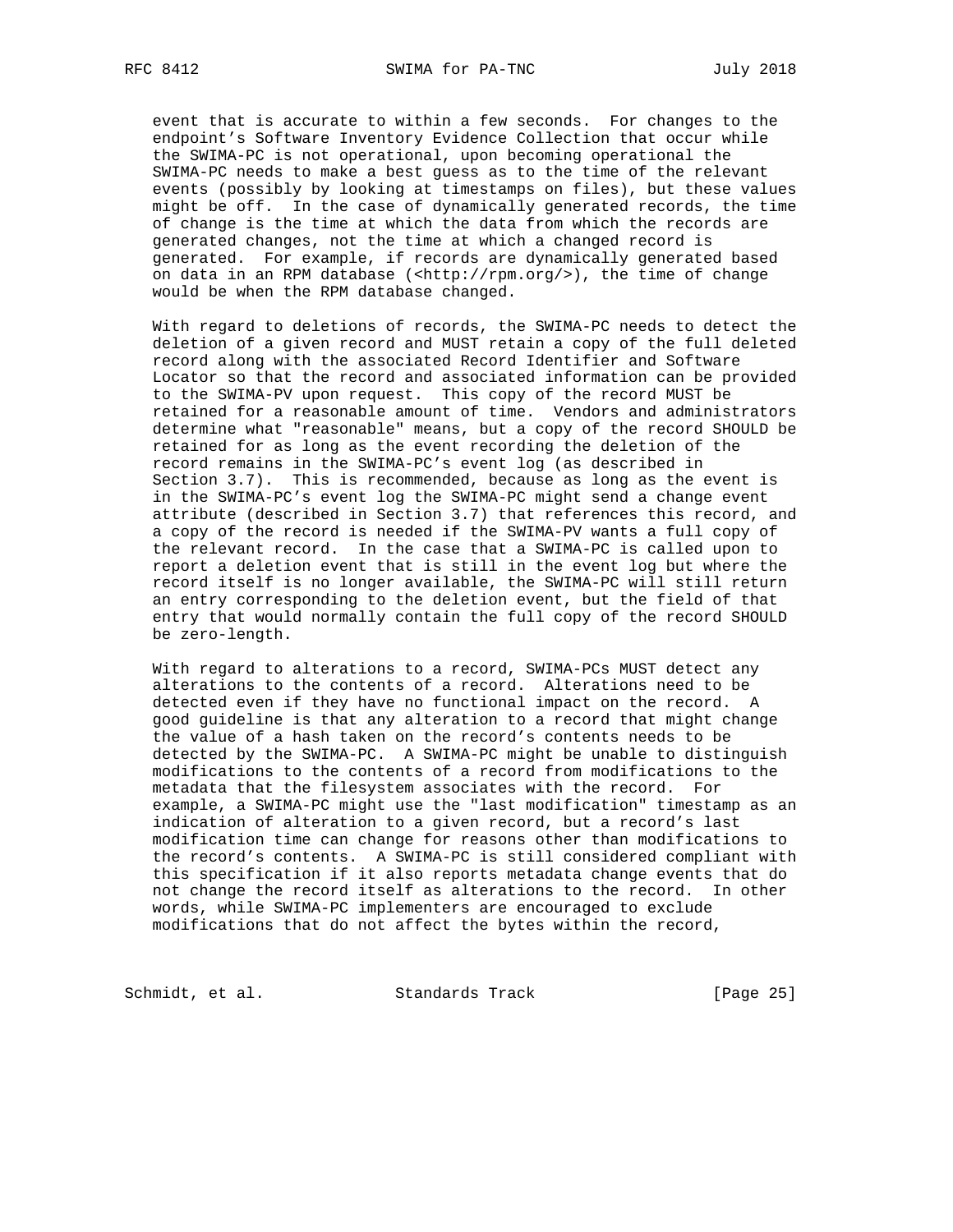discriminating between modifications to file contents and changes to file metadata can be difficult and time consuming on some systems. As such, as long as the alterations detected by a SWIMA-PC always cover all modifications to the contents of a record, the SWIMA-PC is considered compliant even if it also registers alterations that do not modify the contents of a record as well. When recording an alteration to a record, the SWIMA-PC is only required to note that an alteration occurred. The SWIMA-PC is not required to note or record how the record was altered, nor is it possible to include such details in SWIMA attributes reporting the change to a SWIMA-PV. There is no need to retain a copy of the original record prior to the alteration.

 When a record changes, it SHOULD retain the same Record Identifier. The Software Locator might or might not change, depending on whether the software changed locations during the changes that led to the record change. A record change MUST retain the same Software Identifier. This means that any action that changes a software product (e.g., application of a patch that results in a change to the product's version) MUST NOT be reflected by a record change but instead MUST result in the deletion of the old record and the creation of a new record. This reflects the requirement that a record in the endpoint's Software Inventory Evidence Collection correspond directly with an instance of a specific software product.

## 3.7. Reporting Change Events

 As noted in Section 3.6, SWIMA-PCs are required to detect changes to the endpoint's Software Inventory Evidence Collection (creation, deletion, and alteration) in near real time while the SWIMA-PC is operational, and a given SWIMA-PC MUST be able to account for any net change to the endpoint's Software Inventory Evidence Collection that occurs when the SWIMA-PC is not operational. However, to be of use to the enterprise, the NEA Server needs to be able to receive these events and be able to understand how new changes relate to earlier changes. In SWIMA, this is facilitated by reporting change events. All SWIMA-PCs MUST be capable of receiving requests for change events and sending change event attributes. All SWIMA-PVs MUST be capable of requesting and receiving change event attributes.

Schmidt, et al. Standards Track [Page 26]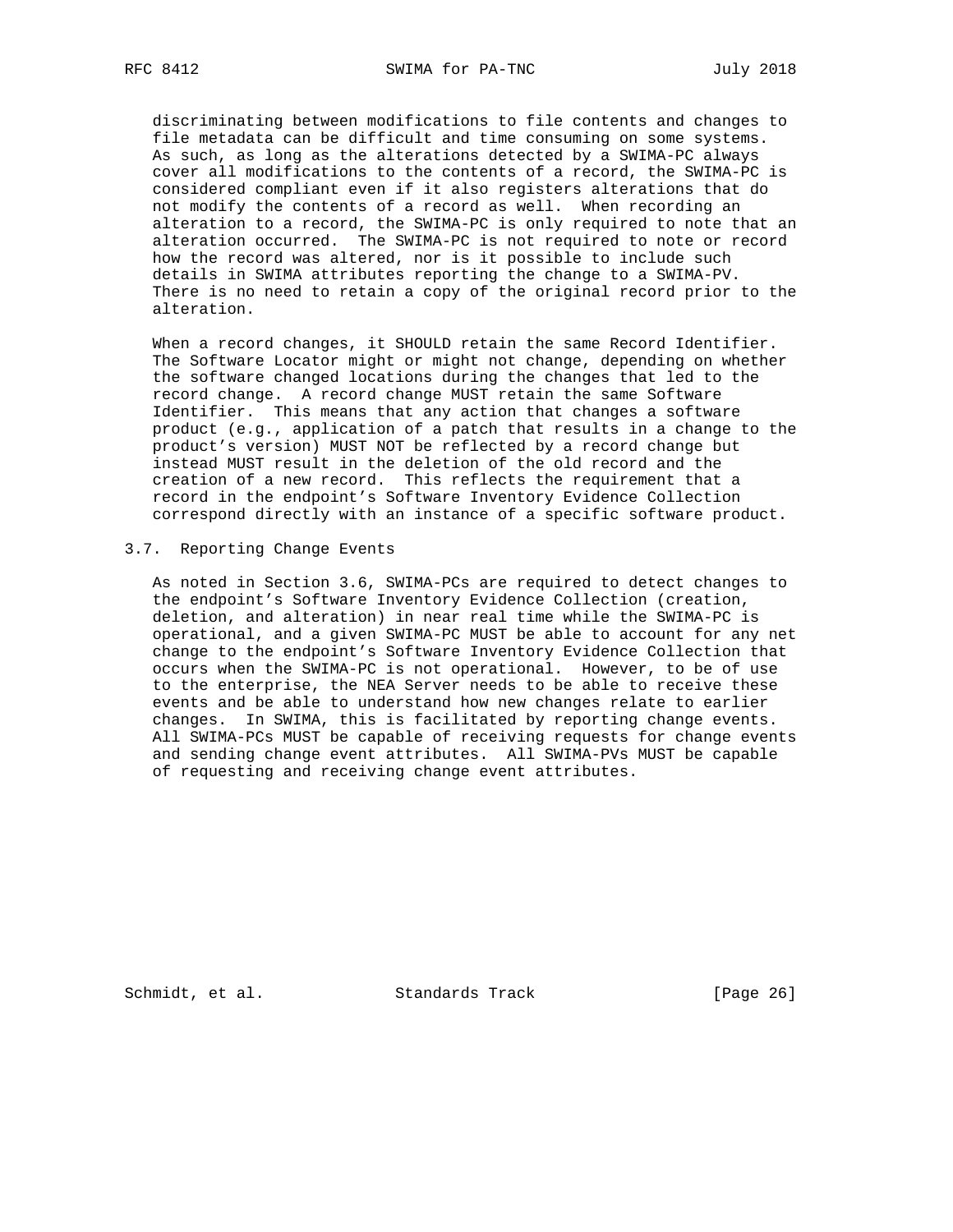# 3.7.1. Event Identifiers

 To be useful, change events need to be correctly ordered. The ordering of events is facilitated by two pieces of information: an Event Identifier (EID) value and an EID Epoch value.

 An EID is a 4-byte unsigned integer that the SWIMA-PC assigns sequentially to each observed event (whether detected in real time or deduced by looking for net changes over a period of SWIMA-PC inactivity). All EIDs exist within the context of some "EID Epoch", which is also represented as a 4-byte unsigned integer. EID Epochs are used to ensure synchronization between the SWIMA-PC and any SWIMA-PVs with which it communicates. EID Epoch values MUST be generated in such a way as to minimize the chance that an EID Epoch will be reused, even in the case where the SWIMA-PC reverts to an earlier state. For this reason, sequential EID Epochs are discouraged, since loss of state could result in value reuse. There are multiple reasons that a SWIMA-PC might need to deliberately reset its EID counter, including exhaustion of available EID values, the need to purge entries from the event log to recover memory, or corruption of the event log. In all cases where a SWIMA-PC needs to reset its EID counter, a new EID Epoch MUST be selected.

 Within an Epoch, EIDs MUST be assigned sequentially, so that if a particular event is assigned an EID of N, the next observed event is given an EID of N+1. In some cases, events might occur simultaneously, or the SWIMA-PC might not otherwise be able to determine an ordering for events. In these cases, the SWIMA-PC creates an arbitrary ordering of the events and assigns EIDs according to this ordering. Two change events MUST NOT ever be assigned the same EID within the same EID Epoch. No meaningful comparison can be made between EID values of different Epochs.

 The EID value of 0 is reserved and MUST NOT be associated with any event. Specifically, an EID of 0 in a SWIMA Request attribute indicates that a SWIMA-PV wants an inventory response rather than an event response, while an EID of 0 in a SWIMA Response is used to indicate the initial state of the endpoint's Software Inventory Evidence Collection prior to the observation of any events. Thus, the very first recorded event in a SWIMA-PC's records within an EID Epoch MUST be assigned a value of 1. Note that EID and EID Epoch values are assigned by the SWIMA-PC without regard to whether events are being reported to one or more SWIMA-PVs. The SWIMA-PC records events and assigns EIDs during its operation. All SWIMA-PVs that request event information from the SWIMA-PC will have those requests served from the same event records and thus will see the same EIDs and EID Epochs for the same events.

Schmidt, et al. Standards Track [Page 27]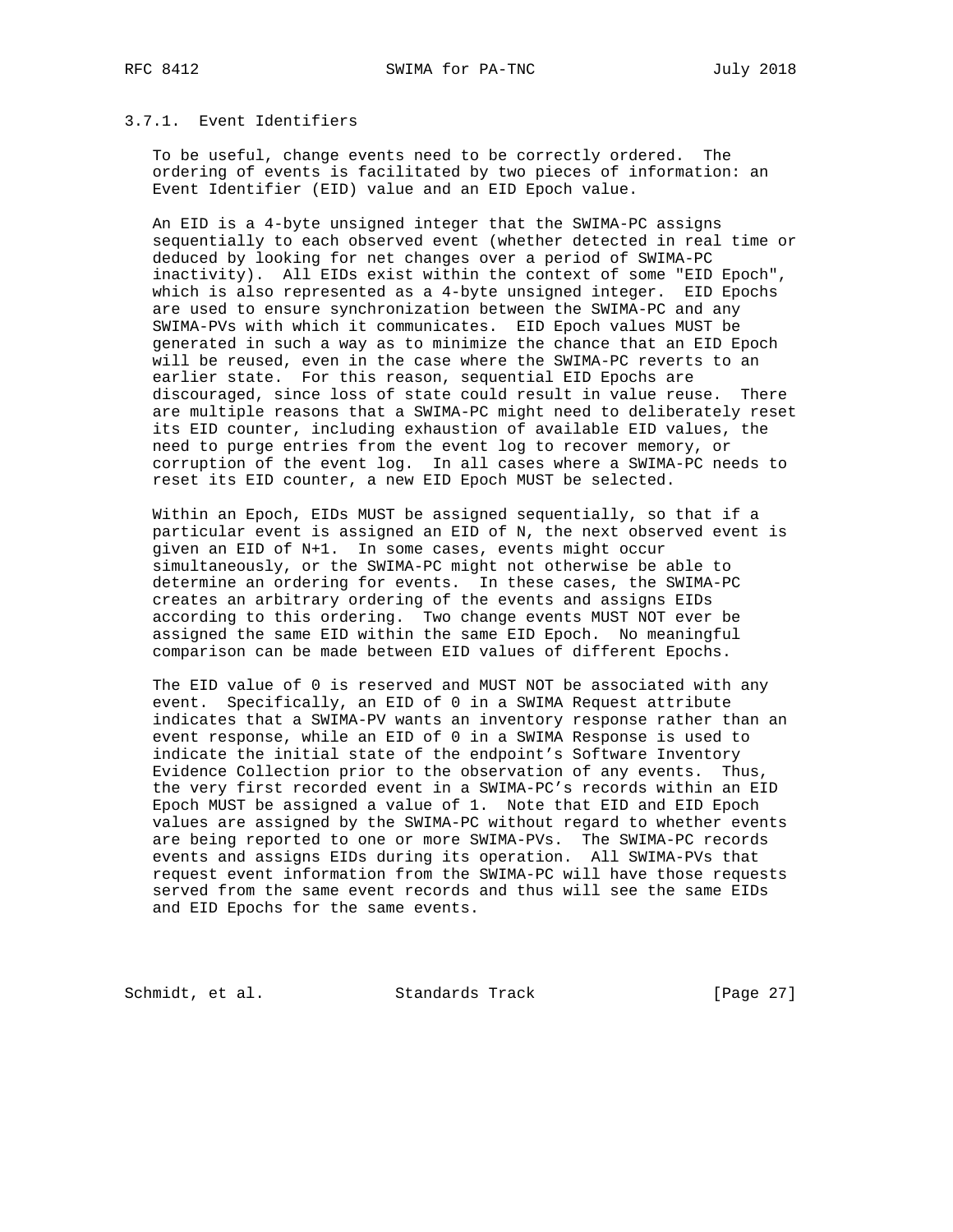If a SWIMA-PC uses multiple sources, a SWIMA-PC's assignment of EIDs MUST reflect the presence and order of all events on the endpoint (at least for supported sources), regardless of the source. This means that if source A experiences an event and then source B experiences two events, and then source A experiences another two events, the SWIMA-PC is required to capture five events with consecutive EID values reflecting the order in which the events occurred.

The SWIMA-PC MUST ensure that there is no coverage gap (i.e., change events that are not recorded in the SWIMA-PC's records) in its change event records. This is necessary because a coverage gap might give a SWIMA-PV a false impression of the endpoint's state. For example, if a SWIMA-PV saw an event indicating that a particular record had been added to the endpoint's Software Inventory Evidence Collection but did not see any subsequent events indicating that the record in question had been deleted, it might reasonably assume that this record was still present and thus that the indicated software was still installed (assuming that the Epoch has not changed). If there is a coverage gap in the SWIMA-PC's event records, however, this assumption could be false. For this reason, the SWIMA-PC's event records MUST NOT contain gaps. In the case where there are periods where it is possible that changes occurred without the SWIMA-PC detecting or recording them, the SWIMA-PC MUST either (1) compute a net change and update its event records appropriately or (2) pick a new EID Epoch to indicate a discontinuity with previous event records.

 Within a given Epoch, once a particular event has been assigned an EID, this association MUST NOT be changed. That is, within an Epoch, once an EID is assigned to an event, that EID cannot be reassigned to a different event, and the event cannot be assigned a different EID. When the SWIMA-PC's Epoch changes, all of these associations between EIDs and events are cancelled, and EID values once again become free for assignment.

## 3.7.2. Core Event-Tracking Information

 Whether reporting events or full inventories, it is important to know how the reported information fits into the overall timeline of change events. This is why all SWIMA Response attributes include fields to place that response within the sequence of detected events. Specifically, all SWIMA Responses include a Last EID field and an EID Epoch field. The EID Epoch field identifies the EID Epoch in which the SWIMA Response was sent. If the SWIMA Response is reporting events, all reported events occurred within the named EID Epoch. The Last EID (which is also always from the named EID Epoch) indicates the EID of the last recorded change event at the time that the SWIMA

Schmidt, et al. Standards Track [Page 28]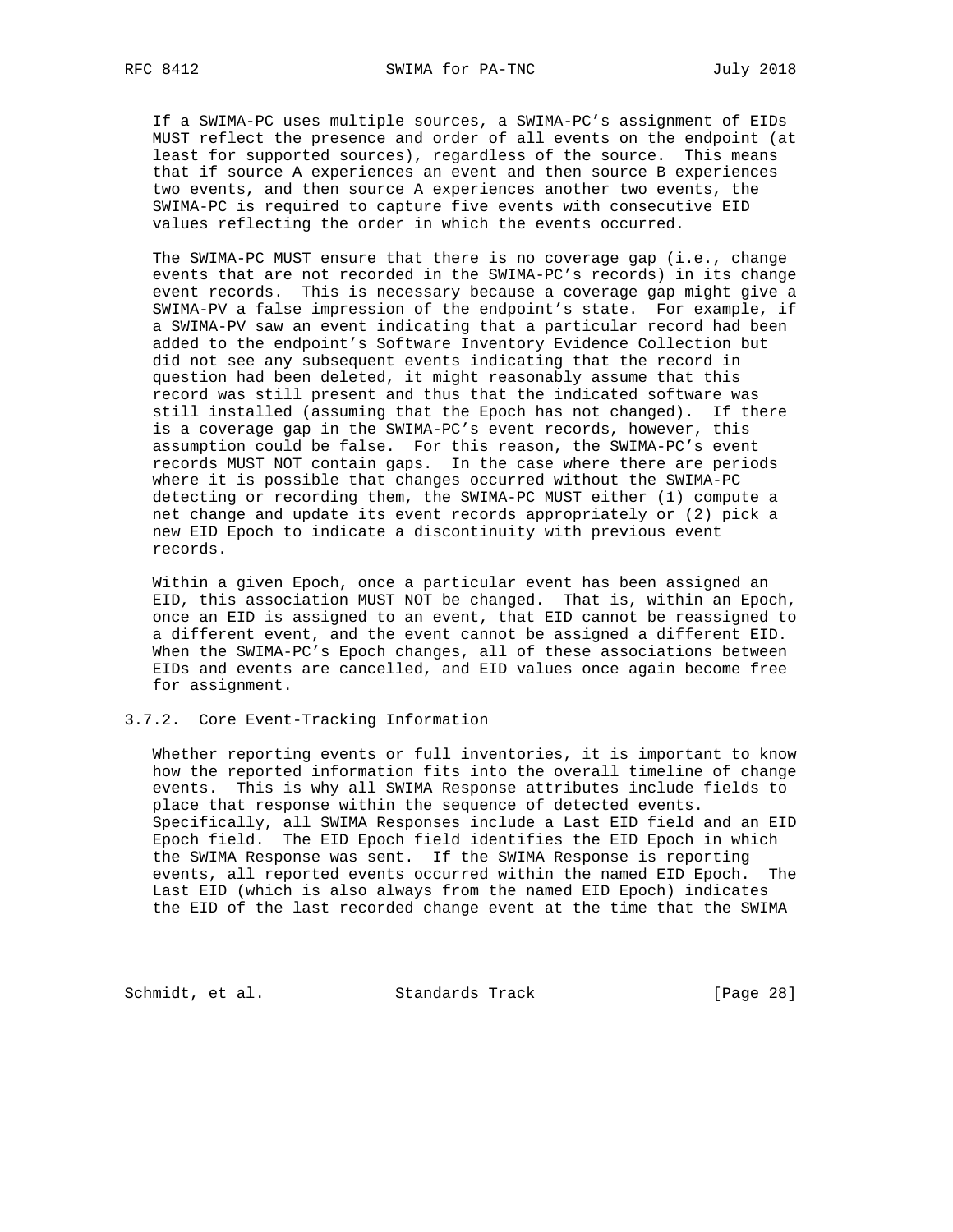Response was sent. These two fields allow any response to be placed in the context of the complete set of detected change events within a given EID Epoch.

3.7.3. Updating Inventory Knowledge Based on Events

 Modern endpoints can have hundreds of software products installed, most of which are unlikely to change from one day to the next. As such, instead of exchanging a complete list of an endpoint's inventory on a regular basis, one might wish to only identify changes since some earlier known state of this inventory. This is readily facilitated by the use of EIDs to place change events in a context relative to the earlier state.

 As noted above, every SWIMA Response sent by a SWIMA-PC to a SWIMA-PV (as described in Sections 3.3 through 3.5) includes the EID Epoch and EID of the last event recorded prior to that response being compiled. This allows the SWIMA-PV to place all subsequently received event records in context relative to this SWIMA Response attribute (since the EIDs represent a total ordering of all changes to the endpoint's Software Inventory Evidence Collection). Specifically, a SWIMA-PV (or, more likely, a database that collects and records its findings) can record an endpoint's full inventory and also the EID and Epoch of the most recent event reflected at the time of that inventory. From that point on, if change events are observed, the attribute describing these events indicates the nature of the change, the affected records, and the order in which these events occurred (as indicated by the sequential EIDs). Using this information, any remote record of the endpoint's Software Inventory Evidence Collection can be updated appropriately.

3.7.4. Using Event Records in SWIMA Attributes

 A SWIMA-PV MUST be able to request a list of event records instead of an inventory. The attribute flow in such an exchange looks the same as the basic flow shown in Figure 2. The only difference is that in the SWIMA Request attribute the SWIMA-PV provides an EID other than 0. (An EID value of 0 in a SWIMA Request represents a request for an inventory.) When the SWIMA-PC receives such a request, instead of identifying records from the endpoint's Software Inventory Evidence Collection, it consults its list of detected changes. The SWIMA-PC MUST add an event record to the SWIMA Response attribute for each recorded change event with an EID greater than or equal to the EID in the SWIMA Request attribute (although the targeting of requests, as described in the next paragraph, might limit this list). A list of event records MUST only contain events with EIDs that all come from the current Epoch.

Schmidt, et al. Standards Track [Page 29]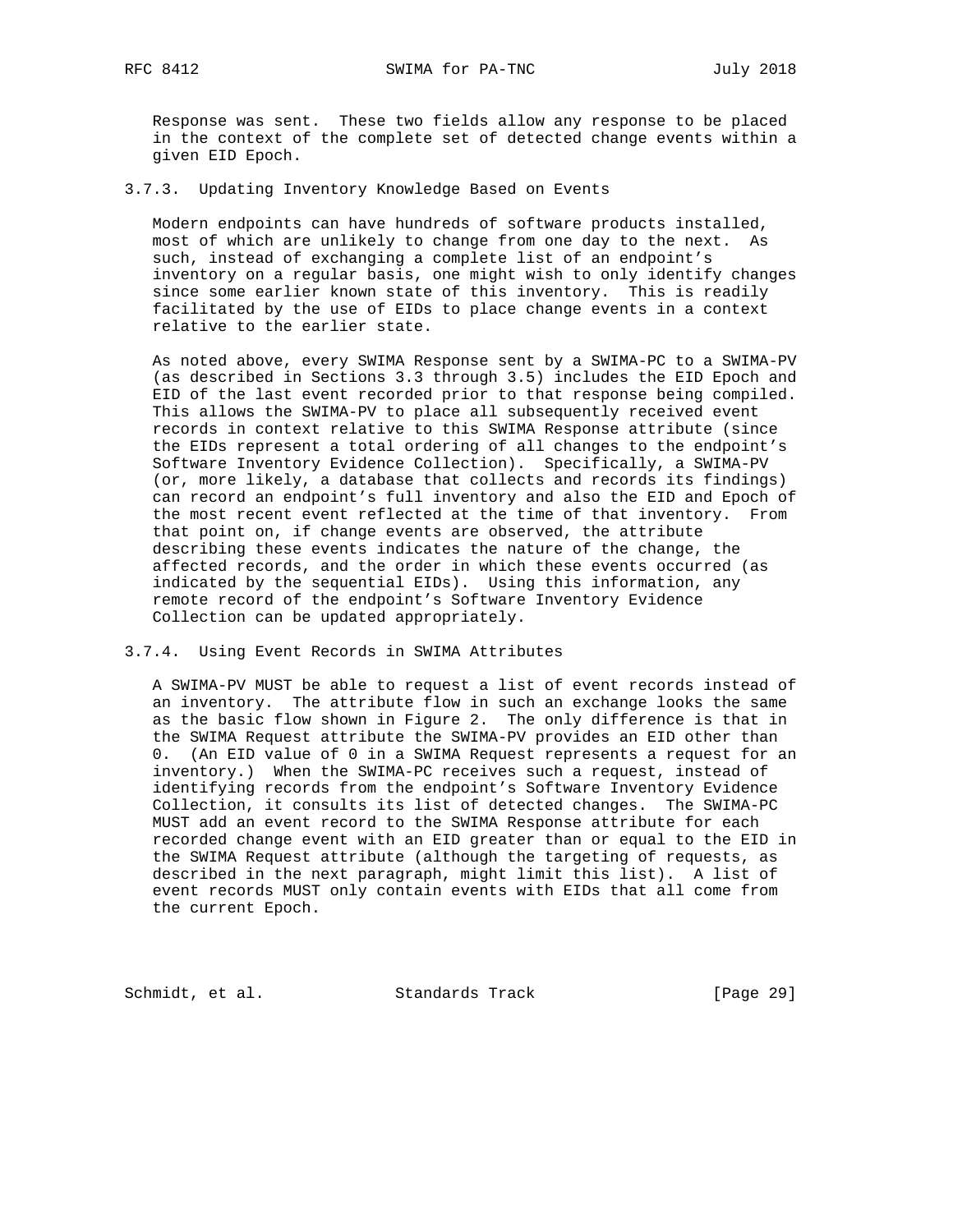SWIMA-PVs can target requests for event records by including one or more Software Identifiers, as described in Section 3.5, in the SWIMA Request that requests an event record list. A targeted request for event records is used to indicate that only events affecting software that matches one of the provided Software Identifiers are to be returned. Specifically, in response to a targeted request for event records, the SWIMA-PC MUST exclude any event records that are less than the indicated EID (within the current EID Epoch) and exclude any event records where the affected software does not match one of the provided Software Identifiers. This might mean that the resulting list of event records sent in the response attribute does not provide a continuous sequence of EIDs. Both SWIMA-PCs and SWIMA-PVs MUST support targeted requests for event records.

3.7.5. Partial and Complete Lists of Event Records in SWIMA Attributes

 Over time, a SWIMA-PC might record a large number of change events. If a SWIMA-PV requests all change events covering a long period of time, the resulting SWIMA Response attribute might be extremely large, especially if the SWIMA-PV requests the inclusion of Software Inventory Evidence Records in the response. In the case that the resulting attribute is too large to send (because it exceeds either (1) the 4 GB attribute size limit imposed by the PA-TNC specification or (2) some smaller size limit imposed on the SWIMA-PC), the SWIMA-PC MAY send a partial list of event records back to the SWIMA-PV.

 The generation of a partial list of events in a SWIMA Response attribute requires the SWIMA-PC to identify a "consulted range" of EIDs. A consulted range is the set of event records that are examined for inclusion in the SWIMA Response attribute and that are included in that attribute if applicable. Recall that if a SWIMA Request is targeted, only event records that involve the indicated software would be applicable. (See Section 3.5 for more on targeted requests.) If a request is not targeted, all event records in the consulted range are applicable and are included in the SWIMA Response attribute.

 The lower bound of the consulted range MUST be the EID provided in the SWIMA Request. (Recall that a SWIMA-PV indicates a request for event records by providing a non-zero EID value in the SWIMA Request. See Section 3.7.4.) The upper bound of the consulted range is the EID of the latest event record (as ordered by EID values) that is included in the SWIMA Response attribute if it is applicable to the request. The EID of this last event record is called the "Last Consulted EID". The SWIMA-PC chooses this Last Consulted EID based on the size of the event record list it is willing to provide to the SWIMA-PV.

Schmidt, et al. Standards Track [Page 30]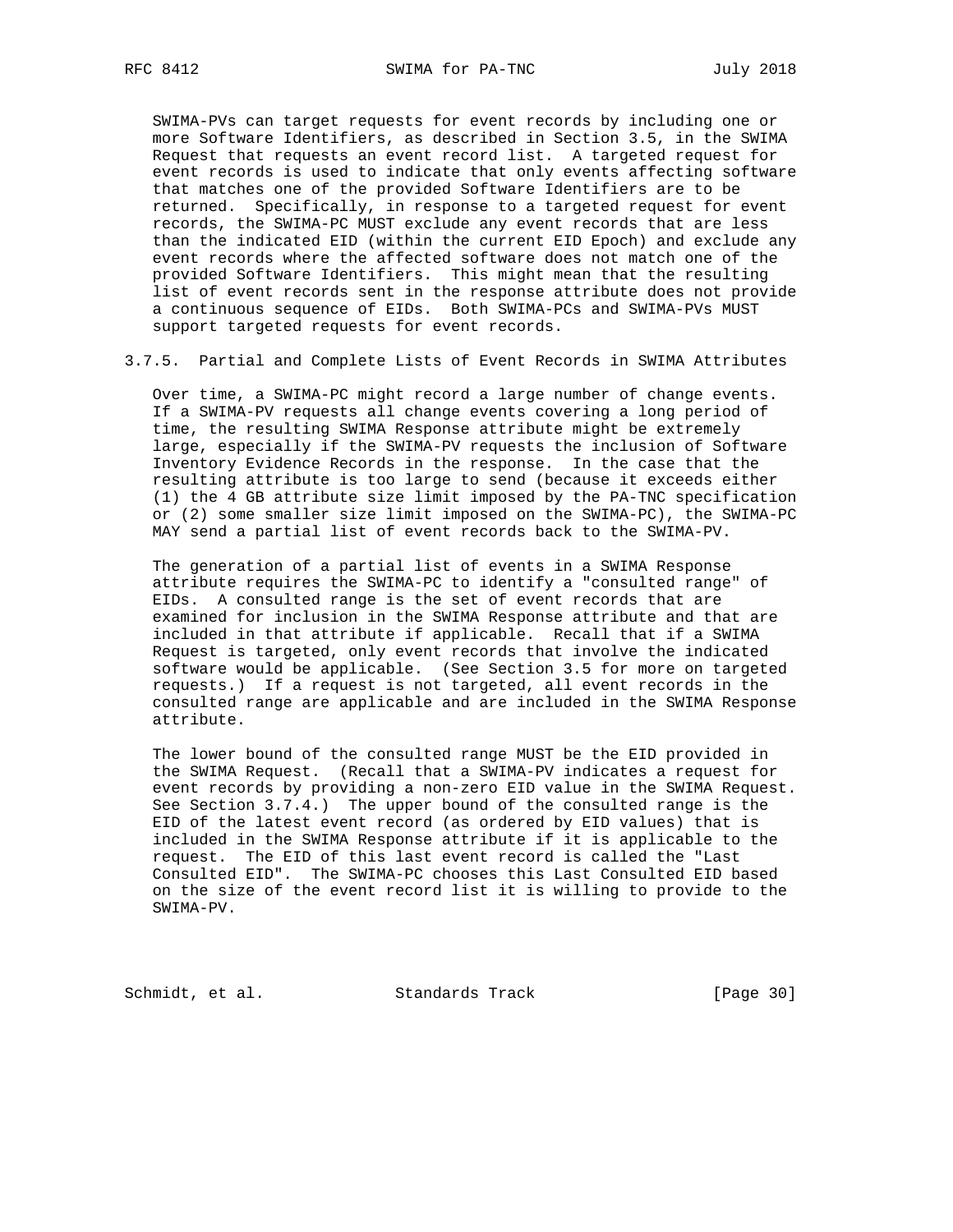A partial result list MUST include all applicable event records within the consulted range. This means that for any applicable event record (i.e., any event record in a non-targeted request or any event record associated with software matching a requested Software Identifier in a targeted request) whose EID is greater than or equal to the EID provided in the SWIMA Request and whose EID is less than or equal to the Last Consulted EID, that event record MUST be included in the SWIMA Response conveying this partial list of event records. This ensures that every partial list of event records is always complete within its indicated range. Remember that for targeted requests, "complete" doesn't mean that all EIDs between the range endpoints are present -- only that every matching EID between the range endpoints is included.

 In addition to the EID Epoch and Last EID fields that are present in all SWIMA Responses, all SWIMA Response attributes that convey event records include a Last Consulted EID field. Note that if responding to a targeted SWIMA Request, the SWIMA Response attribute might not contain the event record whose EID matches the Last Consulted EID value. For example, that record might have been deemed inapplicable because it did not match the specified list of Software Identifiers in the SWIMA Request.

 If a SWIMA-PV receives a SWIMA Response attribute where the Last EID and Last Consulted EID fields are identical, the SWIMA-PV knows that it has received a result list that is complete, given the parameters of the request, up to the present time.

 On the other hand, if the Last EID is greater than the Last Consulted EID, the SWIMA-PV has received a partial result list. (The Last Consulted EID MUST NOT exceed the Last EID.) In this case, if the SWIMA-PV wishes to try to collect the rest of the partially delivered result list, it then sends a new SWIMA Request whose EID is one greater than the Last Consulted EID in the preceding response. Doing this causes the SWIMA-PC to generate another SWIMA Response attribute containing event records where the earliest reported event record is the one immediately after the event record with the Last Consulted EID (since EIDs are assigned sequentially). By repeating this process until it receives a SWIMA Response where the Last EID and Last Consulted EID are equal, the SWIMA-PV is able to collect all event records over a given range, even if the complete set of event records would be too large to deliver via a single attribute.

 Implementers need to be aware that a SWIMA Request might specify an EID that is greater than the EID of the last event recorded by a SWIMA-PC. In accordance with the behaviors described in Section 3.7.4, a SWIMA-PC MUST respond to such a request with a SWIMA Response attribute that contains zero event records. This is because

Schmidt, et al. Standards Track [Page 31]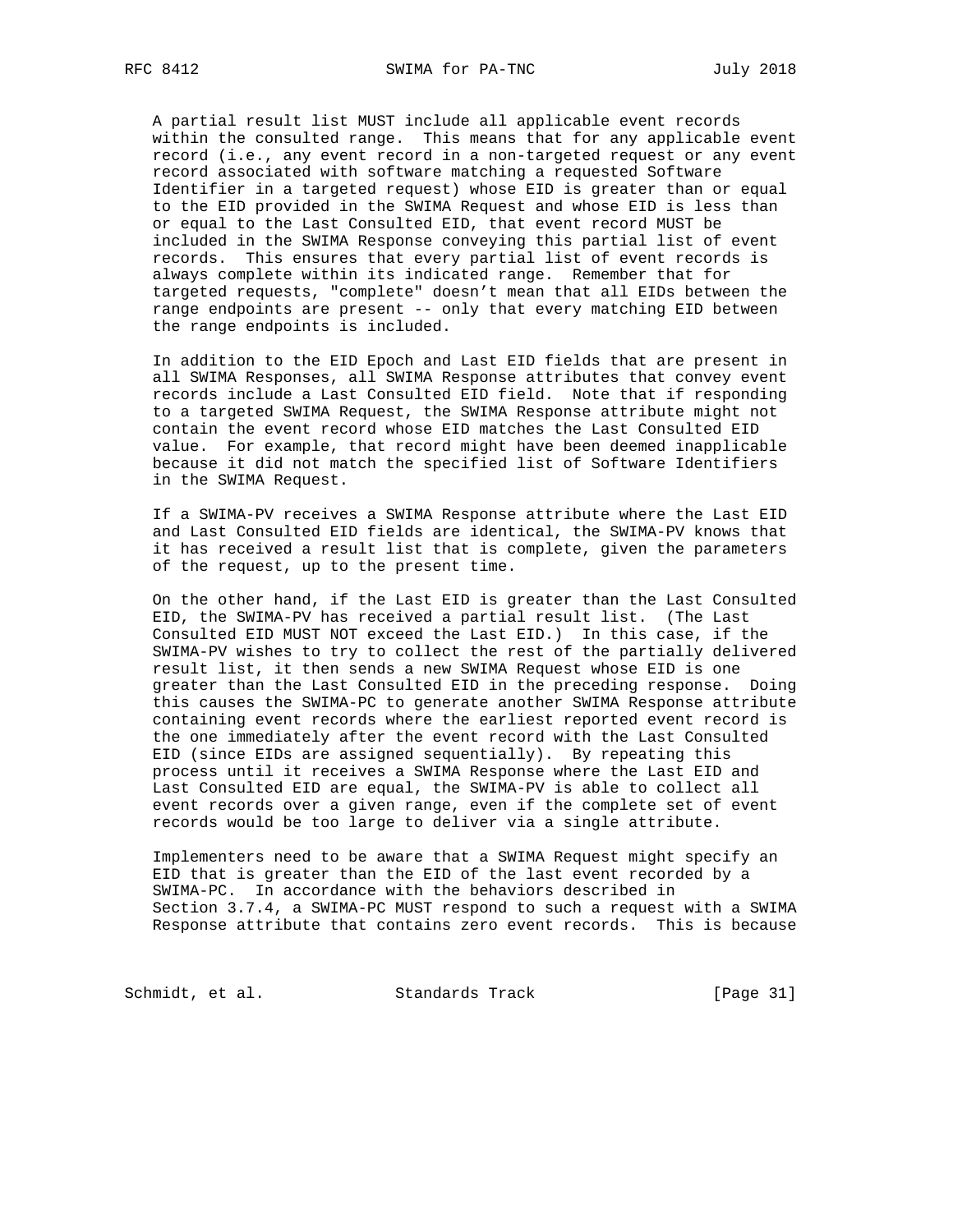the SWIMA-PC has recorded no event records with EIDs greater than or equal to the EID in the SWIMA Request. In such a case, the Last Consulted EID field MUST be set to the same value as the Last EID field in this SWIMA Response attribute. This case is called out because the consulted range on a SWIMA-PC in such a situation is a negative range, where the "first" EID in the range (provided in the SWIMA Request) is greater than the "last" EID in the range (this being the EID of the last recorded event on the SWIMA-PC). Implementers need to ensure that SWIMA-PCs do not experience problems in such a circumstance.

 Note that this specification only supports the returning of partial results when returning event records. There is no way to return a partial inventory list under this specification.

#### 3.7.6. Synchronizing Event Identifiers and Epochs

 Since EIDs are sequential within an Epoch, if a SWIMA-PV's list of event records contains gaps in the EID values within a single Epoch, the SWIMA-PV knows that there are events that it has not accounted for. The SWIMA-PV can request either (1) a new event list to collect the missing events or (2) a full inventory to resync its understanding of the state of the endpoint's Software Inventory Evidence Collection. In either case, after the SWIMA-PV's record of the endpoint's Software Inventory Evidence Collection has been updated, the SWIMA-PV can record the new latest EID value and track events normally from that point on.

 If the SWIMA-PV receives any attribute from a SWIMA-PC where the EID Epoch differs from the EID Epoch that was used previously, then the SWIMA-PV or any entity using this information to track the endpoint's Software Inventory Evidence Collection knows that there is a discontinuity in its understanding of the endpoint's state. To move past this discontinuity and reestablish a current understanding of the state of the endpoint's Software Inventory Evidence Collection, the SWIMA-PV needs to receive a full inventory from the endpoint. The SWIMA-PV cannot be brought in sync with the endpoint's state through the collection of any set of event records in this situation. This is because it is not possible to account for all events on the SWIMA-PC since the previous Epoch was used: there is no way to query for EIDs from a previous Epoch. Once the SWIMA-PV has received a full inventory for the new Epoch, the SWIMA-PV records the latest EID reported in this new Epoch and can track further events normally.

 A SWIMA-PC MUST NOT report events with EIDs from any Epoch other than the current EID Epoch. The SWIMA-PC MAY choose to purge all event records from a previous Epoch from memory after an Epoch change. Alternately, the SWIMA-PC MAY choose to retain some event records

Schmidt, et al. Standards Track [Page 32]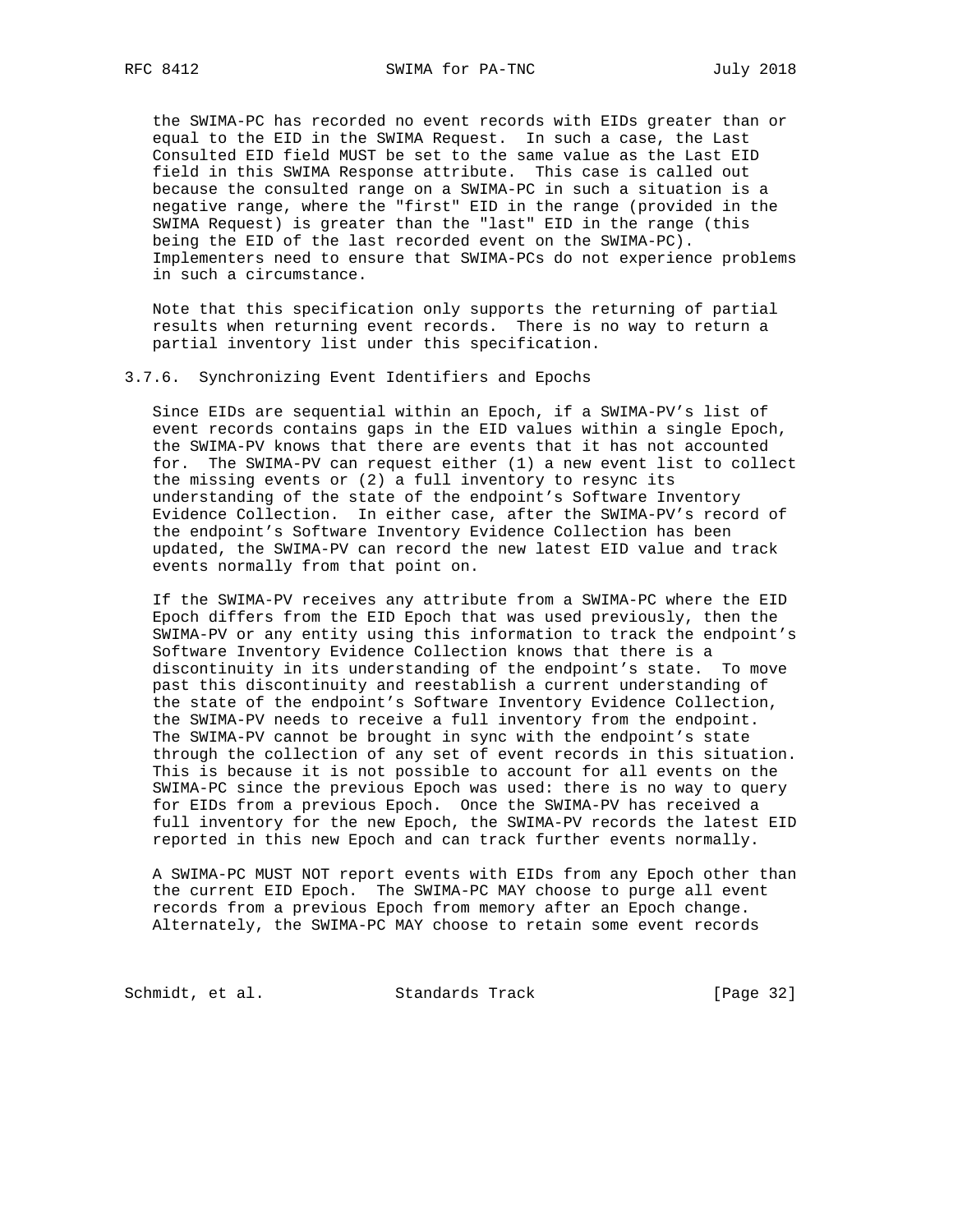from a previous EID Epoch and assign them new EIDs in the current Epoch. However, in the case where a SWIMA-PC chooses the latter option it MUST ensure that the order of events according to their EIDs is unchanged and that there is no coverage gap between the first retained event recorded during the previous Epoch (now reassigned with an EID in the current Epoch) and the first event recorded during the current Epoch. In particular, the SWIMA-PC MUST ensure that all change events that occurred after the last recorded event from the previous Epoch are known and recorded. (This might not be possible if the Epoch change is due to state corruption on the SWIMA-PC.) A SWIMA-PC might choose to reassign EIDs to records from a preceding Epoch to create a "sliding window" of events, where each Epoch change represents a shift in the window of available events.

 In the case where a SWIMA-PC suffers a crash and loses track of its current EID Epoch or current EID, then it MUST generate a new EID Epoch value and begin assigning EIDs within that Epoch. In this case, the SWIMA-PC MUST purge all event records from before the crash, as it cannot ensure that there is not a gap between the last of those records and the next detected event. The process for generating a new EID Epoch MUST minimize the possibility that the newly generated EID Epoch is the same as a previously used EID Epoch.

 The SWIMA-PV will normally never receive an attribute indicating that the latest EID is less than the latest EID reported in a previous attribute within the same EID Epoch. If this occurs, the SWIMA-PC has suffered an error of some kind, possibly indicative of at least partial corruption of its event log. In this case, the SWIMA-PV MUST treat the situation as if there was a change in Epoch and treat any local copy of the endpoint's Software Inventory Evidence Collection as being out of sync until a full inventory can be reported by the SWIMA-PC. The SWIMA-PV SHOULD log the occurrence so the SWIMA-PC can be examined to ensure that it is now operating properly.

## 3.8. Subscriptions

 Thus far, all attribute exchanges discussed assume that a SWIMA-PV sent a SWIMA Request attribute and the SWIMA-PC is providing a direct response to that request. SWIMA also supports the ability of a SWIMA-PC to send a SWIMA Response to the SWIMA-PV in response to observed changes in the endpoint's Software Inventory Evidence Collection, instead of in direct response to a SWIMA Request. An agreement by a SWIMA-PC to send content when certain changes to the endpoint's Software Inventory Evidence Collection are detected is referred to in this specification as a "subscription", and the SWIMA-PV that receives this content is said to be "subscribed to" the given SWIMA-PC. All SWIMA-PCs and SWIMA-PVs MUST support the use of subscriptions.

Schmidt, et al. Standards Track [Page 33]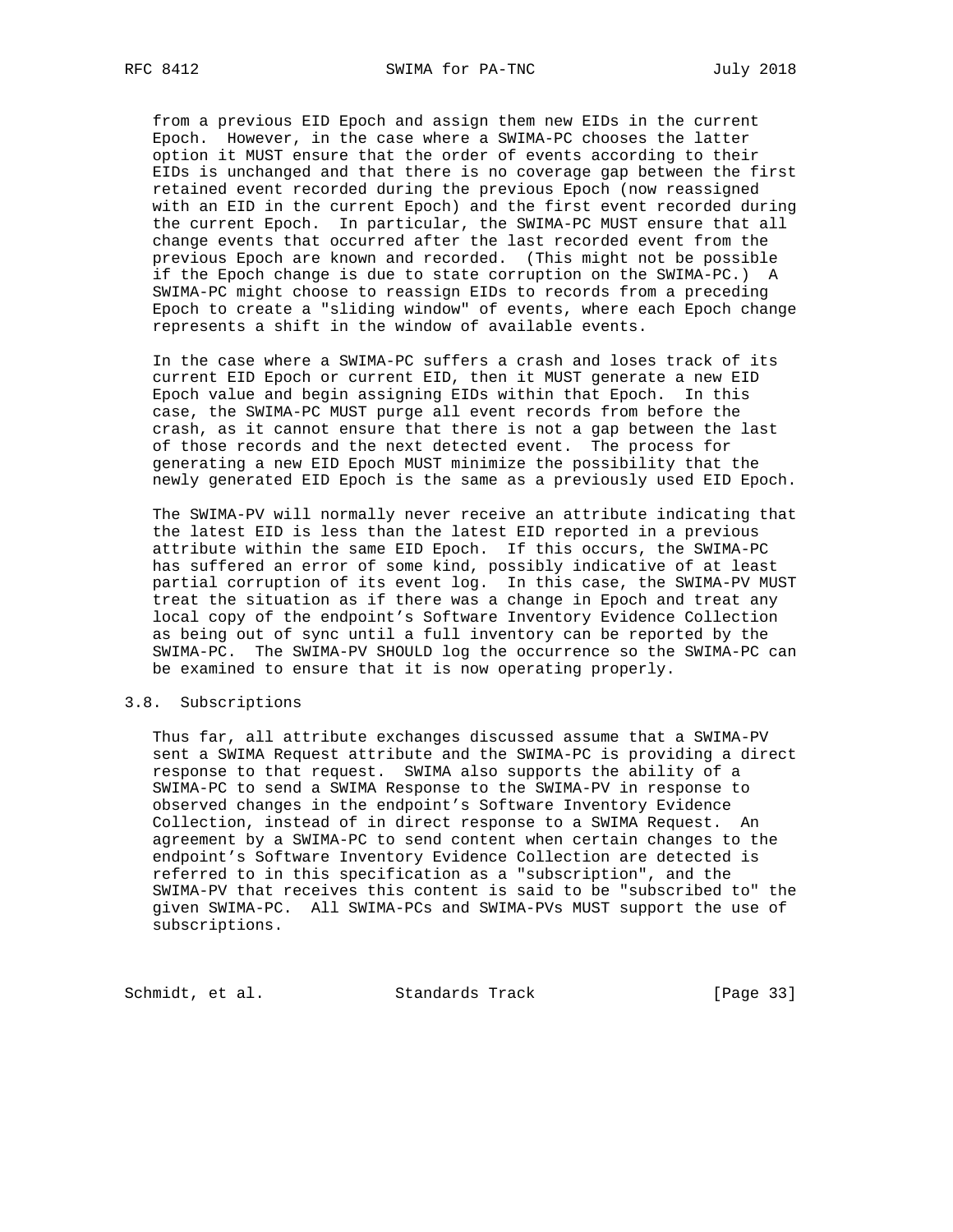# 3.8.1. Establishing Subscriptions

 A SWIMA-PV establishes a subscription on a particular SWIMA-PC by sending a SWIMA Request attribute with the Subscribe flag set. The SWIMA Request attribute is otherwise identical to the SWIMA Requests discussed in previous sections. Specifically, such a SWIMA Request might or might not request the inclusion of Software Inventory Evidence Records, might or might not be targeted, and might request change event records or endpoint inventory. Assuming that no error is encountered, a SWIMA-PC MUST send a SWIMA Response attribute in direct response to this SWIMA Request attribute, just as if the Subscribe flag was not set. As such, the attribute exchange that establishes a new subscription in a SWIMA-PC has the same flow as the flow seen in the previous attribute exchanges, as depicted in Figure 2. If the SWIMA-PV does not receive a PA-TNC Error attribute (as described in Sections 3.9 and 5.15) in response to its subscription request, the subscription has been successfully established on the SWIMA-PC. The SWIMA Request attribute that establishes a new subscription is referred to as the "establishing request" for that subscription.

 When a subscription is established, it is assigned a Subscription ID value. The Subscription ID is equal to the value of the Request ID of the establishing request. (For more about Request IDs, see Section 5.5.)

 A SWIMA-PC MUST have the ability to record and support at least 8 simultaneous subscriptions and SHOULD have the ability to support more than this. These subscriptions might all come from a single SWIMA-PV, might all be from different SWIMA-PVs (residing on the same or different NEA Servers), or might be a mix. In the case that a SWIMA-PC receives a subscription request but is unable to support an additional subscription, it MUST respond to the request with a PA-TNC Error attribute with error code SWIMA\_SUBSCRIPTION\_DENIED\_ERROR.

 A SWIMA-PV MUST have the ability to record and support at least 256 simultaneous subscriptions and SHOULD have the ability to support more than this. Any number of these subscriptions might be to the same SWIMA-PC, and any number of these subscriptions might be to different SWIMA-PCs. In the latter case, some of these SWIMA-PCs might share a single endpoint, while others might be on different endpoints.

Schmidt, et al. Standards Track [Page 34]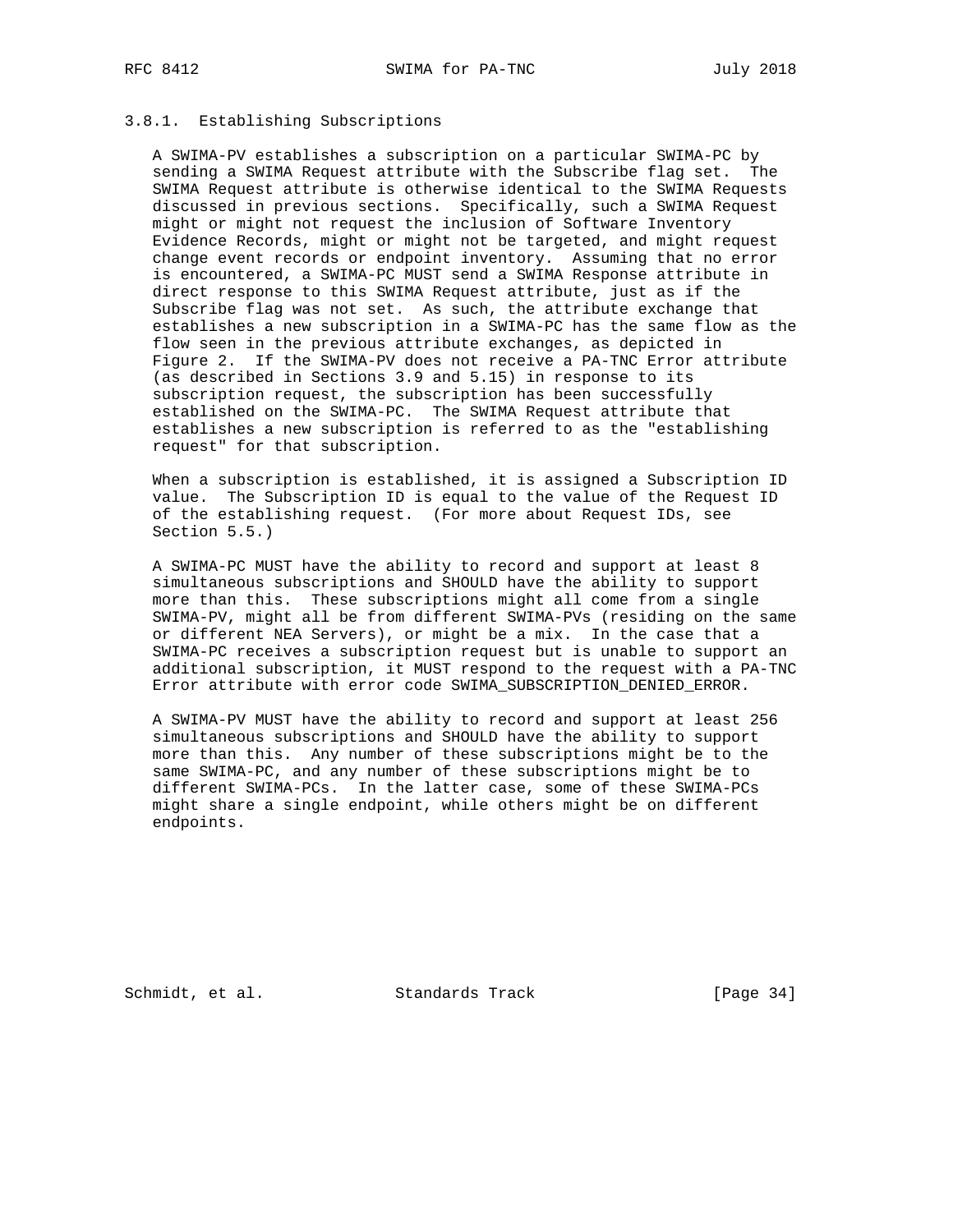## 3.8.2. Managing Subscriptions

 The SWIMA-PC MUST record each accepted subscription along with the identity of the party to whom attributes are to be pushed. This identity includes two parts:

- o An identifier for the PB-TNC session between the Posture Broker Server on a NEA Server and the Posture Broker Client on the endpoint. This identifier is called the "Connection ID"
- o The Posture Validator Identifier for the SWIMA-PV that made the subscription request

 The Posture Validator Identifier is provided in the field of the same name in the PB-PA message that encapsulates the subscription request attribute (Section 4.5 of [RFC5793]), and this information is passed along to NEA Posture Collectors (Section 3.3 of [RFC5792]). The Connection ID is a value local to a particular endpoint's Posture Broker Client that identifies an ongoing session between a specific Posture Broker Client and a specific Posture Broker Server. Posture Broker Clients and Posture Broker Servers need to be capable of supporting multiple simultaneous sessions, so they already need a way to locally distinguish each ongoing session. (See Section 3.1 of [RFC5793].) A Posture Broker Client needs to assign each session at a given time its own Connection ID that lasts for the life of that session. Connection IDs only need to be unique among the Connection IDs of simultaneously occurring sessions on that endpoint. This Connection ID needs to be exposed to the SWIMA-PC, and the SWIMA-PC needs to be informed when the Connection ID is unbound due to the closure of that connection.

 Likewise, SWIMA-PVs MUST record each accepted subscription for which they are the subscribing party, including the parameters of the establishing request, along with the associated Subscription ID and the identity of the SWIMA-PC that will be fulfilling the subscription. The SWIMA-PV needs to retain this information in order to correctly interpret pushed SWIMA Response attributes sent in fulfillment of the subscription. The identity of the SWIMA-PC is given in the Posture Collector Identifier [RFC5793] of the PB-PA message header in all messages from that SWIMA-PC. The SWIMA-PV has no need to record the associated connection ID of the subscription as the SWIMA-PV is only receiving, not sending, attributes once a subscription is established.

Schmidt, et al. Standards Track [Page 35]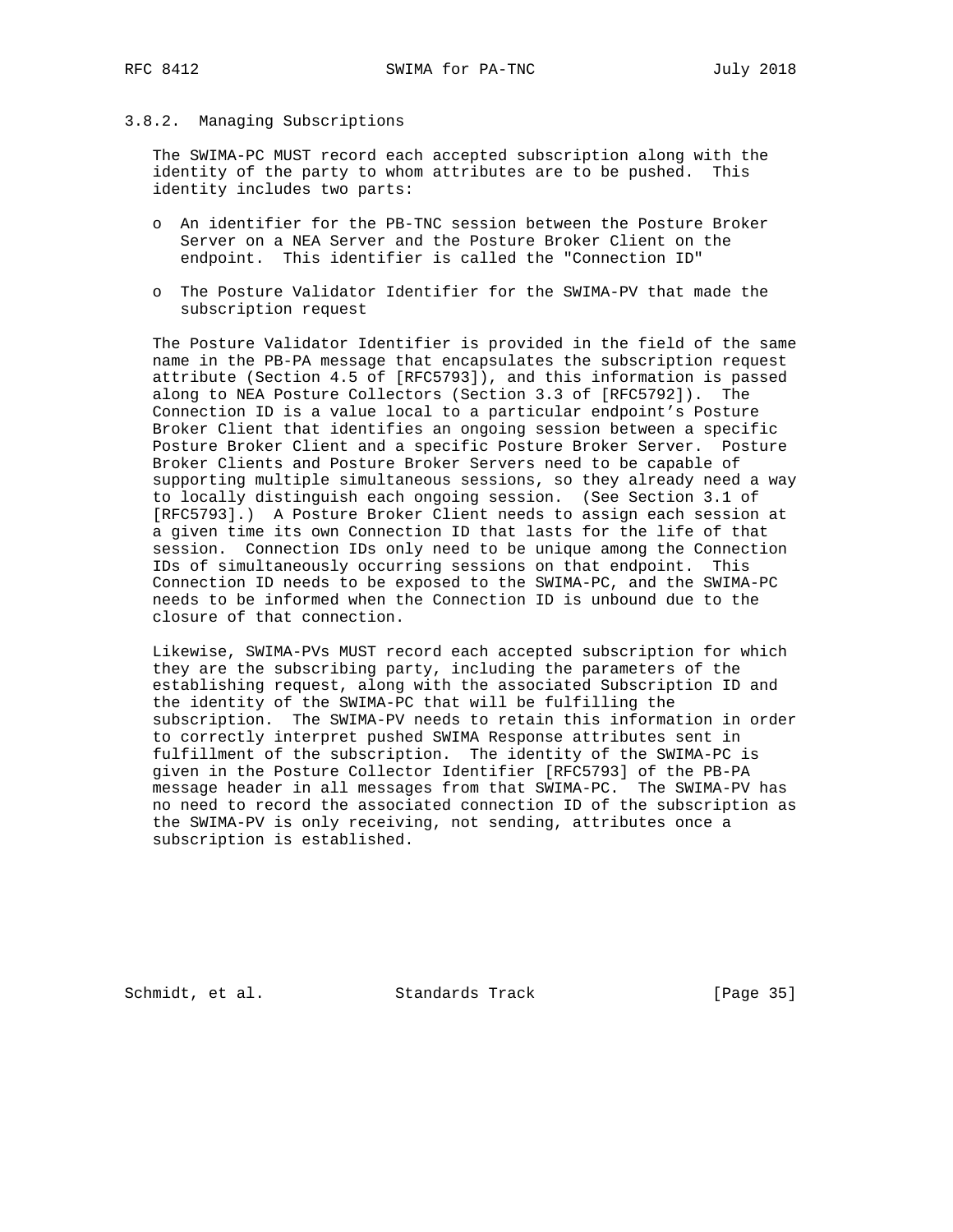## 3.8.3. Terminating Subscriptions

 Subscriptions MAY be terminated at any time by the subscribing SWIMA-PV by setting the Clear Subscriptions flag in a SWIMA Request. (See Section 5.6 for more on using this flag.) In the case that a SWIMA Request with the Clear Subscriptions flag set is received, the SWIMA-PC MUST only clear subscriptions that match both the NEA Server's Connection ID and the SWIMA-PV's Posture Validator Identifier for this SWIMA Request and MUST clear all such subscriptions.

 This specification does not give the SWIMA-PV the ability to terminate subscriptions individually -- all subscriptions to the SWIMA-PV are cleared when the Clear Subscriptions flag is set.

 This specification does not give the SWIMA-PC the ability to unilaterally terminate a subscription. However, if the SWIMA-PC experiences a fatal error while fulfilling a subscription, resulting in sending a PA-TNC Error attribute with error code SWIMA\_SUBSCRIPTION\_FULFILLMENT\_ERROR, then the subscription whose fulfillment led to the error MUST be treated as terminated by both the SWIMA-PC and the SWIMA-PV. Only the subscription experiencing the error is cancelled; other subscriptions are unaffected. See Section 3.9 for more on this error condition.

 Finally, a subscription is terminated if the connection between the SWIMA-PC and SWIMA-PV is closed. This occurs when the Connection ID used in the messages between the SWIMA-PC and the SWIMA-PV becomes unbound. Loss of this Connection ID would prevent the SWIMA-PC from sending messages in fulfillment of this subscription. As such, loss of the Connection ID necessarily forces subscription termination between the affected parties.

## 3.8.4. Subscription Status

 A SWIMA-PV can request that a SWIMA-PC report the list of active subscriptions for which the SWIMA-PV is the subscriber. A SWIMA-PV can use this capability to recover lost information about active subscriptions. A SWIMA-PV can also use this capability to verify that a SWIMA-PC has not forgotten any of its subscriptions. The latter is especially useful in cases where a SWIMA-PC does not send any attributes in fulfillment of a given subscription for a long period of time. The SWIMA-PV can check the list of active subscriptions on the SWIMA-PC and verify whether the inactivity is due to (1) a lack of reportable events or (2) the SWIMA-PC forgetting its obligations to fulfill a given subscription.

Schmidt, et al. Standards Track [Page 36]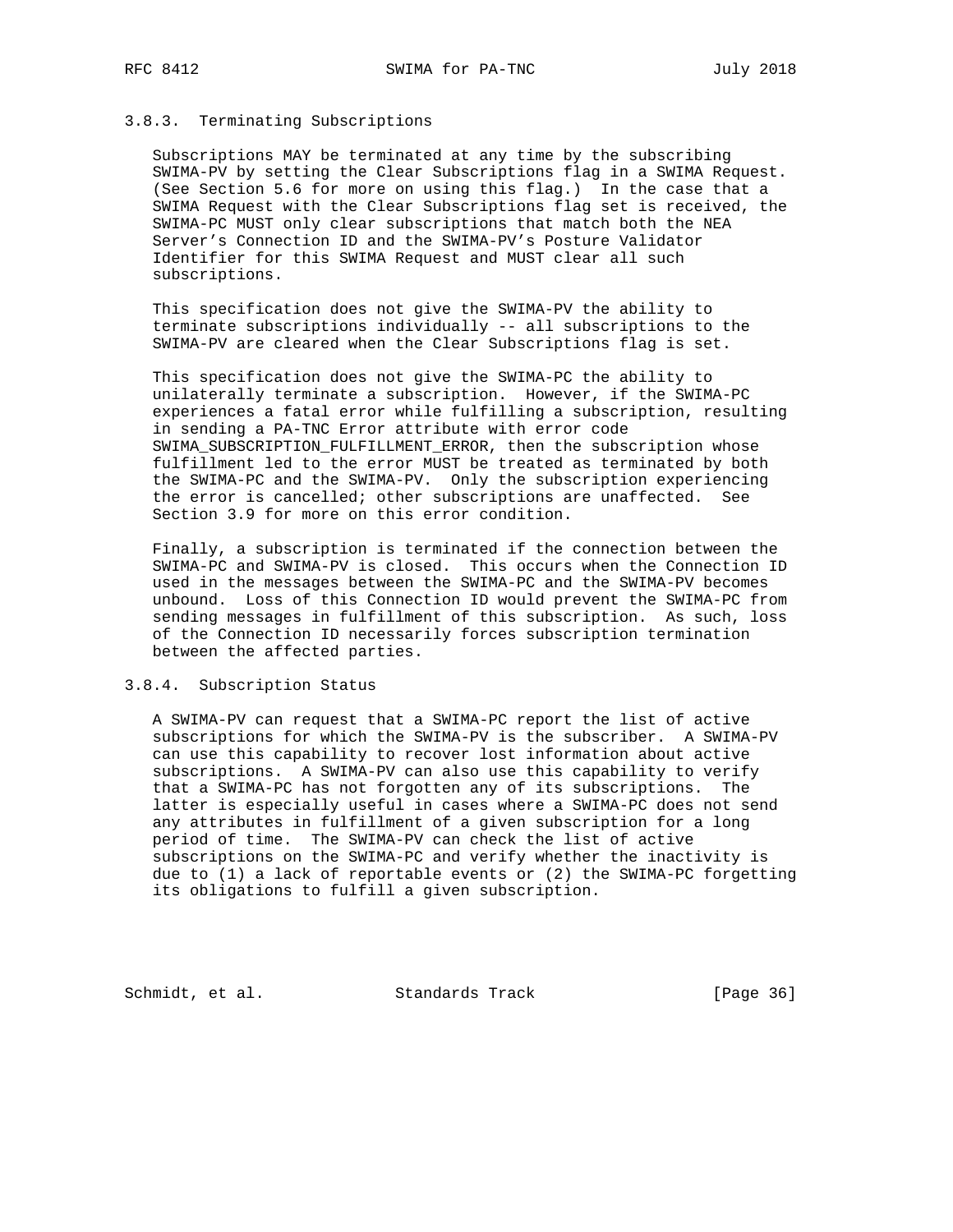A SWIMA-PV requests a list of its subscriptions on a given SWIMA-PC by sending that SWIMA-PC a Subscription Status Request. The SWIMA-PC MUST then respond with a Subscription Status Response (or a PA-TNC Error if an error condition is experienced). The Subscription Status Response MUST contain one subscription record for each of the active subscriptions for which the SWIMA-PV is the subscribing party.

## 3.8.5. Fulfilling Subscriptions

 As noted in Section 3.6, SWIMA-PCs are required to automatically detect changes to an endpoint's Software Inventory Evidence Collection in near real time. For every active subscription, the SWIMA-PC MUST send an attribute to the subscribed SWIMA-PV whenever a change to relevant records is detected within the endpoint's Software Inventory Evidence Collection. Such an attribute is said to be sent "in fulfillment of" the given subscription, and any such attribute MUST include that subscription's Subscription ID. If the establishing request for that subscription was a targeted request, then only records that match the Software Identifiers provided in that establishing request are considered relevant. Otherwise (i.e., for non-targeted requests), any record is considered relevant for this purpose. Figure 3 shows a sample attribute exchange where a subscription is established and then attributes are sent from the SWIMA-PC in fulfillment of the established subscription.





Schmidt, et al. Standards Track [Page 37]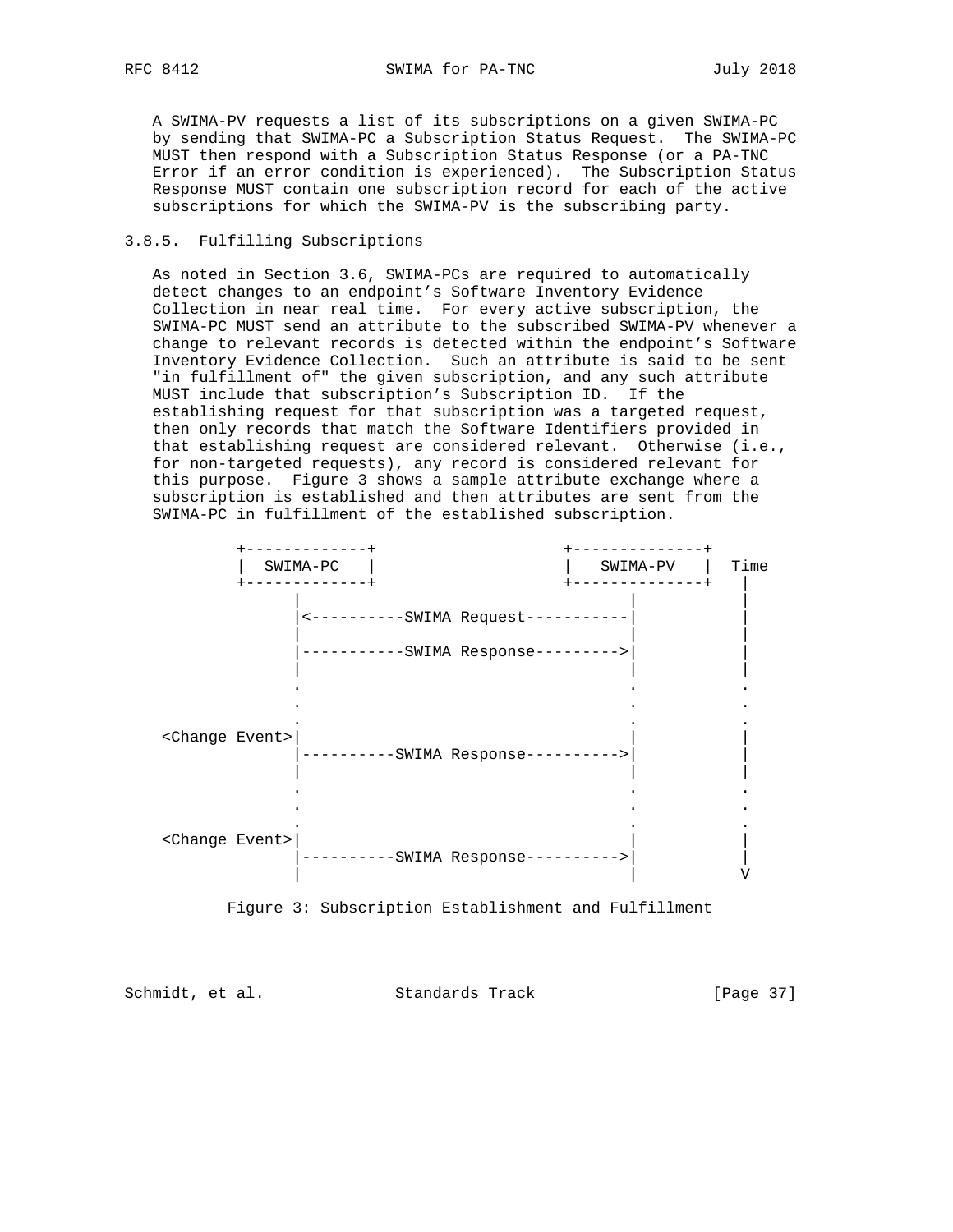The contents of an attribute sent in fulfillment of a subscription depend on the parameters provided in the establishing request for that subscription. Specifically, the attribute sent in fulfillment of a subscription has the same attribute type as would a direct response to the establishing request. For example, if the establishing request stipulated a response that contained an event record list that included Software Inventory Evidence Records, all attributes sent in fulfillment of this subscription will also consist of event record lists with Software Inventory Evidence Records. As such, all SWIMA Responses displayed in the exchange depicted in Figure 3 are the same attribute type. A SWIMA Response generated in fulfillment of an active subscription MUST be a valid SWIMA Response attribute according to all the rules outlined in the preceding sections. In other words, an attribute constructed in fulfillment of a subscription will look the same as an attribute sent in direct response to an explicit request from a SWIMA-PV that had the same request parameters and that arrived immediately after the given change event. There are a few special rules that expand on this guideline, as discussed in Sections 3.8.5.1 through 3.8.5.5.

#### 3.8.5.1. Subscriptions That Report Inventories

 In the case that a SWIMA-PV subscribes to a SWIMA-PC and requests an inventory attribute whenever changes are detected (i.e., the EID in the establishing request is 0), then the SWIMA-PC MUST send the requested inventory whenever a relevant change is detected. (A "relevant change" is any change for non-targeted requests or a change to an indicated record in a targeted request.) Upon detection of a relevant change for an active subscription, the SWIMA-PC sends the appropriate inventory information as if it had just received the establishing request. Inventory attributes sent in fulfillment of this subscription will probably have a large amount of redundancy, as the same records are likely to be present in each of these SWIMA attributes. The role of an inventory subscription is not to report records just for the items that changed -- that is the role of a subscription that reports events (see Section 3.8.5.2). A SWIMA-PC MUST NOT exclude a record from an attribute sent in fulfillment of an inventory subscription simply because that record was not involved in the triggering event (although a record might be excluded for other reasons, such as if the subscription is targeted; see Section 3.8.5.3).

#### 3.8.5.2. Subscriptions That Report Events

 A SWIMA-PV indicates that it wishes to establish a subscription requesting event records by providing a non-zero EID in the SWIMA Request establishing the subscription (see Section 3.7.1). However, when the SWIMA-PC constructs an attribute in fulfillment of the

Schmidt, et al. Standards Track [Page 38]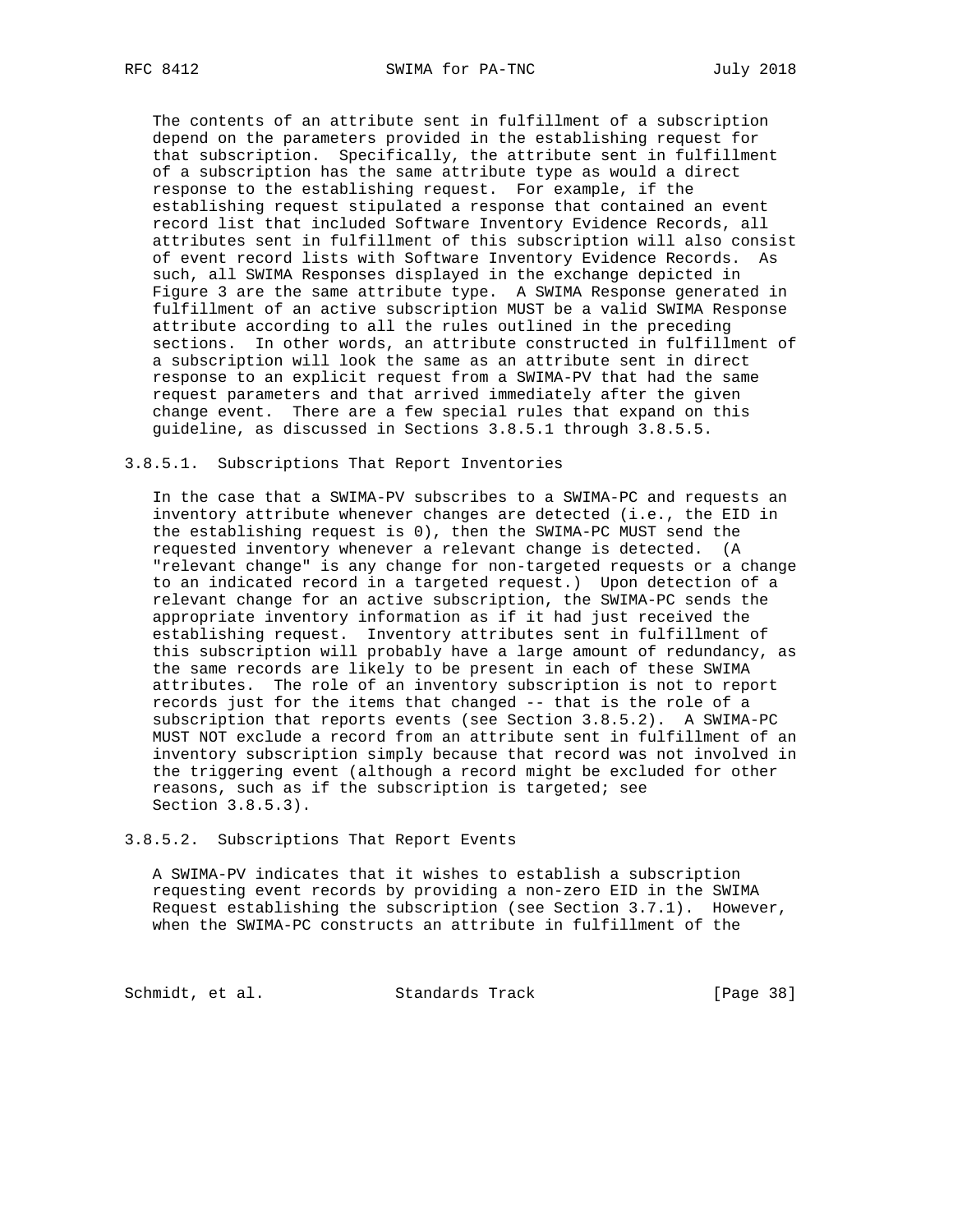subscription (other than the direct response to the establishing request), it MUST only include event records for the detected change(s) that precipitated this response attribute. In other words, it MUST NOT send a complete list of all changes starting with the establishing request's EID, up through the latest change, every time a new event is detected. In effect, the EID in the establishing request is treated as being updated every time an attribute is sent in fulfillment of this subscription, such that a single event is not reported twice in fulfillment of a single subscription. As such, every SWIMA-PC MUST track the EID of the last event that triggered an attribute for the given subscription. When the next event (or set of events) is detected, the SWIMA-PC MUST only report events with EIDs after the last reported event. In the case that the EID Epoch of the SWIMA-PC changes, the SWIMA-PC MUST reset this EID tracker to zero (if the event log is completely purged) or to the new EID of the last reported retained event (if the event log is partially purged to create a "sliding window"). Doing this ensures that the SWIMA-PC continues to only send events that have not been previously reported.

 Note that while a subscription is active, the subscribing SWIMA-PV MAY make other requests for event records that overlap with events that are reported in fulfillment of a subscription. Such requests are not affected by the presence of the subscription, nor is the subscription affected by such requests. In other words, a given request will get the same results back whether or not there was a subscription. Likewise, an attribute sent in fulfillment of a subscription will contain the same information whether or not other requests had been received from the SWIMA-PV.

 A SWIMA-PV needs to pay attention to the EID Epoch in these attributes, as changes in the Epoch might create discontinuities in the SWIMA-PV's understanding of the endpoint's Software Inventory Evidence Collection state, as discussed in Section 3.7.6. In particular, once the EID Epoch changes, a SWIMA-PV is unable to have confidence that it has a correct understanding of the state of an endpoint's Software Inventory Evidence Collection until after the SWIMA-PV collects a complete inventory.

 SWIMA-PCs MAY send partial lists of event records in fulfillment of a subscription. (See Section 3.7.5 for more on partial lists of event records.) In the case that a SWIMA-PC sends a partial list of event records in fulfillment of a subscription, it MUST immediately send the next consecutive partial list and continue doing so until it has sent the equivalent of the complete list of event records. In other words, if the SWIMA-PC sends a partial list, it does not wait for another change event to send another SWIMA Response; rather, it continues sending SWIMA Responses until it has sent all event records that would have been included in a complete fulfillment of the

Schmidt, et al. Standards Track [Page 39]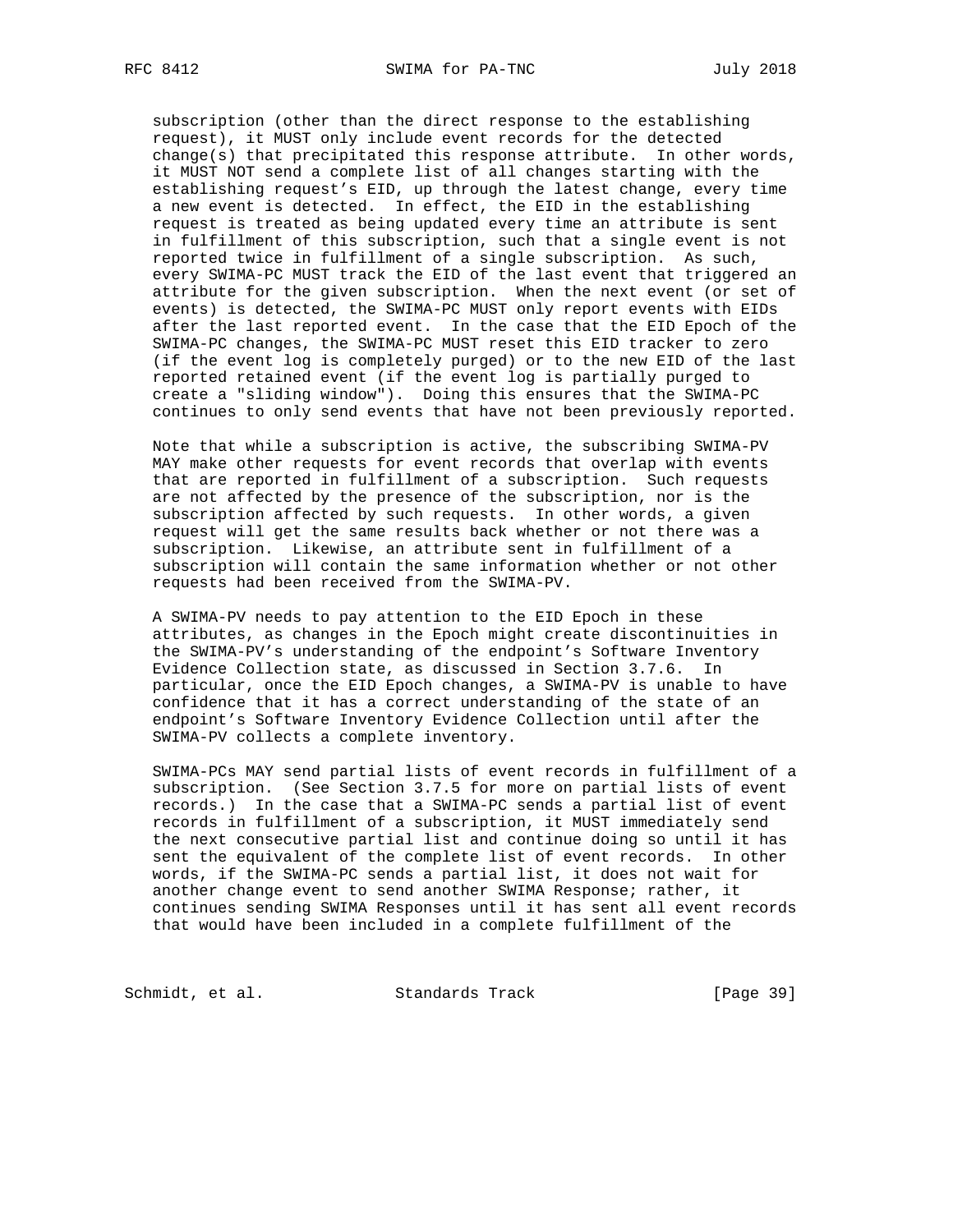subscription. Note that the direct response to the establishing request is not considered to be sent in fulfillment of a subscription. However, in this case the SWIMA-PC MUST treat the presence of unreported events as a triggering event for pushing additional messages in fulfillment of the newly established subscription. As such, the net effect is that if the direct response to the establishing request (i.e., the Subscription Fulfillment flag is unset) is partial, the SWIMA-PC will immediately follow this with additional attributes (with the Subscription Fulfillment flag set) until the complete set of events has been sent to the SWIMA-PV.

## 3.8.5.3. Targeted Subscriptions

 Subscriptions MAY be targeted to only apply to records that match a given set of Software Identifiers. In the case where changes that affect multiple records are detected -- some matching the establishing request's Software Identifiers and some not -- the attribute sent in fulfillment of the subscription MUST only include inventory or events (as appropriate) for records that match the establishing request's Software Identifiers. The SWIMA-PC MUST NOT include non-matching records in the attribute, even if those non-matching records experienced change events that were simultaneous with change events on the matching records.

 In addition, a SWIMA-PC MUST send an attribute in fulfillment of a targeted subscription only when changes to the endpoint's Software Inventory Evidence Collection impact one or more records matching the subscription's establishing request's Software Identifiers. A SWIMA-PC MUST NOT send any attribute in fulfillment of a targeted subscription based on detected changes to the endpoint's Software Inventory Evidence Collection that did not involve any of the records targeted by that subscription.

## 3.8.5.4. No Subscription Consolidation

 A SWIMA-PV MAY establish multiple subscriptions to a given SWIMA-PC. If this is the case, it is possible that a single change event on the endpoint might require fulfillment by multiple subscriptions and that the information included in attributes that fulfill each of these subscriptions might overlap. The SWIMA-PC MUST send separate attributes for each established subscription that requires a response due to the given event. Each of these attributes MUST contain all information required to fulfill that individual subscription, even if that information is also sent in other attributes sent in fulfillment of other subscriptions at the same time. In other words, SWIMA-PCs MUST NOT attempt to combine information when fulfilling multiple subscriptions simultaneously, even if this results in some redundancy in the attributes sent to the SWIMA-PV.

Schmidt, et al. Standards Track [Page 40]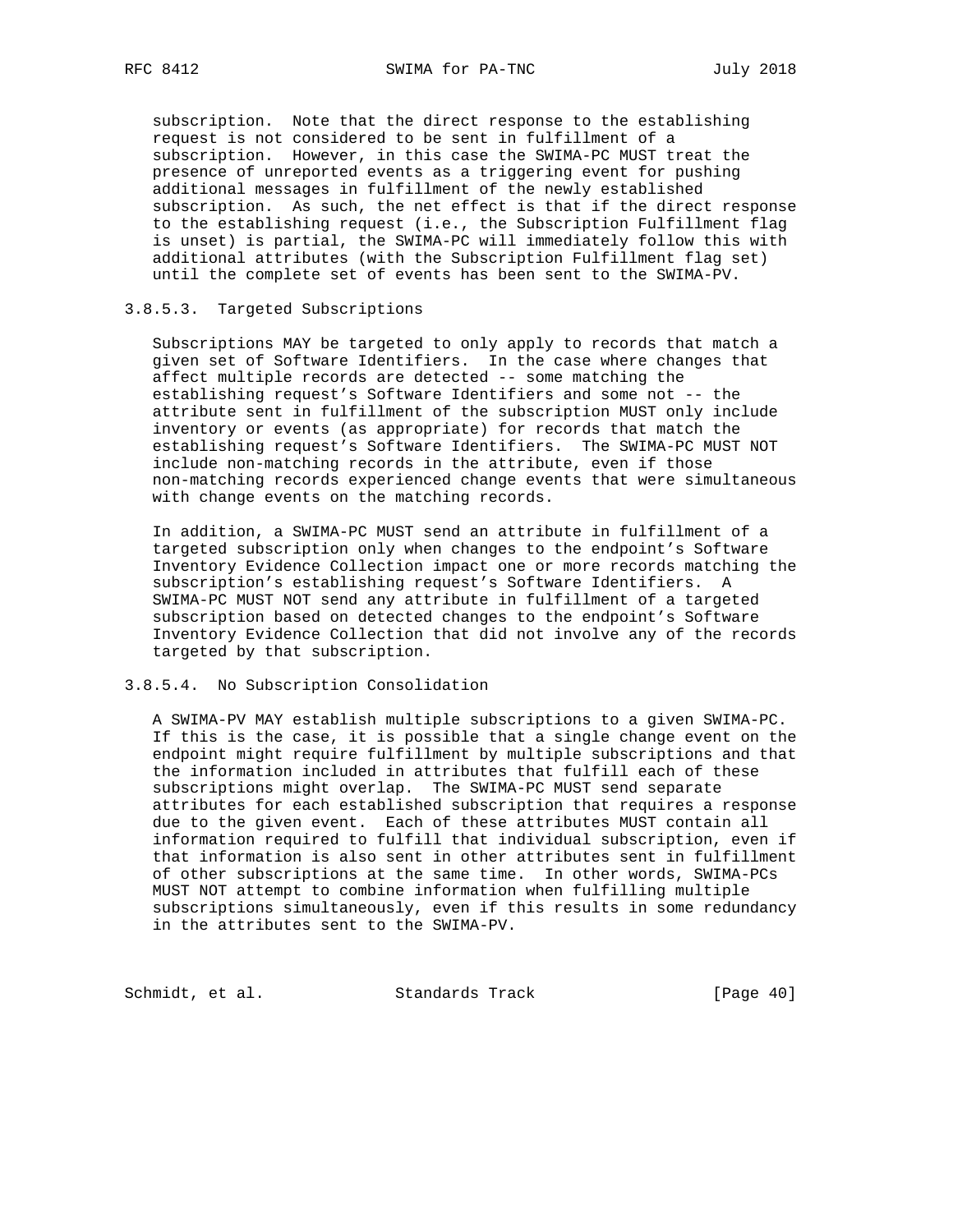# 3.8.5.5. Delayed Subscription Fulfillment

 A SWIMA-PC MAY delay the fulfillment of a subscription following a change event in the interest of waiting to see if additional change events are forthcoming and, if so, conveying the relevant records back to the SWIMA-PV in a single SWIMA Response attribute. This can help reduce network bandwidth consumption between the SWIMA-PC and the SWIMA-PV. For example, consider a situation where 10 changes occur a tenth of a second apart. If the SWIMA-PC does not delay in assembling and sending SWIMA Response attributes, the SWIMA-PV will receive 10 separate SWIMA Response attributes over a period of 1 second. However, if the SWIMA-PC waits half a second after the initial event before assembling a SWIMA Response, the SWIMA-PV only receives two SWIMA Response attributes over the same period of time.

 Note that the ability to consolidate events for a single subscription over a given period of time does not contradict the rules in Section 3.8.5.4 prohibiting consolidation across multiple subscriptions. When delaying fulfillment of subscriptions, SWIMA-PCs are still required to fulfill each individual subscription separately. Moreover, in the case that change events within the delay window cancel each other out (e.g., a record is deleted and then re-added), the SWIMA-PC MUST still report each change event, rather than just report the net effect of changes over the delay period. In other words, delayed fulfillment can decrease the number of attributes sent by the SWIMA-PC, but it does not reduce the total number of change events reported.

 SWIMA-PCs are not required to support delayed fulfillment of subscriptions. However, in the case that the SWIMA-PC does support delayed subscription fulfillment, it MUST be possible to configure the SWIMA-PC to disable delayed fulfillment. In other words, parties deploying SWIMA-PCs need to be allowed to disable delayed subscription fulfillment in their SWIMA-PCs. The manner in which such configuration occurs is left to the discretion of implementers, although implementers MUST protect the configuration procedure from unauthorized tampering. In other words, there needs to be some assurance that unauthorized individuals are not able to introduce long delays in subscription fulfillment.

#### 3.9. Error Handling

 In the case where the SWIMA-PC detects an error in a SWIMA Request attribute that it receives, it MUST respond with a PA-TNC Error attribute with an error code appropriate to the nature of the error. (See Section 4.2.8 of PA-TNC [RFC5792] for more details about PA-TNC Error attributes and error codes, and see Section 5.15 in this specification for error codes specific to SWIMA attributes.) In the

Schmidt, et al. Standards Track [Page 41]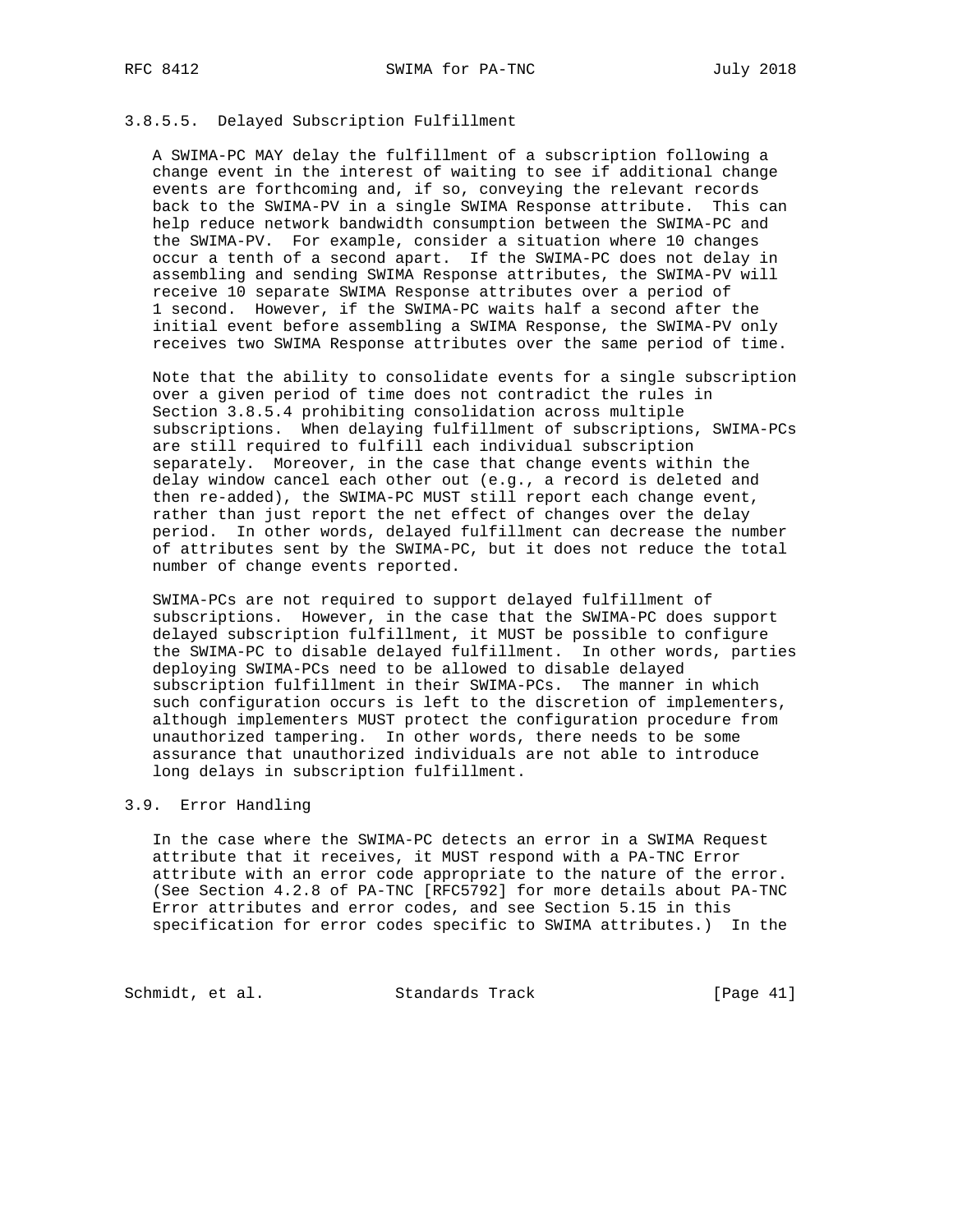case that an error is detected in a SWIMA Request, the SWIMA-PC MUST NOT take any action requested by this SWIMA Request, even if partial completion of the request is possible. In other words, a SWIMA Request that contains an error will be completely ignored by the SWIMA-PC (beyond sending a PA-TNC Error attribute and possibly logging the error locally); no attempt at partial completion of the request will be made.

 In the case where the SWIMA-PC receives a valid SWIMA Request attribute but experiences an error during the process of responding to that attribute's instructions where that error prevents the SWIMA-PC from properly or completely fulfilling that request, the SWIMA-PC MUST send a PA-TNC Error attribute with an error code appropriate to the nature of the error. In the case where a PA-TNC Error attribute is sent, the SWIMA-PC MUST NOT take any of the actions requested by the SWIMA Request attribute that led to the detected error. This is the case even if some actions could have been completed successfully and might even require the SWIMA-PC to reverse some successful actions already taken before the error condition was detected. In other words, either (1) all aspects of a SWIMA Request complete fully and successfully (in which case the SWIMA-PC sends a SWIMA Response attribute) or (2) no aspects of the SWIMA Request occur (in which case the SWIMA-PC sends a PA-TNC Error attribute). In the case that a SWIMA-PC sends a PA-TNC Error attribute in response to a SWIMA Request, then the SWIMA-PC MUST NOT also send any SWIMA Response attribute in response to the same SWIMA Request. For this reason, the sending of a SWIMA Response attribute MUST be the last action taken by a SWIMA-PC in response to a SWIMA Request, to avoid the possibility of a processing error occurring after that SWIMA Response attribute is sent.

 In the case that the SWIMA-PC detects an error that prevents it from properly or completely fulfilling its obligations under an active subscription, the SWIMA-PC MUST send a PA-TNC Error attribute with error code SWIMA\_SUBSCRIPTION\_FULFILLMENT\_ERROR to the SWIMA-PV that established this subscription. This type of PA-TNC Error attribute identifies the specific subscription that cannot be adequately honored due to the error condition and also identifies an error "subtype". The error subtype indicates the error code of the error condition the SWIMA-PC experienced that prevented it from honoring the given subscription. In the case that the error condition cannot be identified or does not align with any of the defined error codes, the SWIMA\_ERROR error code SHOULD be used in the subtype. In the case that a SWIMA\_SUBSCRIPTION\_FULFILLMENT\_ERROR is sent, the associated subscription MUST be treated as cancelled by both the SWIMA-PC and the SWIMA-PV.

Schmidt, et al. Standards Track [Page 42]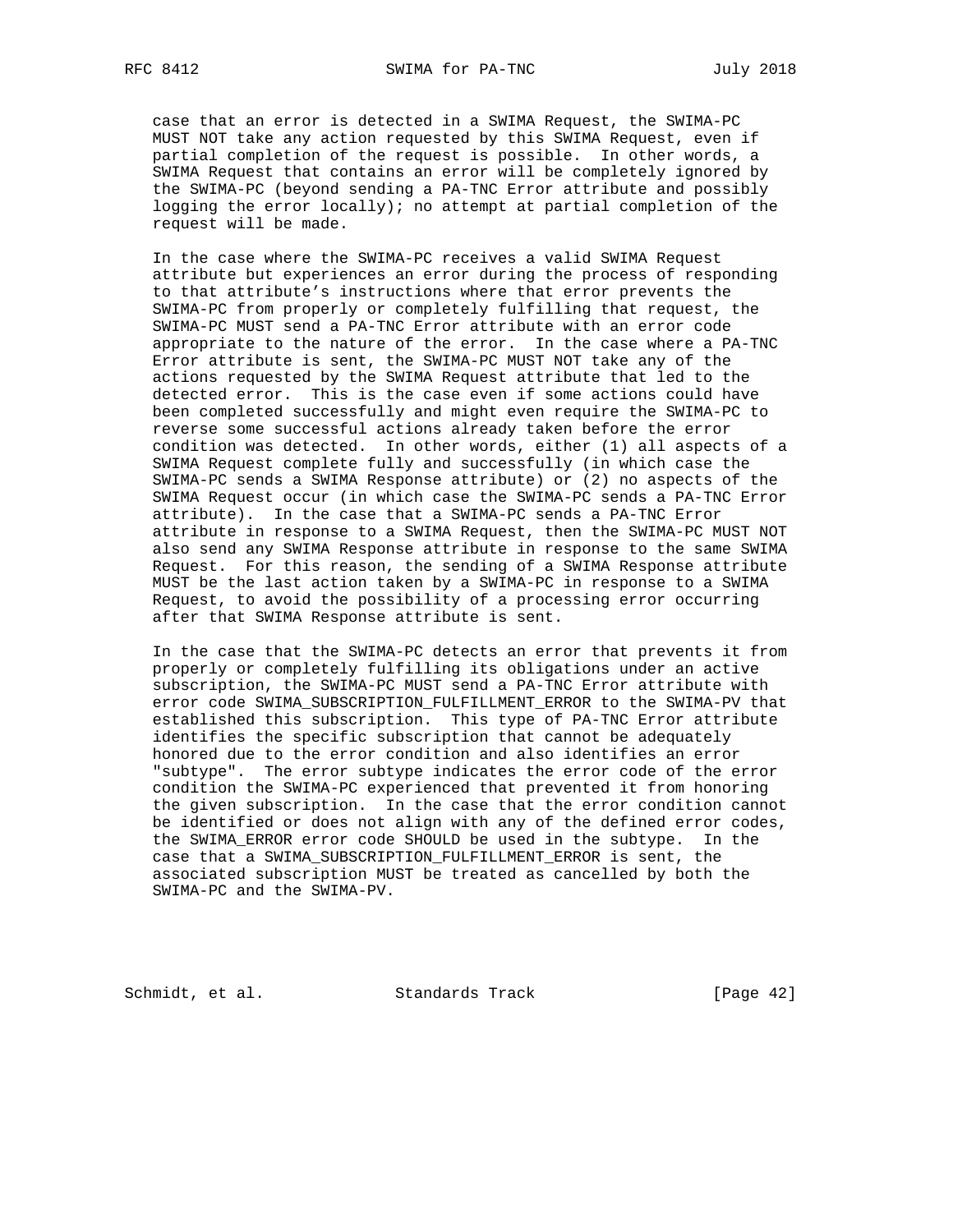The SWIMA-PV MUST NOT send any PA-TNC Error attributes to SWIMA-PCs. In the case that a SWIMA-PV detects an error condition, it SHOULD log this error, but the SWIMA-PV does not inform any SWIMA-PCs of this event. Errors might include, but are not limited to, the detection of malformed SWIMA Response attributes sent from a given SWIMA-PC, as well as the detection of error conditions when the SWIMA-PV processes SWIMA Responses.

 Both SWIMA-PCs and SWIMA-PVs SHOULD log errors so that administrators can trace the causes of errors. Log entries SHOULD include the code of the error, the time it was detected, and additional descriptive information to aid in understanding the nature and cause of the error. Logs are an important debugging tool, and implementers are strongly advised to include comprehensive logging capabilities in their products.

4. Protocol

 The SWIMA protocol supports two different types of message exchanges for conveying software inventory information. These message exchanges are described in the following subsections, along with implementation requirements for supporting them.

 The SWIMA protocol also supports two simple status exchanges: a Subscription Status exchange for conveying information about active subscriptions, and a Source Metadata exchange for conveying information about a SWIMA-PC's data sources. In both cases, a SWIMA-PV sends a request attribute (Subscription Status Request or Source Metadata Request, respectively) and a SWIMA-PC responds with a matching response attribute (Subscription Status Response or Source Metadata Response, respectively). As these exchanges are straightforward, no additional information on the exchanges is provided.

Schmidt, et al. Standards Track [Page 43]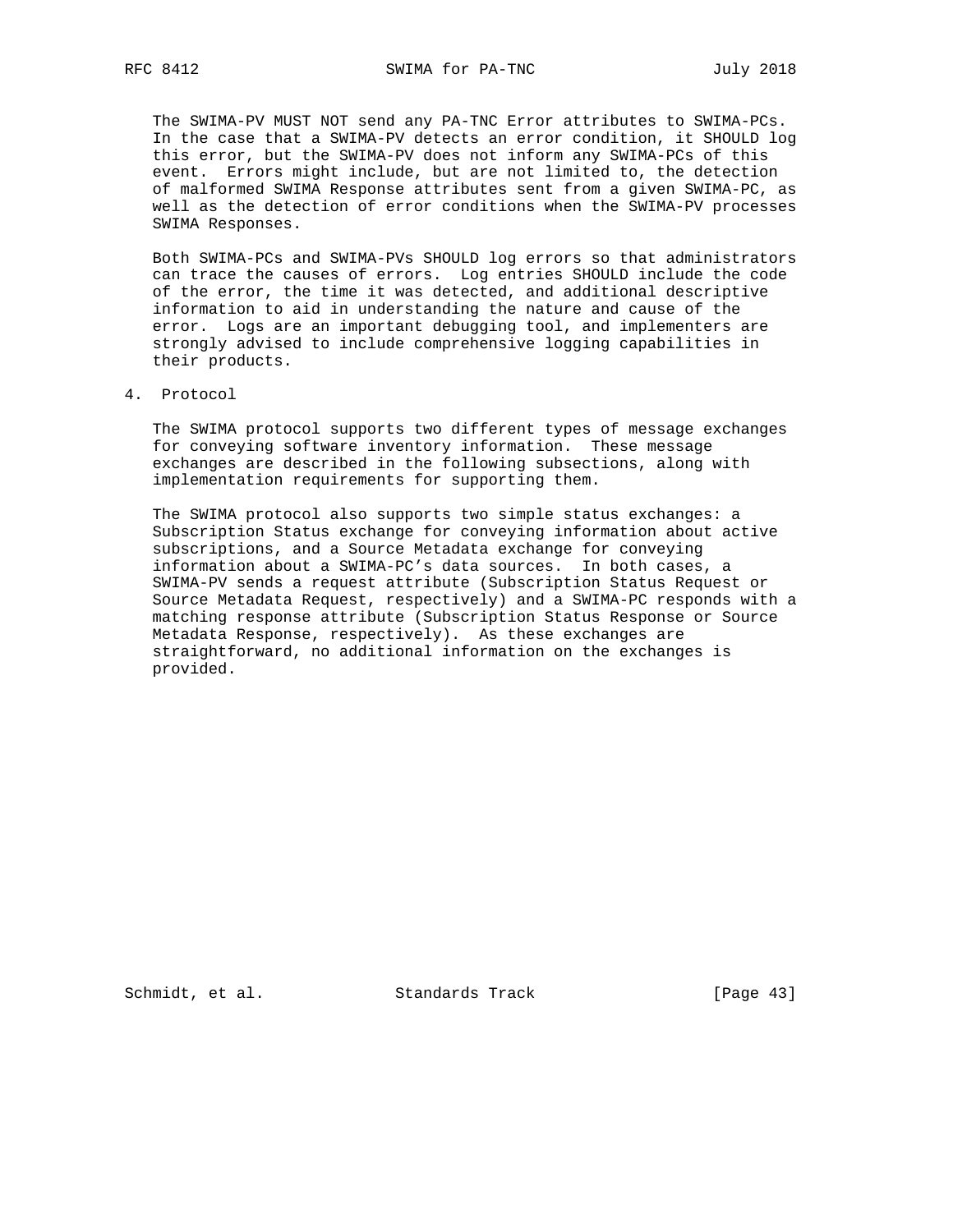## 4.1. Direct Response to a SWIMA Request

 The first type of software information exchange is used to provide the SWIMA-PV with a software inventory or event collection from the queried endpoint.



 \*SWIMA Response is one of the following: Software Identifier Inventory, Software Identifier Events, Software Inventory, or Software Events.

Figure 4: SWIMA Attribute Exchange (Direct Response to SWIMA Request)

 In this exchange, the SWIMA-PV indicates to the SWIMA-PC, via a SWIMA Request, the nature of the information it wishes to receive (inventory vs. events, full or targeted) and how it wishes the returned inventory to be expressed (with or without Software Inventory Evidence Records). The SWIMA-PC responds with the requested information using the appropriate attribute type. A single SWIMA Request MUST only lead to a single SWIMA Response or PA-TNC Error that is in direct response to that request.

Schmidt, et al. Standards Track [Page 44]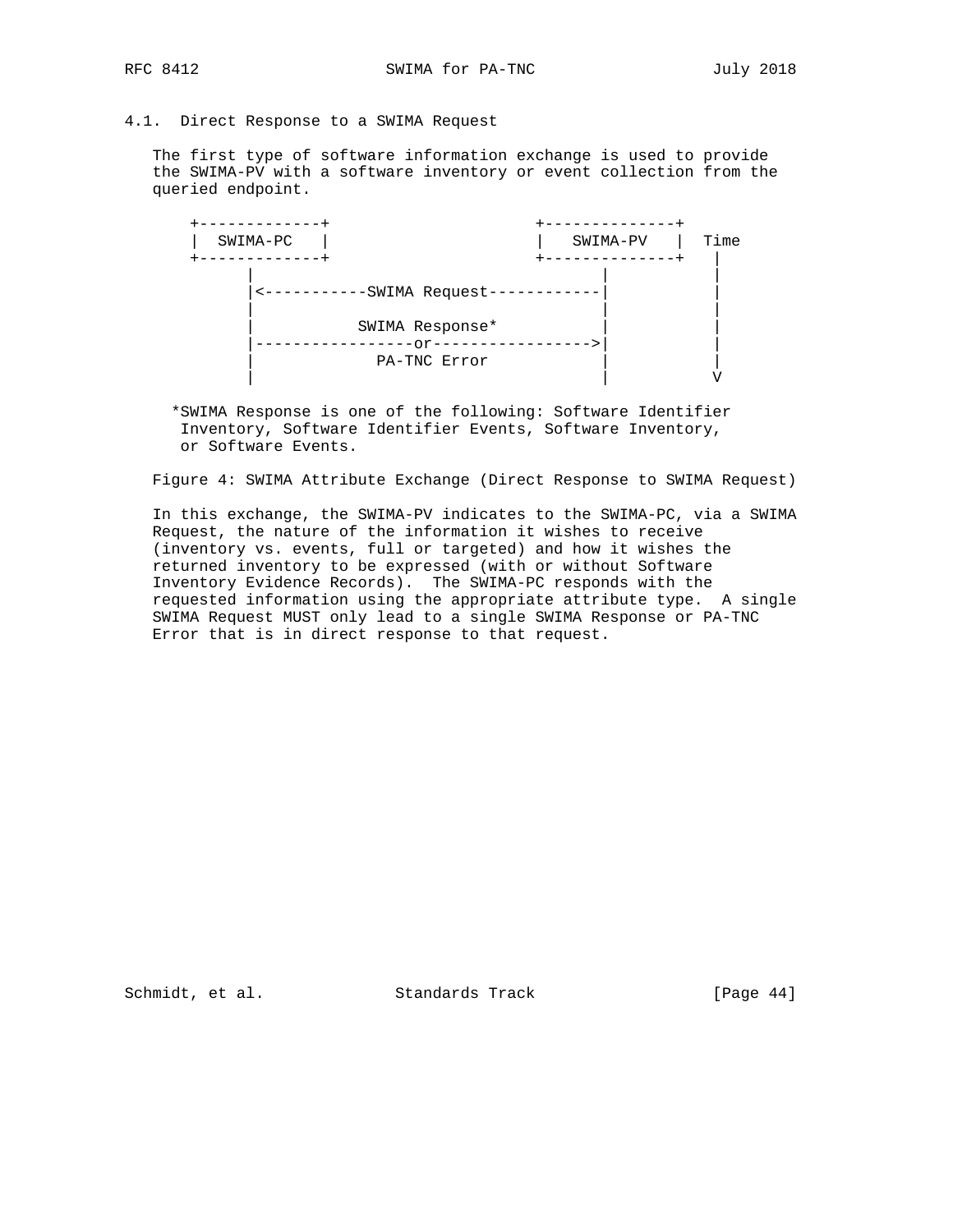## 4.2. Subscription-Based Response

 The second type of software information exchange allows change-event based reporting based on a subscription. If there is an active subscription on the endpoint, the SWIMA-PC sends a SWIMA Response to the SWIMA-PV following a change event on the endpoint in fulfillment of that subscription. Such an exchange is shown in Figure 5.



 \*SWIMA Response is one of the following: Software Identifier Inventory, Software Identifier Events, Software Inventory, or Software Events.

 Figure 5: SWIMA Attribute Exchange (in Fulfillment of an Active Subscription)

 Note that unlike direct responses to a SWIMA Request, a single change event can precipitate multiple SWIMA Responses for a single subscription, but only if all but the last of those SWIMA Responses convey partial lists of event records. When providing multiple SWIMA Responses in this way, the initial responses contain partial lists of event records and the last of those SWIMA Responses conveys the remainder of the relevant event records, completing the delivery of all relevant events in response to the change event. A single change event MUST NOT otherwise be followed by multiple SWIMA Responses or PA-TNC Error attributes in any combination.

#### 4.3. Required Exchanges

 All SWIMA-PVs and SWIMA-PCs MUST support both types of software information exchanges. In particular, SWIMA-PCs MUST be capable of pushing a SWIMA Response to a SWIMA-PV immediately upon detection of a change to the endpoint's Software Inventory Evidence Collection in fulfillment of established SWIMA-PV subscriptions, as described in Section 3.8.

 All SWIMA-PCs MUST support both status exchanges (Subscription Status and Source Metadata); SWIMA-PVs are recommended to support these status exchanges, but doing so is not required.

Schmidt, et al. Standards Track [Page 45]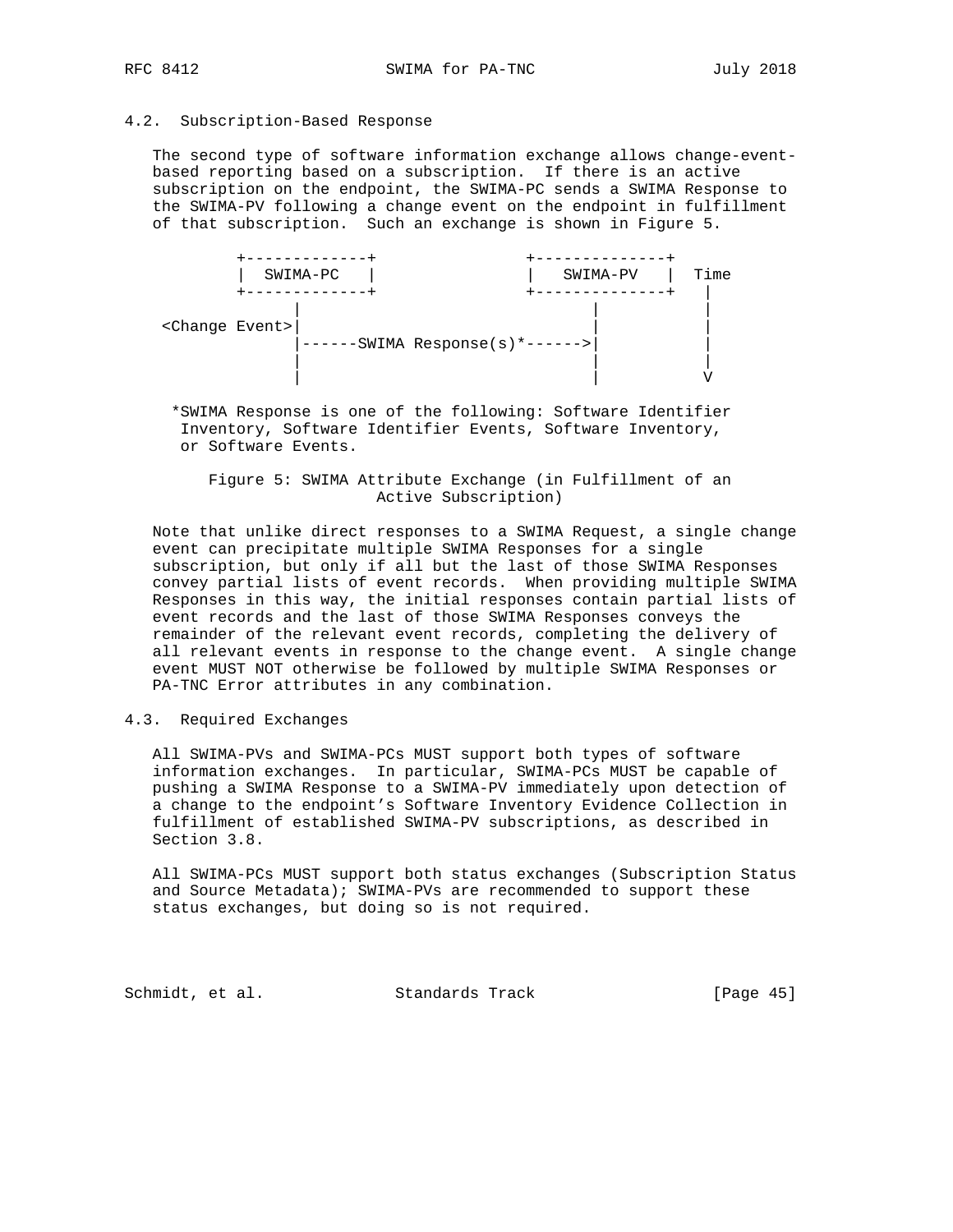5. Software Inventory Messages and Attributes

 This section describes the format and semantics of the SWIMA protocol. This protocol uses the PA-TNC message header format [RFC5792].

5.1. PA Subtype (aka PA-TNC Component Type)

 The NEA PB-TNC [RFC5793] interface provides a general message-batching protocol capable of carrying one or more PA-TNC messages between the Posture Broker Client and Posture Broker Server. When PB-TNC is carrying a PA-TNC message, the PB-TNC message headers contain a 32-bit identifier called the "PA Subtype". The PA Subtype field indicates the type of component associated with all of the PA-TNC attributes carried by the PB-TNC message. The core set of PA Subtypes is defined in the PA-TNC specification. This specification defines a new "SWIMA Attributes" PA Subtype, which is registered in Section 10.2 of this document and is used as a namespace for the collection of SWIMA attributes defined in this document.

 For more information on PB-TNC messages and PA-TNC messages, as well as their message headers, see the PB-TNC [RFC5793] and PA-TNC [RFC5792] specifications, respectively.

# 5.2. SWIMA Attribute Overview

 Each PA-TNC attribute described in this specification is intended to be sent between the SWIMA-PC and SWIMA-PV and so will be carried in a PB-TNC message indicating a PA Subtype of "SWIMA Attributes". PB-TNC messages MUST always include the SWIMA Attributes Subtype defined in Section 5.1 when carrying SWIMA attributes over PA-TNC. The attributes defined in this specification appear below, along with a short summary of their purposes.

 PA-TNC attribute types are identified in the PA-TNC Attribute Header via the PA-TNC Attribute Vendor ID field and the PA-TNC Attribute Type field; see Section 4.1 of [RFC5792] for details. Table 1 identifies the appropriate values for these fields for each attribute type used within the SWIMA protocol. All attributes have a PEN value of 0x000000. Both the hexadecimal and decimal values are provided in the Integer column in the table. Each attribute is described in greater detail in subsequent sections (identified in the table's Description column).

Schmidt, et al. Standards Track [Page 46]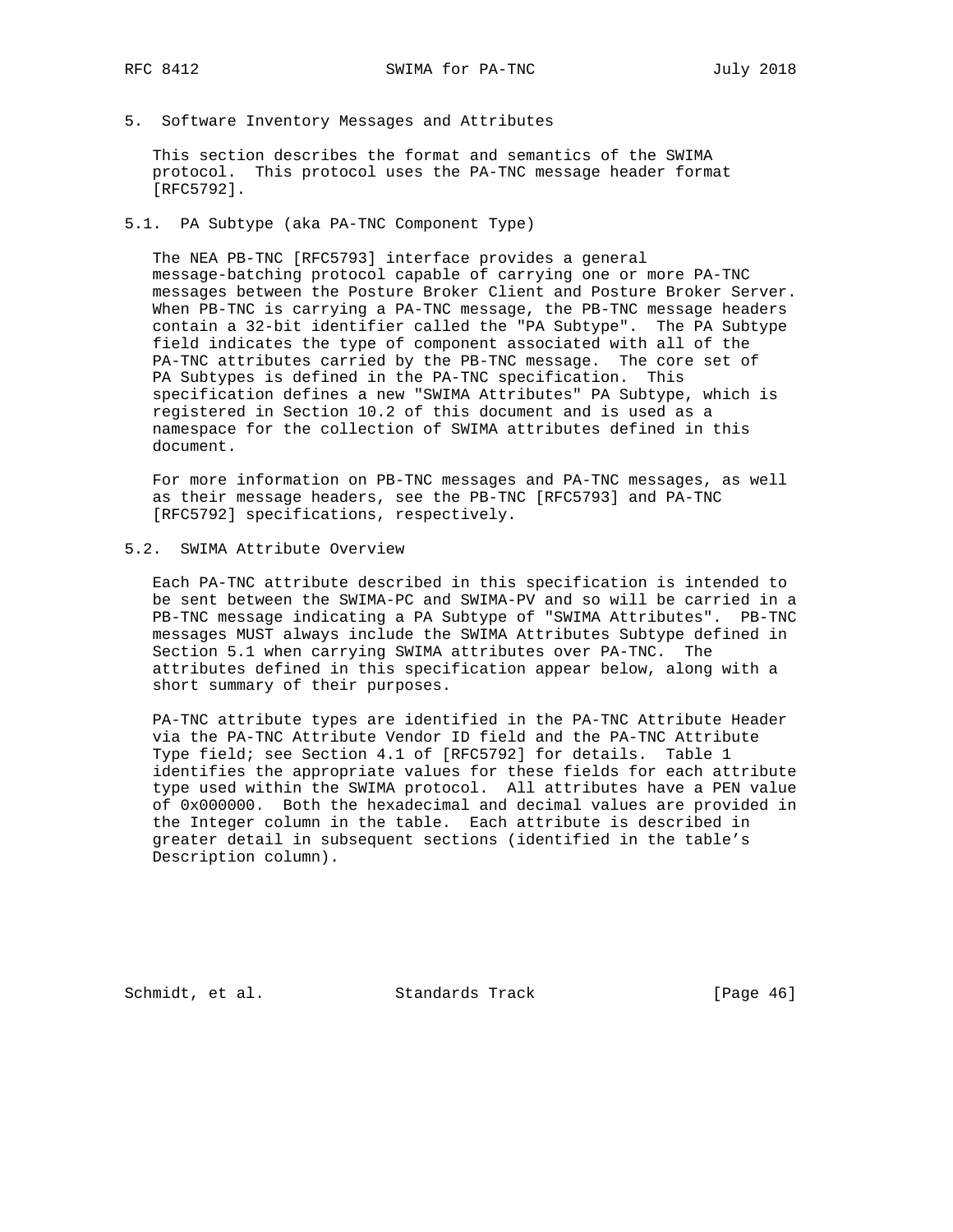| Attribute<br>Name                   | Integer             | Description                                                                                                                                                                           |
|-------------------------------------|---------------------|---------------------------------------------------------------------------------------------------------------------------------------------------------------------------------------|
| SWIMA<br>Request                    | 0x0000000D(13)      | Request sent from a SWIMA-PV to<br>a SWIMA-PC for the SWIMA-PC to<br>provide a software inventory or<br>event list. It might also<br>establish a subscription.<br>(Section 5.6)       |
| Software<br>Identifier<br>Inventory | $0x0000000E$ $(14)$ | An inventory sent without<br>Software Inventory Evidence<br>Records sent from a SWIMA-PC.<br>(Section 5.7)                                                                            |
| Software<br>Identifier<br>Events    | 0x0000000F(15)      | A collection of events impacting<br>the endpoint's Software<br>Inventory Evidence Collection,<br>where events do not include<br>Software Inventory Evidence<br>Records. (Section 5.8) |
| Software<br>Inventory               | $0x00000010$ $(16)$ | An inventory including Software<br>Inventory Evidence Records sent<br>from a SWIMA-PC. (Section 5.9)                                                                                  |
| Software<br>Events                  | $0x00000011$ $(17)$ | A collection of events impacting<br>the endpoint's Software<br>Inventory Evidence Collection,<br>where events include Software<br>Inventory Evidence Records.<br>(Section 5.10)       |
| Subscription<br>Status<br>Request   | $0x00000012$ $(18)$ | A request for a list of a<br>SWIMA-PV's active subscriptions<br>on a SWIMA-PC. (Section 5.11)                                                                                         |
| Subscription<br>Status<br>Response  | 0x00000013(19)      | A list of a SWIMA-PV's active<br>subscriptions on a SWIMA-PC.<br>(Section 5.12)                                                                                                       |
| Source<br>Metadata<br>Request       | $0x00000014$ (20)   | A request for information about<br>a SWIMA-PC's data sources.<br>(Section 5.13)                                                                                                       |

Schmidt, et al. Standards Track [Page 47]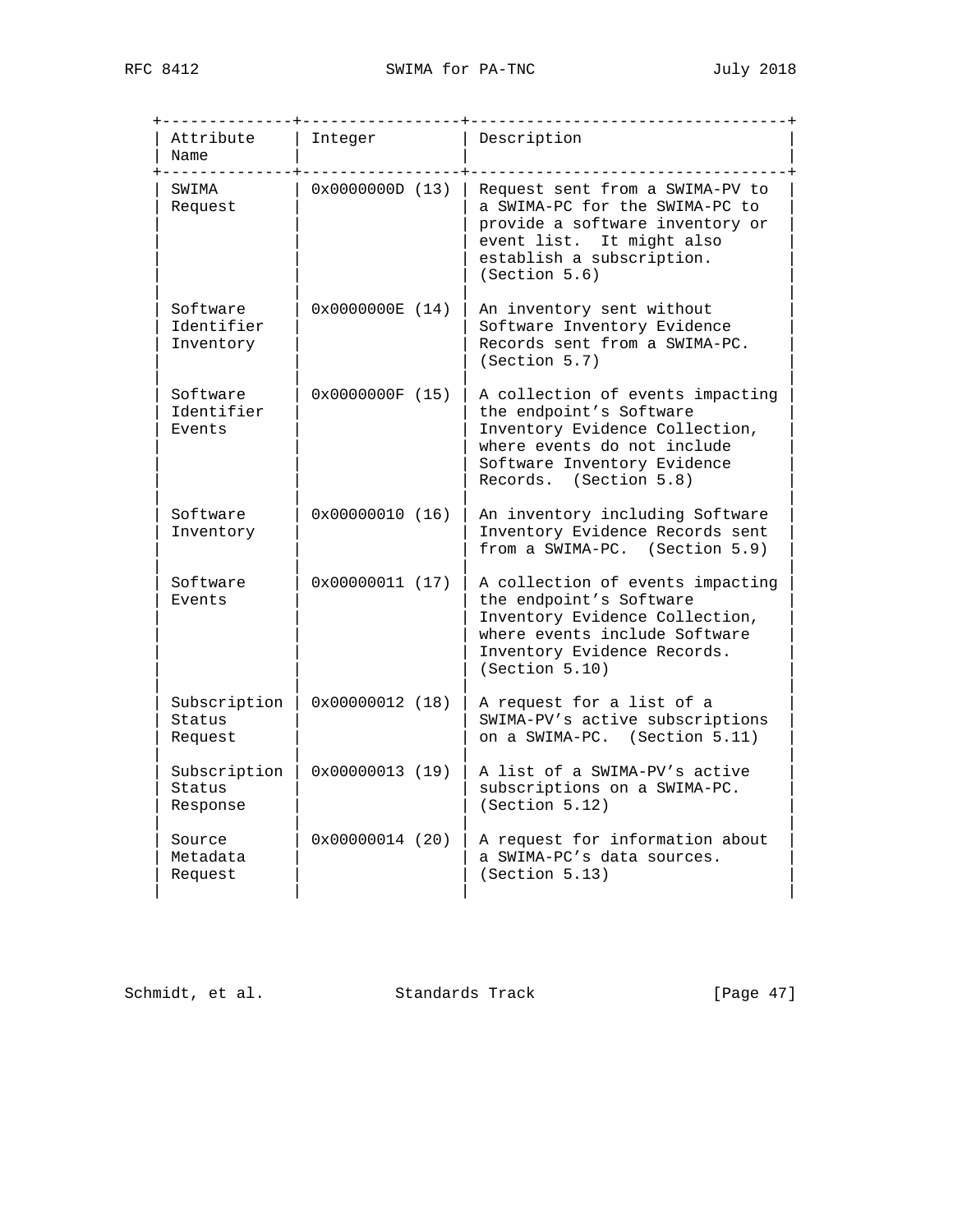| Source<br>Metadata<br>Response | $0x00000015$ (21)       | Descriptive metadata about a<br>SWIMA-PC's data sources.<br>(Section 5.14)    |
|--------------------------------|-------------------------|-------------------------------------------------------------------------------|
| PA-TNC Error                   | $0 \times 00000008$ (8) | An error attribute as defined in<br>the PA-TNC specification<br>$[REC5792]$ . |

## Table 1: SWIMA Attribute Enumeration

 Because one of the Software Identifier Inventory, Software Identifier Events, Software Inventory, or Software Events attributes is expected to be sent to a SWIMA-PV in direct response to a SWIMA Request attribute or in fulfillment of an active subscription, those four attribute types are referred to collectively in this document as "SWIMA Response attributes".

 All SWIMA-PVs MUST be capable of sending SWIMA Request attributes and be capable of receiving and processing all SWIMA Response attributes as well as PA-TNC Error attributes. All SWIMA-PCs MUST be capable of receiving and processing SWIMA Request attributes and be capable of sending all types of SWIMA Response attributes as well as PA-TNC Error attributes. SWIMA-PVs MUST ignore any SWIMA Request attributes that they receive. SWIMA-PCs MUST ignore any SWIMA Response attributes or PA-TNC Error attributes that they receive.

#### 5.3. Message Diagram Syntax

 This specification uses diagrams to define the syntax of new PA-TNC messages and attributes. Each diagram depicts the format and size of each field in bits. Implementations MUST send the bits depicted in each diagram as they are shown from left to right for each 32-bit quantity, "traversing" the diagram from top to bottom. Fields representing numeric values MUST be sent in network (big endian) byte order.

 Descriptions of bit field (e.g., flag) values refer to the position of the bit within the field. These bit positions are numbered from the most significant bit through the least significant bit. As such, an octet with only bit 0 set would have a value of 0x80 (1000 0000), an octet with only bit 1 set would have a value of 0x40 (0100 0000), and an octet with only bit 7 set would have a value of 0x01 (0000 0001).

Schmidt, et al. Standards Track [Page 48]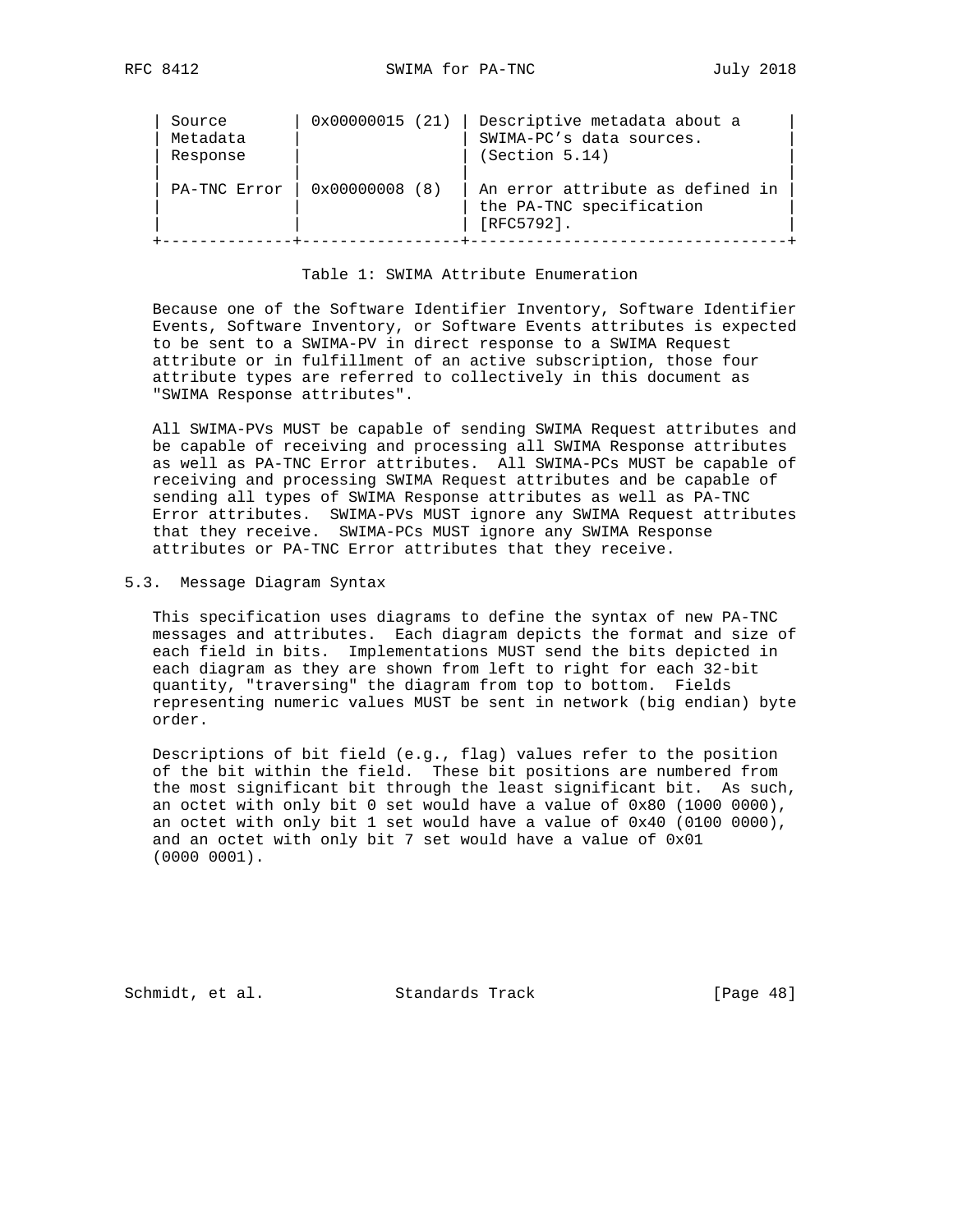# 5.4. Normalization of Text Encoding

 In order to ensure consistency of transmitted attributes, some fields require normalization of their format. When this is necessary, this information is indicated in the field's description. In such cases, the field contents MUST be normalized to Network Unicode format as defined in RFC 5198 [RFC5198]. Network Unicode format defines a refinement of UTF-8 [RFC3629] that ensures a normalized expression of characters. SWIMA-PCs and SWIMA-PVs MUST NOT perform conversion and normalization on any field values except those specifically identified in the following sections as requiring normalization. Note, however, that some data models require additional normalization before source information is added to an endpoint's Software Inventory Evidence Collection as a record. The references from the "Software Data Model Types" registry (see Section 10.5) will note where this is necessary.

#### 5.5. Request IDs

 All SWIMA Request attributes MUST include a Request ID value. The Request ID field provides a value that identifies a given request relative to other requests between a SWIMA-PV and the receiving SWIMA-PC. Specifically, the SWIMA-PV assigns each SWIMA Request attribute a Request ID value that is intended to be unique within the lifetime of a given network Connection ID.

 In the case that a SWIMA Request requests the establishment of a subscription and the receiving SWIMA-PC agrees to that subscription, the Request ID of that SWIMA Request (i.e., the establishing request of the subscription) becomes that subscription's Subscription ID. All attributes sent in fulfillment of this subscription include a flag indicating that the attribute fulfills a subscription and the subscription's Subscription ID. A SWIMA-PV MUST NOT reuse a Request ID value in communications with a given SWIMA-PC while that Request ID is also serving as a Subscription ID for an active subscription with that SWIMA-PC. In the case where a SWIMA-PC receives a SWIMA Request from a given SWIMA-PV where that Request ID is also the Subscription ID of an active subscription with that SWIMA-PV, the SWIMA-PC MUST respond with a PA-TNC Error attribute with an error code of SWIMA\_SUBSCRIPTION\_ID\_REUSE\_ERROR. Note that this error does not cancel the indicated subscription.

 Subscription Status Requests and Subscription Status Responses do not include Request IDs.

Schmidt, et al. Standards Track [Page 49]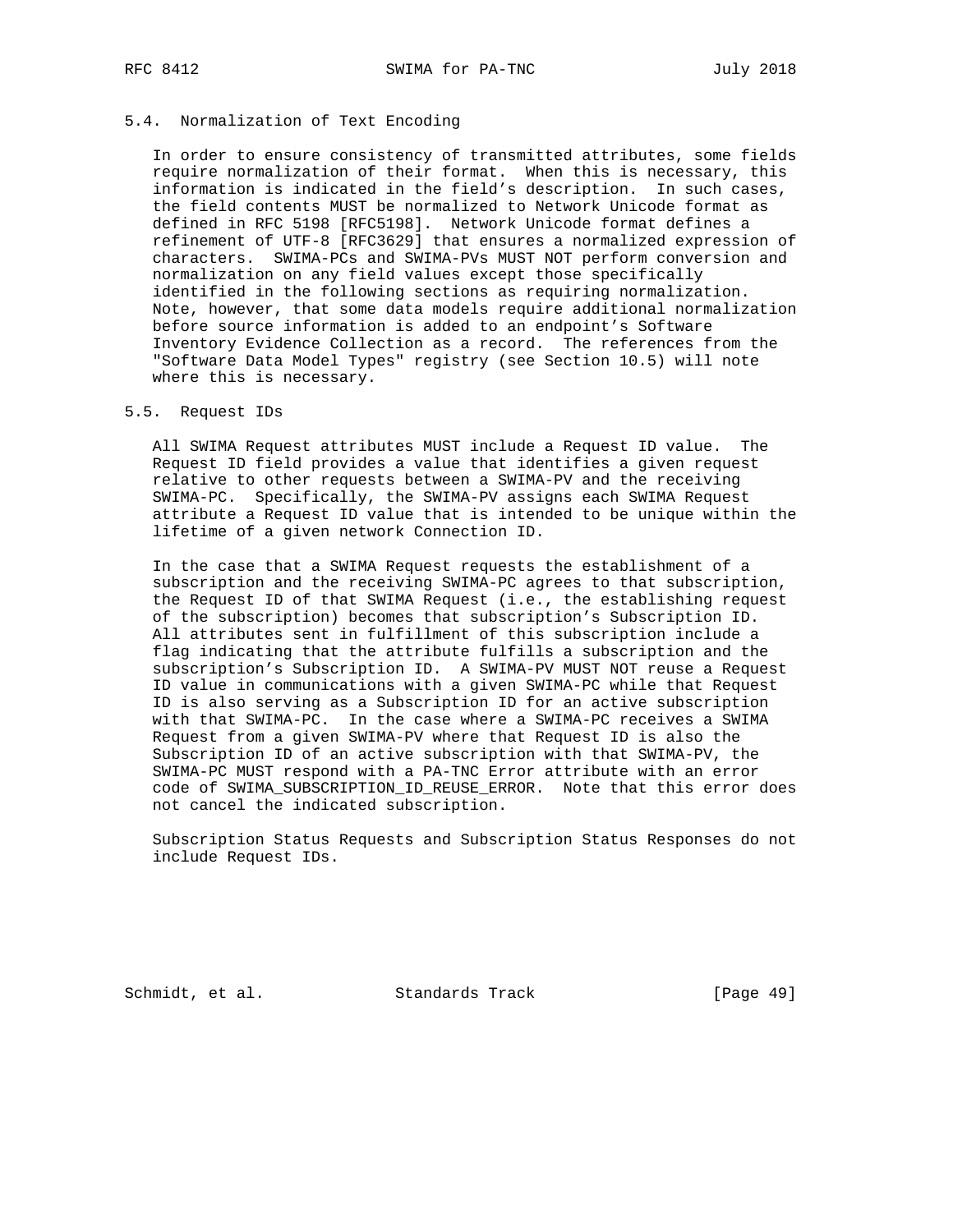In the case where all possible Request ID values have been exhausted within the lifetime of a single network Connection ID, the sender MAY reuse previously used Request IDs within the same network connection if the ID is not being used as a Subscription ID. In the case where reuse is necessary due to exhaustion of possible ID values, the SWIMA-PV SHOULD structure the reuse to maximize the time between original and subsequent use. The Request ID value is included in a SWIMA Response attribute directly responding to this SWIMA Request to indicate which SWIMA Request was received and caused the response. Request IDs can be randomly generated or sequential, as long as values are not repeated per the rules in this paragraph. SWIMA-PCs are not required to check for duplicate Request IDs, except insofar as is necessary to detect Subscription ID reuse.

## 5.6. SWIMA Request

 A SWIMA-PV sends this attribute to a SWIMA-PC to request that the SWIMA-PC send software inventory information to the SWIMA-PV. A SWIMA-PC MUST NOT send this attribute.

|       | 0 1 2 3 4 5 6 7 8 9 0 1 2 3 4 5 6 7 8 9 0 1 2 3 4 5 6 7 8 9 |                                 |  |
|-------|-------------------------------------------------------------|---------------------------------|--|
|       |                                                             |                                 |  |
| Flaqs |                                                             | Software Identifier Count       |  |
|       |                                                             |                                 |  |
|       | Request ID                                                  |                                 |  |
|       |                                                             |                                 |  |
|       | Earliest EID                                                |                                 |  |
|       |                                                             | +-+-+-+-+-+-+-+-+-+-+-+-+-+-+-+ |  |
|       |                                                             |                                 |  |
|       | SUB-BLOCK (Repeated "Software Identifier Count" times)      |                                 |  |
|       |                                                             |                                 |  |
|       |                                                             | -+-+-+-+-+-+-+-+-+-+-+          |  |

#### Figure 6: SWIMA Request Attribute

1 2 3 0 1 2 3 4 5 6 7 8 9 0 1 2 3 4 5 6 7 8 9 0 1 2 3 4 5 6 7 8 9 0 1 +-+-+-+-+-+-+-+-+-+-+-+-+-+-+-+-+-+-+-+-+-+-+-+-+-+-+-+-+-+-+-+-+ | Software Identifier Length | Software Identifier (var len) | +-+-+-+-+-+-+-+-+-+-+-+-+-+-+-+-+-+-+-+-+-+-+-+-+-+-+-+-+-+-+-+-+

Figure 7: SWIMA Request Attribute SUB-BLOCK

Schmidt, et al. Standards Track [Page 50]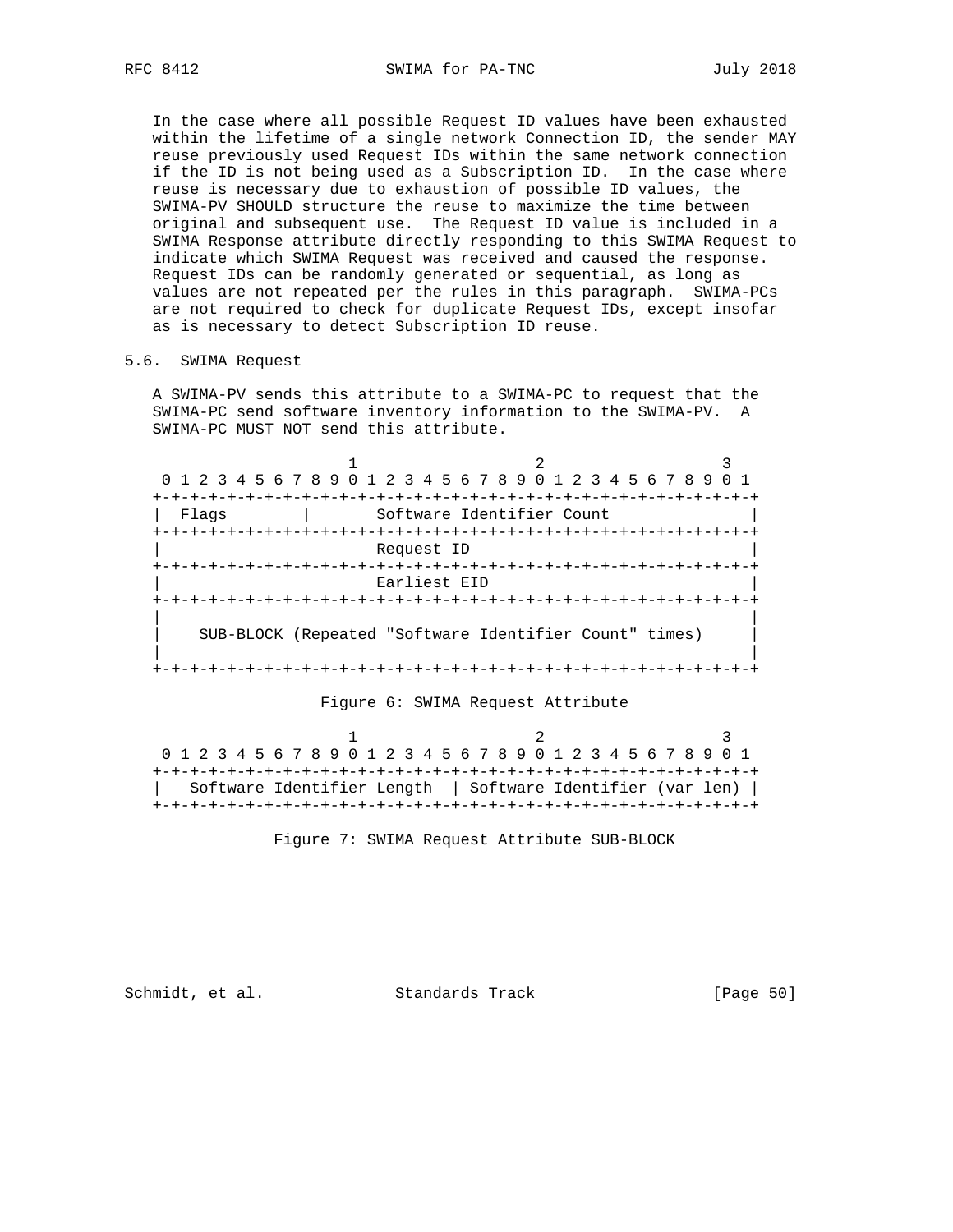| Field                                    | Description                                                                                                                                                                                                                                                                                                                                                                                                                                                                                                                                                                                                                                                                                                                                                                                                                                                                 |
|------------------------------------------|-----------------------------------------------------------------------------------------------------------------------------------------------------------------------------------------------------------------------------------------------------------------------------------------------------------------------------------------------------------------------------------------------------------------------------------------------------------------------------------------------------------------------------------------------------------------------------------------------------------------------------------------------------------------------------------------------------------------------------------------------------------------------------------------------------------------------------------------------------------------------------|
| Flags: Bit 0<br>- Clear<br>Subscriptions | If set (1), the SWIMA-PC MUST delete all<br>subscriptions established by the requesting<br>SWIMA-PV (barring any errors).                                                                                                                                                                                                                                                                                                                                                                                                                                                                                                                                                                                                                                                                                                                                                   |
| Flags: Bit 1<br>- Subscribe              | If set (1), in addition to responding to the<br>request as described, the SWIMA-PC MUST establish<br>a subscription with parameters matching those in<br>the SWIMA Request attribute (barring any errors).                                                                                                                                                                                                                                                                                                                                                                                                                                                                                                                                                                                                                                                                  |
| Flags: Bit 2<br>- Result Type            | If unset (0), the SWIMA-PC's response MUST<br>include Software Inventory Evidence Records, and<br>thus the response MUST be a Software Inventory,<br>Software Events, or PA-TNC Error attribute.<br>T f<br>set (1), the response MUST NOT include Software<br>Inventory Evidence Records, and thus the response<br>MUST be a Software Identifier Inventory, Software<br>Identifier Events, or PA-TNC Error attribute.                                                                                                                                                                                                                                                                                                                                                                                                                                                       |
| Flags: Bits<br>$3 - 7 -$<br>Reserved     | This field MUST be set<br>Reserved for future use.<br>to zero on transmission and ignored upon<br>reception.                                                                                                                                                                                                                                                                                                                                                                                                                                                                                                                                                                                                                                                                                                                                                                |
| Software<br>Identifier<br>Count          | A 3-byte unsigned integer indicating the number<br>of Software Identifiers that follow. If this<br>value is non-zero, this is a targeted request, as<br>described in Section 3.5. The Software<br>Identifier Length and Software Identifier fields<br>are repeated, in order, the number of times<br>indicated in this field. In the case where<br>Software Identifiers are present, the SWIMA-PC<br>MUST only report software that corresponds to the<br>identifiers the SWIMA-PV provided in this<br>attribute (or respond with a PA-TNC Error<br>attribute). This field value MAY be 0, in which<br>case there are no instances of the Software<br>Identifier Length and Software Identifier fields.<br>In this case, the SWIMA-PV is indicating an<br>interest in all Software Inventory Evidence<br>Records on the endpoint (i.e., this is not a<br>targeted request). |
| Request ID                               | A value that uniquely identifies this SWIMA<br>Request from a particular SWIMA-PV.                                                                                                                                                                                                                                                                                                                                                                                                                                                                                                                                                                                                                                                                                                                                                                                          |

| Schmidt, et al. | Standards Track | [Page 51] |
|-----------------|-----------------|-----------|
|                 |                 |           |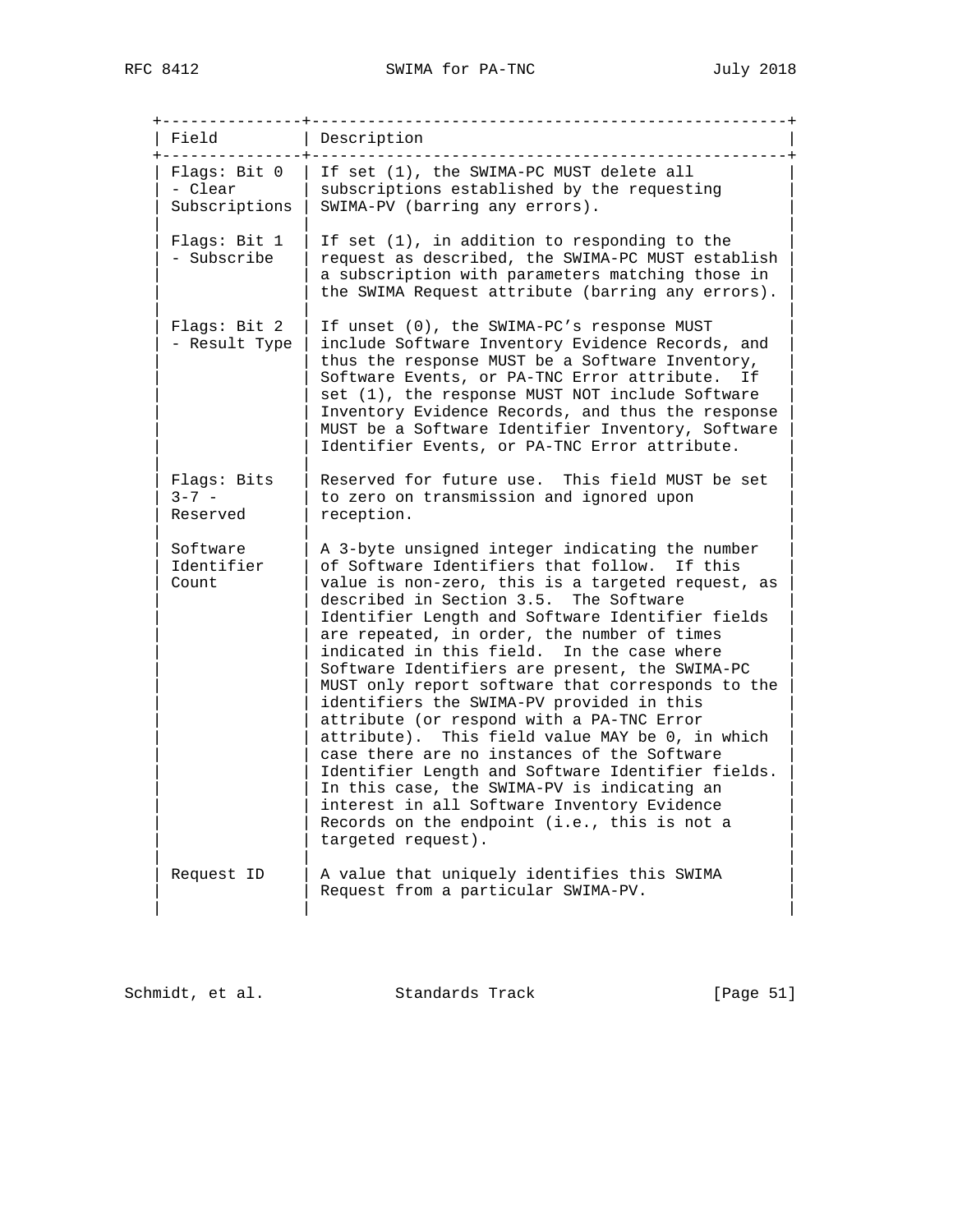| Earliest EID                     | In the case where the SWIMA-PV is requesting<br>software events, this field contains the EID<br>value of the earliest event the SWIMA-PV wishes<br>to have reported. (Note: The report will be<br>inclusive of the event with this EID value.)<br>In<br>the case where the SWIMA-PV is requesting an<br>inventory, then this field MUST be 0<br>$(0x00000000)$ . In the case where this field is<br>non-zero, the SWIMA-PV is requesting events, and<br>the SWIMA-PC MUST respond using a Software<br>Events, Software Identifier Events, or PA-TNC<br>Error attribute. In the case where this field is<br>zero, the SWIMA-PV is requesting an inventory,<br>and the SWIMA-PC MUST respond using a Software<br>Inventory, Software Identifier Inventory, or<br>PA-TNC Error attribute. |
|----------------------------------|----------------------------------------------------------------------------------------------------------------------------------------------------------------------------------------------------------------------------------------------------------------------------------------------------------------------------------------------------------------------------------------------------------------------------------------------------------------------------------------------------------------------------------------------------------------------------------------------------------------------------------------------------------------------------------------------------------------------------------------------------------------------------------------|
| Software<br>Identifier<br>Length | A 2-byte unsigned integer indicating the length,<br>in bytes, of the Software Identifier field.                                                                                                                                                                                                                                                                                                                                                                                                                                                                                                                                                                                                                                                                                        |
| Software<br>Identifier           | A string containing the Software Identifier value<br>from a Software Inventory Evidence Record. This<br>field value MUST be normalized to Network Unicode<br>format, as described in Section 5.4. This string<br>MUST NOT be null terminated.                                                                                                                                                                                                                                                                                                                                                                                                                                                                                                                                          |

Table 2: SWIMA Request Attribute Fields

 The SWIMA-PV sends the SWIMA Request attribute to a SWIMA-PC to request the indicated information. Note that between the Result Type flag and the Earliest EID field, the SWIMA-PC is constrained to a single possible SWIMA Response attribute type (or a PA-TNC Error attribute) in its response to the request.

 The Subscribe flag and the Clear Subscriptions flag are used to manage subscriptions for the requesting SWIMA-PV on the receiving SWIMA-PC. Specifically, an attribute with the Subscribe flag set seeks to establish a new subscription by the requesting SWIMA-PV to the given SWIMA-PC, while an attribute with the Clear Subscriptions flag set seeks to delete all existing subscriptions by the requesting SWIMA-PV on the given SWIMA-PC. Note that in the latter case, only the subscriptions associated with the Connection ID and the Posture Validator Identifier of the requester are deleted as described in Section 3.8.3. A newly established subscription has the parameters outlined in the SWIMA Request attribute. Specifically, the Result Type flag indicates the type of result to send in fulfillment of the

Schmidt, et al. Standards Track [Page 52]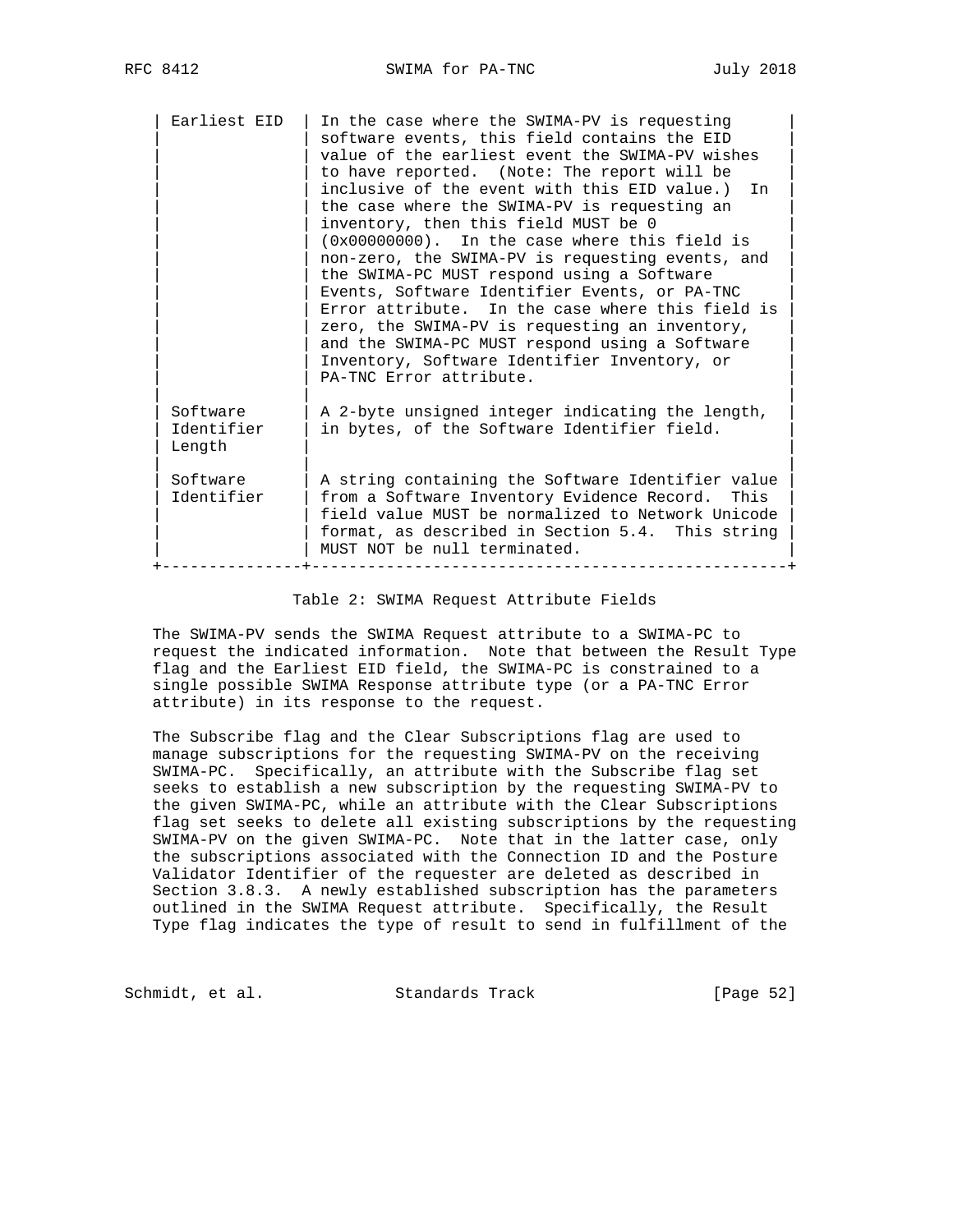subscription, the value of the Earliest EID field indicates whether the fulfillment attributes list inventories or events, and the fields describing Software Identifiers (if present) indicate if and how a subscription is targeted. In the case that the SWIMA-PC is unable or unwilling to comply with the SWIMA-PV's request to establish or clear subscriptions, the SWIMA-PC MUST respond with a PA-TNC Error attribute with the SWIMA\_SUBSCRIPTION\_DENIED\_ERROR error code. If the SWIMA-PV requests that subscriptions be cleared but has no existing subscriptions, this is not an error.

 An attribute requesting the establishment of a subscription is effectively doing "double duty", as it is a request for an immediate response from the SWIMA-PC in addition to setting up the subscription. Assuming that the SWIMA-PC is willing to comply with the subscription, it MUST send an appropriate response attribute to a request with the Subscribe flag set containing all requested information. The same is true of the Clear Subscriptions flag - assuming that there is no error, the SWIMA-PC MUST generate a response attribute without regard to the presence of this flag, in addition to clearing its subscription list.

 Both the Subscribe flag and the Clear Subscriptions flag MAY be set in a single SWIMA Request attribute. In the case where this request is successful, the end result MUST be equivalent to the SWIMA-PC clearing its subscription list for the given SWIMA-PV first and then creating a new subscription in accordance with the request parameters. In other words, do not first create the new subscription and then clear all the subscriptions (including the one that was just created). In the case that the requested actions are successfully completed, the SWIMA-PC MUST respond with a SWIMA Response attribute. The specific type of SWIMA Response attribute depends on the Result Type flag and the Earliest EID field, as described above. In the case where there is a failure that prevents some part of this request from completing, the SWIMA-PC MUST NOT add a new subscription, MUST NOT clear the old subscriptions, and MUST respond with a PA-TNC Error attribute. In other words, the SWIMA-PC MUST NOT partially succeed at implementing such a request; either all actions succeed or none succeed.

 The Earliest EID field is used to indicate if the SWIMA-PV is requesting an inventory or event list from the SWIMA-PC. A value of 0 (0x00000000) represents a request for inventory information. Otherwise, the SWIMA-PV is requesting event information. For Earliest EID values other than 0, the SWIMA-PC MUST respond with event records, as described in Section 3.7. Note that the request does not identify a particular EID Epoch, since responses can only include events in the SWIMA-PC's current EID Epoch.

Schmidt, et al. Standards Track [Page 53]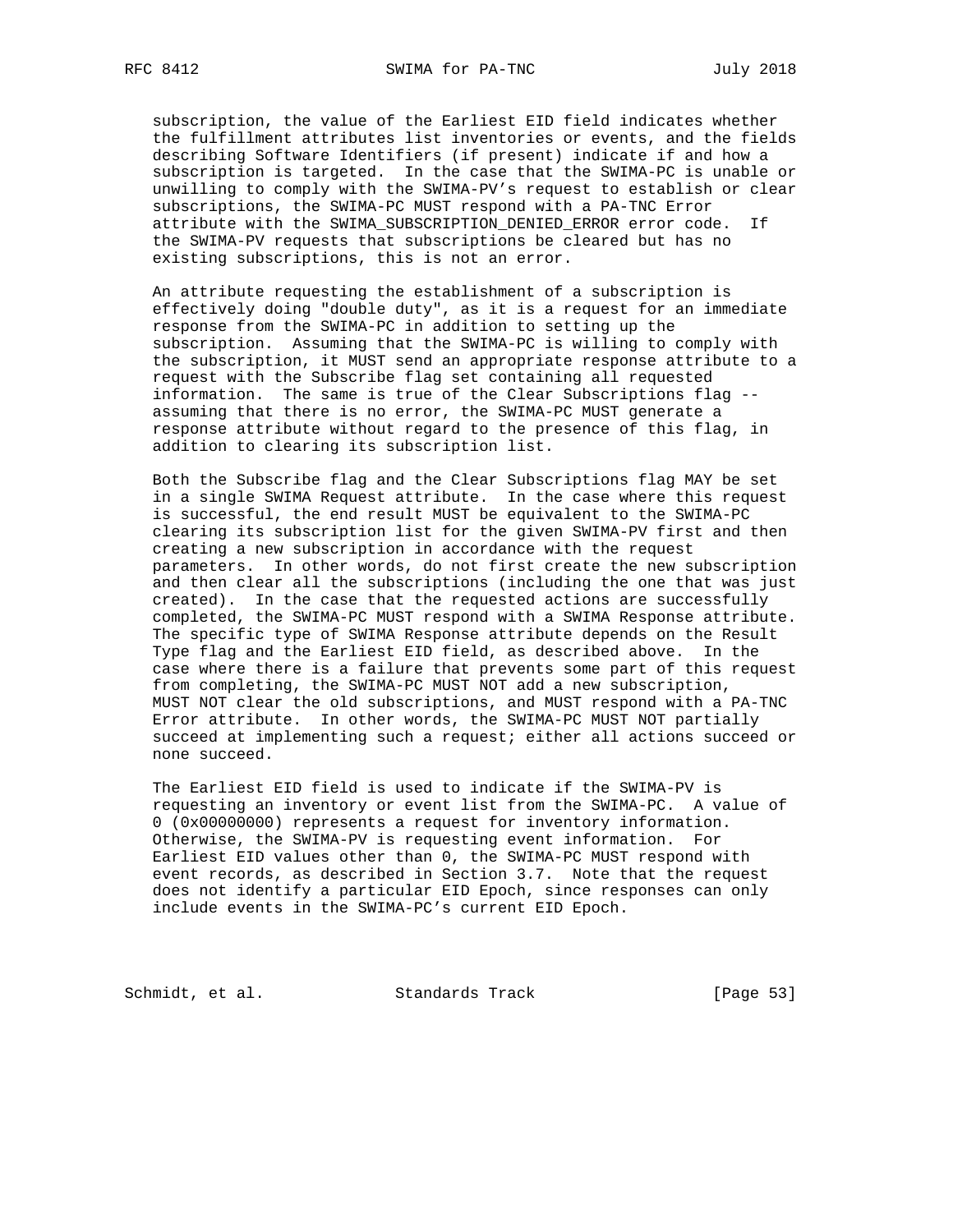The Software Identifier Count indicates the number of Software Identifiers in the attribute. This number might be any value between 0 and 16,777,216, inclusive. A single Software Identifier is represented by the following fields: Software Identifier Length and Software Identifier. These fields are repeated a number of times equal to the Software Identifier Count, which may be 0. The Software Identifier Length field indicates the number of bytes allocated to the Software Identifier field. The Software Identifier field contains a Software Identifier as described in Section 3.4.1. The presence of one or more Software Identifiers is used by the SWIMA-PV to indicate a targeted request, which seeks only inventories of or events affecting software corresponding to the given identifiers. The SWIMA-PC MUST only report software that matched the Software Identifiers provided in the SWIMA-PV's SWIMA Request attribute.

#### 5.7. Software Identifier Inventory

 A SWIMA-PC sends this attribute to a SWIMA-PV to convey the inventory of the endpoint's Software Inventory Evidence Collection without the inclusion of Software Inventory Evidence Records. This list might represent a complete inventory or a targeted list of records, depending on the parameters in the SWIMA-PV's request. A SWIMA-PV MUST NOT send this attribute. The SWIMA-PC sends this attribute either (1) in fulfillment of an existing subscription where the establishing request has a Result Type of 1 and the Earliest EID is zero or (2) in direct response to a SWIMA Request attribute where the Result Type is 1 and the Earliest EID is zero.

| 0 1 2 3 4 5 6 7 8 9 0 1 2 3 4 5 6 7 8 9 0 1 2 3 4 5 6 7 8 9 |                                      |  |
|-------------------------------------------------------------|--------------------------------------|--|
|                                                             |                                      |  |
| Flaqs                                                       | Software Identifier Count            |  |
|                                                             |                                      |  |
|                                                             | Request ID Copy / Subscription ID    |  |
|                                                             |                                      |  |
|                                                             | EID Epoch                            |  |
|                                                             |                                      |  |
|                                                             | Last EID                             |  |
|                                                             |                                      |  |
|                                                             |                                      |  |
| SUB-BLOCK (Repeated "Software Identifier Count" times)      |                                      |  |
|                                                             |                                      |  |
|                                                             | -+-+-+-+-+-+-+-+-+-+-+-+-+-+-+-+-+-+ |  |
|                                                             |                                      |  |

Figure 8: Software Identifier Inventory Attribute

Schmidt, et al. Standards Track [Page 54]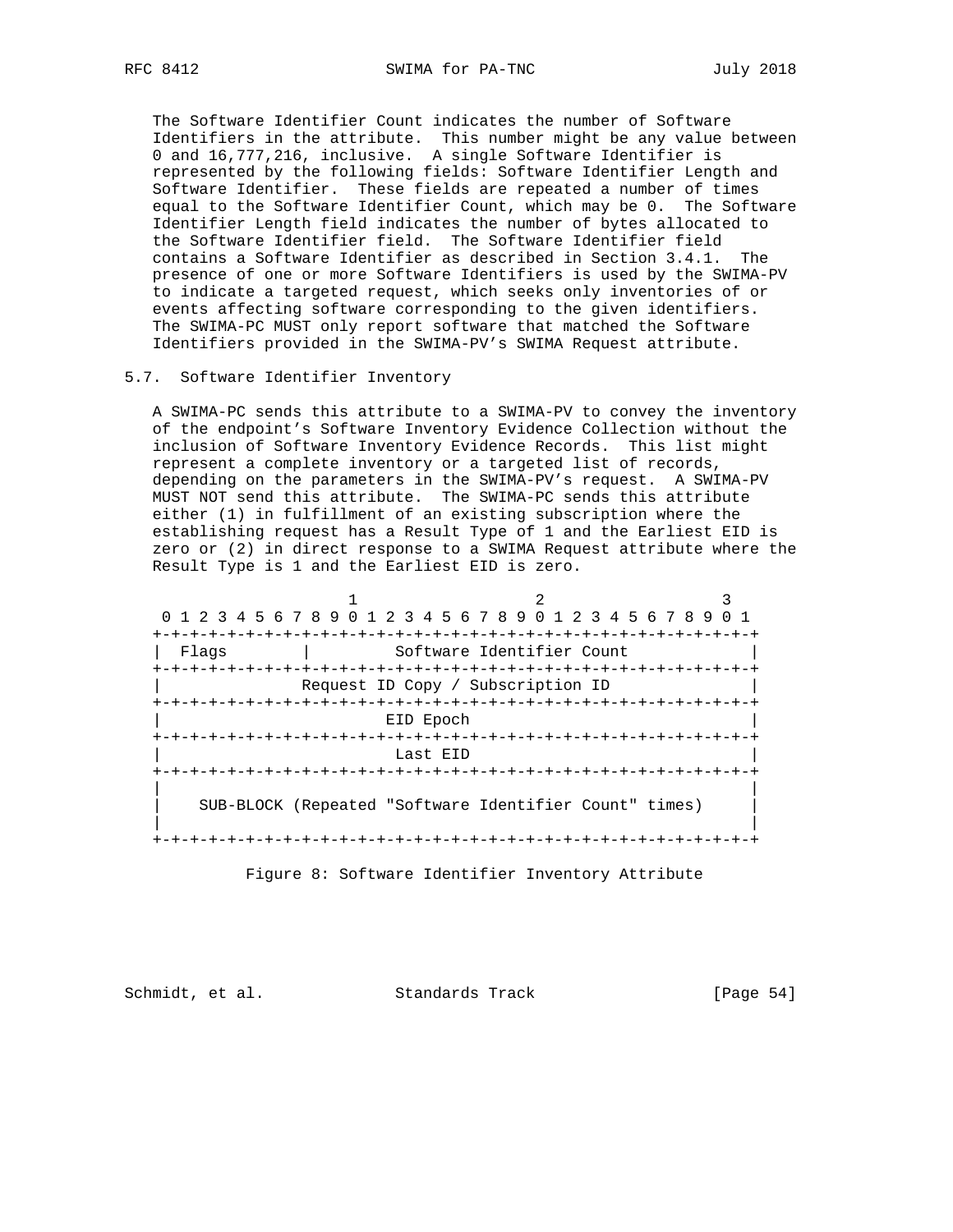| 0 1 2 3 4 5 6 7 8 9 0 1 2 3 4 5 6 7 8 9 0 1 2 3 4 5 6 7 8 9 |                                       |                 |
|-------------------------------------------------------------|---------------------------------------|-----------------|
|                                                             |                                       |                 |
| Record Identifier                                           |                                       |                 |
|                                                             |                                       |                 |
| Data Model Type PEN                                         |                                       | Data Model Type |
|                                                             |                                       |                 |
| Source Id Num   Reserved                                    | Software Identifier Length            |                 |
|                                                             |                                       |                 |
|                                                             | Software Identifier (variable length) |                 |
|                                                             |                                       |                 |
| Software Locator Length                                     | Software Locator (variable len)       |                 |
|                                                             |                                       |                 |

Figure 9: Software Identifier Inventory Attribute SUB-BLOCK

| Field                                           | Description                                                                                                                                                                                                                                                                                                                                                                                                                                                                    |
|-------------------------------------------------|--------------------------------------------------------------------------------------------------------------------------------------------------------------------------------------------------------------------------------------------------------------------------------------------------------------------------------------------------------------------------------------------------------------------------------------------------------------------------------|
|                                                 |                                                                                                                                                                                                                                                                                                                                                                                                                                                                                |
| Flags: Bit $0 -$<br>Subscription<br>Fulfillment | In the case that this attribute is sent in<br>fulfillment of a subscription, this bit MUST be<br>$set (1)$ . In the case that this attribute is a<br>direct response to a SWIMA Request, this bit<br>MUST be unset $(0)$ .                                                                                                                                                                                                                                                     |
| Flags: Bits<br>$1-7$ - Reserved                 | Reserved for future use. This field MUST be set<br>to zero on transmission and ignored upon<br>reception.                                                                                                                                                                                                                                                                                                                                                                      |
| Software<br>Identifier<br>Count                 | The number of Software Identifiers that follow.<br>This field is an unsigned integer. The Record<br>Identifier, Data Model Type PEN, Data Model<br>Type, Source Identification Number, Reserved,<br>Software Identifier Length, Software Identifier,<br>Software Locator Length, and Software Locator<br>fields are repeated, in order, the number of<br>times indicated in this field. This field value<br>MAY be 0, in which case there are no instances<br>of these fields. |

Schmidt, et al. Standards Track [Page 55]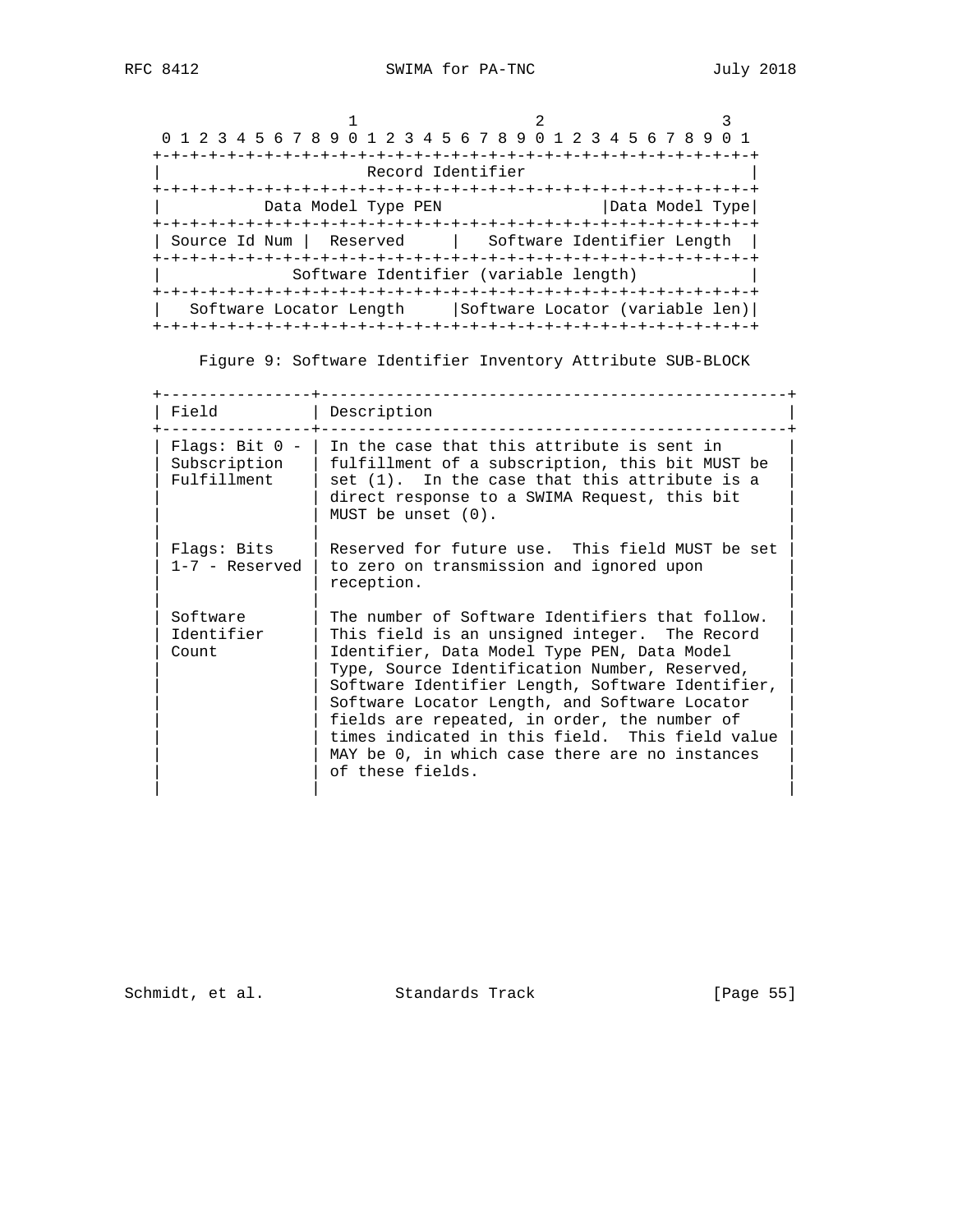| Request ID<br>Copy /<br>Subscription<br>ID | In the case where this attribute is in direct<br>response to a SWIMA Request attribute from a<br>SWIMA-PV, this field MUST contain an exact copy<br>of the Request ID field from that SWIMA Request.<br>In the case where this attribute is sent in<br>fulfillment of an active subscription, this<br>field MUST contain the Subscription ID of the<br>subscription being fulfilled by this attribute. |
|--------------------------------------------|--------------------------------------------------------------------------------------------------------------------------------------------------------------------------------------------------------------------------------------------------------------------------------------------------------------------------------------------------------------------------------------------------------|
| EID Epoch                                  | The EID Epoch of the Last EID value.<br>This field<br>is a 4-byte unsigned integer.                                                                                                                                                                                                                                                                                                                    |
| Last EID                                   | The EID of the last event recorded by the<br>SWIMA-PC, or 0 if the SWIMA-PC has no recorded<br>events. This field is a 4-byte unsigned<br>integer.                                                                                                                                                                                                                                                     |
| Record<br>Identifier                       | A 4-byte unsigned integer containing the Record<br>Identifier value from a Software Inventory<br>Evidence Record.                                                                                                                                                                                                                                                                                      |
| Data Model<br>Type PEN                     | A 3-byte unsigned integer containing the Private<br>Enterprise Number (PEN) of the organization that<br>assigned the meaning of the Data Model Type<br>value.                                                                                                                                                                                                                                          |
| Data Model<br>Type                         | A 1-byte unsigned integer containing an<br>identifier number that identifies the data model<br>of the reported record.                                                                                                                                                                                                                                                                                 |
| Source<br>Identification<br>Number         | The Source Identifier number associated with the<br>source from which this software installation<br>inventory instance was reported.                                                                                                                                                                                                                                                                   |
| Reserved                                   | Reserved for future use.<br>This field MUST be set<br>to zero on transmission and ignored upon<br>reception.                                                                                                                                                                                                                                                                                           |
| Software<br>Identifier<br>Length           | A 2-byte unsigned integer indicating the length,<br>in bytes, of the Software Identifier field.                                                                                                                                                                                                                                                                                                        |
| Software<br>Identifier                     | A string containing the Software Identifier<br>value from a Software Inventory Evidence Record.<br>This field value MUST be normalized to Network<br>Unicode format, as described in Section 5.4.<br>This string MUST NOT be null terminated.                                                                                                                                                          |

| Schmidt, et al. | Standards Track | [Page 56] |
|-----------------|-----------------|-----------|
|-----------------|-----------------|-----------|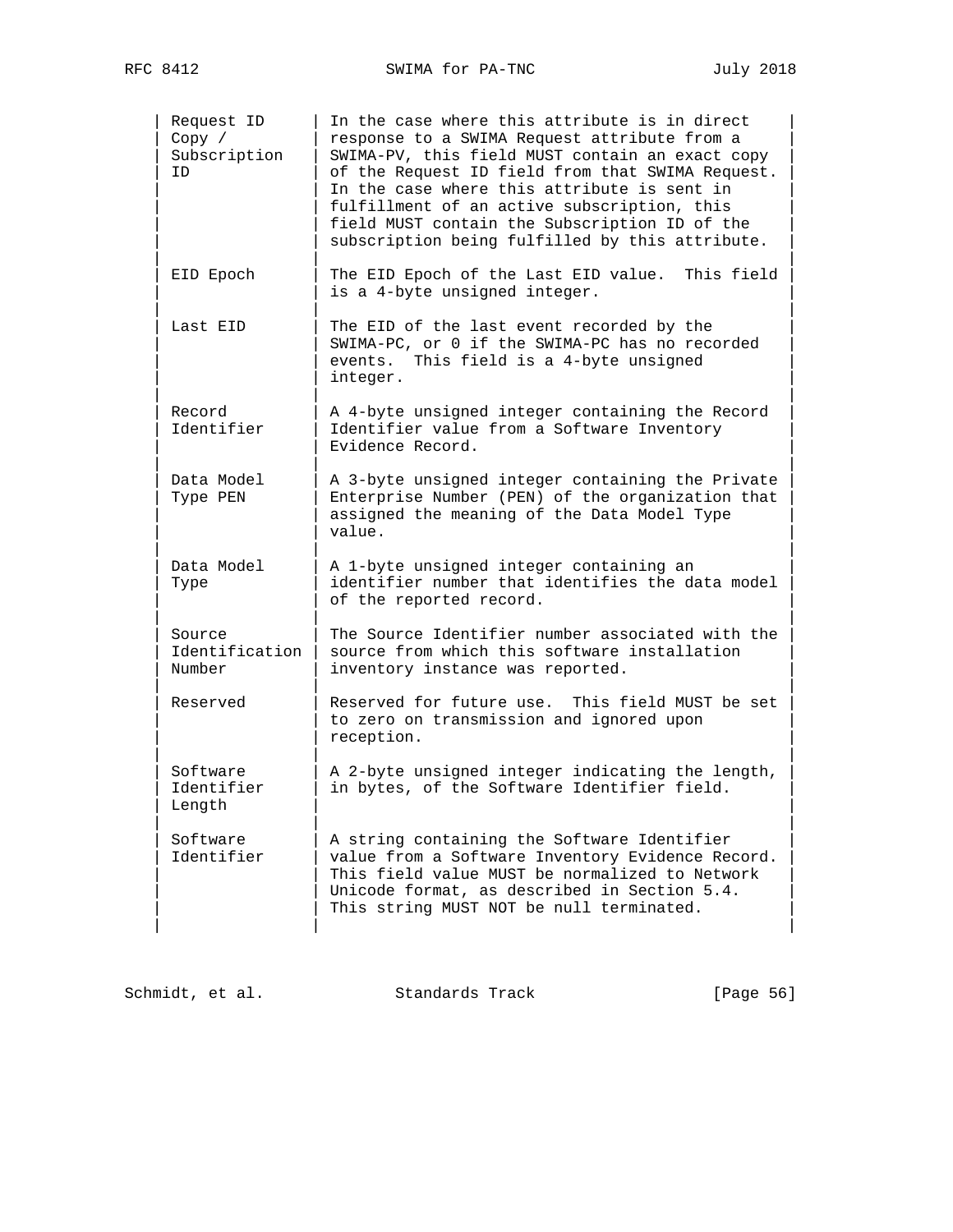| Software            | A 2-byte unsigned integer indicating the length,                                                                                                                                                                                               |
|---------------------|------------------------------------------------------------------------------------------------------------------------------------------------------------------------------------------------------------------------------------------------|
| Locator Length      | in bytes, of the Software Locator field.                                                                                                                                                                                                       |
| Software<br>Locator | A string containing the Software Locator value.<br>This field value MUST first be normalized to<br>Network Unicode format, as described in<br>Section 5.4, and then encoded as a URI<br>[RFC3986]. This string MUST NOT be null<br>terminated. |

Table 3: Software Identifier Inventory Attribute Fields

 In the case that this attribute is sent in fulfillment of a subscription, the Subscription Fulfillment bit MUST be set (1). In the case that this attribute is sent in direct response to a SWIMA Request, the Subscription Fulfillment bit MUST be unset (0). Note that the SWIMA Response attribute sent in direct response to a SWIMA Request that establishes a subscription (i.e., a subscription's establishing request) MUST be treated as a direct response to that SWIMA Request (and thus the Subscription Fulfillment bit is unset). SWIMA Response attributes are only treated as being in fulfillment of a subscription (i.e., Subscription Fulfillment bit set) if they are sent following a change event, as shown in Figure 3.

 The Software Identifier Count field indicates the number of Software Identifiers present in this inventory. Each Software Identifier is represented by the following set of fields: Record Identifier, Data Model Type PEN, Data Model Type, Source Identification Number, Reserved, Software Identifier Length, Software Identifier, Software Locator Length, and Software Locator. These fields will appear once for each reported record.

 When responding directly to a SWIMA Request attribute, the Request ID Copy / Subscription ID field MUST contain an exact copy of the Request ID field from that SWIMA Request. When this attribute is sent in fulfillment of an existing subscription on this SWIMA-PC, this field MUST contain the Subscription ID of the fulfilled subscription.

 The EID Epoch field indicates the EID Epoch of the Last EID value. The Last EID field MUST contain the EID of the last recorded change event (see Section 3.7 for more about EIDs and recorded events) at the time this inventory was collected. In the case where there are no recorded change events at the time that this inventory was collected, the Last EID field MUST contain 0. These fields can be

Schmidt, et al. Standards Track [Page 57]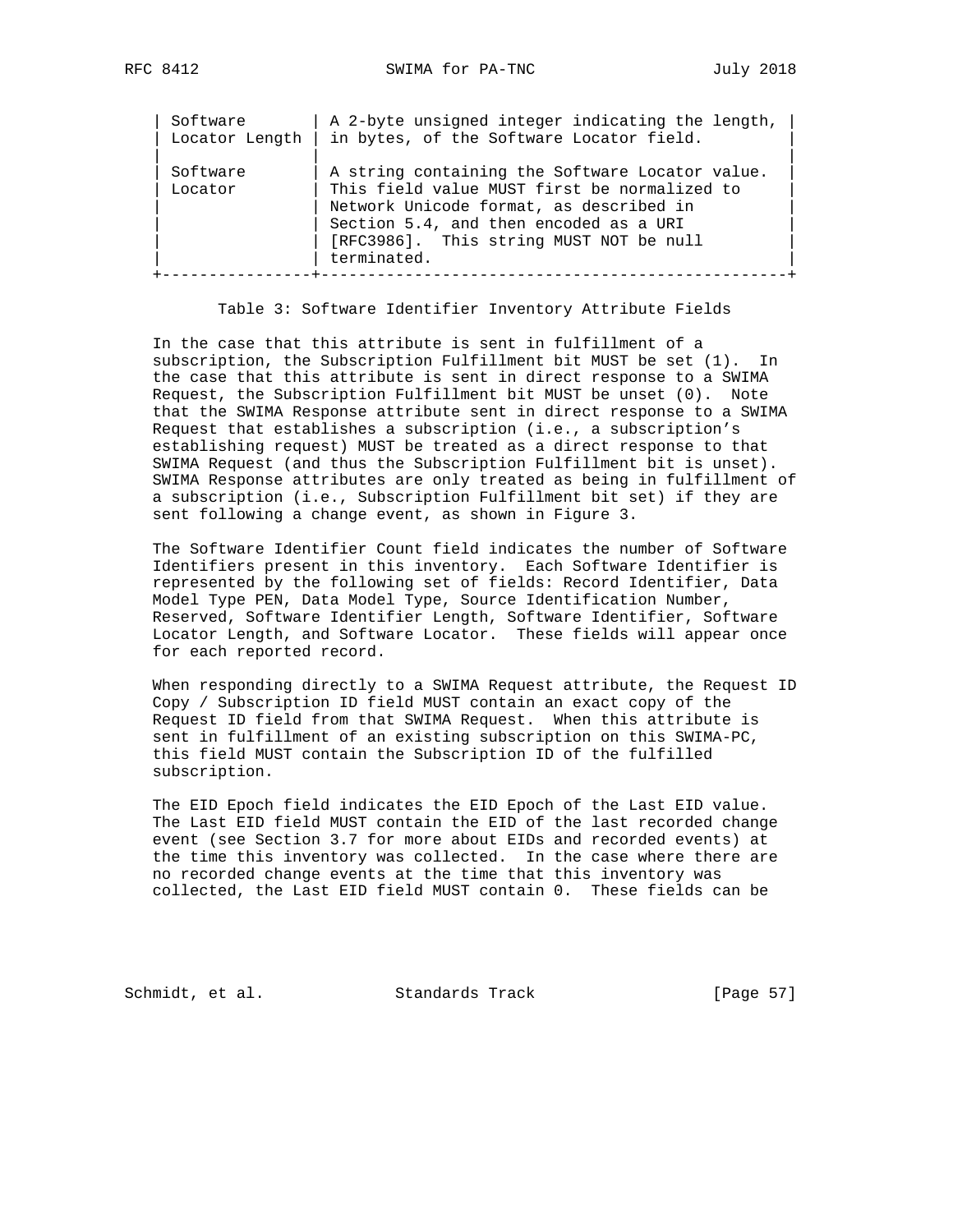interpreted to indicate that the provided inventory reflects the state of the endpoint after all changes up to and including this last event have been accounted for.

 The Data Model Type PEN and Data Model Type fields are used to identify the data model associated with the given software record. These fields are discussed more in Section 3.4.2.

 The Source Identification Number field is used to identify the source that provided the given record, as described in Section 3.1.

## 5.8. Software Identifier Events

 A SWIMA-PC sends this attribute to a SWIMA-PV to convey events where the affected records are reported without Software Inventory Evidence Records. A SWIMA-PV MUST NOT send this attribute. The SWIMA-PC sends this attribute either (1) in fulfillment of an existing subscription where the establishing request has a Result Type of 1 and the Earliest EID is non-zero or (2) in direct response to a SWIMA Request attribute where the Result Type is 1 and the Earliest EID is non-zero.

| 0 1 2 3 4 5 6 7 8 9 0 1 2 3 4 5 6 7 8 9 0 1 2 3 4 5 6 7 8 9 |                                          |                             |  |
|-------------------------------------------------------------|------------------------------------------|-----------------------------|--|
|                                                             |                                          |                             |  |
| Flags                                                       | Event Count                              |                             |  |
|                                                             |                                          |                             |  |
|                                                             | Request ID Copy / Subscription ID        |                             |  |
|                                                             |                                          |                             |  |
|                                                             | EID Epoch                                |                             |  |
|                                                             |                                          |                             |  |
|                                                             | Last EID                                 |                             |  |
|                                                             | -+-+-+-+-+-+-+-+-+-+-+                   | -+-+-+-+-+-+-+-+-+-+-+-+-+- |  |
|                                                             | Last Consulted EID                       |                             |  |
|                                                             |                                          |                             |  |
|                                                             |                                          |                             |  |
|                                                             | SUB-BLOCK (Repeated "Event Count" times) |                             |  |
|                                                             |                                          |                             |  |
|                                                             |                                          |                             |  |

Figure 10: Software Identifier Events Attribute

Schmidt, et al. Standards Track [Page 58]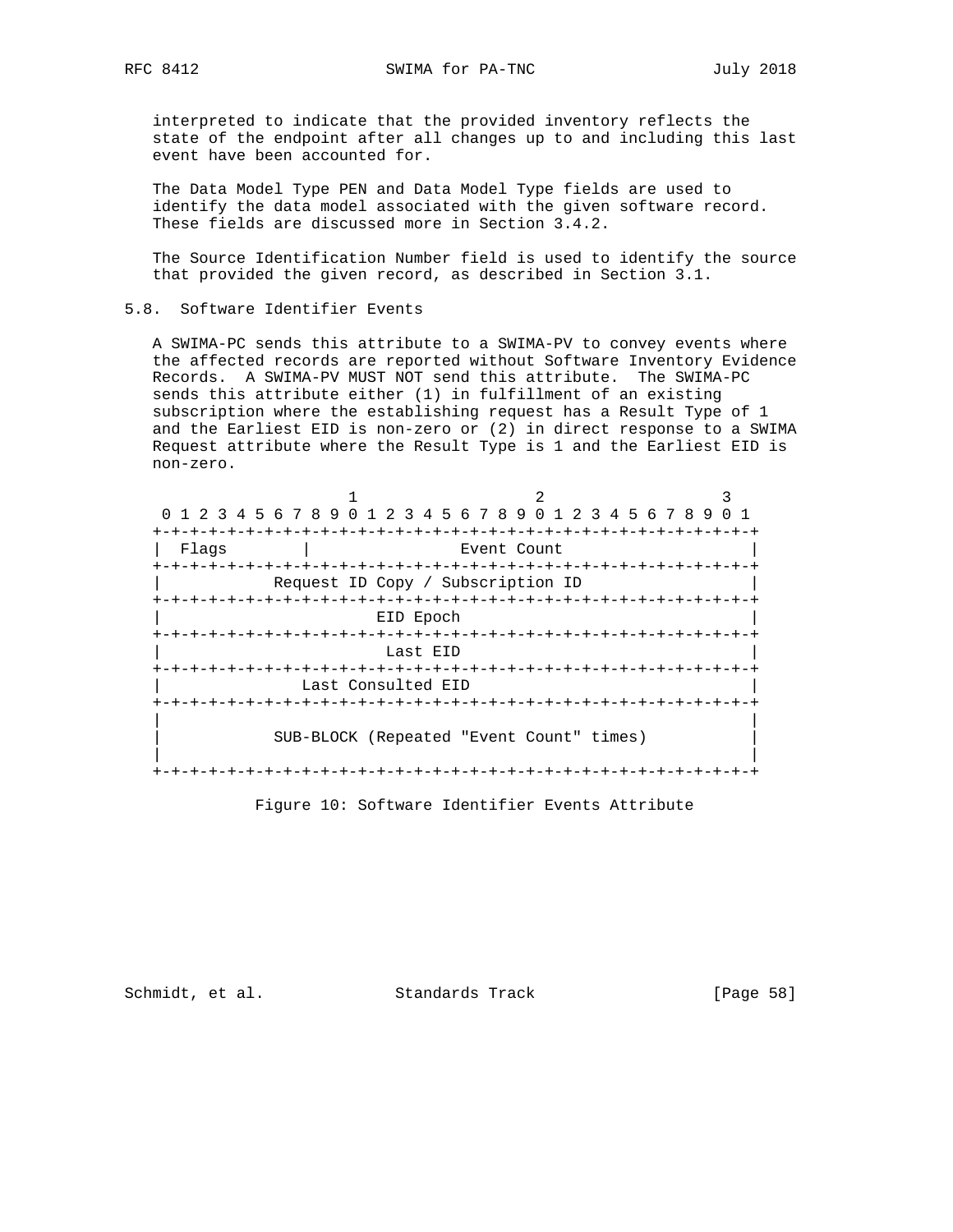| 0 1 2 3 4 5 6 7 8<br>9                 | 0 1 2 3 4 5 6 7 8 9 0 1 2 3 4 5 6 7 8 9 0 1 |
|----------------------------------------|---------------------------------------------|
|                                        |                                             |
| EID                                    |                                             |
|                                        |                                             |
|                                        |                                             |
|                                        |                                             |
|                                        |                                             |
|                                        |                                             |
| Timestamp                              |                                             |
|                                        |                                             |
|                                        |                                             |
|                                        |                                             |
|                                        |                                             |
|                                        |                                             |
| Record Identifier                      |                                             |
|                                        | $-+ - + - + - +$                            |
| Data Model Type PEN                    | Data Model Type                             |
| -+-+-+-+-+-+-+-+-+-+-+-+-+-+-+-+-+-+-+ | -+-+-+-+-+-+-+-+-+-+-+-+-+                  |
| Action<br>Source Id Num                | Software Identifier Length                  |
| -+-+-+-+-+-+-+-+-+-+-+                 | -+-+-+-+-+-+-+-+-+-+-+-+-+-+-+-+-+-+        |
|                                        | Software Identifier (variable length)       |
|                                        | $+ - + - + - + - +$<br>-+-+-+-+             |
| Software Locator Length                | Software Locator (variable len)             |
| +-+-+-+-+-+-+-+-+-+-+-+-+-+-           | -+-+-+-+-+-+-+-+-+-+-+-+-+-+-+-+-+          |

Figure 11: Software Identifier Events Attribute SUB-BLOCK

Schmidt, et al. Standards Track [Page 59]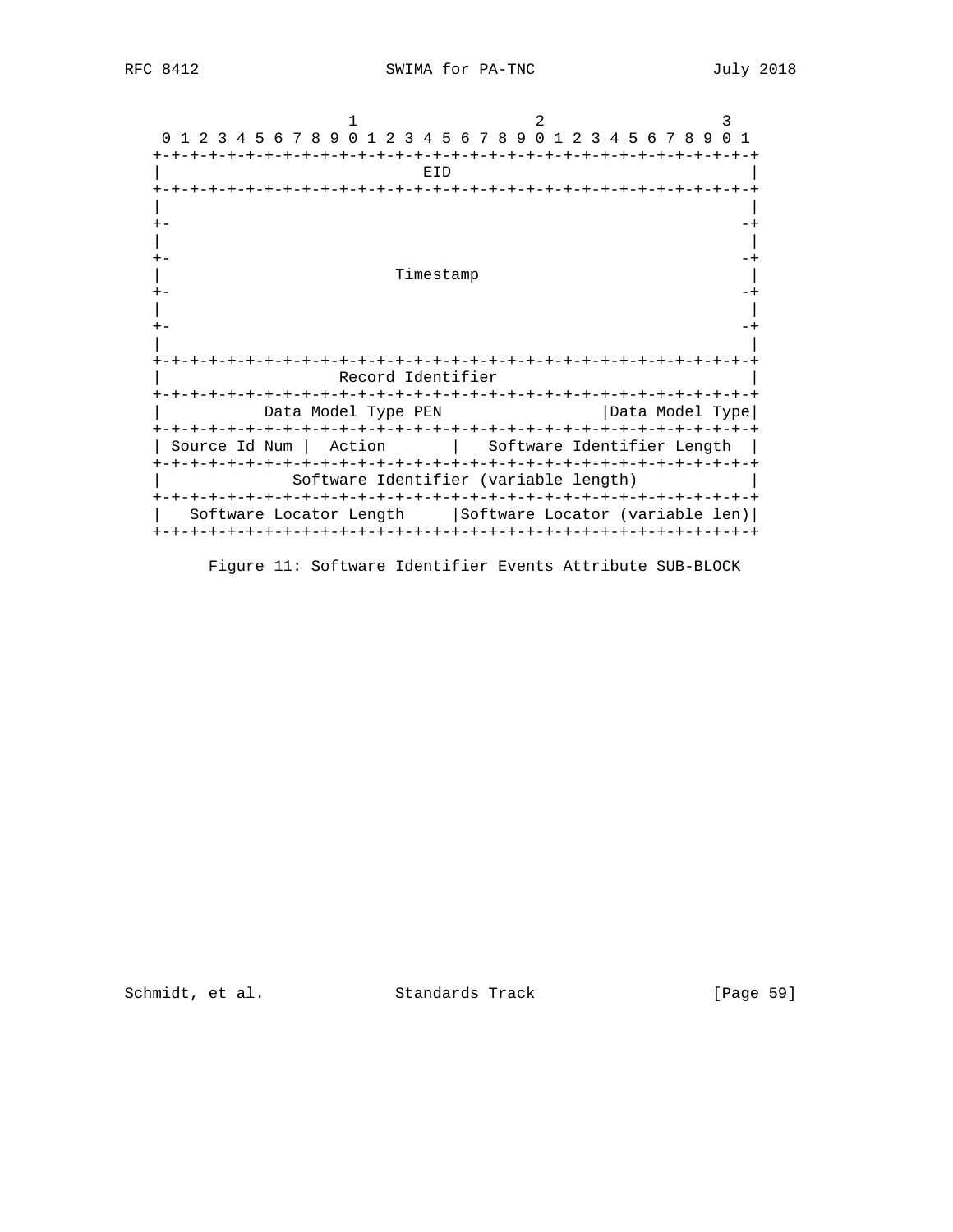+----------------+--------------------------------------------------+ | Field | Description +----------------+--------------------------------------------------+ | Flags: Bit  $0$  - | In the case that this attribute is sent in | Subscription | fulfillment of a subscription, this bit MUST be | | Fulfillment | set (1). In the case that this attribute is a | | direct response to a SWIMA Request, this bit  $|$  MUST be unset  $(0)$ . | | |  $Flags: Bits$  | Reserved for future use. This field MUST be set  $1-7$  - Reserved  $\vert$  to zero on transmission and ignored upon | reception. | | | Event Count | The number of events that are reported in this attribute. This field is a 3-byte unsigned integer. The EID, Timestamp, Record Identifier, Data Model Type PEN, Data Model Type, Source Identification Number, Action, Software Identifier Length, Software Identifier, Software Locator Length, and Software Locator fields are repeated, in order, the number of times indicated in this field. This field value MAY be 0, in which case there are no instances of these fields. | | |  $\vert$  Request ID  $\vert$  In the case where this attribute is in direct  $\vert$ | Copy / | response to a SWIMA Request attribute from a | | Subscription | SWIMA-PV, this field MUST contain an exact copy | | ID | of the Request ID field from that SWIMA Request. | In the case where this attribute is sent in fulfillment of an active subscription, this field MUST contain the Subscription ID of the subscription being fulfilled by this attribute. | | | EID Epoch | The EID Epoch of the Last EID value. This field is a 4-byte unsigned integer. | | | Last EID | The EID of the last event recorded by the SWIMA-PC, or 0 if the SWIMA-PC has no recorded events. This field contains the EID of the SWIMA-PC's last recorded change event (which might or might not be included as an event record in this attribute). | | |

Schmidt, et al. Standards Track [Page 60]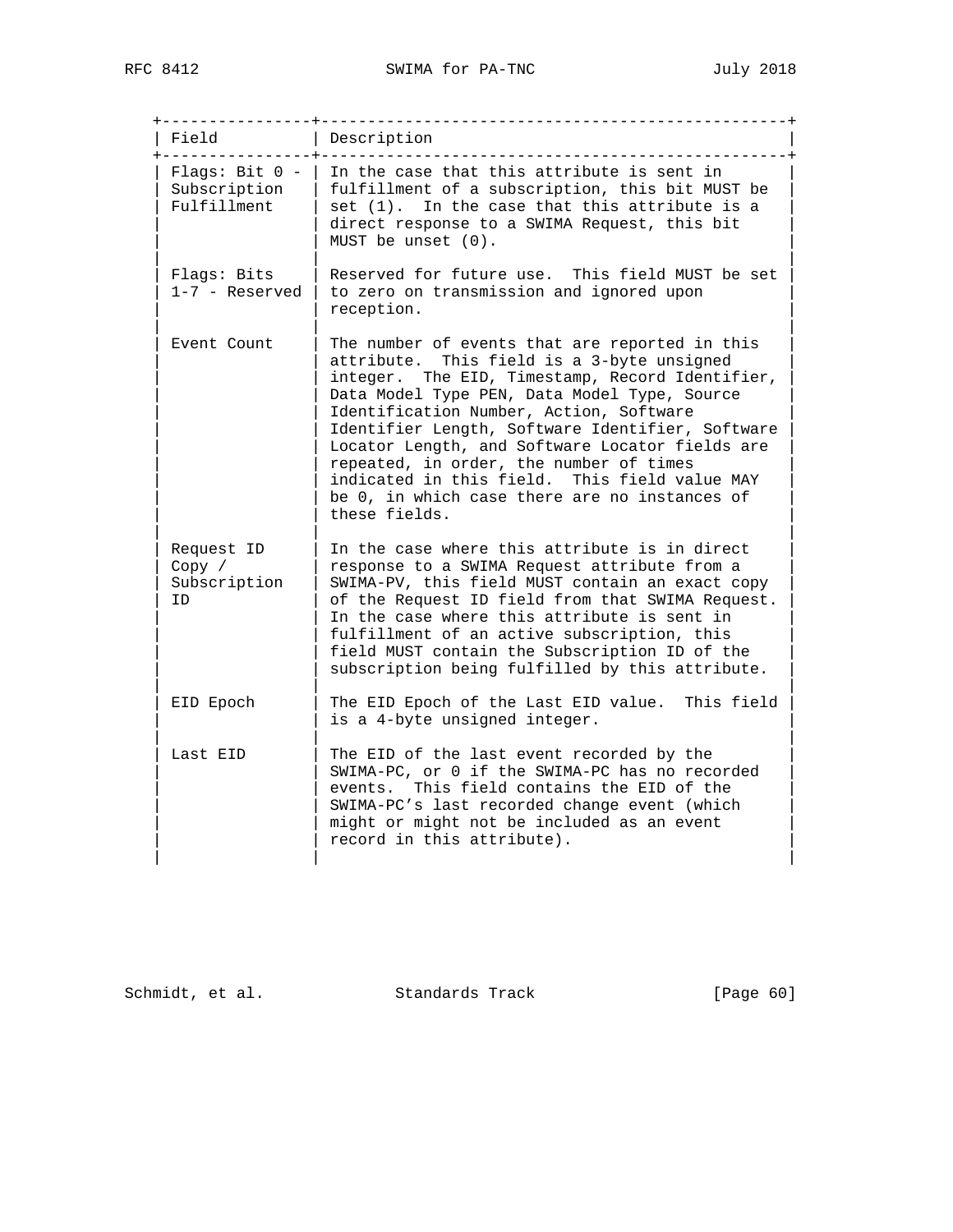| Last Consulted<br>EID              | The EID of the last event record that was<br>consulted when generating the event record list<br>included in this attribute.<br>This is different<br>from the Last EID field value if and only if<br>this attribute is conveying a partial list of<br>event records. See Section 3.7.5 for more on<br>partial lists of event records.                                                                                                                                                                                                                                                                                                                                                                                                                                                                                                                                                              |
|------------------------------------|---------------------------------------------------------------------------------------------------------------------------------------------------------------------------------------------------------------------------------------------------------------------------------------------------------------------------------------------------------------------------------------------------------------------------------------------------------------------------------------------------------------------------------------------------------------------------------------------------------------------------------------------------------------------------------------------------------------------------------------------------------------------------------------------------------------------------------------------------------------------------------------------------|
| EID                                | The EID of the event in this event record.                                                                                                                                                                                                                                                                                                                                                                                                                                                                                                                                                                                                                                                                                                                                                                                                                                                        |
| Timestamp                          | The timestamp associated with the event in this<br>event record. This timestamp is the SWIMA-PC's<br>best understanding of when the given event<br>occurred.<br>Note that this timestamp might be an<br>estimate.<br>The Timestamp date and time MUST be<br>represented as an ASCII string that is expressed<br>in Coordinated Universal Time (UTC) and is<br>compliant with RFC 3339 [RFC3339], with the<br>additional restrictions that the 'T' delimiter<br>and the 'Z' suffix MUST be capitalized and<br>fractional seconds (time-secfrac) MUST NOT be<br>This field conforms to the date-time<br>included.<br>ABNF production from Section 5.6 of RFC 3339,<br>with the above restrictions. Leap seconds are<br>permitted, and SWIMA-PVs MUST support them.<br>The<br>Timestamp string MUST NOT be null terminated or<br>padded in any way. The length of this field is<br>always 20 octets. |
| Record<br>Identifier               | A 4-byte unsigned integer containing the Record<br>Identifier value from a Software Inventory<br>Evidence Record.                                                                                                                                                                                                                                                                                                                                                                                                                                                                                                                                                                                                                                                                                                                                                                                 |
| Data Model<br>Type PEN             | A 3-byte unsigned integer containing the PEN of<br>the organization that assigned the meaning of<br>the Data Model Type value.                                                                                                                                                                                                                                                                                                                                                                                                                                                                                                                                                                                                                                                                                                                                                                    |
| Data Model<br>Type                 | A 1-byte unsigned integer containing an<br>identifier number that identifies the data model<br>of the reported record.                                                                                                                                                                                                                                                                                                                                                                                                                                                                                                                                                                                                                                                                                                                                                                            |
| Source<br>Identification<br>Number | The Source Identifier number associated with the<br>source for the software installation inventory<br>instance that this event record reported.                                                                                                                                                                                                                                                                                                                                                                                                                                                                                                                                                                                                                                                                                                                                                   |

Schmidt, et al. Standards Track [Page 61]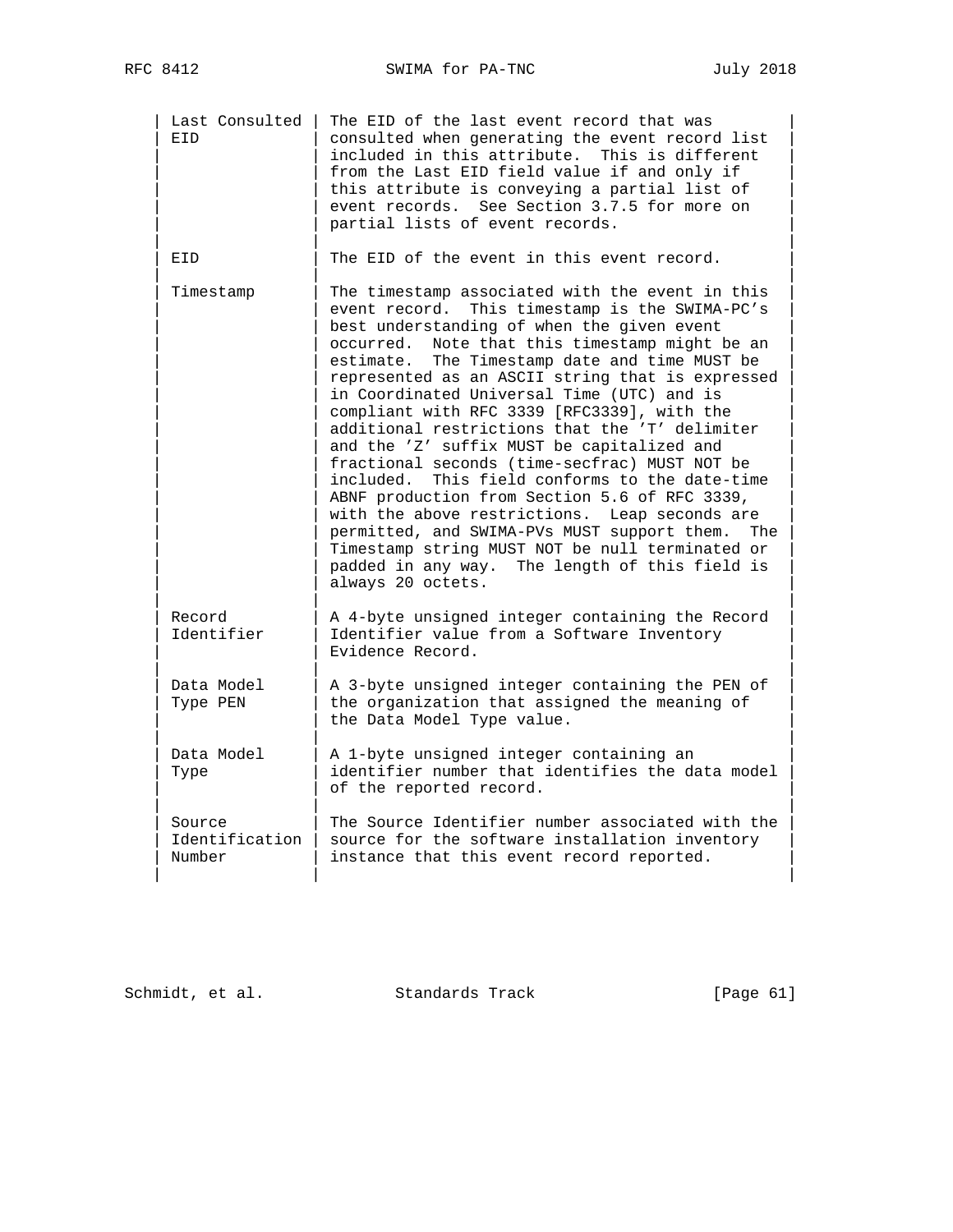| Action                           |                | The type of event that is recorded in this event<br>record. Possible values are as follows: 1 =<br>CREATION - the addition of a record to the<br>endpoint's Software Inventory Evidence<br>Collection; 2 = DELETION - the removal of a<br>record from the endpoint's Software Inventory<br>Evidence Collection; $3 =$ ALTERATION - an<br>alteration that was made to a record within the<br>endpoint's Software Inventory Evidence<br>Collection. All other values are reserved for<br>future use and MUST NOT be used when sending<br>In the case where a SWIMA-PV<br>attributes.<br>receives an event record that uses an action<br>value other than the ones defined here, it MUST<br>ignore that event record but SHOULD process<br>other event records in this attribute as normal. |
|----------------------------------|----------------|------------------------------------------------------------------------------------------------------------------------------------------------------------------------------------------------------------------------------------------------------------------------------------------------------------------------------------------------------------------------------------------------------------------------------------------------------------------------------------------------------------------------------------------------------------------------------------------------------------------------------------------------------------------------------------------------------------------------------------------------------------------------------------------|
| Software<br>Identifier<br>Length |                | A 2-byte unsigned integer indicating the length,<br>in bytes, of the Software Identifier field.                                                                                                                                                                                                                                                                                                                                                                                                                                                                                                                                                                                                                                                                                          |
| Software<br>Identifier           |                | A string containing the Software Identifier<br>value from a Software Inventory Evidence Record.<br>This field value MUST first be normalized to<br>Network Unicode format, as described in<br>Section 5.4. This string MUST NOT be null<br>terminated.                                                                                                                                                                                                                                                                                                                                                                                                                                                                                                                                   |
| Software                         | Locator Length | A 2-byte unsigned integer indicating the length,<br>in bytes, of the Software Locator field.                                                                                                                                                                                                                                                                                                                                                                                                                                                                                                                                                                                                                                                                                             |
| Software<br>Locator              |                | A string containing the Software Locator value.<br>This field value MUST first be normalized to<br>Network Unicode format, as described in<br>Section 5.4, and then encoded as a URI<br>[RFC3986]. This string MUST NOT be null<br>terminated.                                                                                                                                                                                                                                                                                                                                                                                                                                                                                                                                           |

Table 4: Software Identifier Events Attribute Fields

 The first few fields in the Software Identifier Events attribute mirror those in the Software Identifier Inventory attribute. The primary difference is that instead of conveying an inventory the attribute conveys zero or more event records, consisting of the EID, Timestamp, Record Identifier, Data Model Type PEN, Data Model Type,

Schmidt, et al. Standards Track [Page 62]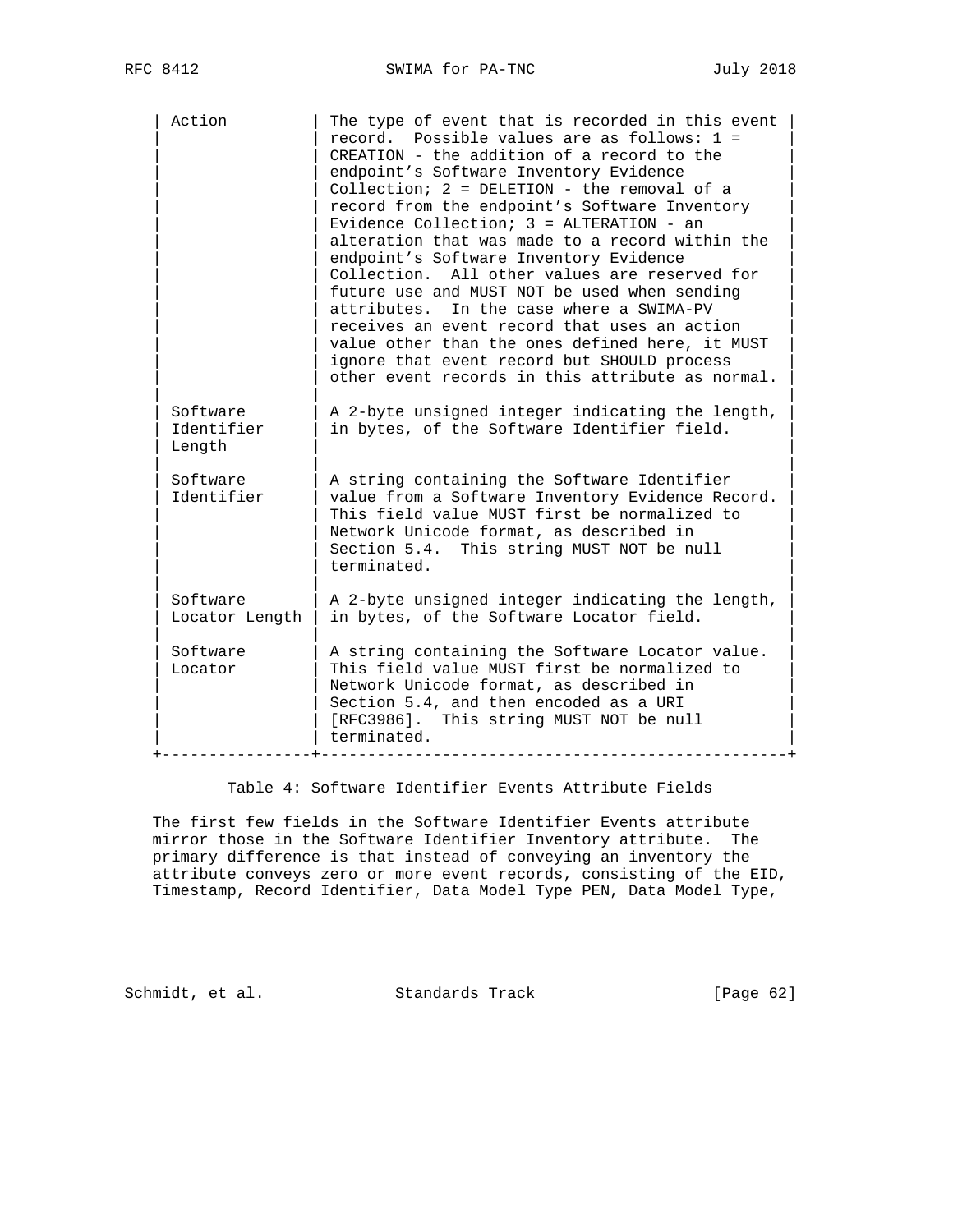Source Identification Number, Action, Software Identifier Length, Software Identifier, Software Locator Length, and Software Locator fields of the affected Software Inventory Evidence Record.

 With regard to the Timestamp field, it is important to note that clock skew between the SWIMA-PC and SWIMA-PV as well as between different SWIMA-PCs within an enterprise might make correlation of Timestamp values difficult. This specification does not attempt to resolve clock skew issues, although other mechanisms (which are outside the scope of this specification) do exist to reduce the impact of clock skew and make the timestamp more useful for such correlation. Instead, SWIMA uses the Timestamp value primarily as a means to indicate the amount of time between two events on a single endpoint. For example, by taking the difference of the times for when a record was removed and then subsequently re-added, one can get an indication as to how long the system was without the given record (and thus without the associated software). Since this will involve comparison of Timestamp values all originating on the same system, clock skew between the SWIMA-PC and SWIMA-PV is not an issue. However, if the SWIMA-PC's clock was adjusted between two recorded events, it is possible for such a calculation to lead to misunderstandings regarding the temporal distance between events. Users of this field need to be aware of the possibility for such occurrences. In the case where the Timestamp values of two events appear to contradict the EID ordering of those events (i.e., the later EID has an earlier timestamp), the recipient MUST treat the EID ordering as correct.

 All events recorded in a Software Identifier Events attribute are required to be part of the same EID Epoch. Specifically, all such reported events MUST have an EID that is from the same EID Epoch and that is the same as the EID Epoch of the Last EID and Last Consulted EID values. The SWIMA-PC MUST NOT report events with EIDs from different EID Epochs.

 The Last Consulted EID field contains the EID of the last event record considered for inclusion in this attribute. If this attribute contains a partial event set (as described in Section 3.7.5), this field value will be less than the Last EID value; if this attribute contains a complete event set, the Last EID and Last Consulted EID values are identical.

 If multiple events are sent in a Software Identifier Events attribute, the order in which they appear within the attribute is not significant. The EIDs associated with them are used for ordering the indicated events appropriately. Also note that a single software record might be reported multiple times in an attribute, such as if multiple events involving the associated record were being reported.

Schmidt, et al. Standards Track [Page 63]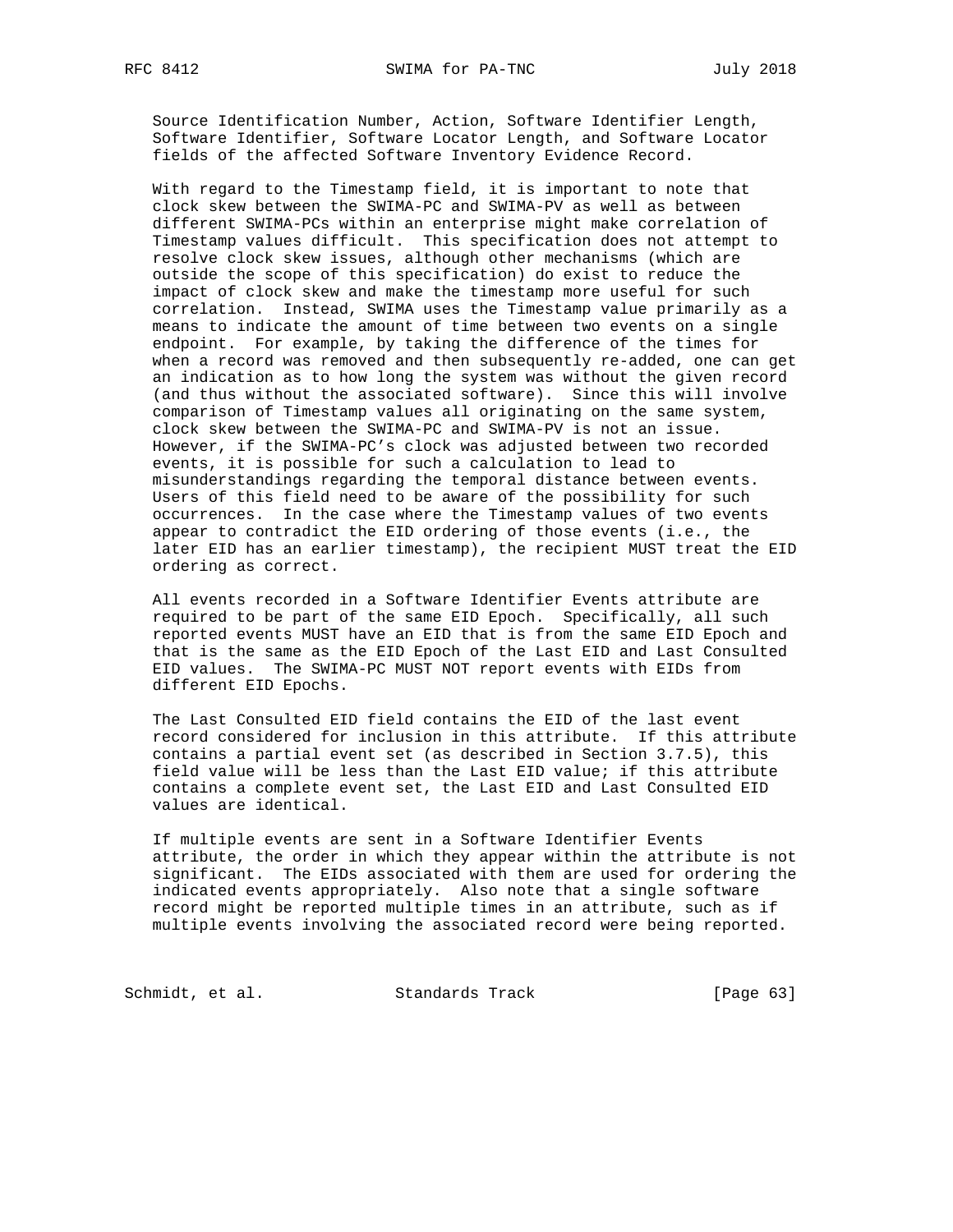# 5.9. Software Inventory

 A SWIMA-PC sends this attribute to a SWIMA-PV to convey a list of inventory records. A SWIMA-PV MUST NOT send this attribute. The SWIMA-PC sends this attribute either (1) in fulfillment of an existing subscription where the establishing request has a Result Type of 0 and the Earliest EID is zero or (2) in direct response to a SWIMA Request attribute where the Result Type is 0 and the Earliest EID is zero.

|                 | 0 1 2 3 4 5 6 7 8 9 0 1 2 3 4 5 6 7 8 9 0 1 2 3 4 5 6 7 8 9 |              |  |  |
|-----------------|-------------------------------------------------------------|--------------|--|--|
|                 |                                                             |              |  |  |
| Flags           |                                                             | Record Count |  |  |
|                 | -+-+-+-+-+-+-+-+-+-+-+-+-+-+-+-+-+-+                        |              |  |  |
|                 | Request ID Copy / Subscription ID                           |              |  |  |
|                 |                                                             |              |  |  |
|                 |                                                             | EID Epoch    |  |  |
| +-+-+-+-+-+-+-+ |                                                             |              |  |  |
|                 |                                                             | Last EID     |  |  |
|                 |                                                             |              |  |  |
|                 | SUB-BLOCK (Repeated "Record Count" times)                   |              |  |  |
|                 |                                                             |              |  |  |

#### Figure 12: Software Inventory Attribute

| 0 1 2 3 4 5 6 7 8 9 0 1 2 3 4 5 6 7 8 9 0 1 2 3 4 5 6 7 8 9 0 1 |                                       |                 |
|-----------------------------------------------------------------|---------------------------------------|-----------------|
| -+-+-+-+-+-+-+                                                  | -+-+-+-+-+-+-+                        |                 |
|                                                                 | Record Identifier                     |                 |
|                                                                 |                                       |                 |
| Data Model Type PEN                                             |                                       | Data Model Type |
|                                                                 |                                       |                 |
| Source Id Num                                                   | Reserved   Software Identifier Length |                 |
|                                                                 |                                       |                 |
|                                                                 | Software Identifier (variable length) |                 |
|                                                                 |                                       |                 |
| Software Locator Length   Software Locator (variable len)       |                                       |                 |
|                                                                 |                                       |                 |
|                                                                 | Record Length                         |                 |
|                                                                 |                                       |                 |
|                                                                 | Record (variable length)              |                 |
|                                                                 |                                       |                 |

Figure 13: Software Inventory Attribute SUB-BLOCK

Schmidt, et al. Standards Track [Page 64]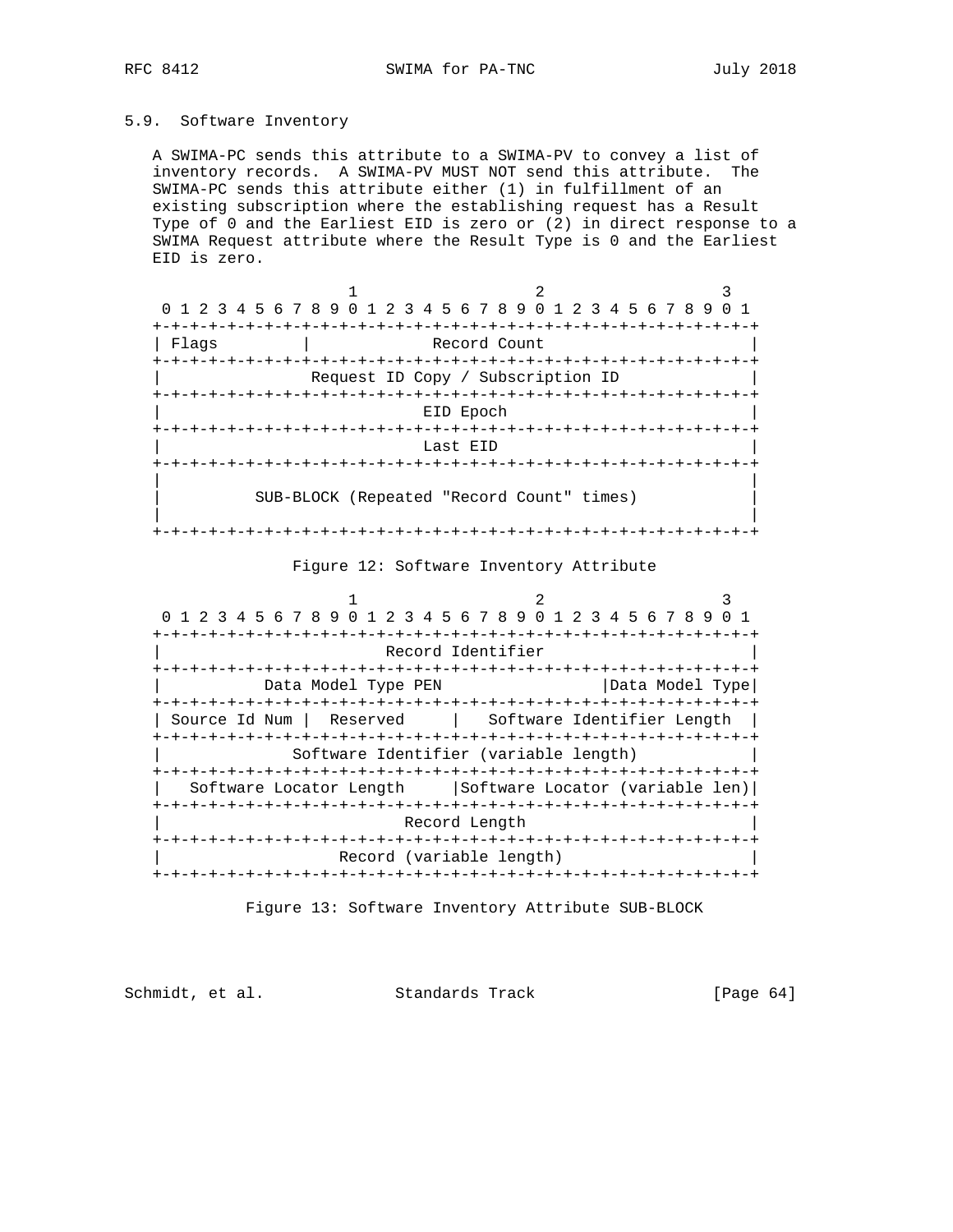+----------------+--------------------------------------------------+ | Field | Description +----------------+--------------------------------------------------+ | Flags: Bit  $0$  - | In the case that this attribute is sent in | Subscription | fulfillment of a subscription, this bit MUST be | | Fulfillment | set (1). In the case that this attribute is a | | direct response to a SWIMA Request, this bit MUST be unset (0). | | | | Flags: Bits | Reserved for future use. This field MUST be set | | 1-7 - Reserved | to zero on transmission and ignored upon | | reception. | | | Record Count | The number of records that follow. This field is a 3-byte unsigned integer. The Record Identifier, Data Model Type PEN, Data Model Type, Source Identification Number, Reserved, Software Identifier Length, Software Identifier, Software Locator Length, Software Locator, Record Length, and Record fields are repeated, in order, the number of times indicated in this field. This field value MAY be 0, in which case there are no instances of these fields. | | | Request ID  $|$  In the case where this attribute is in direct | Copy / | response to a SWIMA Request attribute from a | | Subscription | SWIMA-PV, this field MUST contain an exact copy | | ID | of the Request ID field from that SWIMA Request. | In the case where this attribute is sent in fulfillment of an active subscription, this field MUST contain the Subscription ID of the subscription being fulfilled by this attribute. | | | EID Epoch | The EID Epoch of the Last EID value. This field is a 4-byte unsigned integer. | | | Last EID | The EID of the last event recorded by the SWIMA-PC, or 0 if the SWIMA-PC has no recorded events. This field is a 4-byte unsigned integer. | | | Record  $|$  A 4-byte unsigned integer containing the Record Identifier | Identifier value from a Software Inventory Evidence Record. | | |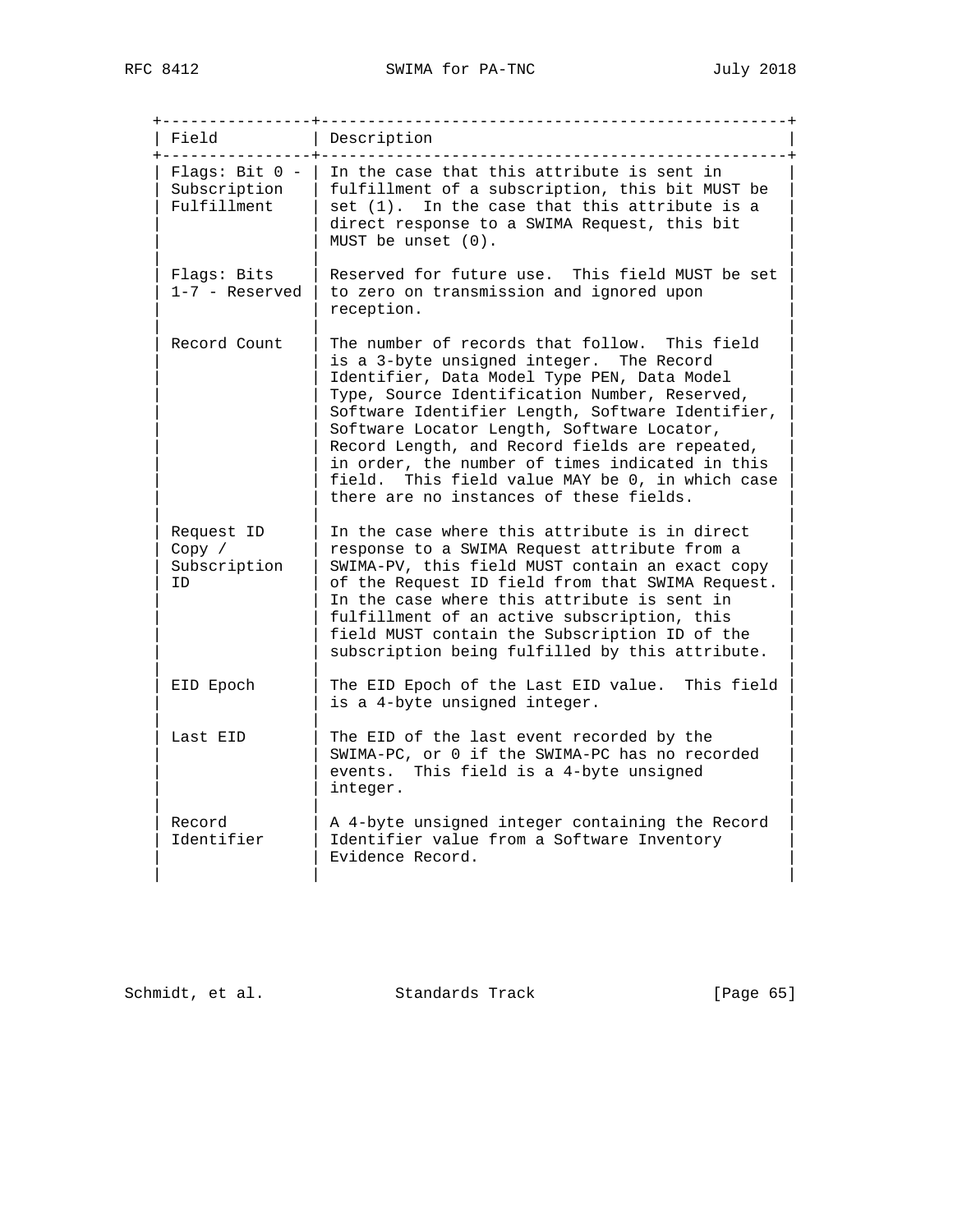| Data Model<br>Type PEN             | A 3-byte unsigned integer containing the PEN of<br>the organization that assigned the meaning of<br>the Data Model Type value.                                                                                                                         |
|------------------------------------|--------------------------------------------------------------------------------------------------------------------------------------------------------------------------------------------------------------------------------------------------------|
| Data Model<br>Type                 | A 1-byte unsigned integer containing an<br>identifier number that identifies the data model<br>of the reported record.                                                                                                                                 |
| Source<br>Identification<br>Number | The Source Identifier number associated with the<br>source from which this software installation<br>inventory instance was reported.                                                                                                                   |
| Reserved                           | Reserved for future use. This field MUST be set<br>to zero on transmission and ignored upon<br>reception.                                                                                                                                              |
| Software<br>Identifier<br>Length   | A 2-byte unsigned integer indicating the length,<br>in bytes, of the Software Identifier field.                                                                                                                                                        |
| Software<br>Identifier             | A string containing the Software Identifier<br>value from a Software Inventory Evidence Record.<br>This field value MUST first be normalized to<br>Network Unicode format, as described in<br>Section 5.4. This string MUST NOT be null<br>terminated. |
| Software<br>Locator Length         | A 2-byte unsigned integer indicating the length,<br>in bytes, of the Software Locator field.                                                                                                                                                           |
| Software<br>Locator                | A string containing the Software Locator value.<br>This field value MUST first be normalized to<br>Network Unicode format, as described in<br>Section 5.4, and then encoded as a URI<br>[RFC3986]. This string MUST NOT be null<br>terminated.         |
| Record Length                      | A 4-byte unsigned integer indicating the length,<br>in bytes, of the Record field.                                                                                                                                                                     |
| Record                             | A Software Inventory Evidence Record expressed<br>The record MUST be converted and<br>as a string.<br>normalized to Network Unicode format, as<br>described in Section 5.4. This string MUST NOT<br>be null terminated.                                |

Table 5: Software Inventory Attribute Fields

Schmidt, et al. Standards Track [Page 66]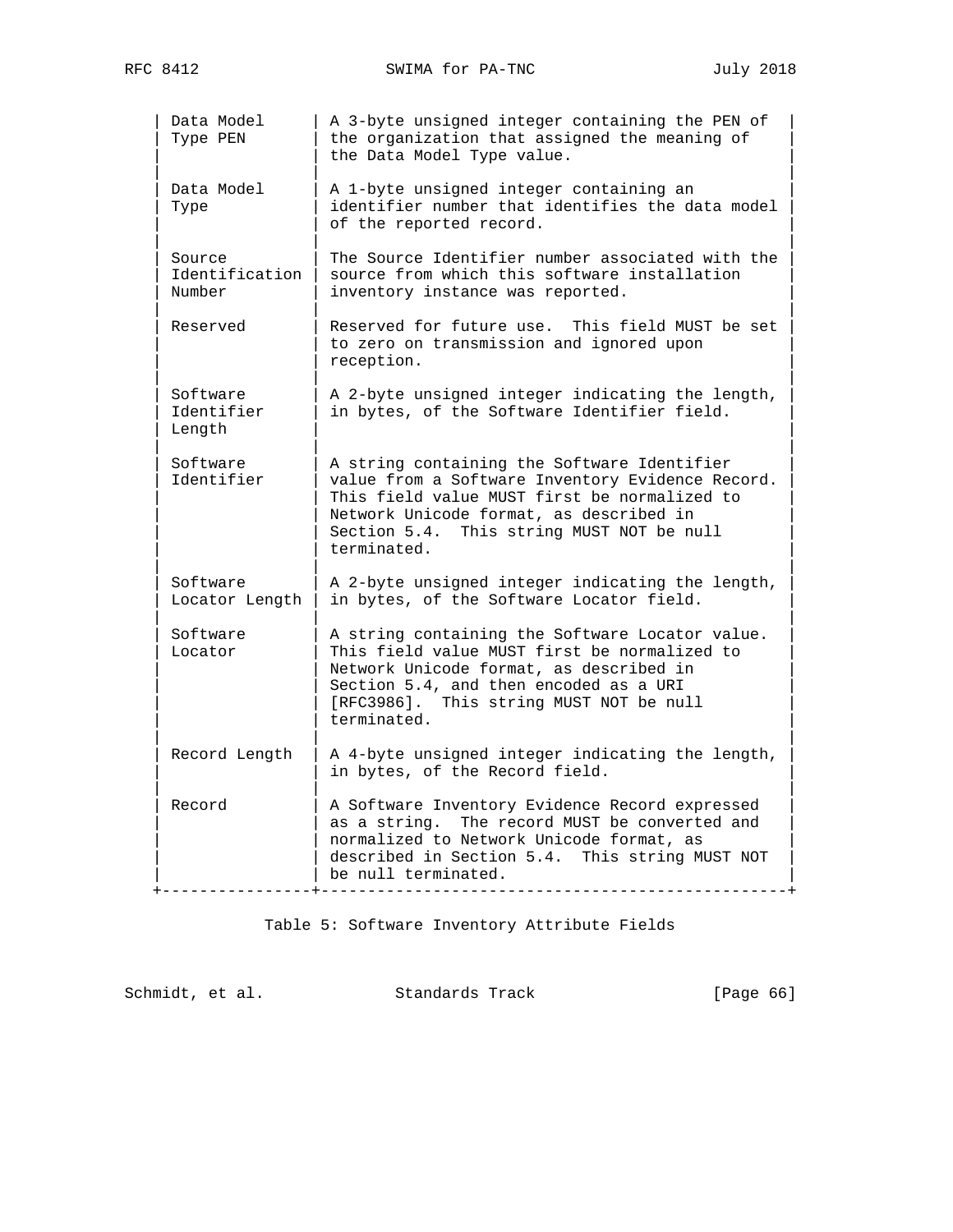The Software Inventory attribute contains some number of Software Inventory Evidence Records along with the core response attribute fields. Given that the size of records can vary considerably, the length of this attribute is highly variable and, if transmitting a complete inventory, can be extremely large. To avoid unnecessarily overburdening the network, enterprises might wish to constrain the use of Software Inventory attributes to targeted requests.

 When copying a Software Inventory Evidence Record into the Record field, the record MUST be converted and normalized to use Network Unicode format prior to its inclusion in the Record field.

5.10. Software Events

 A SWIMA-PC sends this attribute to a SWIMA-PV to convey a list of events that include Software Inventory Evidence Records. A SWIMA-PV MUST NOT send this attribute. The SWIMA-PC sends this attribute either (1) in fulfillment of an existing subscription where the establishing request has a Result Type of 0 and the Earliest EID is non-zero or (2) in direct response to a SWIMA Request attribute where the Result Type is 0 and the Earliest EID is non-zero.

| 0 1 2 3 4 5 6 7 8 9 0 1 2 3 4 5 6 7 8 9 0 1 2 3 4 5 6 7 8 9 |                      |                                          |  |  |
|-------------------------------------------------------------|----------------------|------------------------------------------|--|--|
|                                                             |                      |                                          |  |  |
| Flaqs                                                       |                      | Event Count                              |  |  |
|                                                             |                      |                                          |  |  |
|                                                             |                      | Request ID Copy / Subscription ID        |  |  |
|                                                             |                      |                                          |  |  |
|                                                             | EID Epoch            |                                          |  |  |
|                                                             |                      |                                          |  |  |
|                                                             | Last EID             |                                          |  |  |
|                                                             |                      |                                          |  |  |
|                                                             | Last Consulted EID   |                                          |  |  |
|                                                             | -+-+-+-+-+-+-+-+-+-+ | -+-+-+-+-+-+-+-+-+-+-+-+-+-+             |  |  |
|                                                             |                      |                                          |  |  |
|                                                             |                      | SUB-BLOCK (Repeated "Event Count" times) |  |  |
|                                                             |                      |                                          |  |  |
|                                                             |                      |                                          |  |  |

Figure 14: Software Events Attribute

Schmidt, et al. Standards Track [Page 67]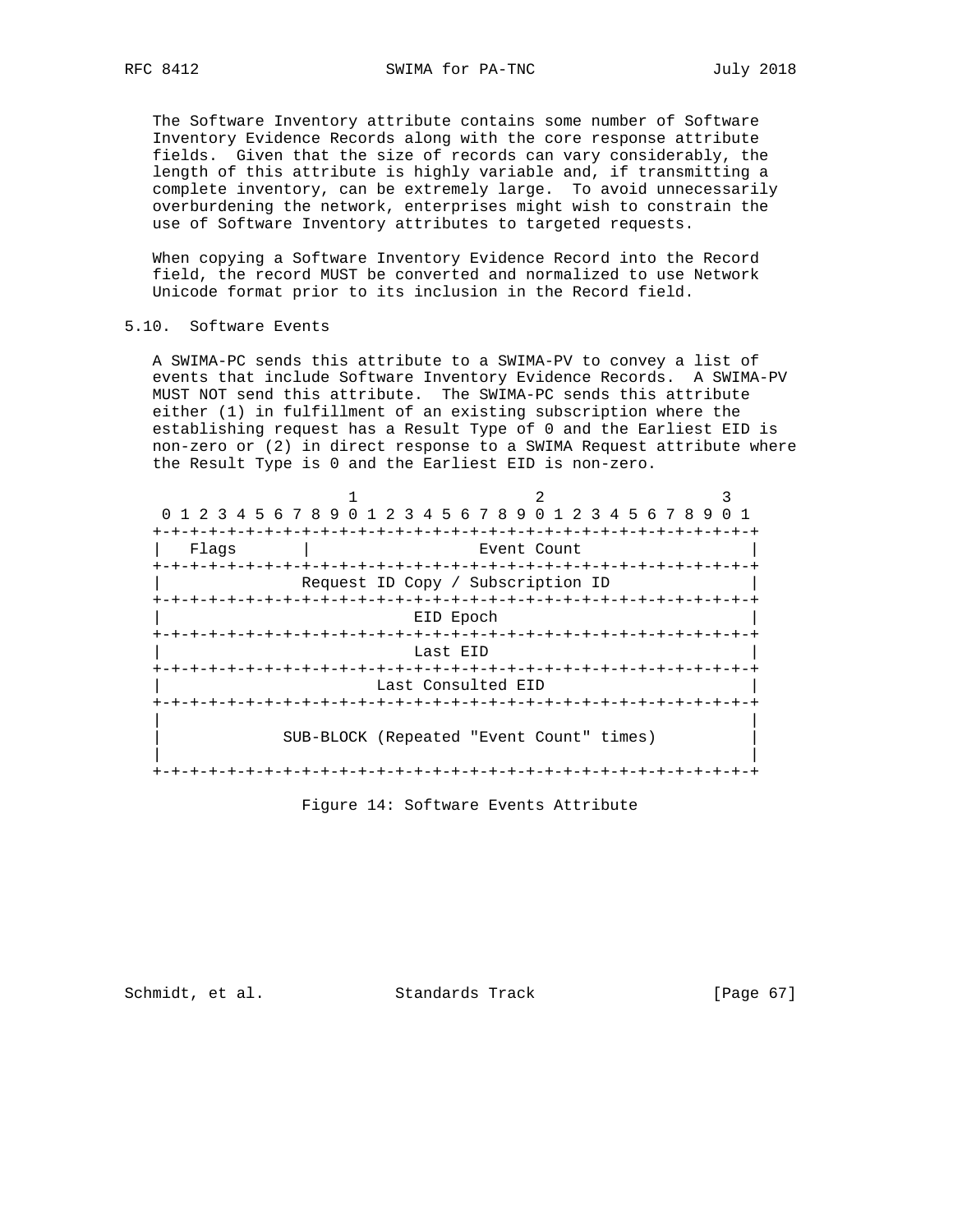| 0 1 2 3 4 5 6 7 8 9 0 1 2 3 4 5 6 7 8 9 0 1 2 3 4 5 6 7 8 9 |                                       |
|-------------------------------------------------------------|---------------------------------------|
| EID                                                         |                                       |
|                                                             |                                       |
|                                                             |                                       |
|                                                             |                                       |
| Timestamp                                                   |                                       |
|                                                             |                                       |
|                                                             |                                       |
|                                                             |                                       |
|                                                             | Record Identifier                     |
|                                                             |                                       |
| Data Model Type PEN                                         | Data Model Type                       |
| Action<br>Source Id Num                                     | Software Identifier Length            |
|                                                             | Software Identifier (variable length) |
|                                                             |                                       |
| Software Locator Length                                     | Software Locator (variable len)       |
| Record Length                                               | -+-+-+-+-+-+-+-+-+-+-+-+-             |
| Record (variable length)                                    |                                       |
|                                                             |                                       |

Figure 15: Software Events Attribute SUB-BLOCK

Schmidt, et al. Standards Track [Page 68]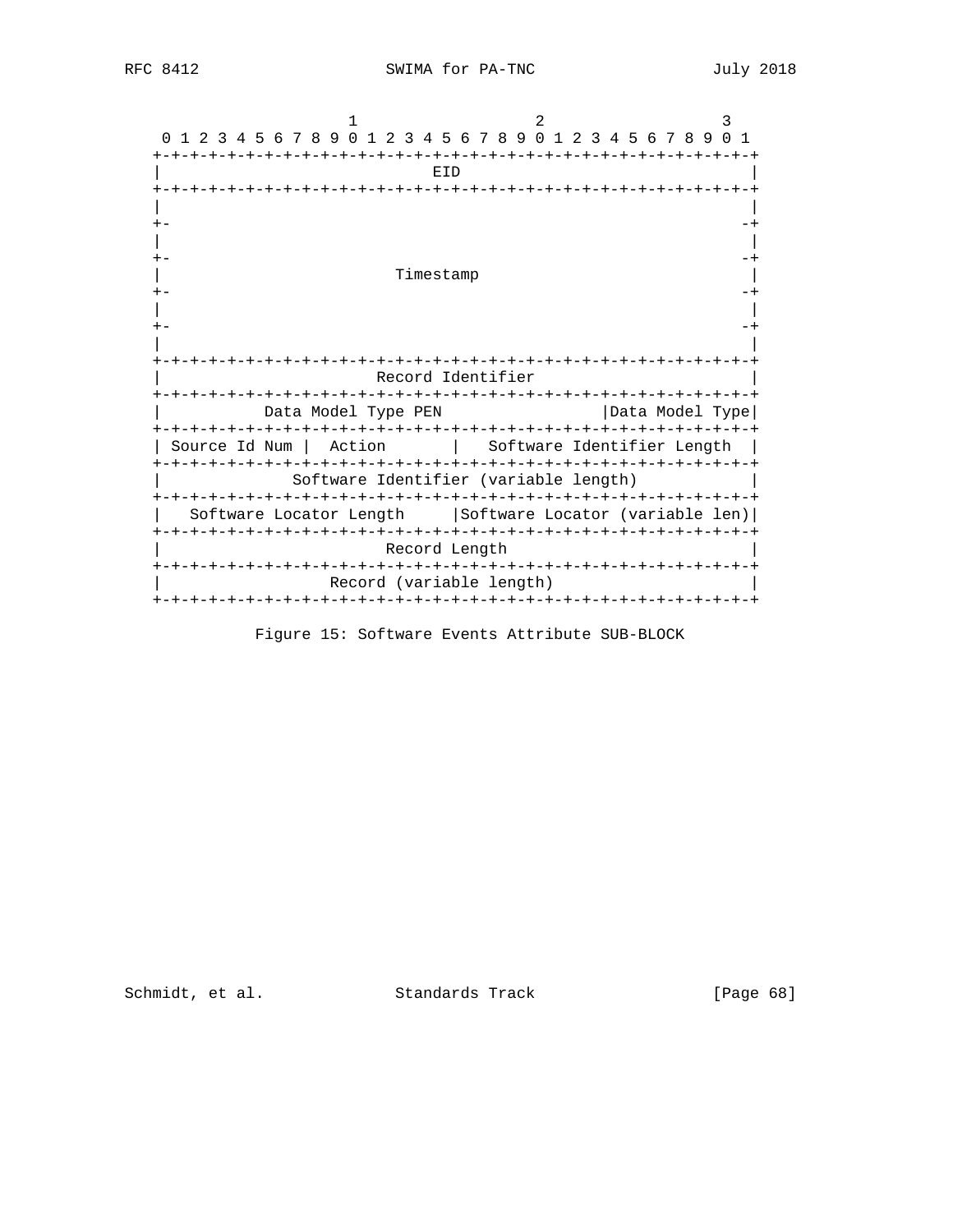+----------------+--------------------------------------------------+ | Field | Description +----------------+--------------------------------------------------+ | Flags: Bit  $0$  - | In the case that this attribute is sent in | Subscription | fulfillment of a subscription, this bit MUST be | | Fulfillment | set (1). In the case that this attribute is a | | direct response to a SWIMA Request, this bit  $|$  MUST be unset  $(0)$ . | | | | Flags: Bits | Reserved for future use. This field MUST be set |  $1-7$  - Reserved  $\vert$  to zero on transmission and ignored upon | reception. | | | Event Count | The number of events being reported in this attribute. This field is a 3-byte unsigned integer. The EID, Timestamp, Record Identifier, Data Model Type PEN, Data Model Type, Source Identification Number, Action, Software Identifier Length, Software Identifier, Software Locator Length, Software Locator, Record Length, and Record fields are repeated, in order, the number of times indicated in this field. This field value MAY be 0, in which case there are no instances of these fields. | | |  $\vert$  Request ID  $\vert$  In the case where this attribute is in direct  $\vert$ | Copy / | response to a SWIMA Request attribute from a | | Subscription | SWIMA-PV, this field MUST contain an exact copy | | ID | of the Request ID field from that SWIMA Request. | In the case where this attribute is sent in fulfillment of an active subscription, this field MUST contain the Subscription ID of the subscription being fulfilled by this attribute. | | | EID Epoch | The EID Epoch of the Last EID value. This field is a 4-byte unsigned integer. | | | Last EID | The EID of the last event recorded by the SWIMA-PC, or 0 if the SWIMA-PC has no recorded events. This field contains the EID of the SWIMA-PC's last recorded change event (which might or might not be included as an event record in this attribute). | | |

Schmidt, et al. Standards Track [Page 69]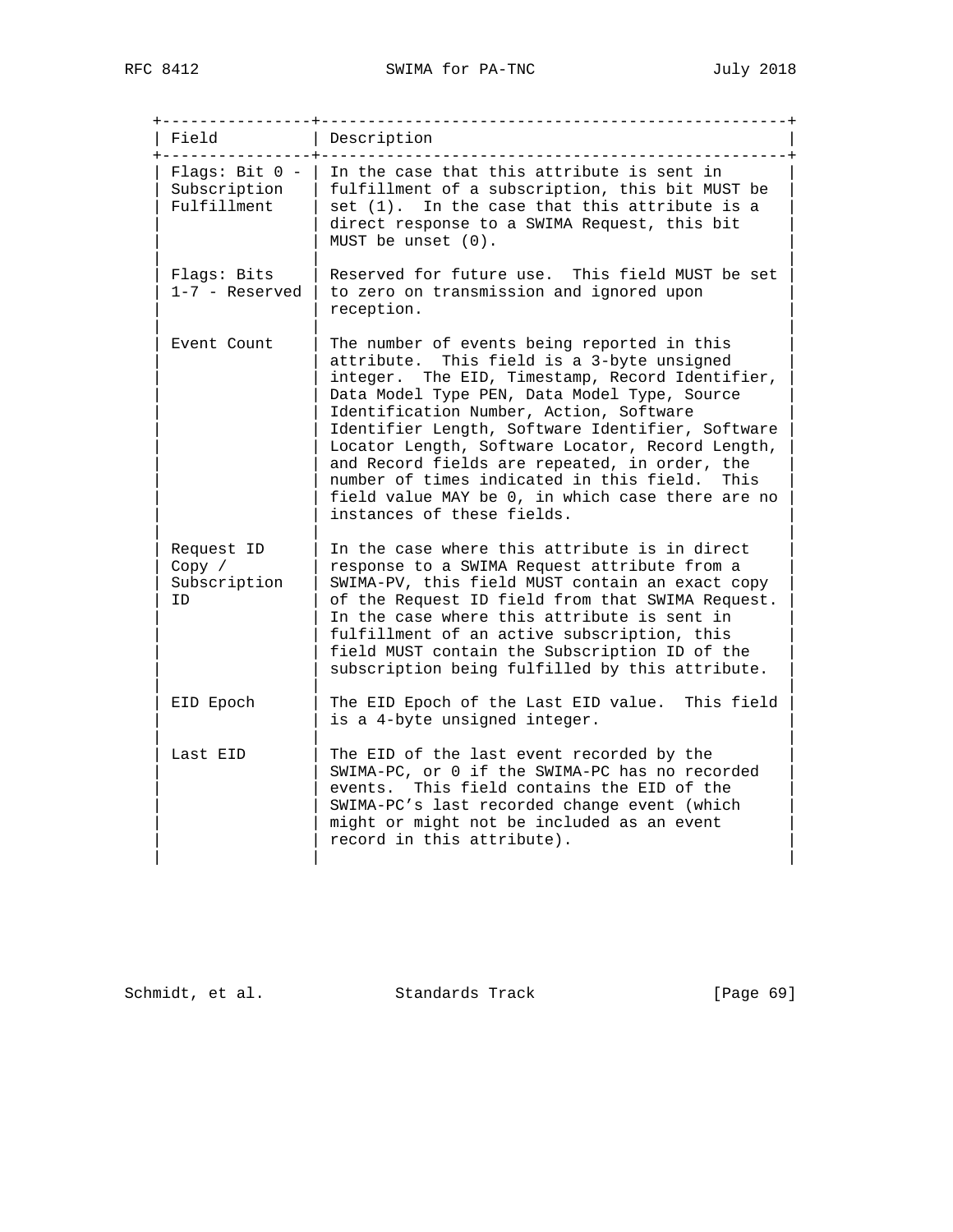| Last Consulted<br>EID              | The EID of the last event record that was<br>consulted when generating the event record list<br>included in this attribute.<br>This is different<br>from the Last EID field value if and only if<br>this attribute is conveying a partial list of<br>event records. See Section 3.7.5 for more on<br>partial lists of event records.                                                                                                                                                                                                                                                                                                                                                                                                                                                                                                                                                              |
|------------------------------------|---------------------------------------------------------------------------------------------------------------------------------------------------------------------------------------------------------------------------------------------------------------------------------------------------------------------------------------------------------------------------------------------------------------------------------------------------------------------------------------------------------------------------------------------------------------------------------------------------------------------------------------------------------------------------------------------------------------------------------------------------------------------------------------------------------------------------------------------------------------------------------------------------|
| EID                                | The EID of the event in this event record.                                                                                                                                                                                                                                                                                                                                                                                                                                                                                                                                                                                                                                                                                                                                                                                                                                                        |
| Timestamp                          | The timestamp associated with the event in this<br>event record. This timestamp is the SWIMA-PC's<br>best understanding of when the given event<br>occurred.<br>Note that this timestamp might be an<br>estimate.<br>The Timestamp date and time MUST be<br>represented as an ASCII string that is expressed<br>in Coordinated Universal Time (UTC) and is<br>compliant with RFC 3339 [RFC3339], with the<br>additional restrictions that the 'T' delimiter<br>and the 'Z' suffix MUST be capitalized and<br>fractional seconds (time-secfrac) MUST NOT be<br>This field conforms to the date-time<br>included.<br>ABNF production from Section 5.6 of RFC 3339,<br>with the above restrictions. Leap seconds are<br>permitted, and SWIMA-PVs MUST support them.<br>The<br>Timestamp string MUST NOT be null terminated or<br>padded in any way. The length of this field is<br>always 20 octets. |
| Record<br>Identifier               | A 4-byte unsigned integer containing the Record<br>Identifier value from a Software Inventory<br>Evidence Record.                                                                                                                                                                                                                                                                                                                                                                                                                                                                                                                                                                                                                                                                                                                                                                                 |
| Data Model<br>Type PEN             | A 3-byte unsigned integer containing the PEN of<br>the organization that assigned the meaning of<br>the Data Model Type value.                                                                                                                                                                                                                                                                                                                                                                                                                                                                                                                                                                                                                                                                                                                                                                    |
| Data Model<br>Type                 | A 1-byte unsigned integer containing an<br>identifier number that identifies the data model<br>of the reported record.                                                                                                                                                                                                                                                                                                                                                                                                                                                                                                                                                                                                                                                                                                                                                                            |
| Source<br>Identification<br>Number | The Source Identifier number associated with the<br>source for the software installation inventory<br>instance that this event record reported.                                                                                                                                                                                                                                                                                                                                                                                                                                                                                                                                                                                                                                                                                                                                                   |

Schmidt, et al. Standards Track [Page 70]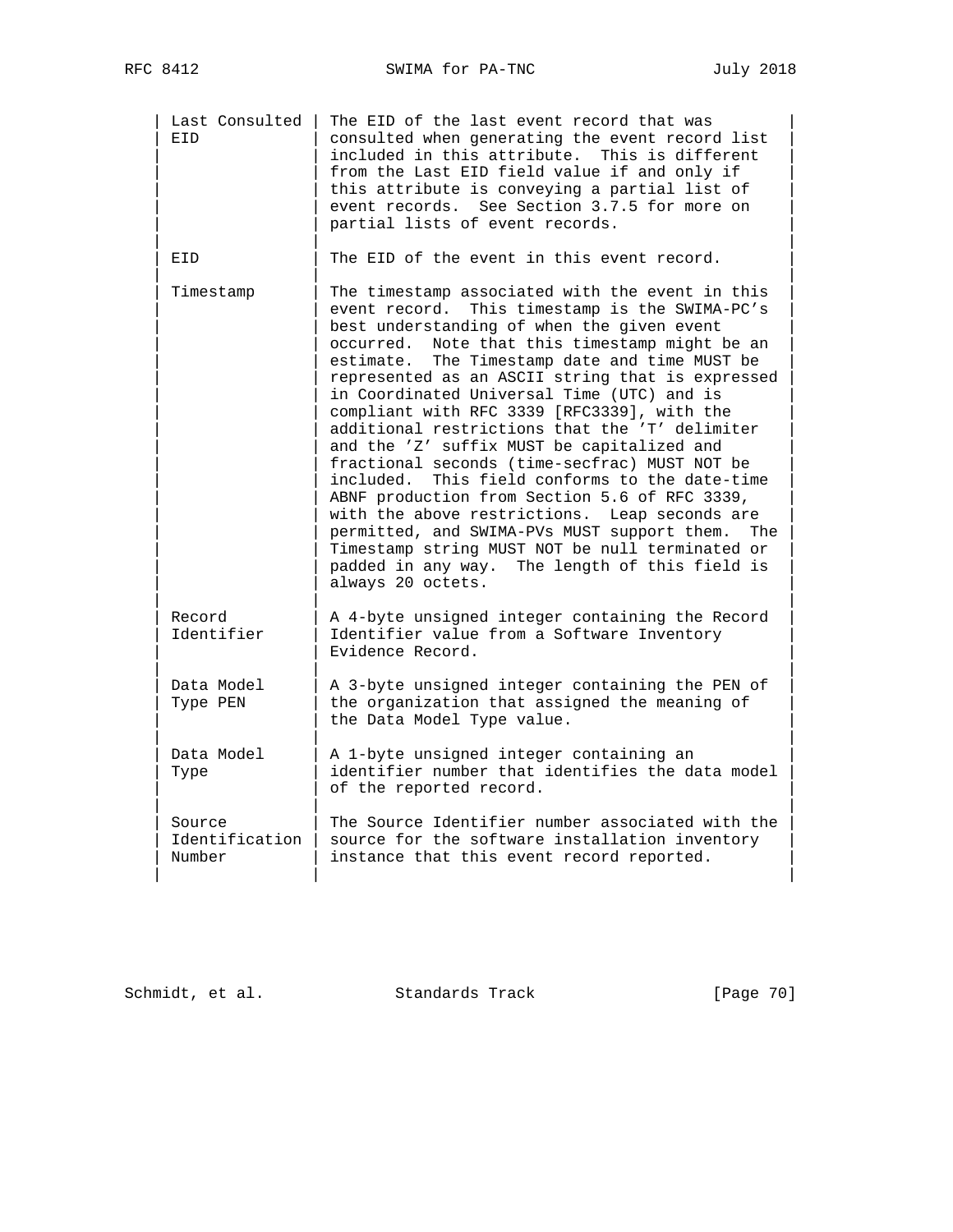| Action                           | The type of event that is recorded in this event<br>record. Possible values are as follows: 1 =<br>CREATION - the addition of a record to the<br>endpoint's Software Inventory Evidence<br>Collection; 2 = DELETION - the removal of a<br>record from the endpoint's Software Inventory<br>Evidence Collection; $3 =$ ALTERATION - an<br>alteration that was made to a record within the<br>endpoint's Software Inventory Evidence<br>Collection. All other values are reserved for<br>future use and MUST NOT be used when sending<br>In the case where a SWIMA-PV<br>attributes.<br>receives an event record that uses an action<br>value other than the ones defined here, it MUST<br>ignore that event record but SHOULD process<br>other event records in this attribute as normal. |
|----------------------------------|------------------------------------------------------------------------------------------------------------------------------------------------------------------------------------------------------------------------------------------------------------------------------------------------------------------------------------------------------------------------------------------------------------------------------------------------------------------------------------------------------------------------------------------------------------------------------------------------------------------------------------------------------------------------------------------------------------------------------------------------------------------------------------------|
| Software<br>Identifier<br>Length | A 2-byte unsigned integer indicating the length,<br>in bytes, of the Software Identifier field.                                                                                                                                                                                                                                                                                                                                                                                                                                                                                                                                                                                                                                                                                          |
| Software<br>Identifier           | A string containing the Software Identifier<br>value from a Software Inventory Evidence Record.<br>This field value MUST first be normalized to<br>Network Unicode format, as described in<br>Section 5.4. This string MUST NOT be null<br>terminated.                                                                                                                                                                                                                                                                                                                                                                                                                                                                                                                                   |
| Software<br>Locator Length       | A 2-byte unsigned integer indicating the length,<br>in bytes, of the Software Locator field.                                                                                                                                                                                                                                                                                                                                                                                                                                                                                                                                                                                                                                                                                             |
| Software<br>Locator              | A string containing the Software Locator value.<br>This field value MUST first be normalized to<br>Network Unicode format, as described in<br>Section 5.4, and then encoded as a URI<br>[RFC3986]. This string MUST NOT be null<br>terminated.                                                                                                                                                                                                                                                                                                                                                                                                                                                                                                                                           |

Schmidt, et al. Standards Track [Page 71]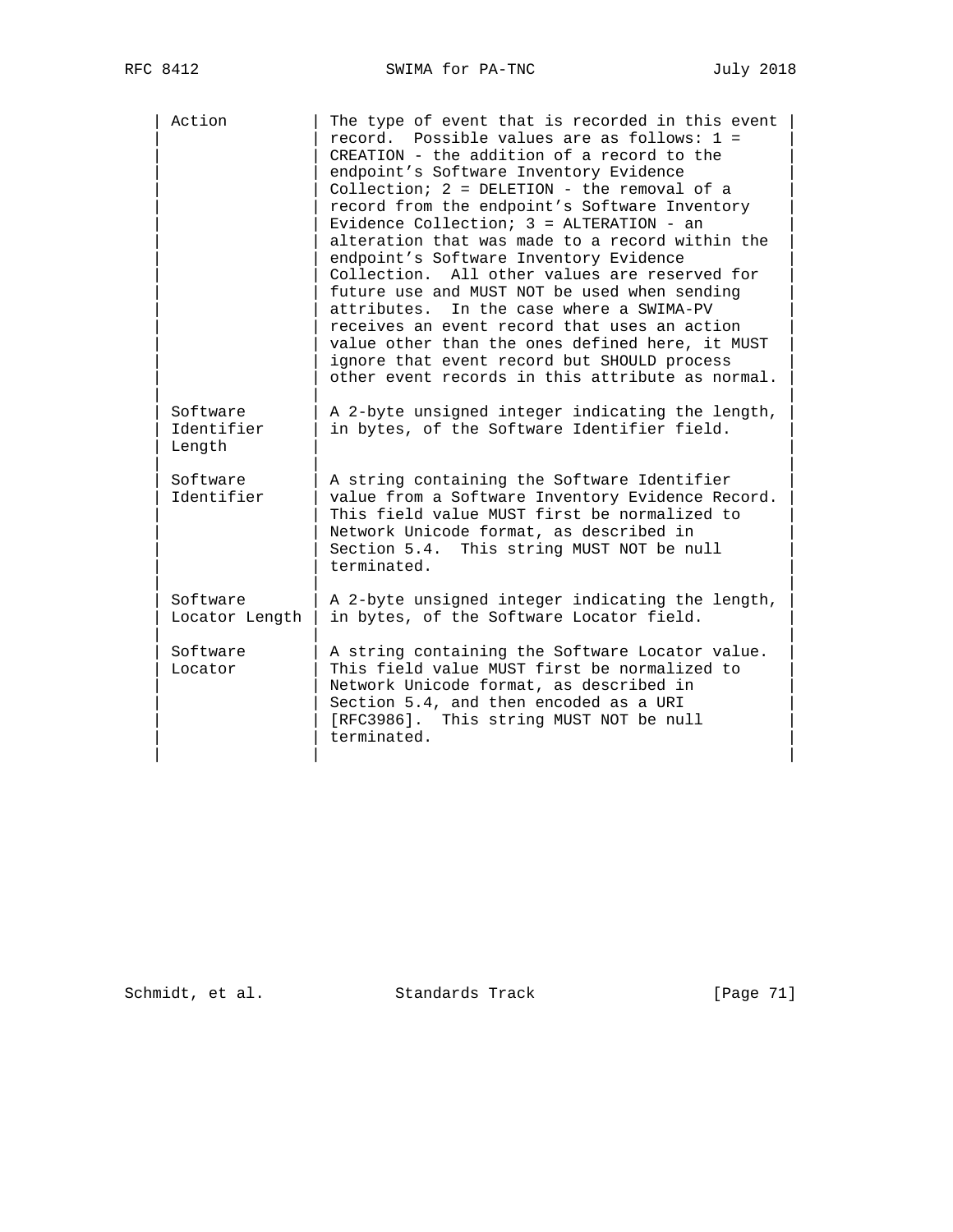| Record              | in bytes, of the Record field.                                                                                                                                                                |
|---------------------|-----------------------------------------------------------------------------------------------------------------------------------------------------------------------------------------------|
| be null terminated. | A Software Inventory Evidence Record expressed<br>as a string. The record MUST be converted and<br>normalized to Network Unicode format, as<br>described in Section 5.4. This string MUST NOT |

Table 6: Software Events Attribute Fields

 The fields of this attribute are used in the same way as the corresponding fields of the previous attributes. As with the Software Inventory attribute, a Software Events attribute can be quite large if many events have occurred following the event indicated by a request's Earliest EID. As such, it is recommended that the SWIMA Request attributes only request that full records be sent (Result Type set to zero) in a targeted request, thus constraining the response just to records that match a given set of Software Identifiers.

 As with the Software Identifier Events attribute, this attribute MUST only contain event records with EIDs coming from the current EID Epoch of the SWIMA-PC.

 As with the Software Inventory attribute, the SWIMA-PC MUST perform conversion and normalization of the record.

5.11. Subscription Status Request

 A SWIMA-PV sends this attribute to a SWIMA-PC to request a list of active subscriptions for which the requesting SWIMA-PV is the subscriber. A SWIMA-PC MUST NOT send this attribute.

This attribute has no fields.

 A SWIMA-PC MUST respond to this attribute by sending a Subscription Status Response attribute (or a PA-TNC Error attribute if it is unable to correctly provide a response).

Schmidt, et al. Standards Track [Page 72]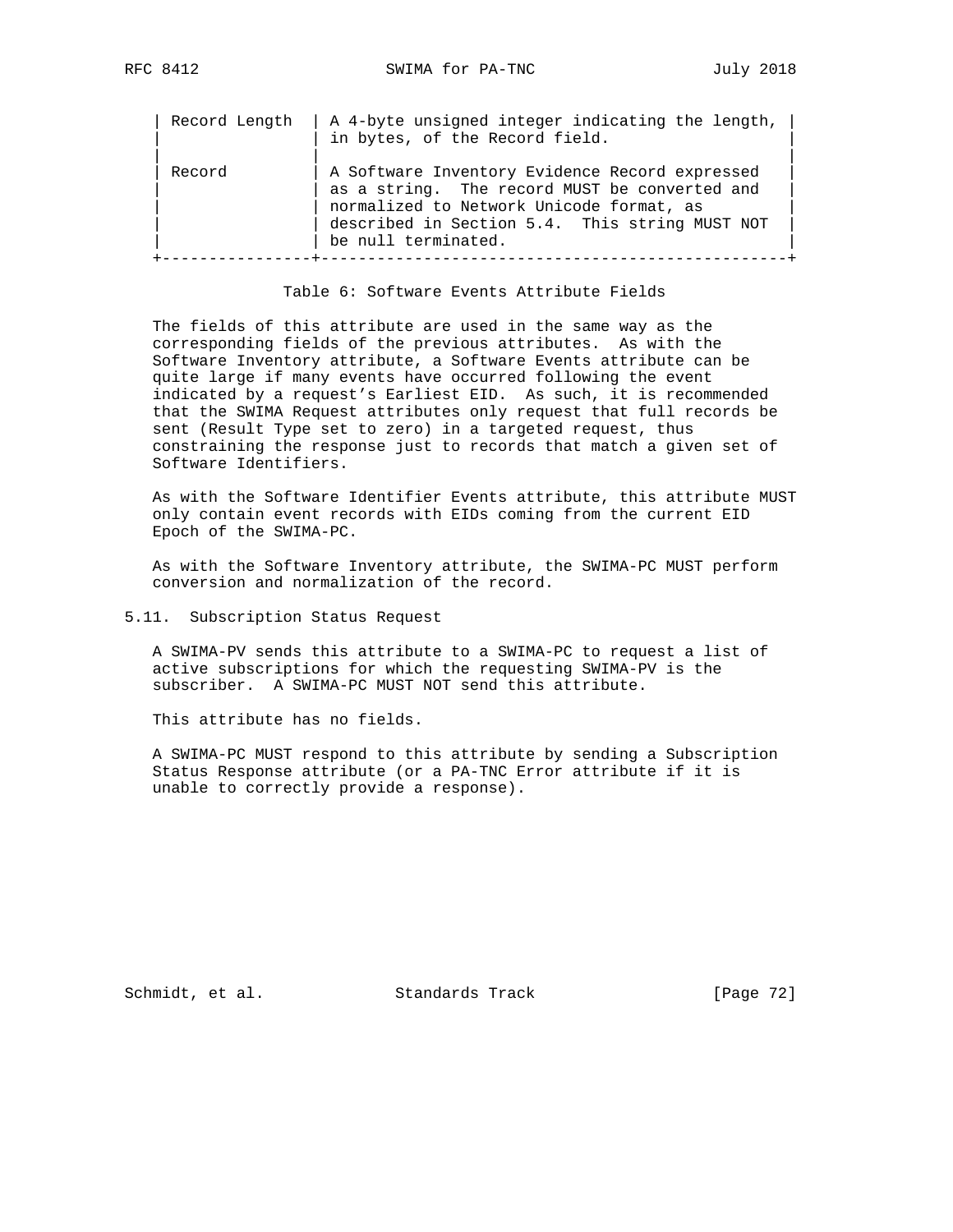## 5.12. Subscription Status Response

 A SWIMA-PC sends this attribute to a SWIMA-PV to report the list of active subscriptions for which the receiving SWIMA-PV is the subscriber. A SWIMA-PV MUST NOT send this attribute.

1 2 3 0 1 2 3 4 5 6 7 8 9 0 1 2 3 4 5 6 7 8 9 0 1 2 3 4 5 6 7 8 9 0 1 +-+-+-+-+-+-+-+-+-+-+-+-+-+-+-+-+-+-+-+-+-+-+-+-+-+-+-+-+-+-+-+-+ | Status Flags | Subscription Record Count +-+-+-+-+-+-+-+-+-+-+-+-+-+-+-+-+-+-+-+-+-+-+-+-+-+-+-+-+-+-+-+-+ | | | SUB-BLOCK (Repeated "Subscription Record Count" times) | | |

+-+-+-+-+-+-+-+-+-+-+-+-+-+-+-+-+-+-+-+-+-+-+-+-+-+-+-+-+-+-+-+-+

Figure 16: Subscription Status Response Attribute

1 2 3 0 1 2 3 4 5 6 7 8 9 0 1 2 3 4 5 6 7 8 9 0 1 2 3 4 5 6 7 8 9 0 1 +-+-+-+-+-+-+-+-+-+-+-+-+-+-+-+-+-+-+-+-+-+-+-+-+-+-+-+-+-+-+-+-+ | Flags | Software Identifier Count +-+-+-+-+-+-+-+-+-+-+-+-+-+-+-+-+-+-+-+-+-+-+-+-+-+-+-+-+-+-+-+-+  $Request$  ID +-+-+-+-+-+-+-+-+-+-+-+-+-+-+-+-+-+-+-+-+-+-+-+-+-+-+-+-+-+-+-+-+ Earliest EID +-+-+-+-+-+-+-+-+-+-+-+-+-+-+-+-+-+-+-+-+-+-+-+-+-+-+-+-+-+-+-+-+ | | | SUB-SUB-BLOCK (Repeated "Software Identifier Count" times) | | | +-+-+-+-+-+-+-+-+-+-+-+-+-+-+-+-+-+-+-+-+-+-+-+-+-+-+-+-+-+-+-+-+

Figure 17: Subscription Status Response Attribute SUB-BLOCK

|  |  |  |  |  |  |  |  |  |  |  |  |  |  |  | 0 1 2 3 4 5 6 7 8 9 0 1 2 3 4 5 6 7 8 9 0 1 2 3 4 5 6 7 8 9 0 1 |                                                            |
|--|--|--|--|--|--|--|--|--|--|--|--|--|--|--|-----------------------------------------------------------------|------------------------------------------------------------|
|  |  |  |  |  |  |  |  |  |  |  |  |  |  |  |                                                                 |                                                            |
|  |  |  |  |  |  |  |  |  |  |  |  |  |  |  |                                                                 | Software Identifier Length   Software Identifier (var len) |
|  |  |  |  |  |  |  |  |  |  |  |  |  |  |  |                                                                 |                                                            |

Figure 18: Subscription Status Response Attribute SUB-SUB-BLOCK

Schmidt, et al. Standards Track [Page 73]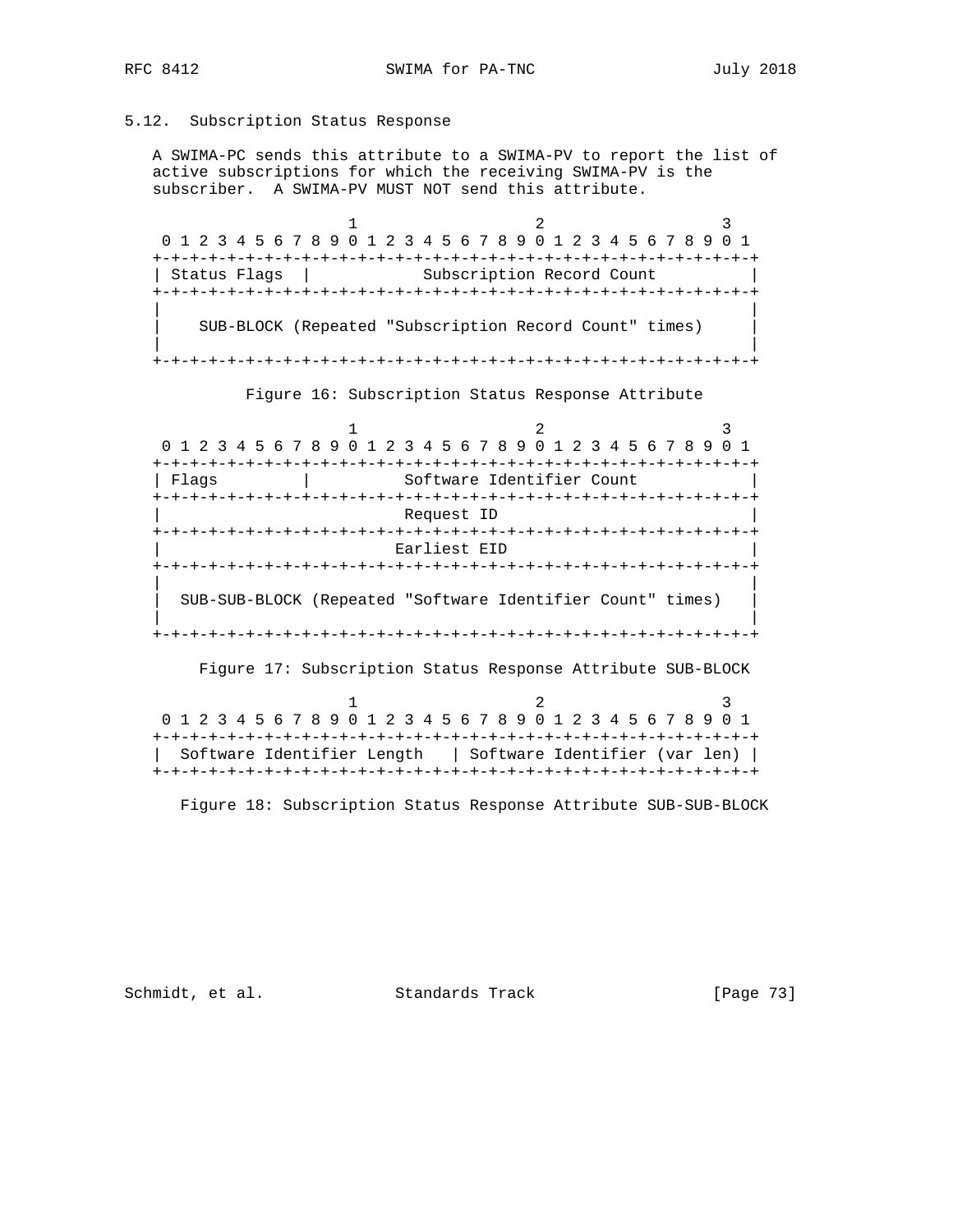| Field                                                                                                                                            | Description                                                                                                                                                                                                                                                                                                                                                                                                                                                                                                                                                                                                                                                            |
|--------------------------------------------------------------------------------------------------------------------------------------------------|------------------------------------------------------------------------------------------------------------------------------------------------------------------------------------------------------------------------------------------------------------------------------------------------------------------------------------------------------------------------------------------------------------------------------------------------------------------------------------------------------------------------------------------------------------------------------------------------------------------------------------------------------------------------|
| Status<br>Flags: Bits<br>$0 - 7 -$<br>Reserved                                                                                                   | Reserved for future use. This field MUST be set<br>to zero on transmission and ignored upon<br>reception.                                                                                                                                                                                                                                                                                                                                                                                                                                                                                                                                                              |
| Subscription<br>Record Count                                                                                                                     | The number of subscription records that follow.<br>This field is a 3-byte unsigned integer.<br>The<br>Flags, Software Identifier Count, Request ID, and<br>Earliest EID fields, and zero or more instances of<br>Software Identifier Length and Software<br>Identifier, are repeated, in order, the number of<br>times indicated in this field. (The Software<br>Identifier Length and Software Identifier fields<br>within each of these sets of fields are repeated a<br>number of times equal to the preceding Software<br>Identifier Count value.) The Subscription Record<br>Count field value MAY be 0, in which case there<br>are no instances of these fields. |
| Flags,<br>Software<br>Identifier<br>Count,<br>Request ID,<br>Earliest<br>EID,<br>Software<br>Identifier<br>Length, and<br>Software<br>Identifier | For each active subscription, these fields contain<br>an exact copy of the fields with the corresponding<br>name provided in the subscription's establishing<br>request.                                                                                                                                                                                                                                                                                                                                                                                                                                                                                               |

# Table 7: Subscription Status Response Fields

 A Subscription Status Response contains zero or more subscription records. Specifically, it MUST contain one subscription record for each active subscription associated with the party that sent the Subscription Status Request to which this attribute is a response. As described in Section 3.8.2, the SWIMA-PC MUST use the requester's Connection ID and its Posture Validator Identifier to determine which subscriptions are associated with the requester.

Schmidt, et al. Standards Track [Page 74]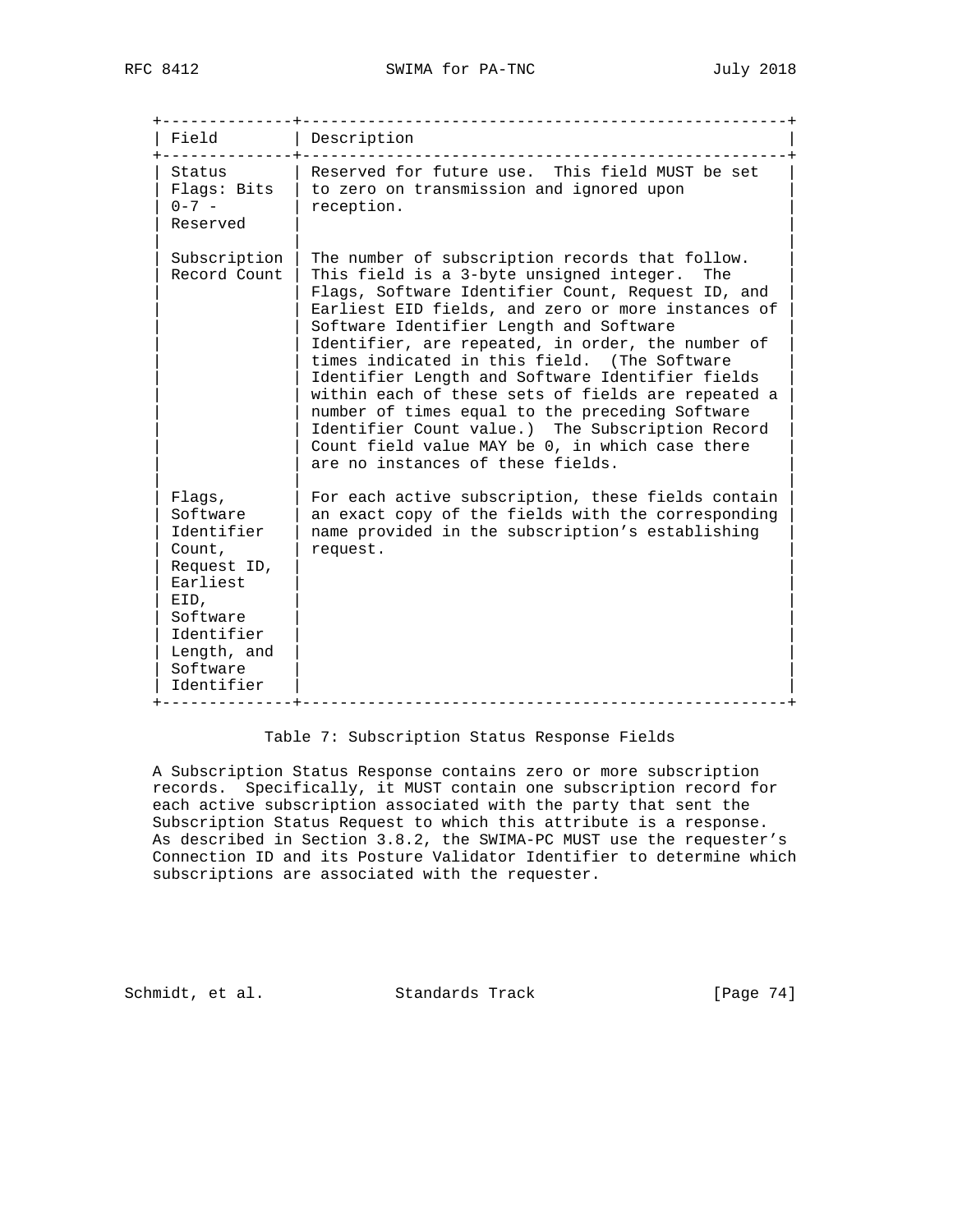A SWIMA-PC MUST send a Subscription Status Response attribute in response to a Subscription Status Request attribute, except in cases where the SWIMA-PC experiences an error condition that prevents it from correctly populating the Subscription Status Response attribute (in which case it MUST respond with a PA-TNC Error attribute appropriate to the type of error experienced). If there are no active subscriptions associated with the requesting party, the Subscription Status Response attribute will consist only of its Status Flags field and a Subscription Record Count field with a value of 0, and no additional fields.

 Each subscription record included in a Subscription Status Response attribute duplicates the fields of the SWIMA Request attribute that was the establishing request of a subscription. Note that the Request ID field in the record captures the Subscription ID associated with the given subscription record (since the Subscription ID is the same as the Request ID of the establishing request). Note also that if the establishing request is targeted, then its Record Count field will be non-zero and, within that subscription record, the Software Identifier Length and Software Identifier fields are repeated, in order, the number of times indicated in the Record Count field. As such, each subscription record can be different sizes. If the establishing request is not targeted (Record Count field is 0), the subscription record has no Software Identifier Length or Software Identifier fields.

 When a SWIMA-PV compares the information received in a Subscription Status Response to its own records of active subscriptions, it should be aware that the SWIMA-PC might be unable to distinguish this SWIMA-PV from other SWIMA-PVs on the same NEA Server. As a result, it is possible that the SWIMA-PC will report more subscription records than the SWIMA-PV recognizes. For this reason, SWIMA-PVs SHOULD NOT automatically assume that extra subscriptions reported in a Subscription Status Response indicate a problem.

5.13. Source Metadata Request

 A SWIMA-PV sends this attribute to a SWIMA-PC to request metadata about sources that the SWIMA-PC is using to collect software inventory information. A SWIMA-PC MUST NOT send this attribute.

This attribute has no fields.

 A SWIMA-PC MUST respond to this attribute by sending a Source Metadata Response attribute (or a PA-TNC Error attribute if it is unable to correctly provide a response).

Schmidt, et al. Standards Track [Page 75]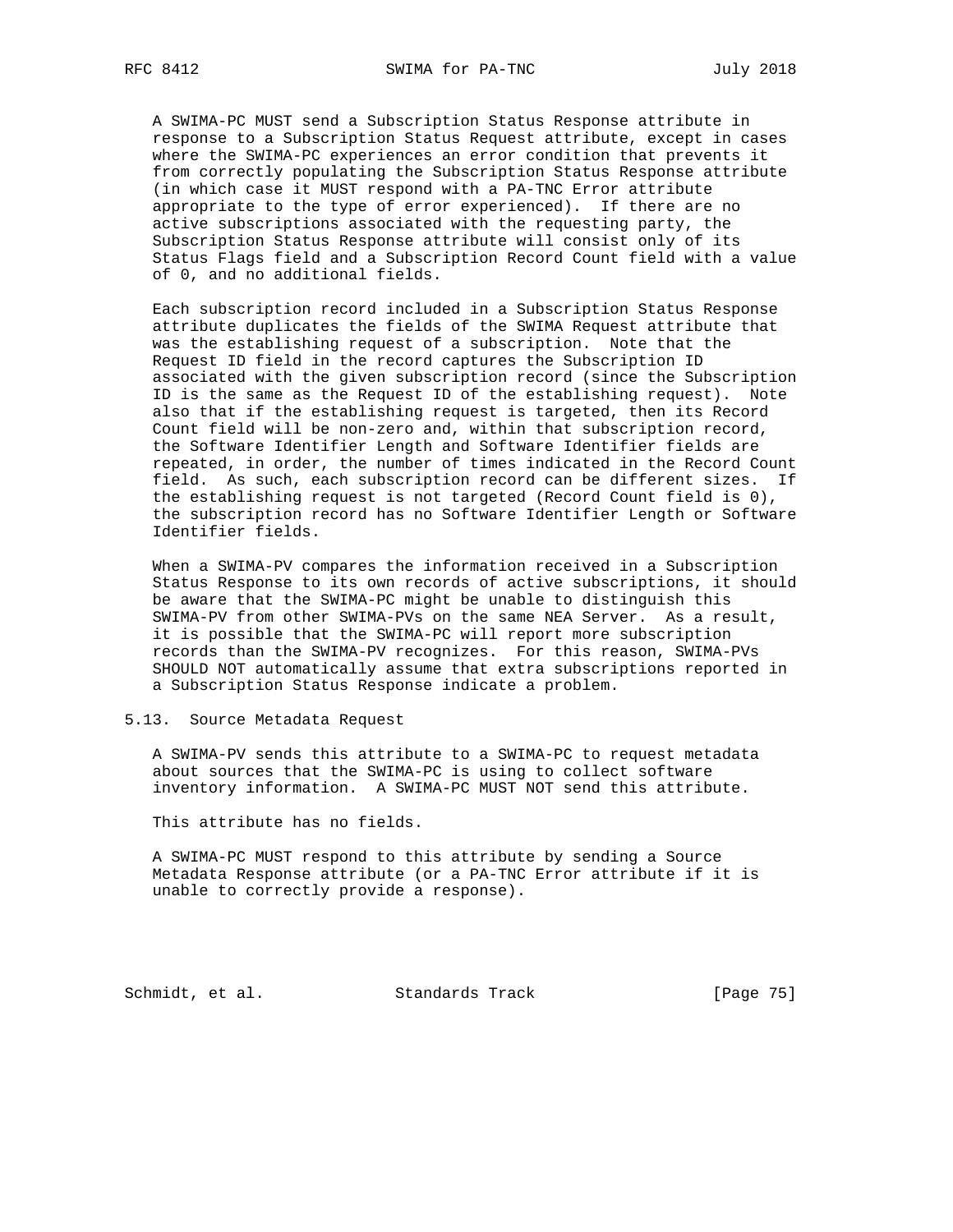# 5.14. Source Metadata Response

 A SWIMA-PC sends this attribute to a SWIMA-PV to provide descriptive metadata about the sources of software inventory information used by the SWIMA-PC. A SWIMA-PV MUST NOT send this attribute.

1 2 3 0 1 2 3 4 5 6 7 8 9 0 1 2 3 4 5 6 7 8 9 0 1 2 3 4 5 6 7 8 9 0 1 +-+-+-+-+-+-+-+-+-+-+-+-+-+-+-+-+-+-+-+-+-+-+-+-+-+-+-+-+-+-+-+-+ Reserved | Source Count | +-+-+-+-+-+-+-+-+-+-+-+-+-+-+-+-+-+-+-+-+-+-+-+-+ | | | | SUB-BLOCK (Repeated "Source Count" times) | | | +-+-+-+-+-+-+-+-+-+-+-+-+-+-+-+-+-+-+-+-+-+-+-+-+-+-+-+-+-+-+-+-+

Figure 19: Source Metadata Response Attribute

1 2 3 0 1 2 3 4 5 6 7 8 9 0 1 2 3 4 5 6 7 8 9 0 1 2 3 4 5 6 7 8 9 0 1 +-+-+-+-+-+-+-+-+-+-+-+-+-+-+-+-+-+-+-+-+-+-+-+-+-+-+-+-+-+-+-+-+ | Source Id Num | Metadata Length | Metadata (var)| +-+-+-+-+-+-+-+-+-+-+-+-+-+-+-+-+-+-+-+-+-+-+-+-+-+-+-+-+-+-+-+-+

Figure 20: Source Metadata Response Attribute SUB-BLOCK

Schmidt, et al. Standards Track [Page 76]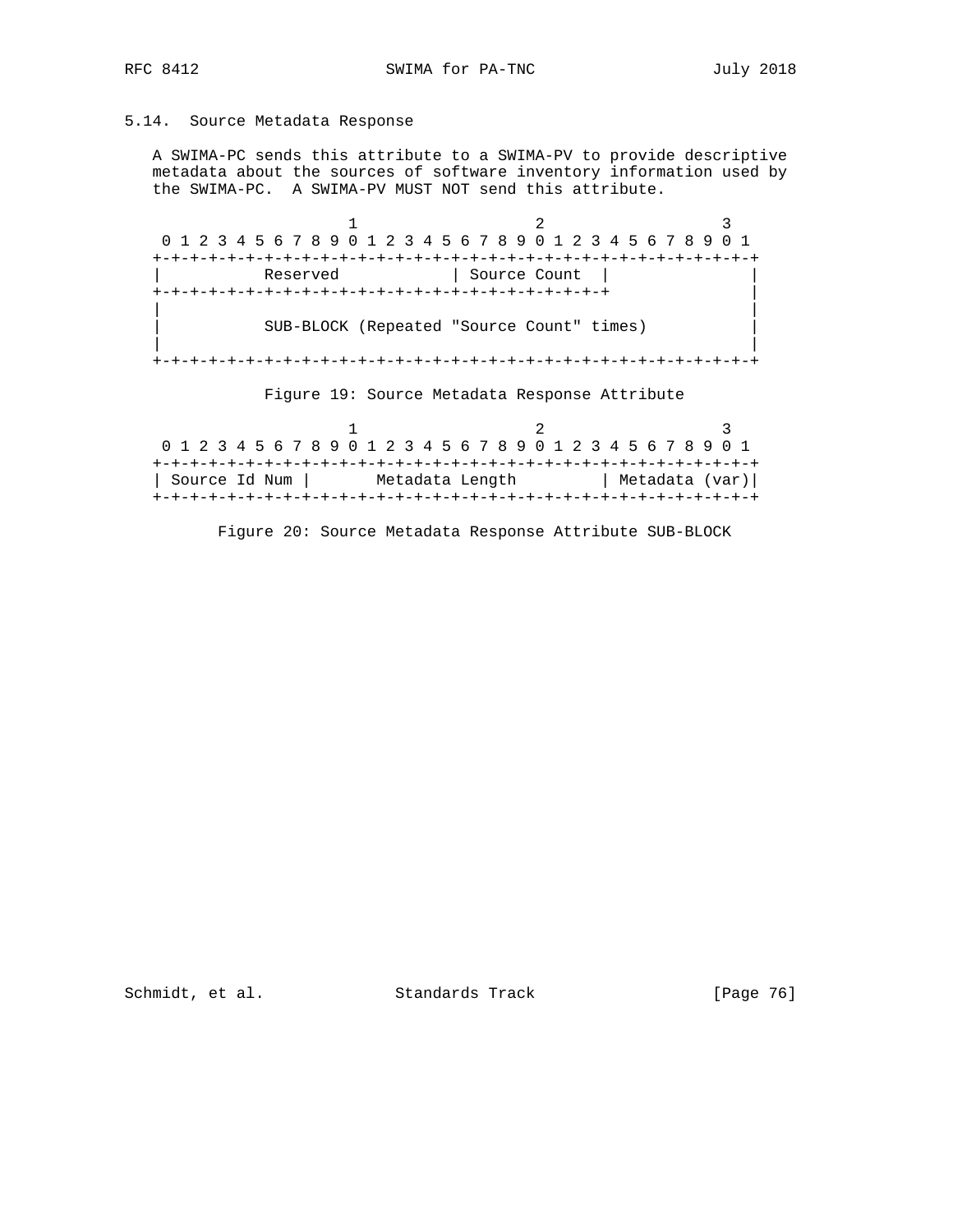+----------------+--------------------------------------------------+ | Field | Description +----------------+--------------------------------------------------+ | Reserved | Reserved for future use. This field MUST be set | | to zero on transmission and ignored upon | reception. | | | Source Count  $|$  The number of source records that follow. The | Source Identification Number, Metadata Length, | and Metadata fields are repeated, in order, the number of times indicated by this field. This field MAY be 0, in which case no fields follow (but this would only be done to indicate that the SWIMA-PC has no active sources; this would not be a typical situation). | | | Source | The Source Identifier number associated with the Identification  $|$  described source for any communications with the Number | recipient SWIMA-PV. | | | | Metadata | A 2-byte unsigned integer indicating the length, | | Length | in bytes, of the Metadata field. | | | | | Metadata | A string containing descriptive metadata about | | | the indicated data source. This string MUST NOT |  $|$  be null terminated. +----------------+--------------------------------------------------+

Table 8: Source Metadata Response Fields

 A Source Metadata Response attribute contains zero or more records, each describing one of the data sources the SWIMA-PC uses to collect software inventory information. It SHOULD contain one metadata record for each source that the SWIMA-PC uses. (There might be reasons not to inform certain SWIMA-PVs of the presence of certain data sources.) The attribute MUST contain a metadata record for each source that has been identified in inventory or event messages to the given SWIMA-PV.

 A SWIMA-PC MUST send a Source Metadata Response attribute in response to a Source Metadata Request attribute, except in cases where the SWIMA-PC experiences an error condition that prevents it from correctly populating the Source Metadata Response attribute (in which case it MUST respond with a PA-TNC Error attribute appropriate to the type of error experienced).

Schmidt, et al. Standards Track [Page 77]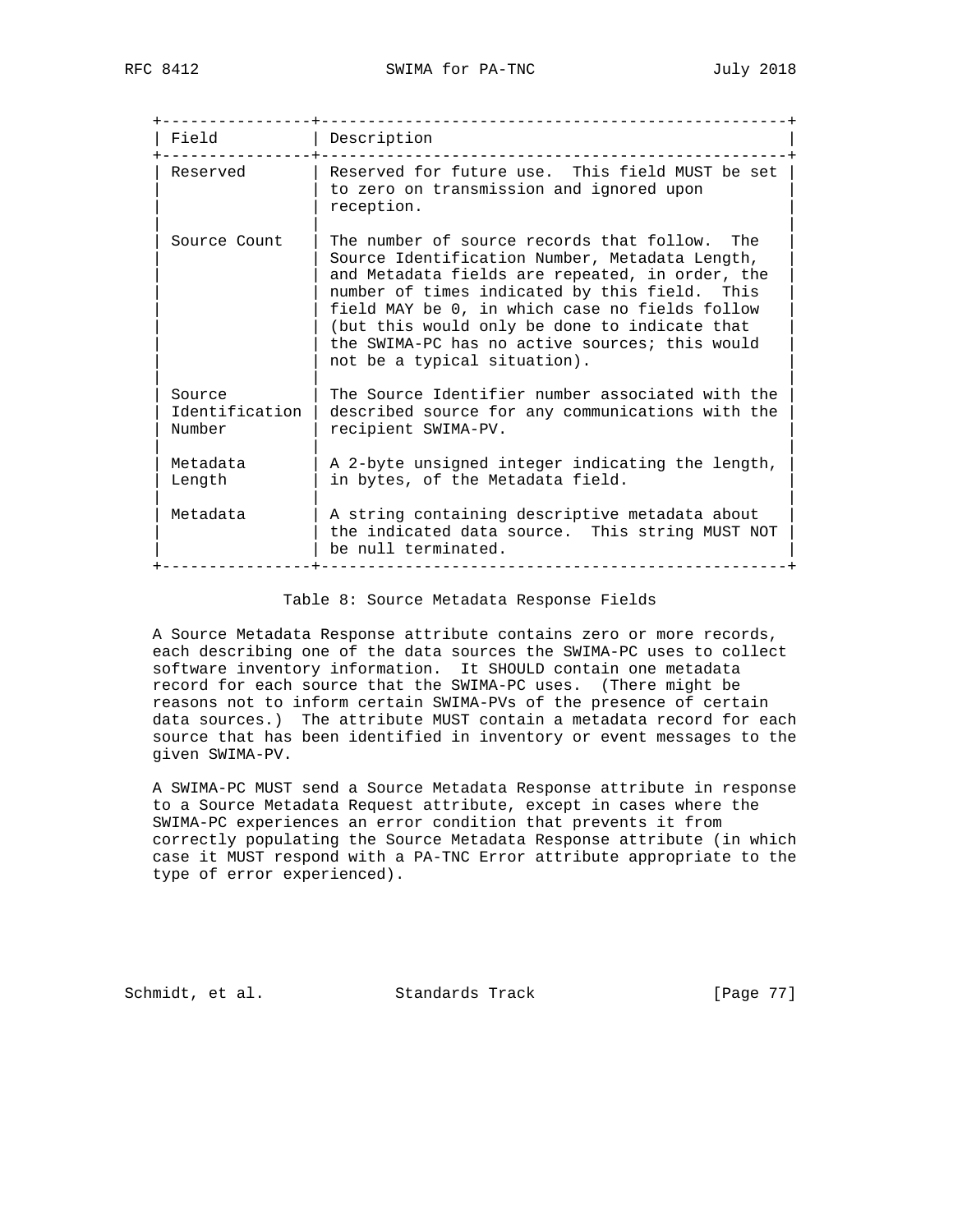The Source Count field indicates how many source metadata records are included in the attribute. Each included record consists of a Source Identification Number field, a Metadata Length field, and a Metadata field.

 The Source Identification Number field in the Source Metadata Response attribute corresponds to the Source Identification Number field in inventory and event messages. In the case where (1) the Source Identification Number value in this attribute matches a Source Identification Number field in an inventory or event record and (2) both the Source Metadata Response and the inventory or event record were sent to the same SWIMA-PV, the source described in the Metadata field MUST be the same source that provided the inventory or event record associated with this Source Identifier. Recall that a SWIMA-PC MAY use different Source Identification Number associations with different SWIMA-PVs. As such, the association between a Source Identification Number and the conveyed metadata is also only meaningful for communications between the sending SWIMA-PC and receiving SWIMA-PV. When sending to a given SWIMA-PV, the SWIMA-PC MUST use the recipient SWIMA-PV's Source Identification Number associations.

 The Metadata Length field indicates the length, in bytes, of the Metadata field. The Metadata field contains information about the indicated data source. This specification does not dictate a format for the contents of the Metadata field. This field MAY include machine-readable information. For broadest utility, the Metadata field SHOULD include human-readable, descriptive information about the data source.

## 5.15. PA-TNC Error as Used by SWIMA

 The PA-TNC Error attribute is defined in the PA-TNC specification [RFC5792], and its use here conforms to that specification. A PA-TNC Error can be sent due to any error in the PA-TNC exchange and might also be sent in response to error conditions specific to the SWIMA exchange. The latter case utilizes error codes defined below.

 A PA-TNC Error MUST be sent by a SWIMA-PC in response to a SWIMA Request in the case where the SWIMA-PC encounters a fatal error (i.e., an error that prevents further processing of an exchange) relating to the attribute exchange. A SWIMA-PV MUST NOT send this attribute. In the case where the SWIMA-PV experiences a fatal error, it MUST handle the error without sending a PA-TNC Error attribute. The SWIMA-PV MAY take other actions in response to the error, such as logging the cause of the error or even taking actions to isolate the endpoint.

Schmidt, et al. Standards Track [Page 78]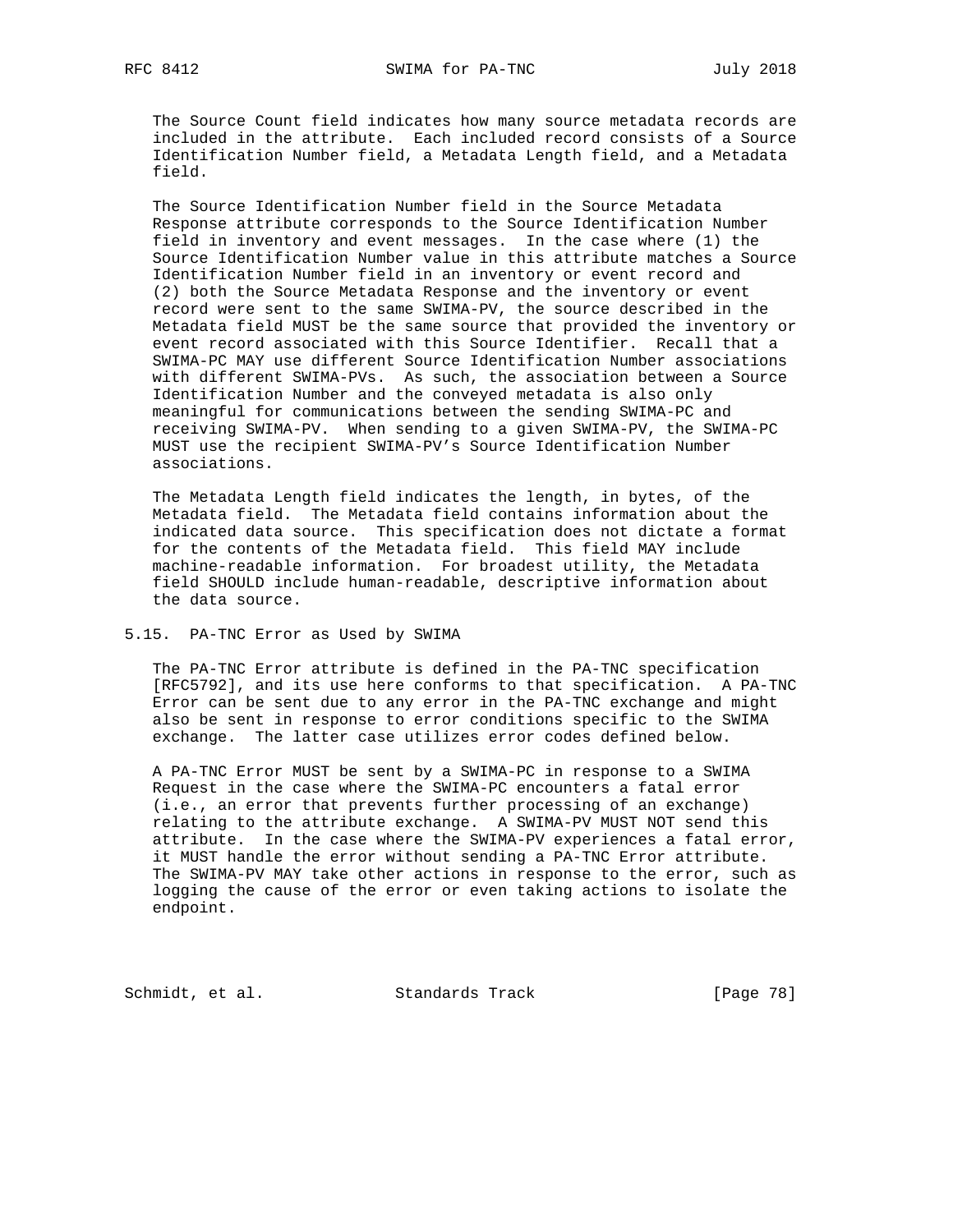A PA-TNC Error attribute is sent instead of a SWIMA Response attribute when certain issues prevent the reliable creation of a SWIMA Response. As such, a SWIMA-PC MUST NOT send both a PA-TNC Error attribute and a SWIMA Response attribute in response to a single SWIMA Request attribute.

 Table 9 lists the error code values for the PA-TNC Error attribute that are specific to the SWIMA exchange. Error codes are shown in both hexadecimal and decimal format. In all of these cases, the Error Code Vendor ID field MUST be set to 0x000000, corresponding to the IETF SMI PEN. The error information structures for each error code are described in the following subsections.

 Note that a message with a SWIMA attribute might also result in an error condition covered by the IETF Standard PA-TNC Error Codes defined in Section 4.2.8 of [RFC5792]. For example, a SWIMA attribute might have an invalid parameter, leading to an error code of "Invalid Parameter". In this case, the SWIMA-PC MUST use the appropriate PA-TNC Error Code value as defined in Section 4.2.8 of [RFC5792].

Schmidt, et al. Standards Track [Page 79]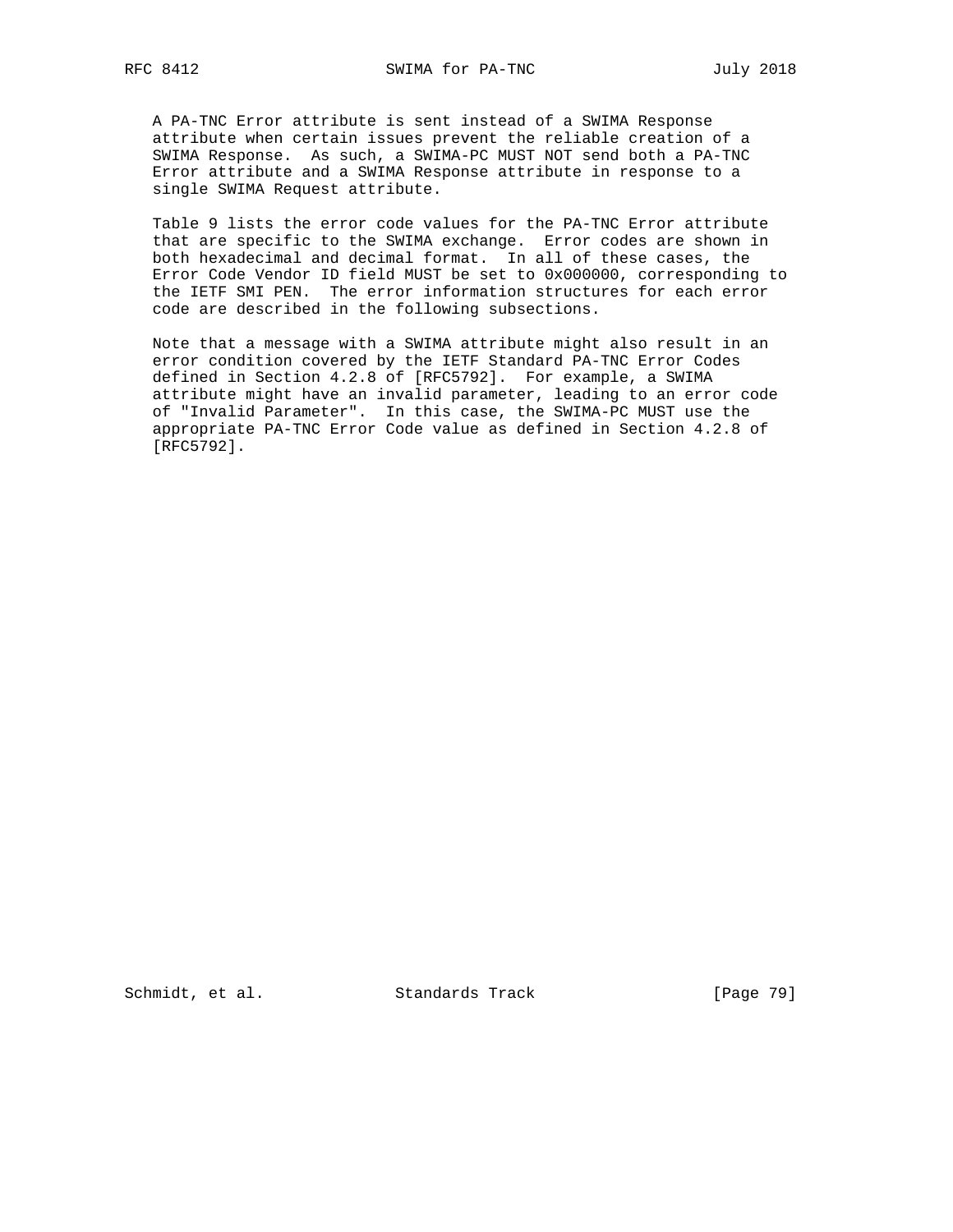| Error Code<br>Value     | Description                                                                                                                                                                                                                                                                                                                                                                                                           |
|-------------------------|-----------------------------------------------------------------------------------------------------------------------------------------------------------------------------------------------------------------------------------------------------------------------------------------------------------------------------------------------------------------------------------------------------------------------|
| $0 \times 00000004$ (4) | SWIMA ERROR. This indicates a fatal error<br>(i.e., an error that precludes the creation of a<br>suitable response attribute) other than the<br>errors described below but still specific to the<br>processing of SWIMA attributes. The Description<br>field SHOULD contain additional diagnostic<br>information.                                                                                                     |
| $0x00000005$ (5)        | SWIMA_SUBSCRIPTION_DENIED_ERROR. This indicates<br>that the SWIMA-PC denied the SWIMA-PV's request<br>to establish a subscription. The Description<br>field SHOULD contain additional diagnostic<br>information.                                                                                                                                                                                                      |
| $0x00000006$ (6)        | SWIMA_RESPONSE_TOO_LARGE_ERROR. This indicates<br>that the SWIMA-PC's response to the SWIMA-PV's<br>request was too large to be serviced.<br>The error<br>information structure indicates the largest<br>possible size of a response supported by the<br>SWIMA-PC (see Section 5.15.2). The Description<br>field SHOULD contain additional diagnostic<br>information.                                                 |
| $0x00000007$ (7)        | SWIMA_SUBSCRIPTION_FULFILLMENT_ERROR. This<br>indicates that the SWIMA-PC experienced an error<br>while fulfilling a given subscription.<br>The<br>error information includes the Subscription ID<br>of the relevant subscription, as well as a<br>sub-error that describes the nature of the error<br>the SWIMA-PC experienced. The SWIMA-PC and<br>SWIMA-PV MUST treat the identified subscription<br>as cancelled. |
| $0x00000008$ (8)        | SWIMA_SUBSCRIPTION_ID_REUSE_ERROR.<br>This<br>indicates that the SWIMA-PC received a SWIMA<br>Request from a given SWIMA-PV where the Request<br>ID of that SWIMA Request is currently used as<br>the Subscription ID of an active subscription<br>with that SWIMA-PV. This error does not cancel<br>the identified subscription.                                                                                     |

Table 9: PA-TNC Error Codes for SWIMA

Schmidt, et al. Standards Track [Page 80]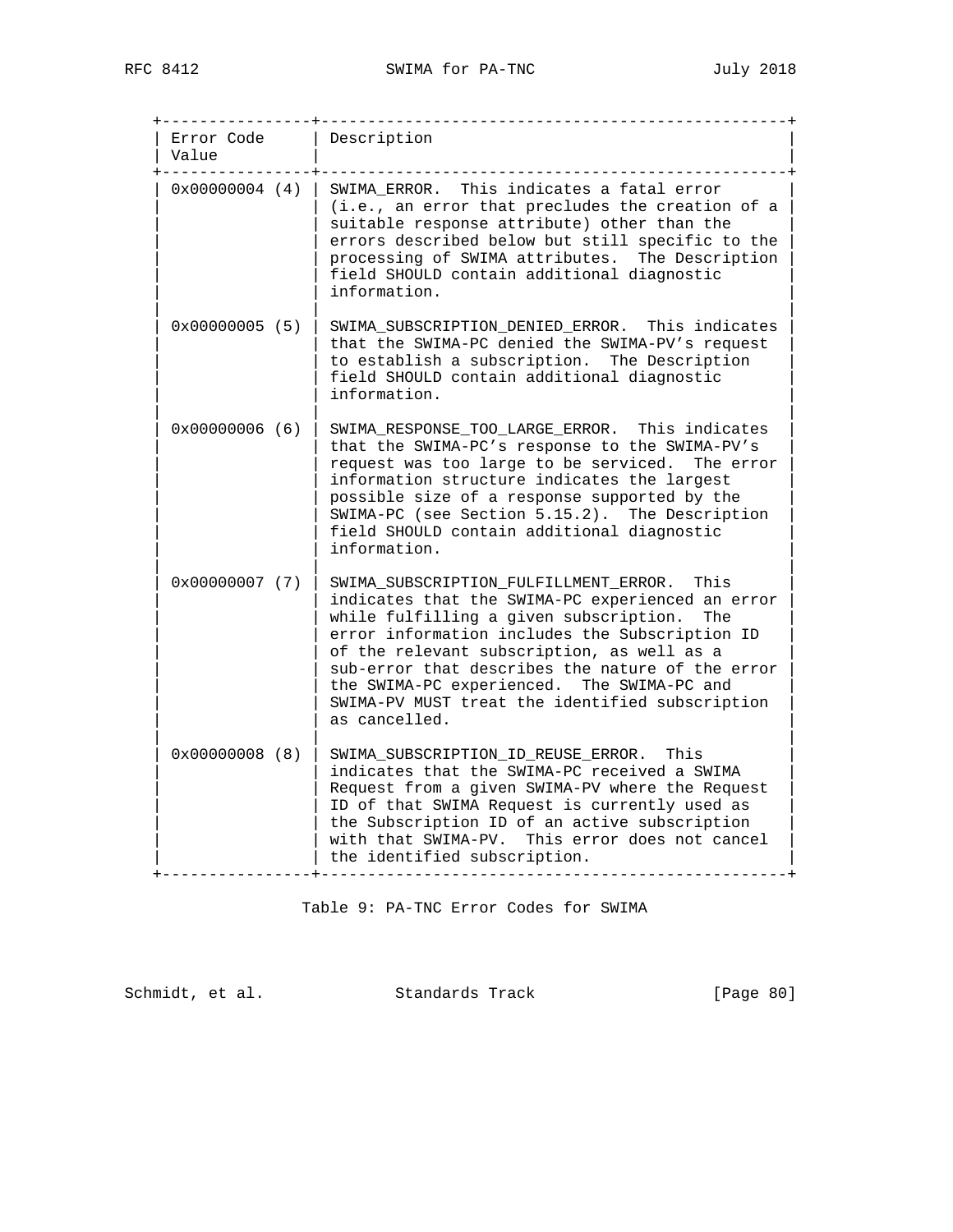The following subsections describe the structures present in the error information fields. Note that all error structures include a variable-length field but do not include any fields indicating the length of those fields. A length field is unnecessary because all other fields in the PA-TNC Error attribute are of fixed length, and thus the length of the variable-length field can be found by subtracting the size of these fixed-length fields from the PA-TNC Attribute Length field in the PA-TNC Attribute Header.

# 5.15.1. SWIMA\_ERROR, SWIMA\_SUBSCRIPTION\_DENIED\_ERROR, and SWIMA\_SUBSCRIPTION\_ID\_REUSE\_ERROR Information

 The SWIMA\_ERROR error code indicates that the sender (the SWIMA-PC) has encountered an error that is related to the processing of a SWIMA Request attribute but that is not covered by SWIMA error codes that are more specific. The SWIMA\_SUBSCRIPTION\_DENIED\_ERROR is used when the SWIMA-PV sends a request to establish a subscription or clear all subscriptions from the given SWIMA-PV but the SWIMA-PC is unable or unwilling to comply with this request. The

 SWIMA\_SUBSCRIPTION\_ID\_REUSE\_ERROR is used when the SWIMA-PC receives a SWIMA Request whose Request ID duplicates a Subscription ID of an active subscription with the request's sender. All of these error codes use the following error information structure.

|  | 0 1 2 3 4 5 6 7 8 9 0 1 2 3 4 5 6 7 8 9 0 1 2 3 4 5 6 7 8 9 0 1 |  |  |  |  |  |  |  |  |                               |  |                                      |  |  |  |  |
|--|-----------------------------------------------------------------|--|--|--|--|--|--|--|--|-------------------------------|--|--------------------------------------|--|--|--|--|
|  |                                                                 |  |  |  |  |  |  |  |  |                               |  |                                      |  |  |  |  |
|  |                                                                 |  |  |  |  |  |  |  |  |                               |  | Copy of Request ID / Subscription ID |  |  |  |  |
|  |                                                                 |  |  |  |  |  |  |  |  |                               |  |                                      |  |  |  |  |
|  |                                                                 |  |  |  |  |  |  |  |  | Description (variable length) |  |                                      |  |  |  |  |
|  |                                                                 |  |  |  |  |  |  |  |  |                               |  |                                      |  |  |  |  |

 Figure 21: SWIMA\_ERROR, SWIMA\_SUBSCRIPTION\_DENIED\_ERROR, and SWIMA\_SUBSCRIPTION\_ID\_REUSE\_ERROR Information

Schmidt, et al. Standards Track [Page 81]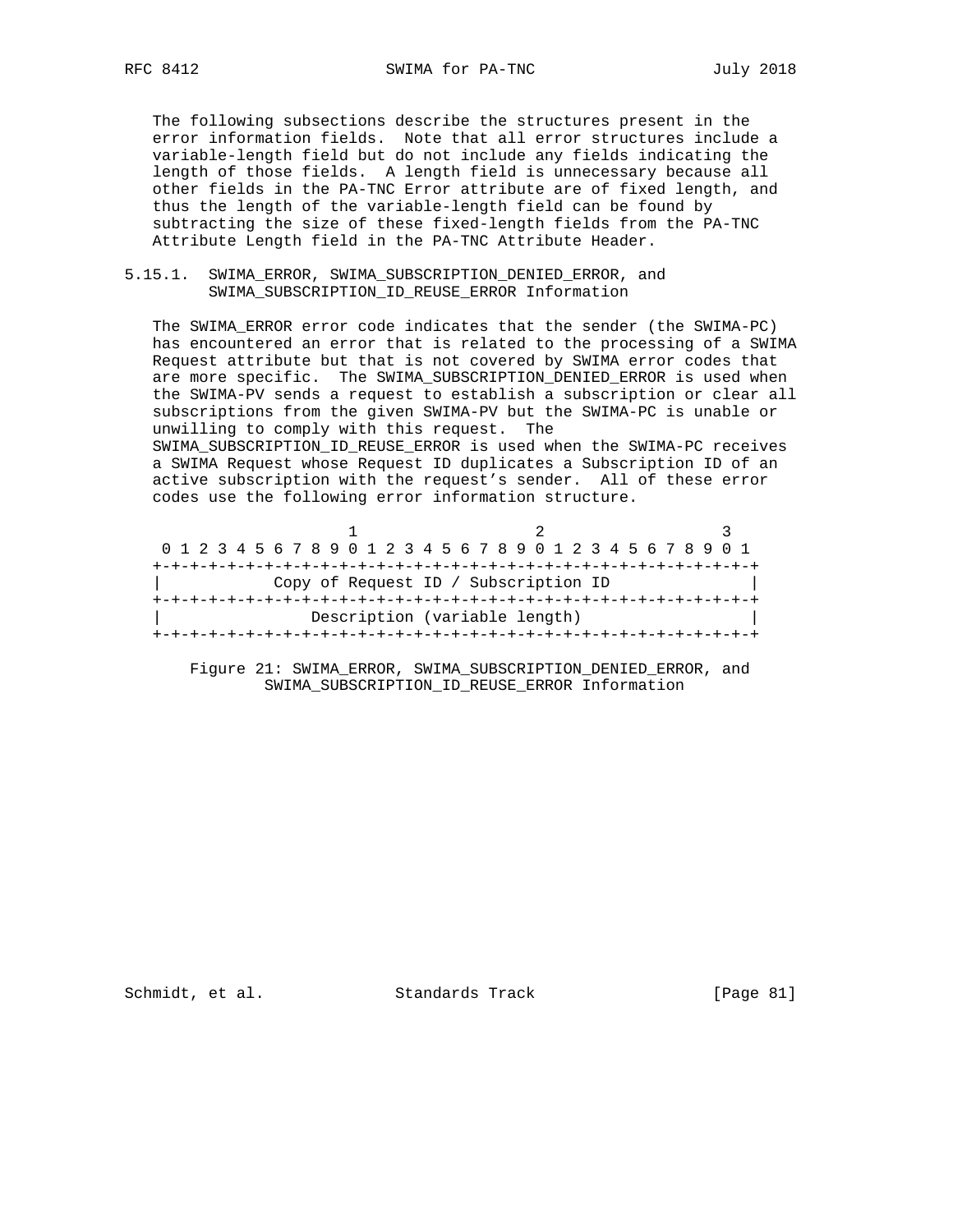| Field              | Description                                                                                                                                                                                                                                                                                                                                                                                                                                                                                                                                                                                                                                                                                                                                                                                                             |
|--------------------|-------------------------------------------------------------------------------------------------------------------------------------------------------------------------------------------------------------------------------------------------------------------------------------------------------------------------------------------------------------------------------------------------------------------------------------------------------------------------------------------------------------------------------------------------------------------------------------------------------------------------------------------------------------------------------------------------------------------------------------------------------------------------------------------------------------------------|
| Subscription<br>ID | Copy of $ $ In the case that this error condition is generated<br>Request ID $/$ in direct response to a SWIMA Request attribute,<br>this field MUST contain an exact copy of the<br>Request ID field in the SWIMA Request attribute<br>that caused this error. In the case that the<br>attribute in question is generated in fulfillment<br>of an active subscription, this field MUST contain<br>the Subscription ID of the subscription for which<br>the attribute was generated. (This is only<br>possible if the error code is SWIMA ERROR, as the<br>other errors are not generated by subscription<br>fulfillment.) Note that in the case of failed<br>subscription fulfillment, the indicated error<br>appears as a sub-error for a<br>SWIMA SUBSCRIPTION FULFILLMENT ERROR, as described<br>in Section 5.15.3. |
| Description        | A UTF-8 [RFC3629] string describing the condition<br>that caused this error. This field MAY be zero-<br>length. However, senders SHOULD include some kind<br>of description in all PA-TNC Error attributes with<br>these error codes. This field MUST NOT be null<br>terminated.                                                                                                                                                                                                                                                                                                                                                                                                                                                                                                                                        |

 Table 10: SWIMA\_ERROR, SWIMA\_SUBSCRIPTION\_DENIED\_ERROR, and SWIMA\_SUBSCRIPTION\_ID\_REUSE\_ERROR Information Fields

 This error information structure is used with SWIMA\_ERROR, SWIMA\_SUBSCRIPTION\_DENIED\_ERROR, and SWIMA\_SUBSCRIPTION\_ID\_REUSE\_ERROR status codes to identify the SWIMA Request attribute that precipitated the error condition and to describe the error. The Description field contains text describing the error. The SWIMA-PC MAY encode machine-interpretable information in this field but SHOULD also include a human-readable description of the error, since the receiving SWIMA-PV might not recognize the SWIMA-PC's encoded information.

Schmidt, et al. Standards Track [Page 82]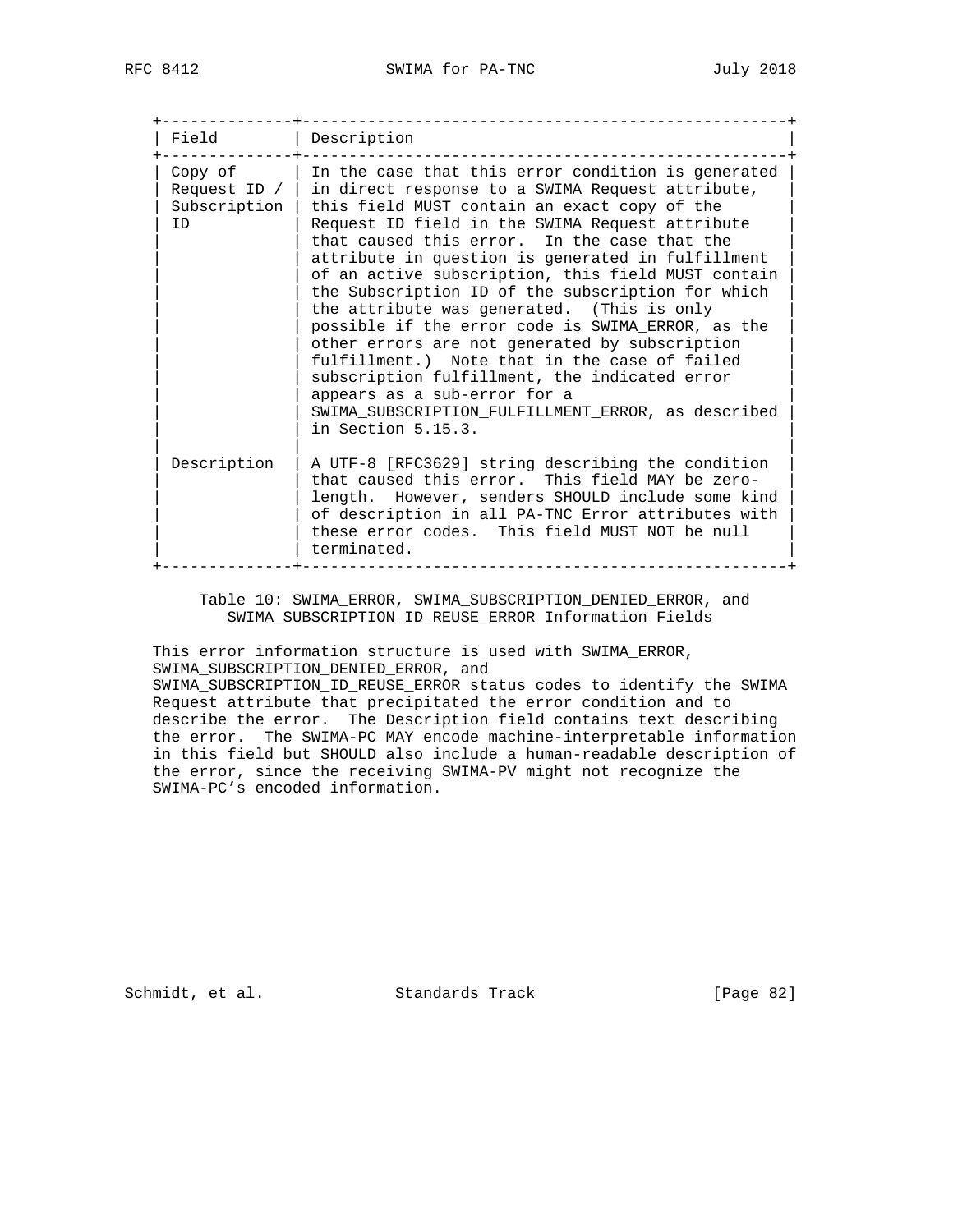# 5.15.2. SWIMA\_RESPONSE\_TOO\_LARGE\_ERROR Information

 The SWIMA\_RESPONSE\_TOO\_LARGE\_ERROR error code indicates that a SWIMA-PC's response to a SWIMA-PV's SWIMA Request attribute was too large to send.

| 0 1 2 3 4 5 6 7 8 9 0 1 2 3 4 5 6 7 8 9 0 1 2 3 4 5 6 7 8 9 0 1 |                                      |  |
|-----------------------------------------------------------------|--------------------------------------|--|
|                                                                 |                                      |  |
|                                                                 | Copy of Request ID / Subscription ID |  |
|                                                                 |                                      |  |
|                                                                 | Maximum Allowed Size                 |  |
|                                                                 |                                      |  |
|                                                                 | Description (variable length)        |  |
|                                                                 |                                      |  |
|                                                                 |                                      |  |

Figure 22: SWIMA\_RESPONSE\_TOO\_LARGE\_ERROR Information

Schmidt, et al. Standards Track [Page 83]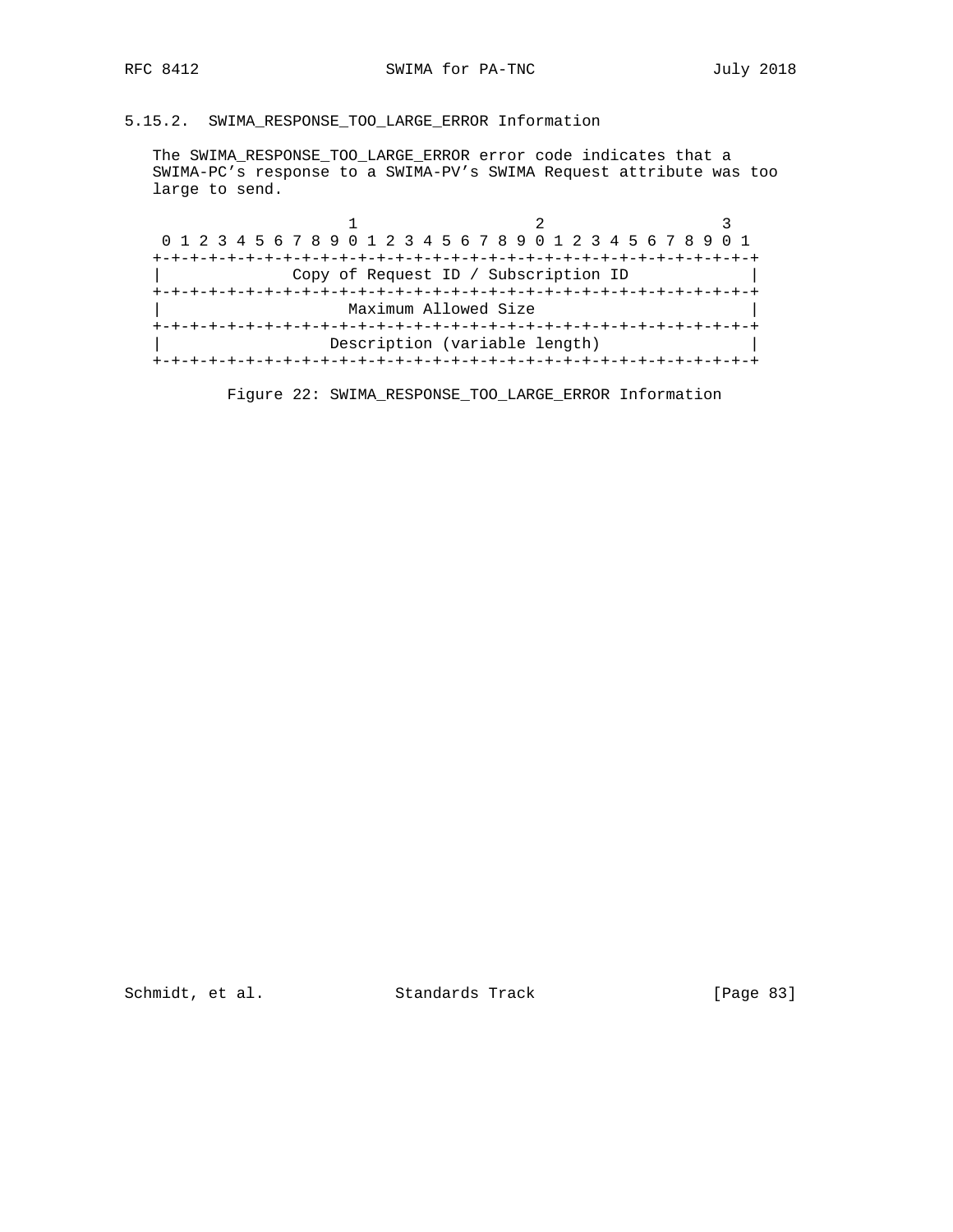| Field                                           | Description                                                                                                                                                                                                                                                                                                                                                                                                                                                                                                                                                                                                                          |
|-------------------------------------------------|--------------------------------------------------------------------------------------------------------------------------------------------------------------------------------------------------------------------------------------------------------------------------------------------------------------------------------------------------------------------------------------------------------------------------------------------------------------------------------------------------------------------------------------------------------------------------------------------------------------------------------------|
| Copy of<br>Request ID $/$<br>Subscription<br>ID | In the case that the attribute in question is<br>generated in direct response to a SWIMA Request,<br>this field MUST contain an exact copy of the<br>Request ID field in the SWIMA Request attribute<br>that caused this error. In the case that the<br>attribute in question is generated in fulfillment<br>of an active subscription, this field MUST contain<br>the Subscription ID of the subscription for which<br>the attribute was generated. Note that in the<br>latter case, the SWIMA_RESPONSE_TOO_LARGE_ERROR<br>appears as a sub-error for a<br>SWIMA SUBSCRIPTION FULFILLMENT ERROR, as described<br>in Section 5.15.3. |
| Maximum<br>Allowed Size                         | This field MUST contain an unsigned integer<br>indicating the largest permissible size, in bytes,<br>of the SWIMA attribute that the SWIMA-PC is<br>currently willing to send in response to a SWIMA<br>Request attribute.                                                                                                                                                                                                                                                                                                                                                                                                           |
| Description                                     | A UTF-8 [RFC3629] string describing the condition<br>that caused this error. This field MAY be zero-<br>length. However, senders SHOULD include some kind<br>of description in all PA-TNC Error attributes with<br>this error code. This field MUST NOT be null<br>terminated.                                                                                                                                                                                                                                                                                                                                                       |

Table 11: SWIMA\_RESPONSE\_TOO\_LARGE\_ERROR Information Fields

 This error structure is used with the SWIMA\_RESPONSE\_TOO\_LARGE\_ERROR status code to identify the SWIMA Request attribute that precipitated the error condition and to describe the error. The Maximum Allowed Size field indicates the largest attribute the SWIMA-PC is willing to send in response to a SWIMA Request under the current circumstances. Note that under other circumstances, the SWIMA-PC might be willing to return larger or smaller responses than indicated (such as if the endpoint connects to the NEA Server using a different network protocol). The other fields in this error information structure have the same meanings as corresponding fields in the SWIMA\_ERROR and SWIMA\_SUBSCRIPTION\_DENIED\_ERROR information structures.

Schmidt, et al. Standards Track [Page 84]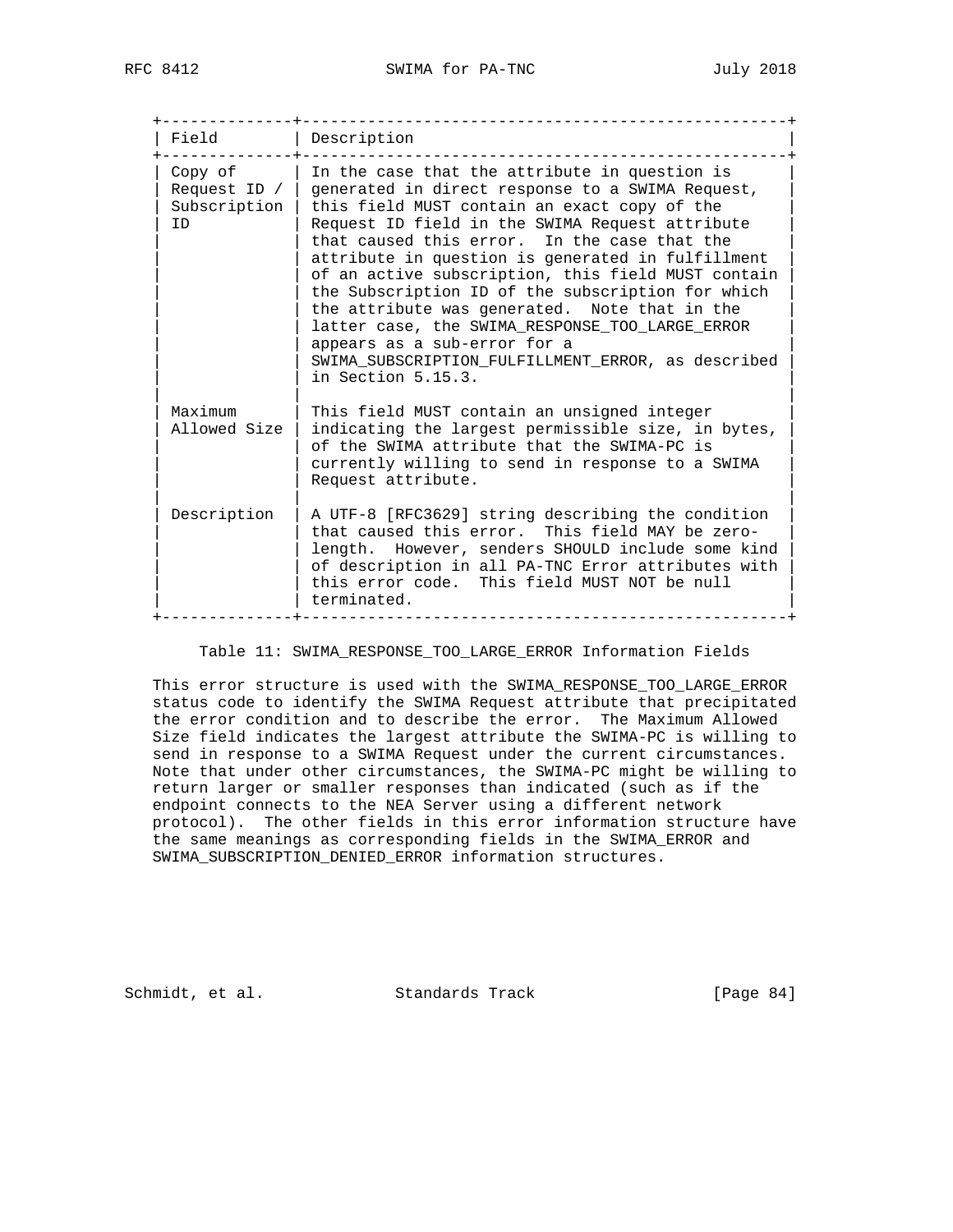# 5.15.3. SWIMA\_SUBSCRIPTION\_FULFILLMENT\_ERROR Information

 The SWIMA\_SUBSCRIPTION\_FULFILLMENT\_ERROR error code indicates that the SWIMA-PC encountered an error while fulfilling a subscription. The bytes after the first 4 octets duplicate a PA-TNC Error attribute (as described in Section 4.2.8 of PA-TNC [RFC5792]) that is used to identify the nature of the encountered error.

| 0 1 2 3 4 5 6 7 8 9 0 1 2 3 4 5 6 7 8 9 0 1 2 3 4 5 6 7 8 9 |                 |                                         |  |
|-------------------------------------------------------------|-----------------|-----------------------------------------|--|
|                                                             |                 |                                         |  |
|                                                             | Subscription ID |                                         |  |
|                                                             |                 |                                         |  |
| Reserved                                                    |                 | Sub-error Code Vendor ID                |  |
|                                                             |                 |                                         |  |
|                                                             |                 | Sub-error Code                          |  |
|                                                             |                 |                                         |  |
|                                                             |                 | Sub-error Information (variable length) |  |
|                                                             |                 |                                         |  |

Figure 23: SWIMA\_SUBSCRIPTION\_FULFILLMENT\_ERROR Information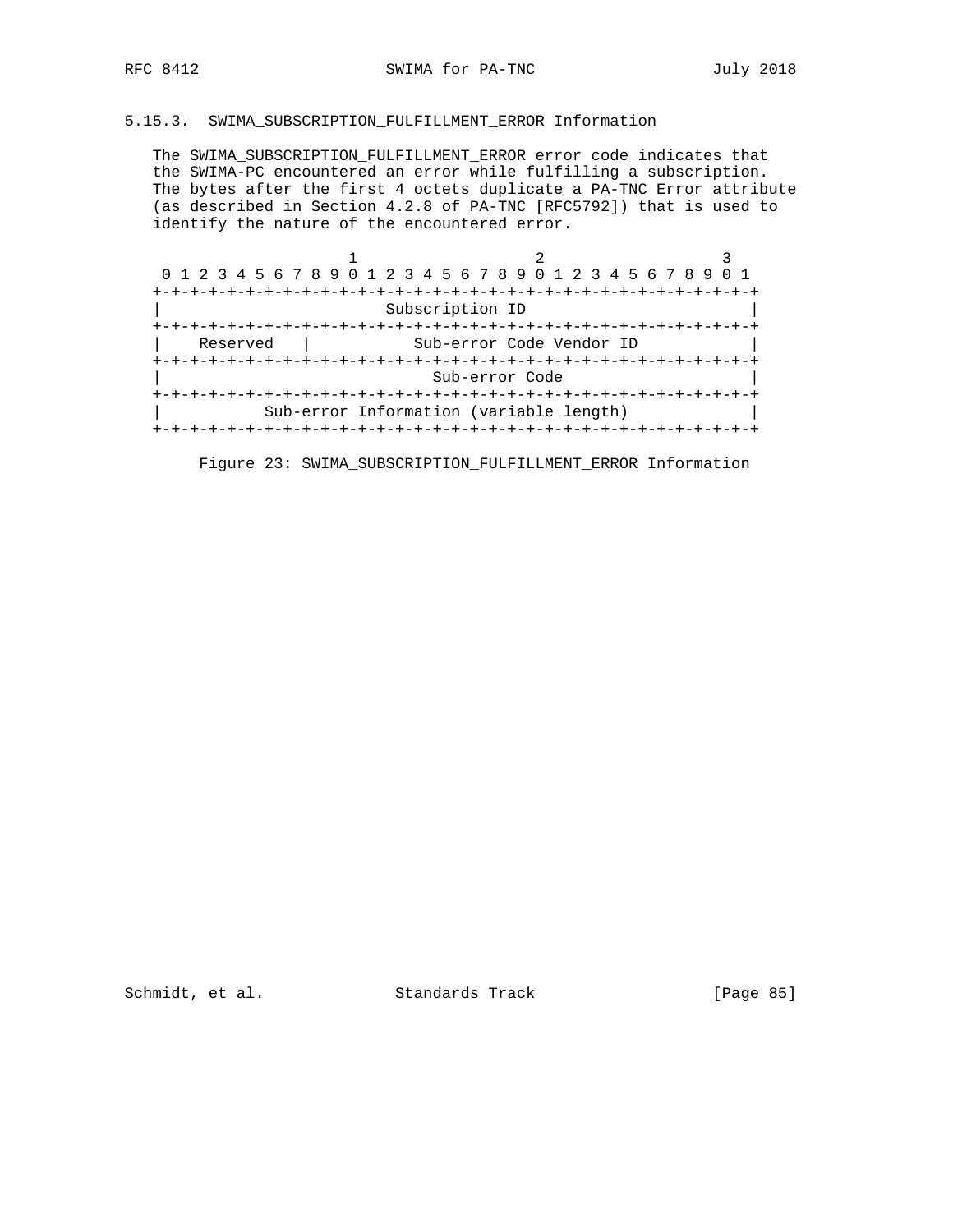| Field                           | Description                                                                                                                                                                             |
|---------------------------------|-----------------------------------------------------------------------------------------------------------------------------------------------------------------------------------------|
| Subscription<br>ID              | This field MUST contain the Subscription ID of the<br>subscription whose fulfillment caused this error.                                                                                 |
| Reserved                        | This field MUST contain the value of the Reserved<br>field of a PA-TNC Error attribute that describes<br>the error condition encountered during<br>subscription processing.             |
| Sub-error<br>Code Vendor<br>TD. | This field MUST contain the value of the Error<br>Code Vendor ID field of a PA-TNC Error attribute<br>that describes the error condition encountered<br>during subscription processing. |
| Sub-error<br>Code               | This field MUST contain the value of the Error<br>Code field of a PA-TNC Error attribute that<br>describes the error condition encountered during<br>subscription processing.           |
| Sub-error<br>Information        | This field MUST contain the value of the Error<br>Information field of a PA-TNC Error attribute that<br>describes the error condition encountered during<br>subscription processing.    |

Table 12: SWIMA\_SUBSCRIPTION\_FULFILLMENT\_ERROR Information Fields

This error structure is used with the

 SWIMA\_SUBSCRIPTION\_FULFILLMENT\_ERROR status code. The first 4 octets of this error structure contain the Subscription ID of the subscription that was being fulfilled when the error occurred. The remaining fields of this error structure duplicate the fields of a PA-TNC Error attribute, referred to as the "sub-error". The error code of the sub-error corresponds to the code of the error that the SWIMA-PC encountered while fulfilling the given subscription. The sub-error MUST NOT have an error code of SWIMA\_SUBSCRIPTION\_FULFILLMENT\_ERROR.

 The SWIMA-PC sending a PA-TNC Error attribute with this error code, and the SWIMA-PV receiving it, MUST treat the subscription identified by the Subscription ID field as cancelled. All other subscriptions are unaffected.

Schmidt, et al. Standards Track [Page 86]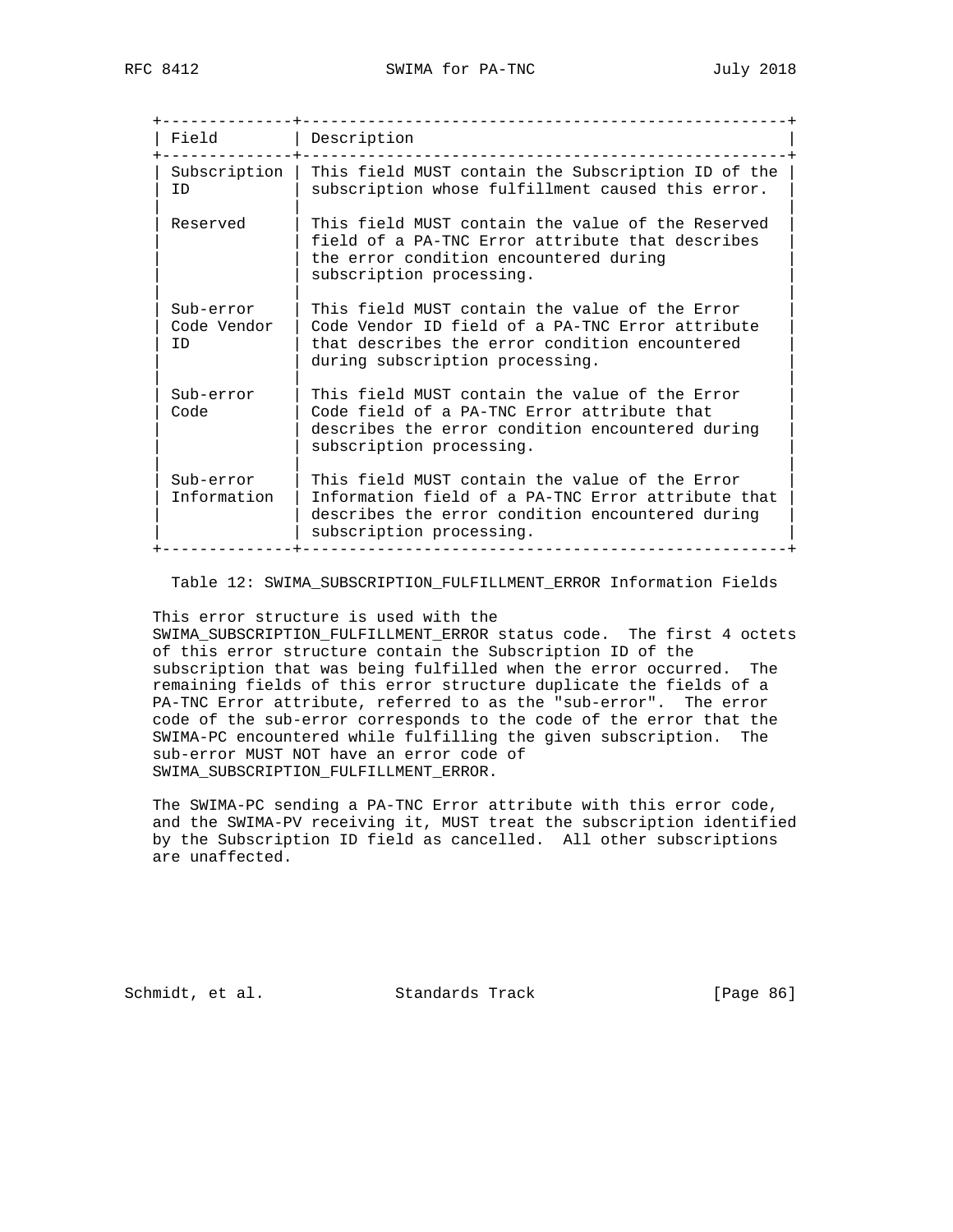#### 6. Supported Data Models

 SWIMA supports an extensible list of data models for representing and transmitting software inventory information. This list of data models appears in the "Software Data Model Types" registry (see Section 10.5). This document provides guidance for an initial set of data models. Other documents might provide guidance on the use of new data models by SWIMA and will be referenced by extensions to the "Software Data Model Types" registry.

#### 6.1. ISO 2015 SWID Tags Using XML

 The International Organization for Standardization and the International Electrotechnical Commission (ISO/IEC) published the specification governing SWID tag construction and use (ISO/IEC 19770-2:2009) in 2009 [SWID09], with a revised version of the specification (ISO/IEC 19770-2:2015) published in 2015 [SWID15]. Since that time, a growing number of vendors have integrated SWID tags into their software products. SWID tags significantly simplify the task of identifying pieces of software: instead of relying on discovery processes that look for clues as to software presence, such as the presence of particular files or registry keys, vendors can use a readily available list of SWID tags that provides simple and immediate evidence as to the presence of the given piece of software.

 SWIMA has no reliance on the presence or management of SWID tags on an endpoint as described in the ISO 2015 SWID tag specification. However, as presented in the ISO 2015 SWID tag specification, the data model for describing software provides a robust and comprehensive way of describing software and is adopted here as a means of representing and transmitting software information. It should be emphasized that the use of the ISO SWID tag data model makes no assumption as to whether (1) the source of the recorded information was, in fact, an ISO SWID tag harvested from the endpoint or (2) the information was created using some other source and normalized to the SWID format.

6.1.1. Guidance on Normalizing Source Data to ISO 2015 SWID Tags Using XML

 Any record associated with this Software Data Model Type MUST conform to [SWID15].

 If generating a new ISO 2015 SWID tag, the software generating the tag MUST use a Tag Creator RegID that is associated with the generating software, unless this is impossible, in which case it MUST use the "http://invalid.unavailable" Tag Creator RegID value. (This conforms to conventions for an unknown tag creator in the ISO 2015

Schmidt, et al. Standards Track [Page 87]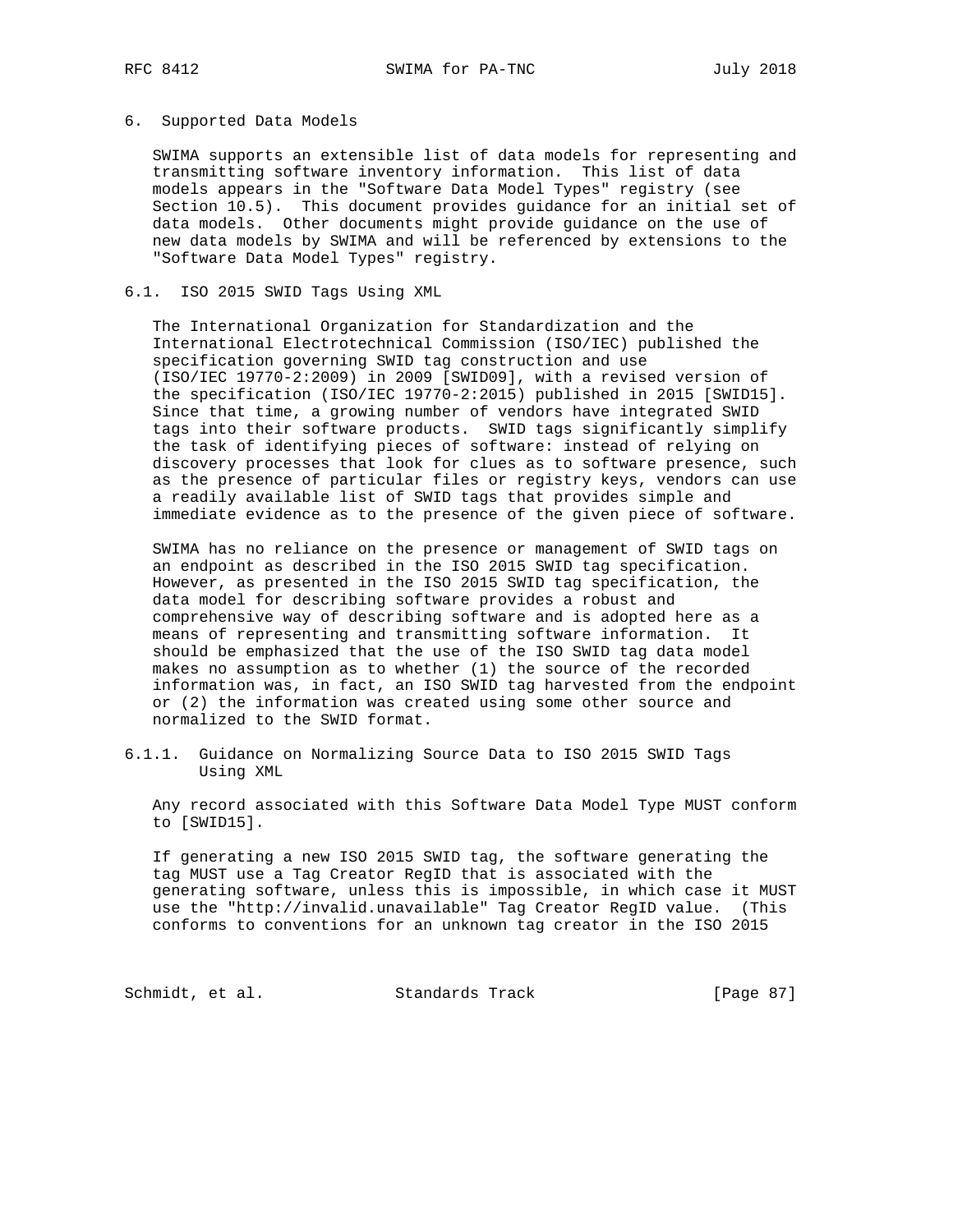SWID tag specification.) Do not use a RegID associated with any other party. In particular, it is incorrect to use a Tag Creator RegID associated with the software being described by the tag, the enterprise that is using the software, or any other entity except that of the party that built the tool that is generating the SWID tag. This reflects the requirement that the Tag Creator RegID identify the party that created the tag. Moreover, any generated tags SHOULD conform to guidance for tag creators as provided in NISTIR 8060 [NIST8060], which provides additional recommendations to increase interoperable use of SWID tags.

6.1.2. Guidance on Creation of Software Identifiers from ISO 2015 SWID Tags

 A Software Identifier generated from an ISO 2015 SWID tag is expressed as a concatenation of the value of the Tag Creator RegID field and the Unique ID field. Specifically, (1) it MUST be of the form TAG\_CREATOR\_REGID "\_" "\_" UNIQUE\_ID and (2) it consists of the Tag Creator RegID and the Unique ID from the tag connected with a double underscore  $(\_)$ , without any other connecting character or whitespace.

6.2. ISO 2009 SWID Tags Using XML

 As noted above, ISO's SWID tag specification provides a useful data model for representation of software information. As of the writing of this specification, while the ISO 2015 specification is considered more comprehensive and addresses some issues with the ISO 2009 specification, 2009-format SWID tags remain far more common in deployments. For this reason, ISO 2009 SWID tags are included in the "Software Data Model Types" registry.

6.2.1. Guidance on Normalizing Source Data to ISO 2009 SWID Tags Using XML

 Any record associated with this Software Data Model Type MUST conform to [SWID09]. Any such tag SHOULD use a UTF-8 encoding [RFC3629] but MUST NOT alter the existing encoding if doing so would invalidate digital signatures included in the tag.

 If generating a new ISO 2009 SWID tag, the software generating the tag MUST use a Tag Creator RegID that is associated with the generating software, unless this is impossible, in which case it MUST use "unknown", which indicates that the tag creator is unknown. (This conforms to conventions for an unknown tag creator in the ISO 2009 SWID tag specification.) Do not use a RegID associated with any other party. In particular, it is incorrect to use a Tag Creator RegID associated with the software being described by the tag, the

Schmidt, et al. Standards Track [Page 88]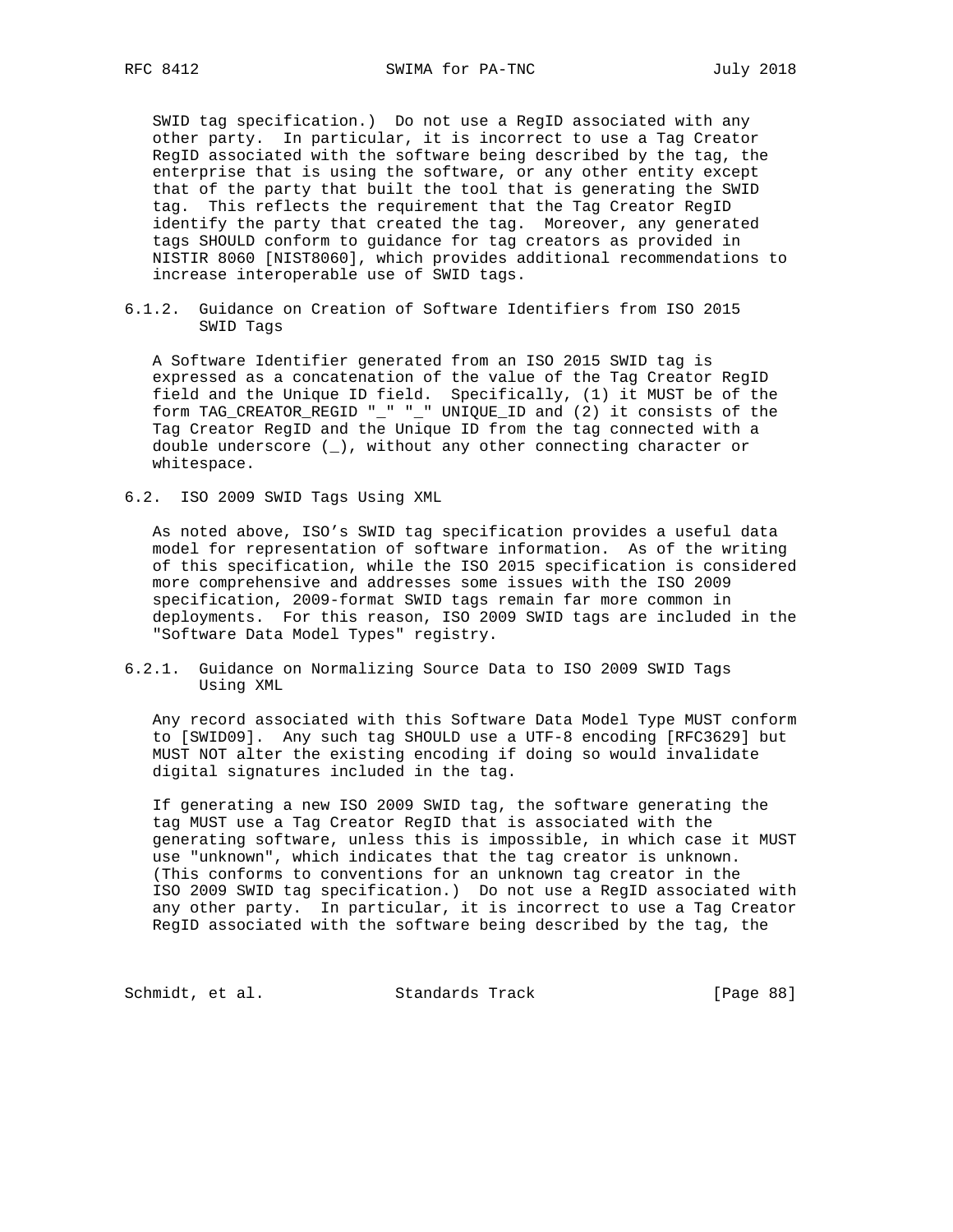enterprise that is using the software, or any other entity except that of the party that built the tool that is generating the SWID tag. This reflects the requirement that the Tag Creator RegID identify the party that created the tag.

6.2.2. Guidance on Creation of Software Identifiers from ISO 2009 SWID Tags

 A Software Identifier generated from an ISO 2009 SWID tag is expressed as a concatenation of the value of the Tag Creator RegID field and the Unique ID field. Specifically, (1) it MUST be of the form TAG\_CREATOR\_REGID "\_" "\_" UNIQUE\_ID and (2) it consists of the Tag Creator RegID and the Unique ID from the tag connected with a double underscore (\_), without any other connecting character or whitespace.

7. Relationship to Other Specifications

 This specification is expected to participate in a standard NEA architecture. As such, it is expected to be used in conjunction with the other protocols used in a NEA exchange. In particular, SWIMA attributes are conveyed over PB-TNC [RFC5793], which is in turn conveyed over some variant of PT (either PT-TLS [RFC6876] or PT-EAP [RFC7171]). These protocols have an especially important role, as they are responsible for ensuring that attributes defined under this specification are delivered reliably, securely, and to the appropriate party.

 It is important to note that the Product Information, Numeric Version, and String Version attributes defined in the PA-TNC specification [RFC5792] are also meant to convey information about installed applications and the versions thereof. As such, there is some conceptual overlap between those attributes and the intent of this specification. However, PA-TNC was designed to respond to very specific queries about specific classes of products, while SWIMA is able to convey a broader query, resulting in a more comprehensive set of information regarding an endpoint's installed software. As such, this specification provides important capabilities not present in the PA-TNC specification.

 The NEA architecture is intended to support a broad range of activities and, as such, might be employed by other specifications. For example, requirement T-001 in the SACM Requirements document [RFC8248] notes that NEA can support data collection from endpoints within the broader SACM architecture. (Other parts of the NEA architecture, which SWIMA uses, meet the other SACM data transport requirements.) In the SACM architecture, a SWIMA-PV corresponds to a "SACM Collector" and a SWIMA-PC corresponds to a "SACM Internal

Schmidt, et al. Standards Track [Page 89]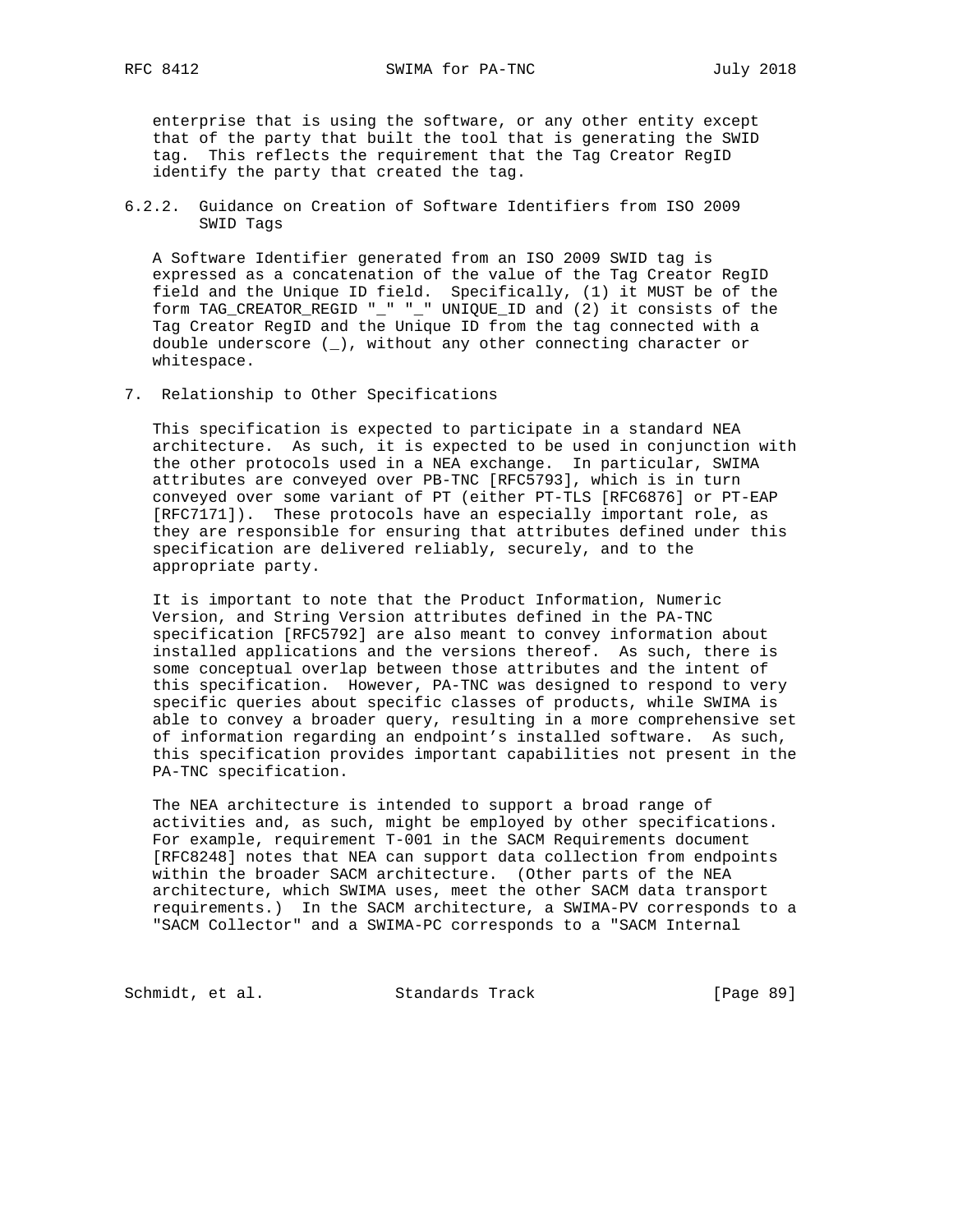Collector". In the SACM architecture, SWIMA can support activities relating to software inventory collection. Specifically, SWIMA supports the SACM "Endpoint Posture Attribute Value Collection" use case (Section 2.1.3 in [RFC7632]) by describing a collection mechanism that enables event-driven, scheduled, and ad hoc data collection of software inventory information. SWIMA's flexibility with regard to the format of inventory data records means that it is compatible with virtually any data format that implements SACM's "Define, Publish, Query, and Retrieve Security Automation Data" use case (Section 2.1.1 in [RFC7632]). This is just one example of how SWIMA can support broader security solution standards. Note that while SWIMA can support these SACM use cases, SWIMA has no dependencies on the SACM architecture or any other context in which NEA might reasonably be applied.

8. Security Considerations

 This section discusses some of the security threats facing SWIMA-PCs and SWIMA-PVs. This section primarily notes potential issues for implementers to consider, although it does contain a handful of normative requirements to address certain security issues. The issues identified below focus on capabilities specific to this document. Implementers are advised to consult other relevant NEA specifications, particularly [RFC5209] (the NEA architecture) and [RFC5792] (PA-TNC), for security issues that are applicable to such components in general.

#### 8.1. Evidentiary Value of Software Inventory Evidence Records

 The degree to which an endpoint's Software Inventory Evidence Collection accurately reflects the endpoint's actual software load and any changes made to this software load is dependent on the accuracy of the tools used to populate and manage the Software Inventory Evidence Records in this collection. While the SWIMA-PC is required to detect changes to an endpoint's Software Inventory Evidence Collection in near real time, some tools might not be designed to update records in the Software Inventory Evidence Collection in real time. This can result in a collection that is out of sync with actual system state. Moreover, tools might inaccurately characterize software or fail to properly record its removal. Finally, it is likely that there will be software on the endpoint that is not tracked by any source and thus is not reflected in the Software Inventory Evidence Collection. Tools that implement SWIMA ought to be aware of these potential issues and minimize them, but completely eliminating such issues is likely impossible. Users of collected Software Inventory Evidence Records need to understand that the information provided by SWIMA cannot be treated as completely accurate. Nonetheless, having endpoints report this information can

Schmidt, et al. Standards Track [Page 90]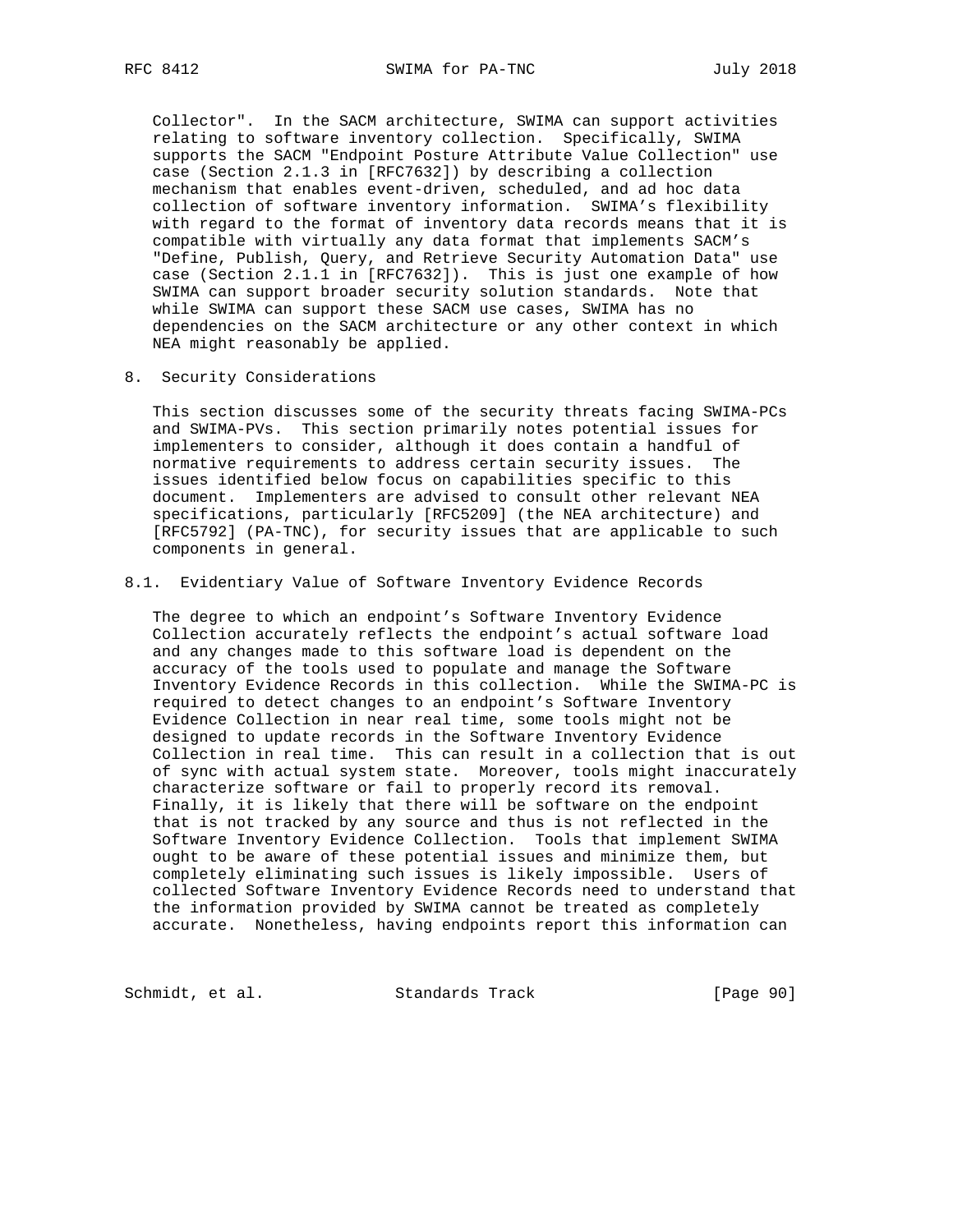still provide useful insights into the state of the endpoint's software load and can alert administrators and policy tools of situations that require remediation.

8.2. Sensitivity of Collected Records

 Collected software records can be sensitive in nature. This can include both security sensitivities and privacy sensitivities. Privacy sensitivities are discussed more in Section 9. With regard to security, inventory records represent a wealth of information about the endpoint in question, and for an adversary who does not already have access to the endpoint a collection of the endpoint's inventory records might provide many details that are useful for mounting an attack. A list of the inventory records associated with an endpoint reveals a list of software installed on the endpoint. This list can be very detailed, noting specific versions and even patch levels; an adversary can use this information to identify vulnerable software and design efficacious attacks.

 The following information might also be gleaned from a collection of software inventory records:

- o An inventory record might include information about where the product was installed on a given endpoint. This can reveal details about the file organization of that endpoint that an attacker can utilize.
- o An inventory record might include information about how the software was provided to the endpoint, who in an organization signs off on the package release, and who packaged the product for installation. This information might be used as a starting point for the development of supply chain attacks.
- o Events affecting inventory records are reported with timestamps indicating when each given event occurred. This can give the attacker an indication of how quickly an organization distributes patches and updates, helping the attacker determine how long an attack window might remain open.

 Any consolidated software inventory is a potential risk, because such an inventory can provide an adversary an insight into the enterprise's configuration and management process. It is recommended that a centralized software inventory record collection be protected against unauthorized access. Mechanisms to accomplish this can include encrypting the data at rest, ensuring that access to the data is limited only to authorized individuals and processes, and other basic security precautions.

Schmidt, et al. Standards Track [Page 91]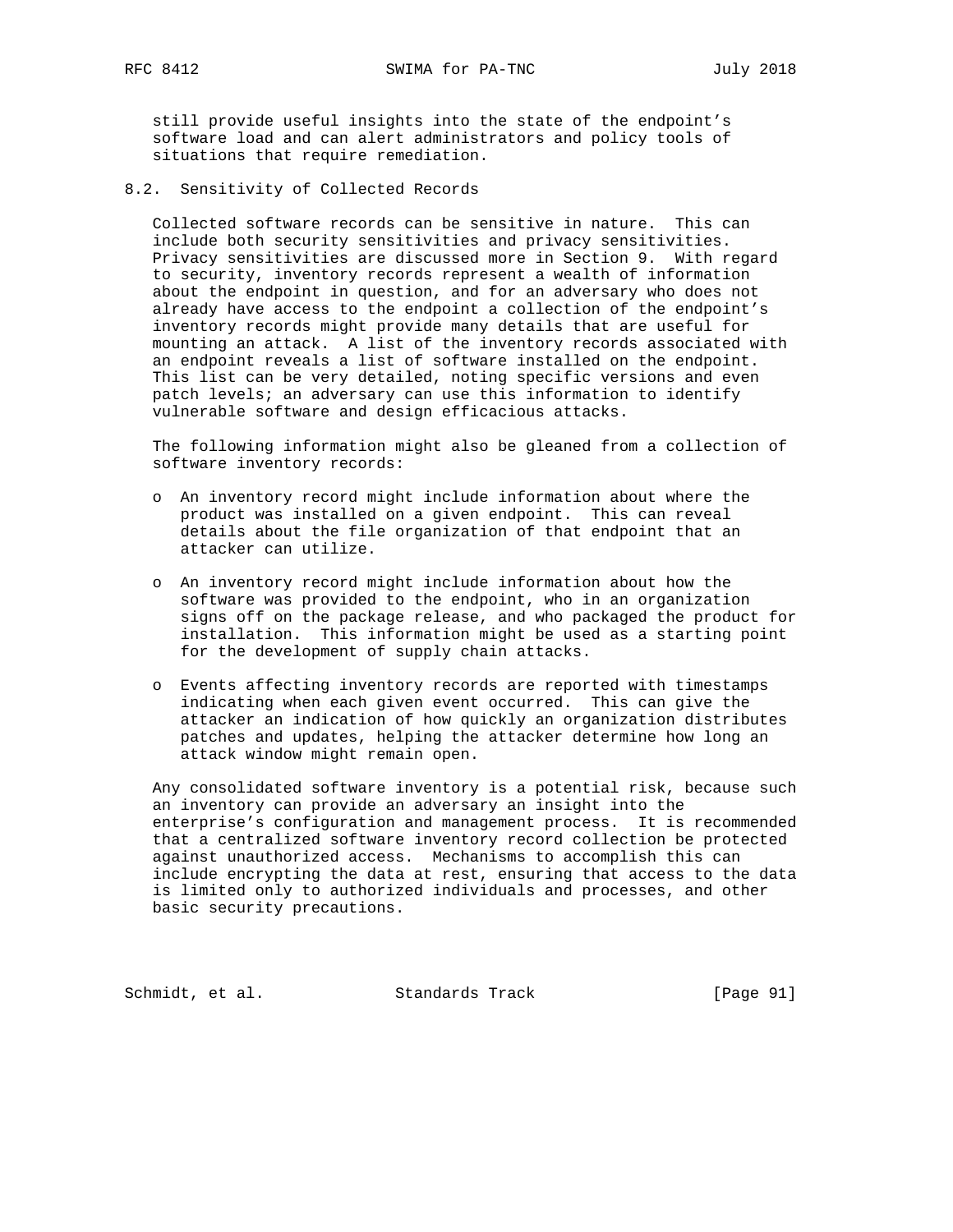# 8.3. Integrity of Endpoint Records

 SWIMA-PCs maintain records of detected changes to the endpoint's Software Inventory Evidence Collection. These records are used to respond to a SWIMA-PV's request for change events. The SWIMA-PV might use a list of reported events to update its understanding of the endpoint's Software Inventory Evidence Collection without needing to receive a full inventory report from the SWIMA-PC. For this reason, preserving the integrity of the SWIMA-PC's record of events is extremely important. If an attacker modifies the SWIMA-PC's record of changes to the endpoint's Software Inventory Evidence Collection, this might cause the SWIMA-PV's understanding of the endpoint's Software Inventory Evidence Collection to differ from its actual state. The results of such an attack might include leading the SWIMA-PV to believe that  $(1)$  absent software was present or, conversely, that present software was absent or (2) patches have been installed even if this is not the case. Such an attack could also cause the SWIMA-PV to be unaware of other changes to Software Inventory Evidence Records. As such, the SWIMA-PC MUST take steps to protect the integrity of its event records.

 In addition, records of established SWIMA-PV subscriptions also require protection against manipulation or corruption. If an attacker is able to modify or delete records of a SWIMA-PV's established subscription, the SWIMA-PC might fail to correctly fulfill this subscription. The SWIMA-PV would not be aware that its subscription was not being correctly fulfilled unless it received additional information that indicated a discrepancy. For example, the SWIMA-PV might collect a full inventory and realize from this information that certain events had not been correctly reported in accordance with an established subscription. For this reason, the SWIMA-PC MUST protect the integrity of subscription records.

# 8.4. SWIMA-PC Access Permissions

 A SWIMA-PC requires sufficient permissions to collect Software Inventory Evidence Records from all of its supported sources, as well as sufficient permissions to interact with the endpoint's Posture Broker Client. With regard to the former, this might require permissions to read the contents of directories throughout the filesystem. Depending on the operating environment and other activities undertaken by a SWIMA-PC (or software that incorporates a SWIMA-PC as one of its capabilities), additional permissions might be required by the SWIMA-PC software. The SWIMA-PC SHOULD NOT be granted permissions beyond what it needs to fulfill its duties.

Schmidt, et al. Standards Track [Page 92]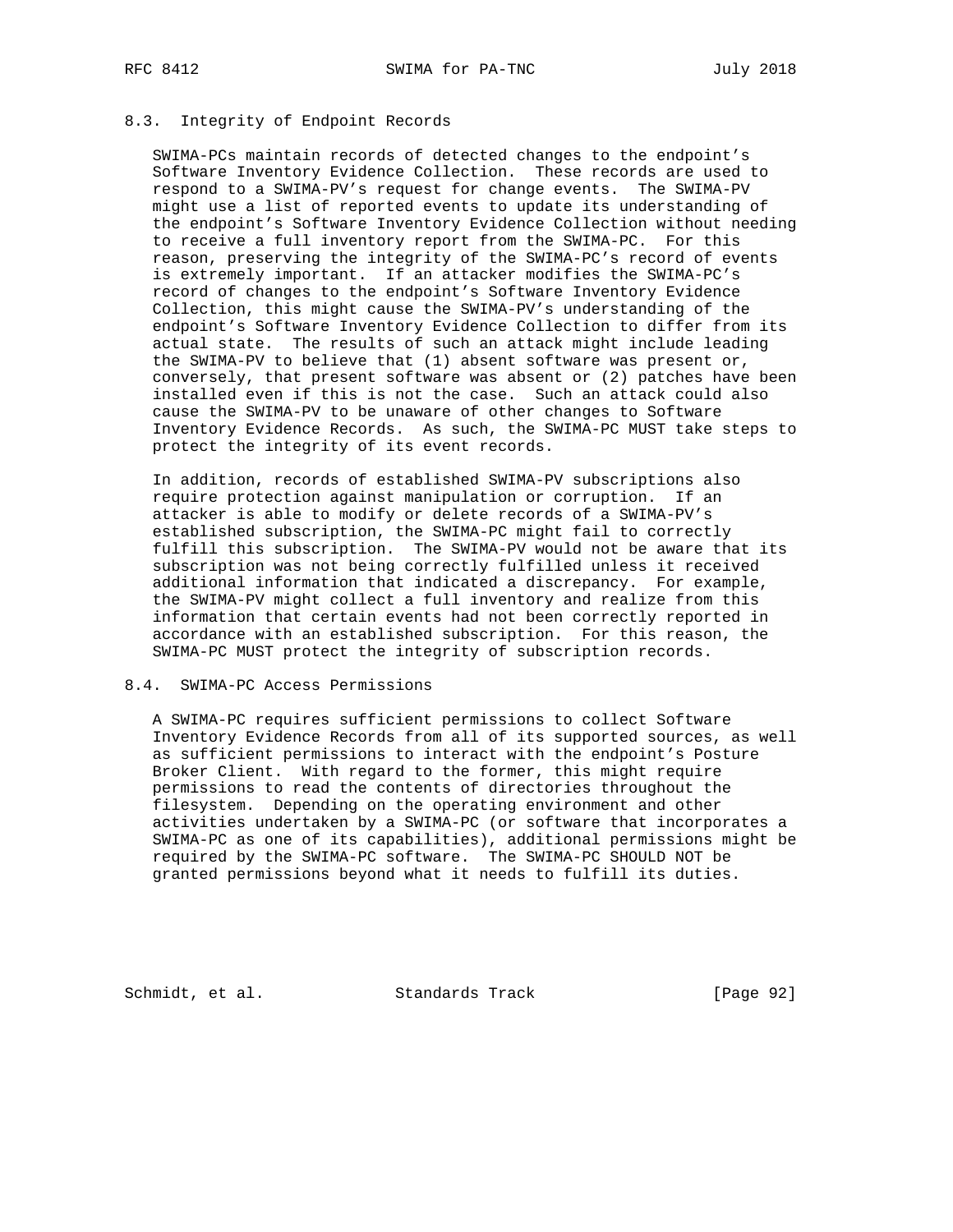# 8.5. Sanitization of Record Fields

 Not all sources of software inventory evidence are necessarily tightly controlled. For example, consider a source that gathers .swid files from the endpoint's filesystem. Any party could create a new .swid file that could be collected and turned into a Software Inventory Evidence Record. As a result, it is important that the contents of source information not be automatically trusted. In particular, tools that read source information and the Software Inventory Evidence Records derived therefrom, including SWIMA-PCs, need to be careful to sanitize input to prevent buffer overflow attacks, encoding attacks, and other weaknesses that might be exploited by an adversary who can control the contents of a record.

# 8.6. PA-TNC Security Threats

 In addition to the aforementioned considerations, the SWIMA protocol is subject to the same security threats as other PA-TNC transactions; see Section 5.2 of PA-TNC [RFC5792]. These include, but are not limited to, attribute theft, message fabrication, attribute modification, attribute replay, attribute insertion, and denial of service. Implementers are advised to consult the PA-TNC specification to better understand these security issues.

#### 9. Privacy Considerations

 As noted in Section 8.2, if an adversary can gain an understanding of the software installed on an endpoint, they can utilize this to launch attacks and maintain footholds on this endpoint. For this reason, the NEA Server needs to ensure that adequate safeguards are in place to prevent exposure of collected inventory records. For similar reasons, it is advisable that an endpoint only send records to a NEA Server that is authorized to receive this information and that can be trusted to safeguard this information after collection.

 In addition, software inventory information can lead to insights about the endpoint's primary user if that user is able to install software. (Note that users might be "able" to install their own software even if they are not "allowed" to do so.) This is especially true on endpoints that support "apps", as individual apps can be closely tied to specific groups or activities. This could conceivably allow inferences about things such as a user's hobbies; the banks and other financial institutions that they use; and information about the user's race, sex, or sexual orientation.

Schmidt, et al. Standards Track [Page 93]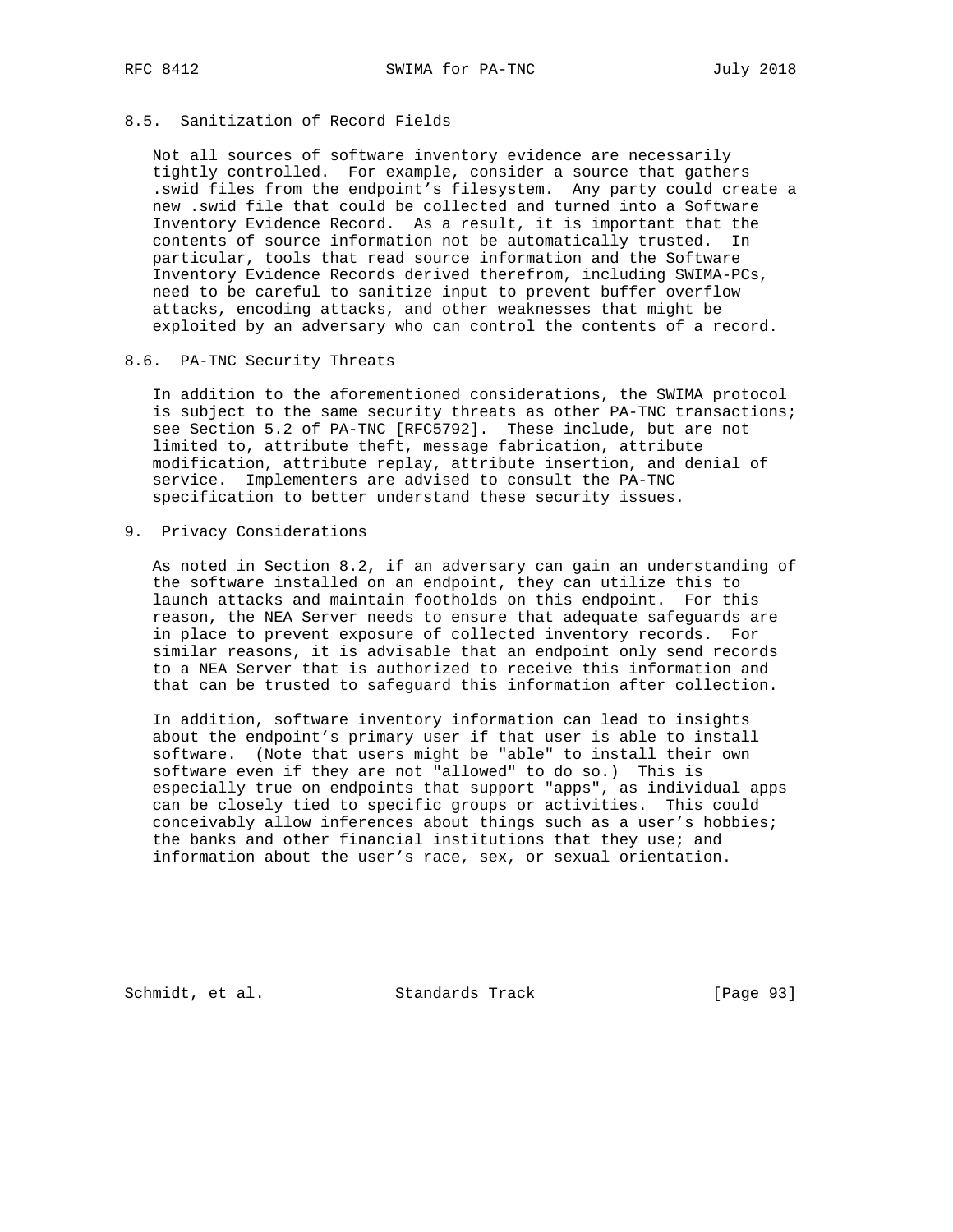Organizations that collect software inventory information from endpoints ought to make sure the endpoints' users are aware of this collection. In addition, organizations should be aware that a software inventory associated with an individual, such as the inventory of the individual's primary endpoint, could expose sensitive personal information. For this reason, privacy safeguards are necessary for collected inventory information. Such safeguards would require not only protection of the inventory's confidentiality but also appropriate access controls so that only those trained in relevant privacy requirements are able to view the data.

#### 10. IANA Considerations

 This section extends multiple existing IANA registries. Specifically, it extends the "PA-TNC Attribute Types" and "PA-TNC Error Codes" registries defined in the PA-TNC specification [RFC5792] and the "PA Subtypes" registry defined in the PB-TNC specification [RFC5793] and extended in PA-TNC. This specification only adds values to these registries and does not alter how these registries work or are maintained. Consult the appropriate specifications for details on the operations and maintenance of these registries.

 This section also defines a new IANA registry for "Software Data Model Types". The structure and requirements for this registry are provided, as well as guidelines for reviewers adjudicating the addition of new entries to this registry.

### 10.1. Guidance for the Designated Experts

 For the "Software Data Model Types" registry defined by this specification, new values are added to the registry using the "Specification Required" process defined in RFC 8126 [RFC8126].

 This section provides guidance to designated experts so that they may make decisions using a philosophy appropriate for this registry.

 Designated experts should focus on the following requirements. All values in this IANA registry MUST be documented in a specification that is permanently and publicly available. Values MUST also be useful, not harmful to the Internet, and defined in a manner that is clear and likely to ensure interoperability.

 Designated experts should encourage vendors to avoid defining similar but incompatible values and instead agree on a single value allocated via IETF standards. However, it is beneficial to document existing practice.

Schmidt, et al. Standards Track [Page 94]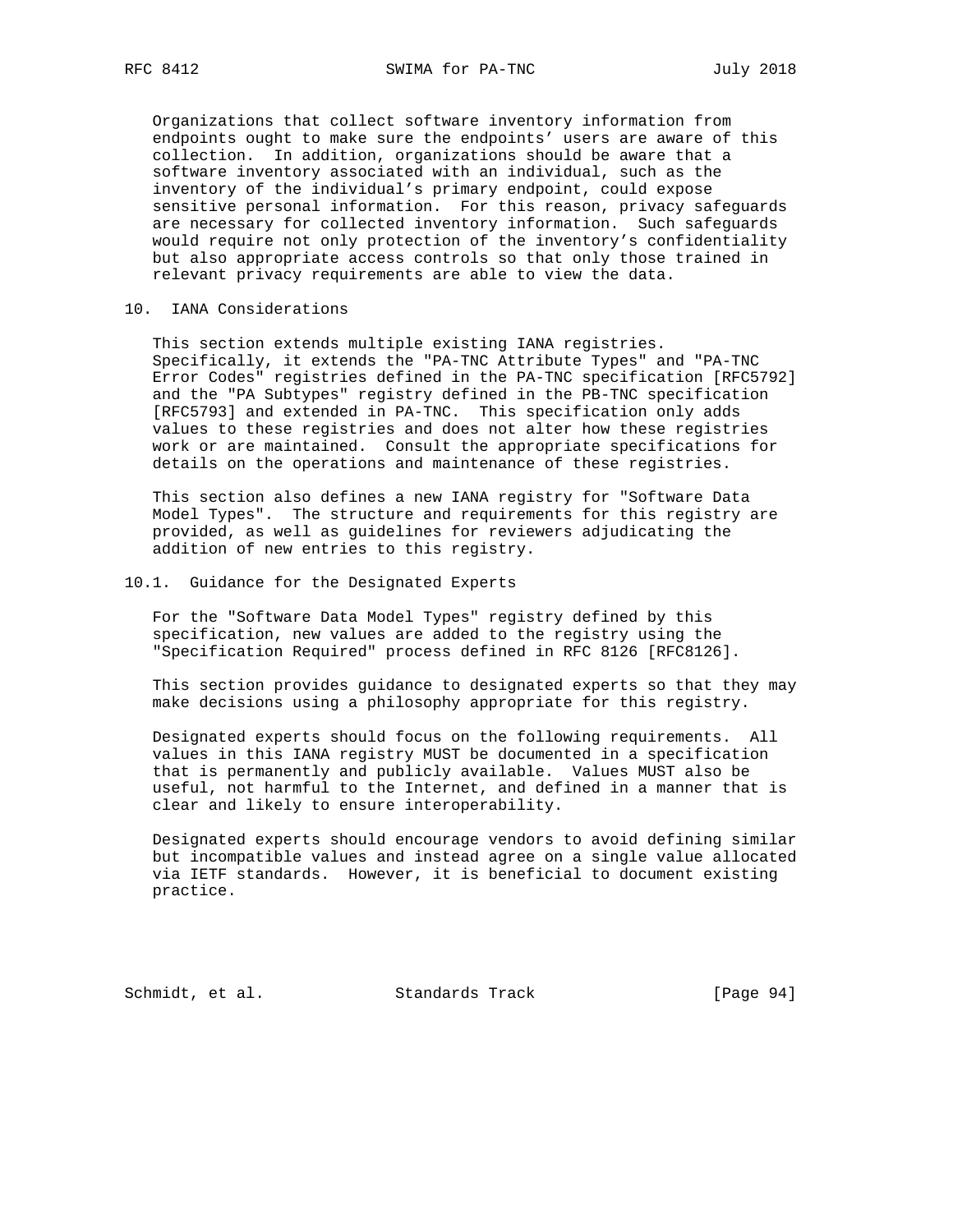There are several ways to ensure that a specification is permanently and publicly available. It may be published as an RFC. Alternatively, it may be published in another manner that makes it freely available to anyone. However, in this latter case, the vendor MUST supply a copy to IANA and authorize IANA to archive this copy and make it freely available to all, if at some point the document becomes no longer freely available to all through other channels.

 Sections 10.2, 10.3, and 10.4 define a new PA Subtype, new PA-TNC Attribute Types, and new PA-TNC Error Codes, respectively. Section 10.5 provides guidance to IANA in creating and managing the new "Software Data Model Types" registry defined by this specification.

## 10.2. PA Subtypes

 The following is an extension to the list of PA Subtypes provided in Section 7.2 of [RFC5792] and defined in the "PA Subtypes" registry in Section 6.3 of [RFC5793]. See <https://www.iana.org/assignments/ pb-tnc-parameters/>.

| +-----+---------+----------------<br>PEN   Integer   Name<br>+-----+---------+------- |                             | Defining Specification |
|---------------------------------------------------------------------------------------|-----------------------------|------------------------|
|                                                                                       | SWIMA Attributes   RFC 8412 |                        |

Schmidt, et al. Standards Track [Page 95]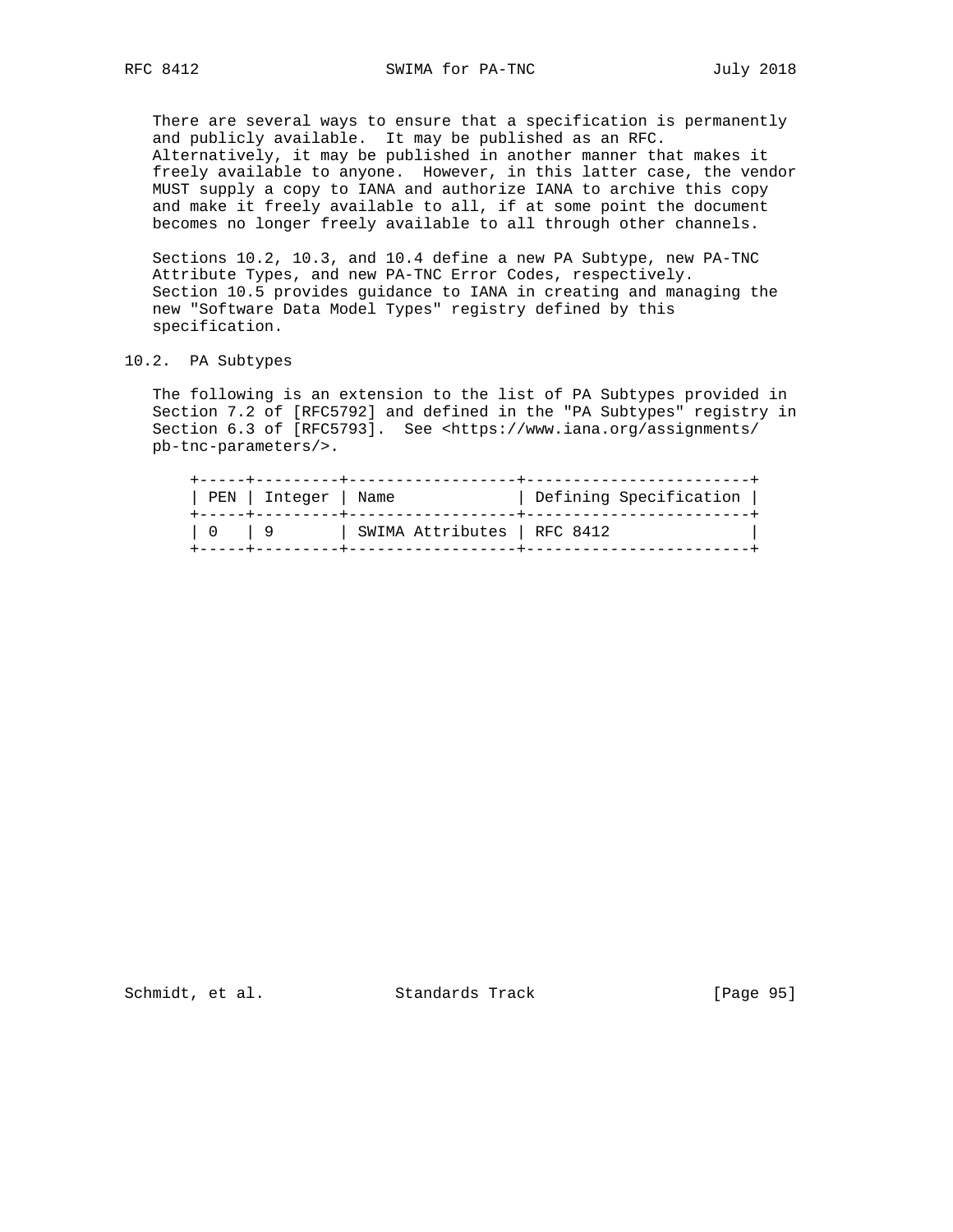# 10.3. PA-TNC Attribute Types

 Section 5.2 of this specification defines several new PA-TNC attributes. The following values have been added to the "PA-TNC Attribute Types" registry defined in the PA-TNC specification. Note that Table 1 in Section 5.2 lists these attributes in both hexadecimal and decimal format. The decimal values given in that table are identical to those provided here. Note also that Table 1 includes an entry for the PA-TNC Error attribute, but the IANA information associated with the PA-TNC Error attribute is already defined in the PA-TNC specification and is not reproduced here.

| PEN          | Integer | Name                             | Defining<br>Specification |
|--------------|---------|----------------------------------|---------------------------|
| $\Omega$     | 13      | SWIMA Request                    | RFC 8412                  |
| $\Omega$     | 14      | Software Identifier<br>Inventory | RFC 8412                  |
| $\mathbf 0$  | 15      | Software Identifier Events       | RFC 8412                  |
| $\Omega$     | 16      | Software Inventory               | RFC 8412                  |
| $\Omega$     | 17      | Software Events                  | RFC 8412                  |
| $\Omega$     | 18      | Subscription Status<br>Request   | RFC 8412                  |
| $\Omega$     | 19      | Subscription Status<br>Response  | RFC 8412                  |
| $\Omega$     | 20      | Source Metadata Request          | RFC 8412                  |
| <sup>0</sup> | 21      | Source Metadata Response         | RFC 8412                  |

Schmidt, et al. Standards Track [Page 96]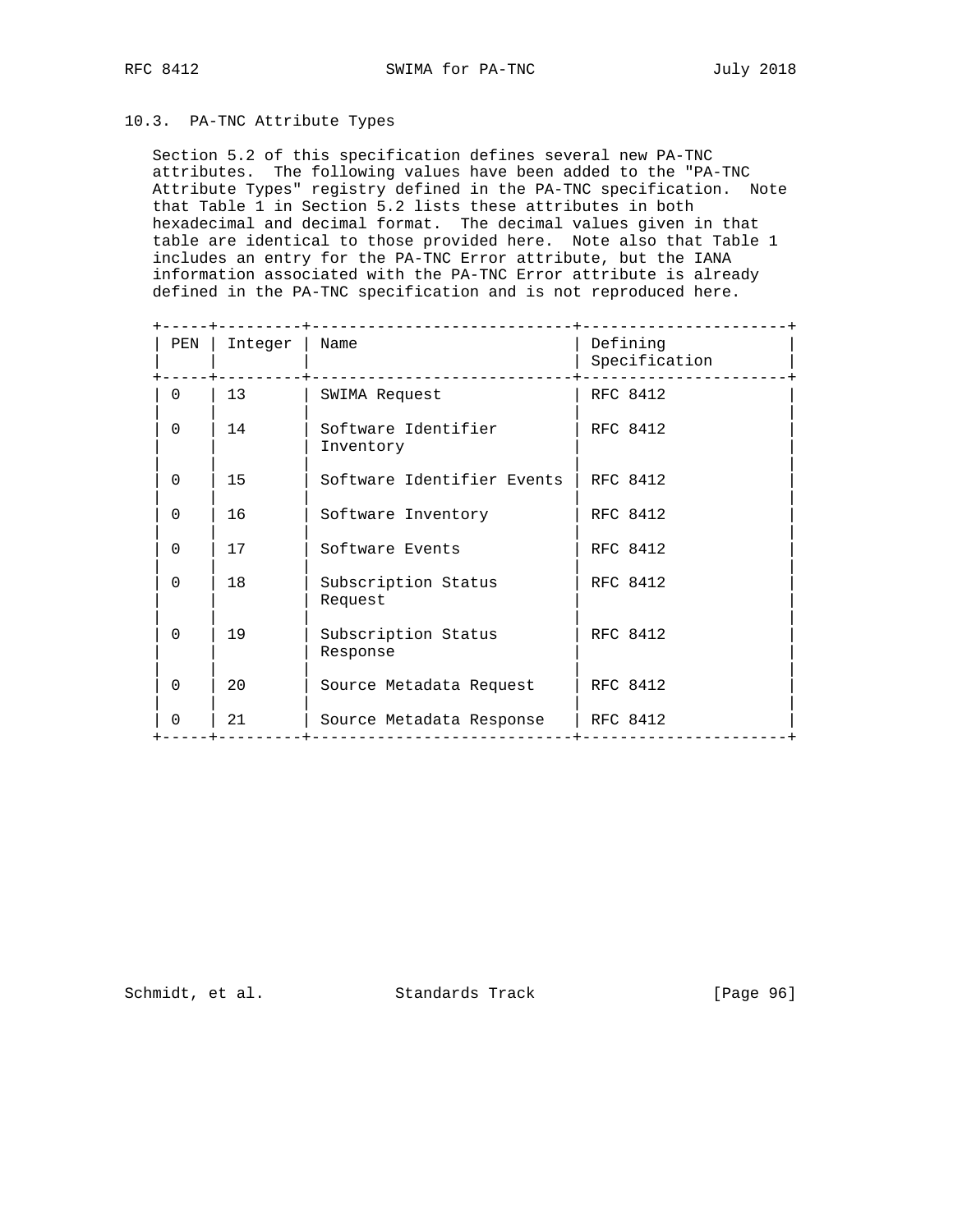# 10.4. PA-TNC Error Codes

 Section 5.15 of this specification defines several new PA-TNC Error Codes. The following values have been added to the "PA-TNC Error Codes" registry defined in the PA-TNC specification. Note that Table 9 in Section 5.15 lists these codes in both hexadecimal and decimal format. The decimal values given in that table are identical to those provided here.

| PEN      | Integer | Name                                 | Defining<br>Specification |
|----------|---------|--------------------------------------|---------------------------|
| $\Omega$ | 4       | SWIMA ERROR                          | RFC 8412                  |
| $\Omega$ | 5       | SWIMA SUBSCRIPTION DENIED ERROR      | RFC 8412                  |
| $\Omega$ | 6       | SWIMA RESPONSE TOO LARGE ERROR       | RFC 8412                  |
| $\Omega$ |         | SWIMA SUBSCRIPTION FULFILLMENT ERROR | RFC 8412                  |
| $\Omega$ | 8       | SWIMA SUBSCRIPTION ID REUSE ERROR    | RFC 8412                  |

# 10.5. Software Data Model Types

 For the "Software Data Model Types" registry (<https://www.iana.org/assignments/pa-tnc-parameters/ #software-data-model-types>, each entry should include a human-readable name, an SMI PEN, a decimal integer value between 0 and 2^8-1 (inclusive), and a reference to the specification where the use of this data model is defined. This referenced specification needs to provide both a description of the format used by the data model and the procedures by which Software Identifiers are derived from a record expressed using this data model. Note that a specification that just defines the data model structure and its use is generally not sufficient, as it would likely lack the procedures for constructing a Software Identifier. This is why the table below uses the SWIMA standard for ISO SWID tags as the reference for the use of ISO SWID tags and does not reference the ISO SWID tag specification.

Schmidt, et al. Standards Track [Page 97]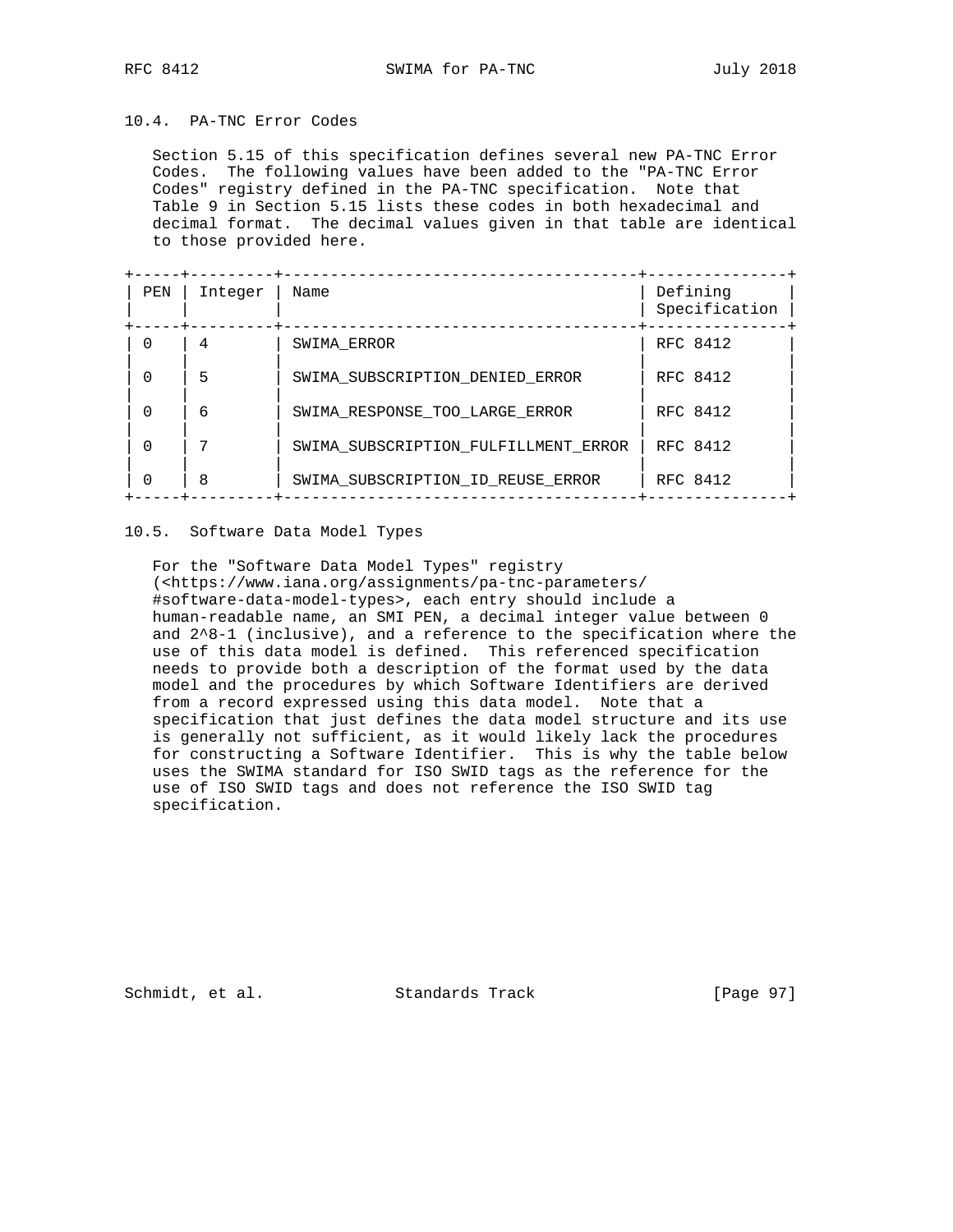The following entries for this registry are defined in this document. They are the initial entries in the "Software Data Model Types" registry. Additional entries to this registry are added following the "Specification Required" policy defined in [RFC8126], following the guidelines in Section 10.1.

| PEN      | Integer     | Name                                 | Defining<br>Specification |
|----------|-------------|--------------------------------------|---------------------------|
| 0        |             | ISO 2015 SWID tags using<br>XML      | RFC 8412                  |
| $\Omega$ |             | ISO 2009 SWID tags using<br>XML      | RFC 8412                  |
| $\Omega$ | $192 - 255$ | Reserved for local<br>enterprise use | N/A                       |

#### 11. References

11.1. Normative References

[NIST8060]

 Waltermire, D., Cheikes, B., Feldman, L., and G. Witte, "Guidelines for the Creation of Interoperable Software Identification (SWID) Tags", DOI 10.6028/NIST.IR.8060, April 2016, <https://nvlpubs.nist.gov/nistpubs/ir/2016/ NIST.IR.8060.pdf>.

- [RFC2119] Bradner, S., "Key words for use in RFCs to Indicate Requirement Levels", BCP 14, RFC 2119, DOI 10.17487/RFC2119, March 1997, <https://www.rfc-editor.org/info/rfc2119>.
- [RFC3339] Klyne, G. and C. Newman, "Date and Time on the Internet: Timestamps", RFC 3339, DOI 10.17487/RFC3339, July 2002, <https://www.rfc-editor.org/info/rfc3339>.
- [RFC3629] Yergeau, F., "UTF-8, a transformation format of ISO 10646", STD 63, RFC 3629, DOI 10.17487/RFC3629, November 2003, <https://www.rfc-editor.org/info/rfc3629>.
- [RFC3986] Berners-Lee, T., Fielding, R., and L. Masinter, "Uniform Resource Identifier (URI): Generic Syntax", STD 66, RFC 3986, DOI 10.17487/RFC3986, January 2005, <https://www.rfc-editor.org/info/rfc3986>.

| Schmidt, et al.<br>Standards Track | [Page 98] |  |
|------------------------------------|-----------|--|
|------------------------------------|-----------|--|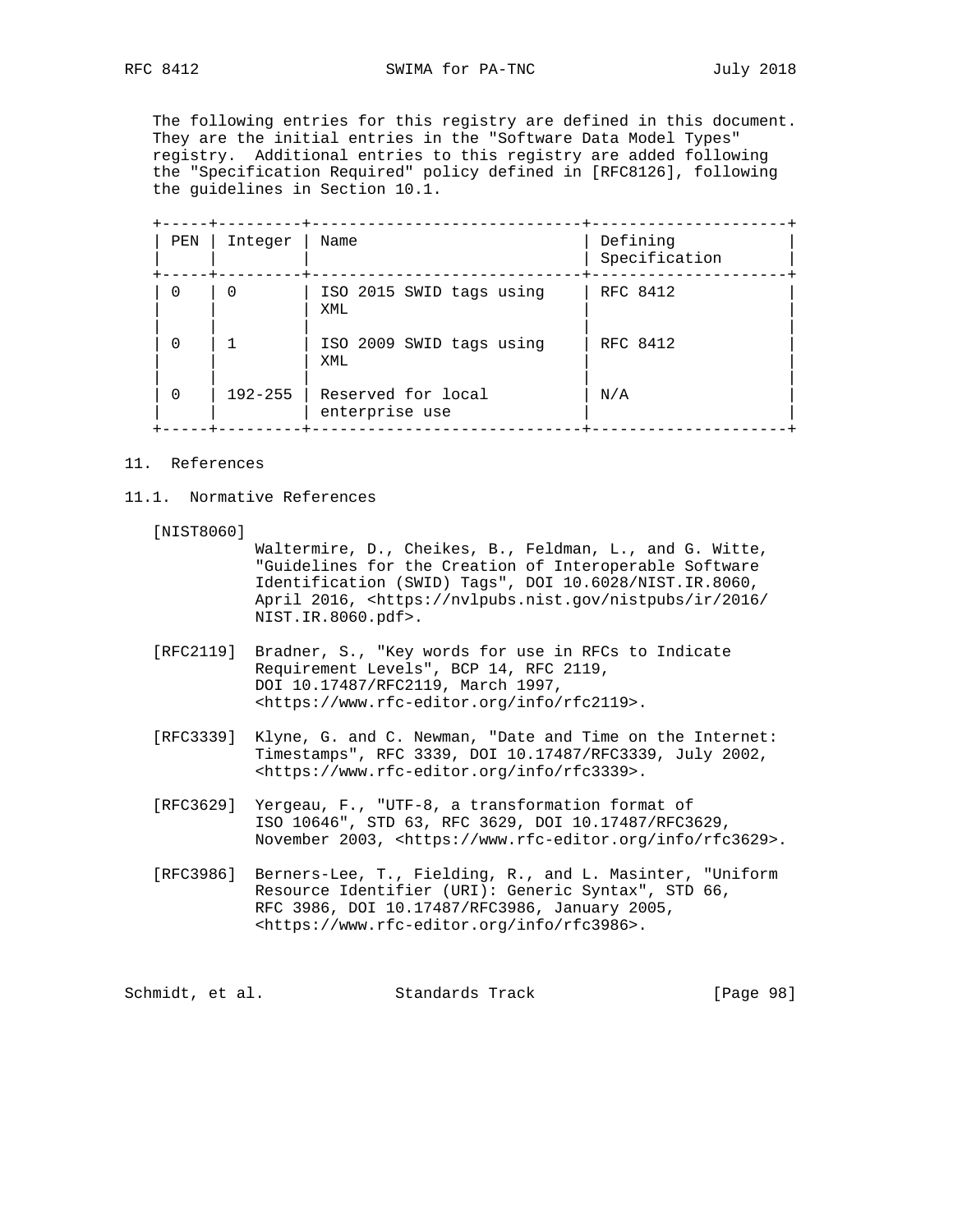- [RFC5198] Klensin, J. and M. Padlipsky, "Unicode Format for Network Interchange", RFC 5198, DOI 10.17487/RFC5198, March 2008, <https://www.rfc-editor.org/info/rfc5198>.
- [RFC5792] Sangster, P. and K. Narayan, "PA-TNC: A Posture Attribute (PA) Protocol Compatible with Trusted Network Connect (TNC)", RFC 5792, DOI 10.17487/RFC5792, March 2010, <https://www.rfc-editor.org/info/rfc5792>.
- [RFC8089] Kerwin, M., "The "file" URI Scheme", RFC 8089, DOI 10.17487/RFC8089, February 2017, <https://www.rfc-editor.org/info/rfc8089>.
- [RFC8126] Cotton, M., Leiba, B., and T. Narten, "Guidelines for Writing an IANA Considerations Section in RFCs", BCP 26, RFC 8126, DOI 10.17487/RFC8126, June 2017, <https://www.rfc-editor.org/info/rfc8126>.
- [RFC8174] Leiba, B., "Ambiguity of Uppercase vs Lowercase in RFC 2119 Key Words", BCP 14, RFC 8174, DOI 10.17487/RFC8174, May 2017, <https://www.rfc-editor.org/info/rfc8174>.
- [SWID09] The International Organization for Standardization/ International Electrotechnical Commission, "Information technology - Software asset management - Part 2: Software identification tag", ISO/IEC 19770-2:2009, November 2009, <https://www.iso.org/standard/53670.html>.
- [SWID15] The International Organization for Standardization/ International Electrotechnical Commission, "Information technology - Software asset management - Part 2: Software identification tag", ISO/IEC 19770-2:2015, October 2015, <https://www.iso.org/standard/65666.html>.
- 11.2. Informative References
	- [RFC5209] Sangster, P., Khosravi, H., Mani, M., Narayan, K., and J. Tardo, "Network Endpoint Assessment (NEA): Overview and Requirements", RFC 5209, DOI 10.17487/RFC5209, June 2008, <https://www.rfc-editor.org/info/rfc5209>.
	- [RFC5793] Sahita, R., Hanna, S., Hurst, R., and K. Narayan, "PB-TNC: A Posture Broker (PB) Protocol Compatible with Trusted Network Connect (TNC)", RFC 5793, DOI 10.17487/RFC5793, March 2010, <https://www.rfc-editor.org/info/rfc5793>.

Schmidt, et al. Standards Track [Page 99]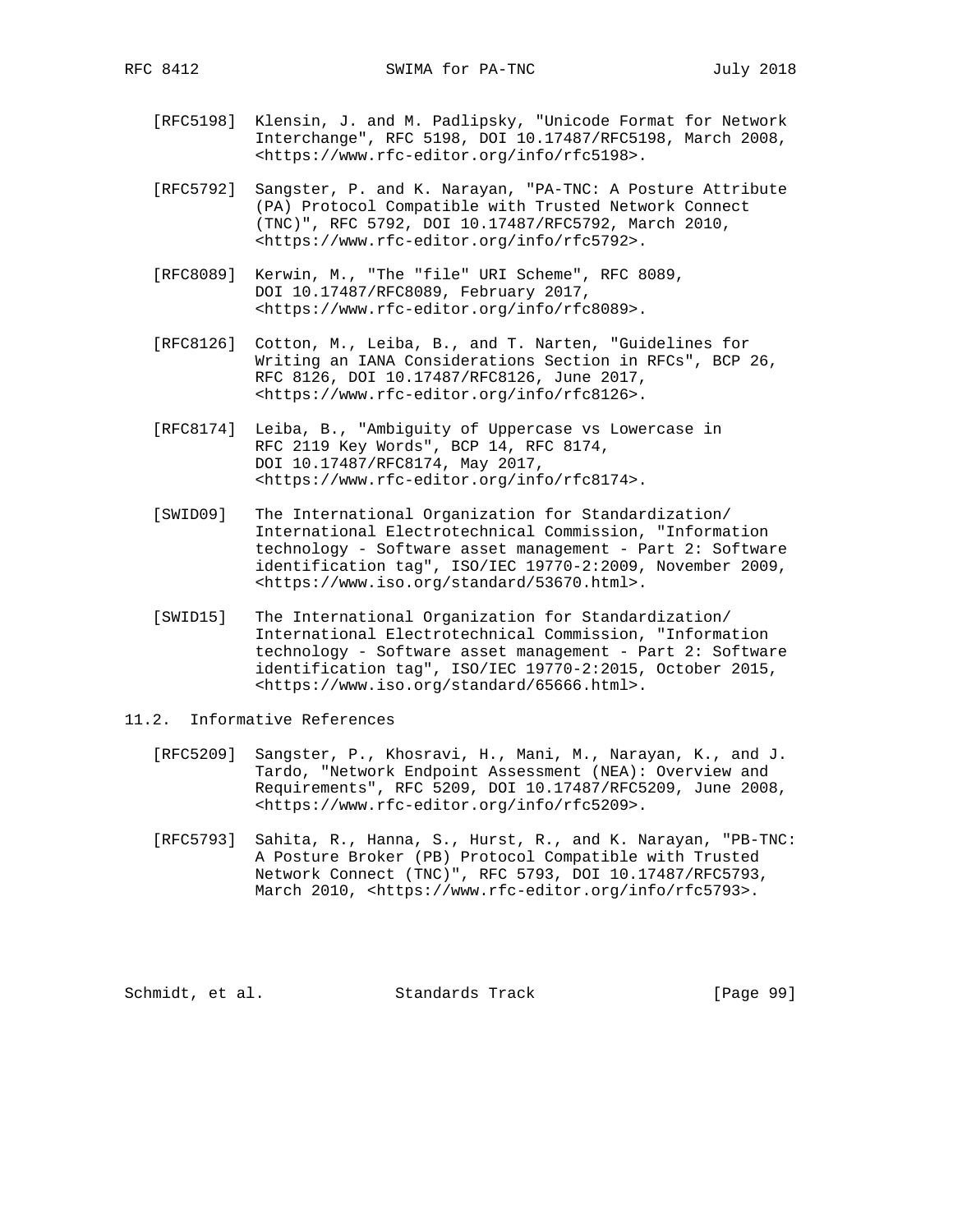- [RFC6876] Sangster, P., Cam-Winget, N., and J. Salowey, "A Posture Transport Protocol over TLS (PT-TLS)", RFC 6876, DOI 10.17487/RFC6876, February 2013, <https://www.rfc-editor.org/info/rfc6876>.
- [RFC7171] Cam-Winget, N. and P. Sangster, "PT-EAP: Posture Transport (PT) Protocol for Extensible Authentication Protocol (EAP) Tunnel Methods", RFC 7171, DOI 10.17487/RFC7171, May 2014, <https://www.rfc-editor.org/info/rfc7171>.
- [RFC7632] Waltermire, D. and D. Harrington, "Endpoint Security Posture Assessment: Enterprise Use Cases", RFC 7632, DOI 10.17487/RFC7632, September 2015, <https://www.rfc-editor.org/info/rfc7632>.
- [RFC8248] Cam-Winget, N. and L. Lorenzin, "Security Automation and Continuous Monitoring (SACM) Requirements", RFC 8248, DOI 10.17487/RFC8248, September 2017, <https://www.rfc-editor.org/info/rfc8248>.

Schmidt, et al. Standards Track [Page 100]